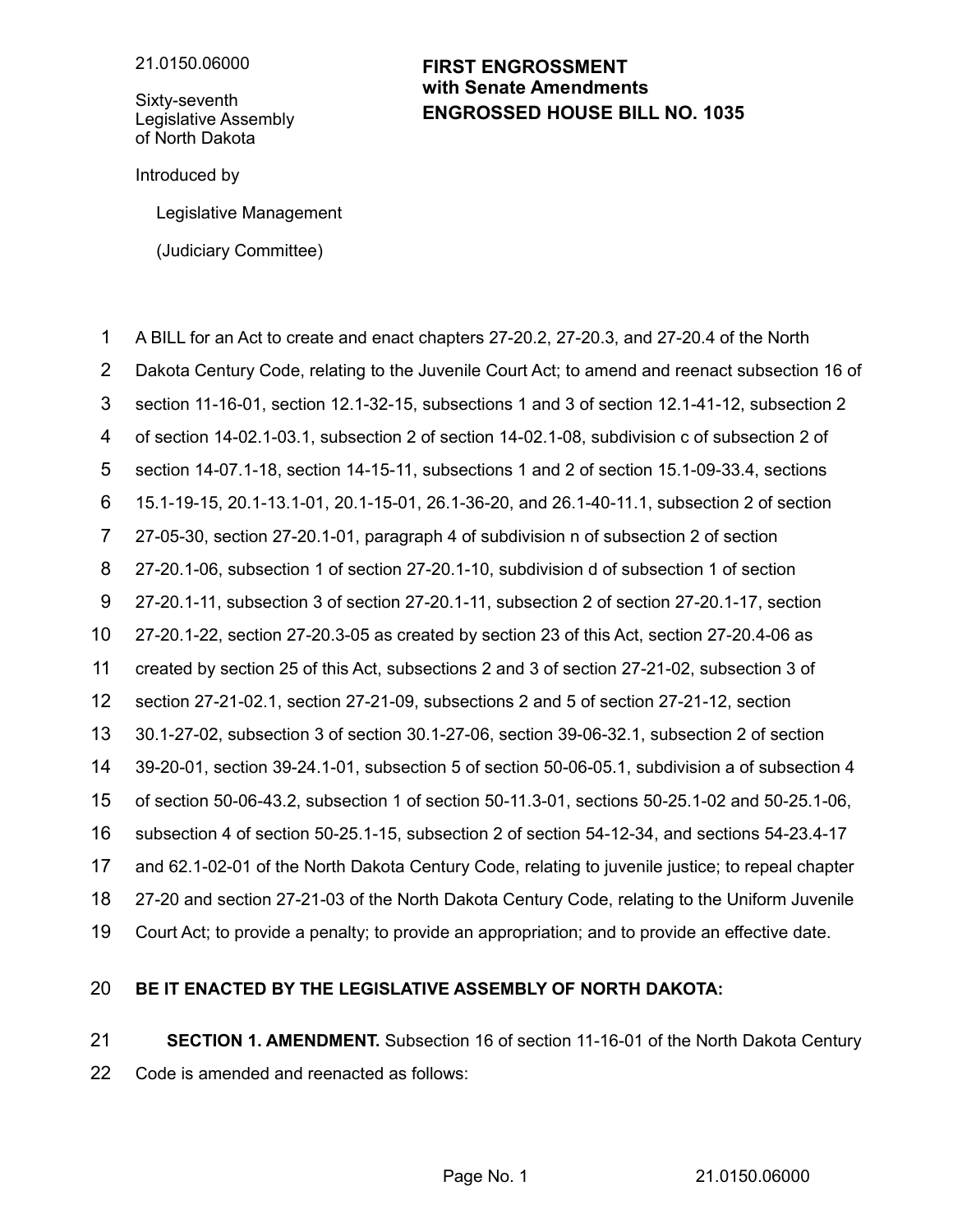| 1              | 16.        |              | Institute and defend proceedings under sections 14-09-12 and 14-09-19 and chapters     |
|----------------|------------|--------------|----------------------------------------------------------------------------------------|
| $\overline{2}$ |            |              | 14-15, 27-2027-20.2, 27-20.3, 27-20.4, and 50-01 upon consultation with the human      |
| 3              |            |              | service zone director or the executive director of the department of human services.   |
| $\overline{4}$ |            |              | SECTION 2. AMENDMENT. Section 12.1-32-15 of the North Dakota Century Code is           |
| 5              |            |              | amended and reenacted as follows:                                                      |
| 6              |            |              | 12.1-32-15. Offenders against children and sexual offenders - Sexually violent         |
| $\overline{7}$ |            |              | predators - Registration requirement - Penalty. (Contingent effective date - See note) |
| 8              | $\ddagger$ |              | As used in this section:                                                               |
| 9              |            | $\partial$ . | "A crime against a child" means a violation of chapter 12.1-16, section-               |
| 10             |            |              | 12.1-17-01.1 if the victim is under the age of twelve, 12.1-17-02, 12.1-17-04,         |
| 11             |            |              | subdivision a of subsection 6 of section 12.1-17-07.1, section 12.1-18-01,             |
| 12             |            |              | 12.1-18-02, 12.1-18-05, chapter 12.1-29, or section 14-09-22, subsection 3 of          |
| 13             |            |              | section 12.1-41-02, subsection 3 of section 12.1-41-03, or an equivalent offense-      |
| 14             |            |              | from another court in the United States, a tribal court, or court of another country,  |
| 15             |            |              | in which the victim is a minor or is otherwise of the age required for the act to be   |
| 16             |            |              | a crime or an attempt or conspiracy to commit these offenses.                          |
| 17             |            | b.           | "Department" means the department of corrections and rehabilitation.                   |
| 18             |            | $\epsilon$ . | "Homeless" means an individual who is physically present in this state, but is-        |
| 19             |            |              | living in a park, under a bridge, on the streets, in a vehicle or camper, or is-       |
| 20             |            |              | otherwise without a traditional dwelling, and also one who resides in this state but   |
| 21             |            |              | does not maintain a permanent address. The term does not include individuals-          |
| 22             |            |              | who are temporarily domiciled or individuals residing in public or private shelters-   |
| 23             |            |              | that provide temporary living accommodations.                                          |
| 24             |            | ď.           | "Mental abnormality" means a congenital or acquired condition of an individual         |
| 25             |            |              | that affects the emotional or volitional capacity of the individual in a manner that   |
| 26             |            |              | predisposes that individual to the commission of criminal sexual acts to a degree-     |
| 27             |            |              | that makes the individual a menace to the health and safety of other individuals.      |
| 28             |            | $e$ .        | "Predatory" means an act directed at a stranger or at an individual with whom a        |
| 29             |            |              | relationship has been established or promoted for the primary purpose of               |
| 30             |            |              | victimization.                                                                         |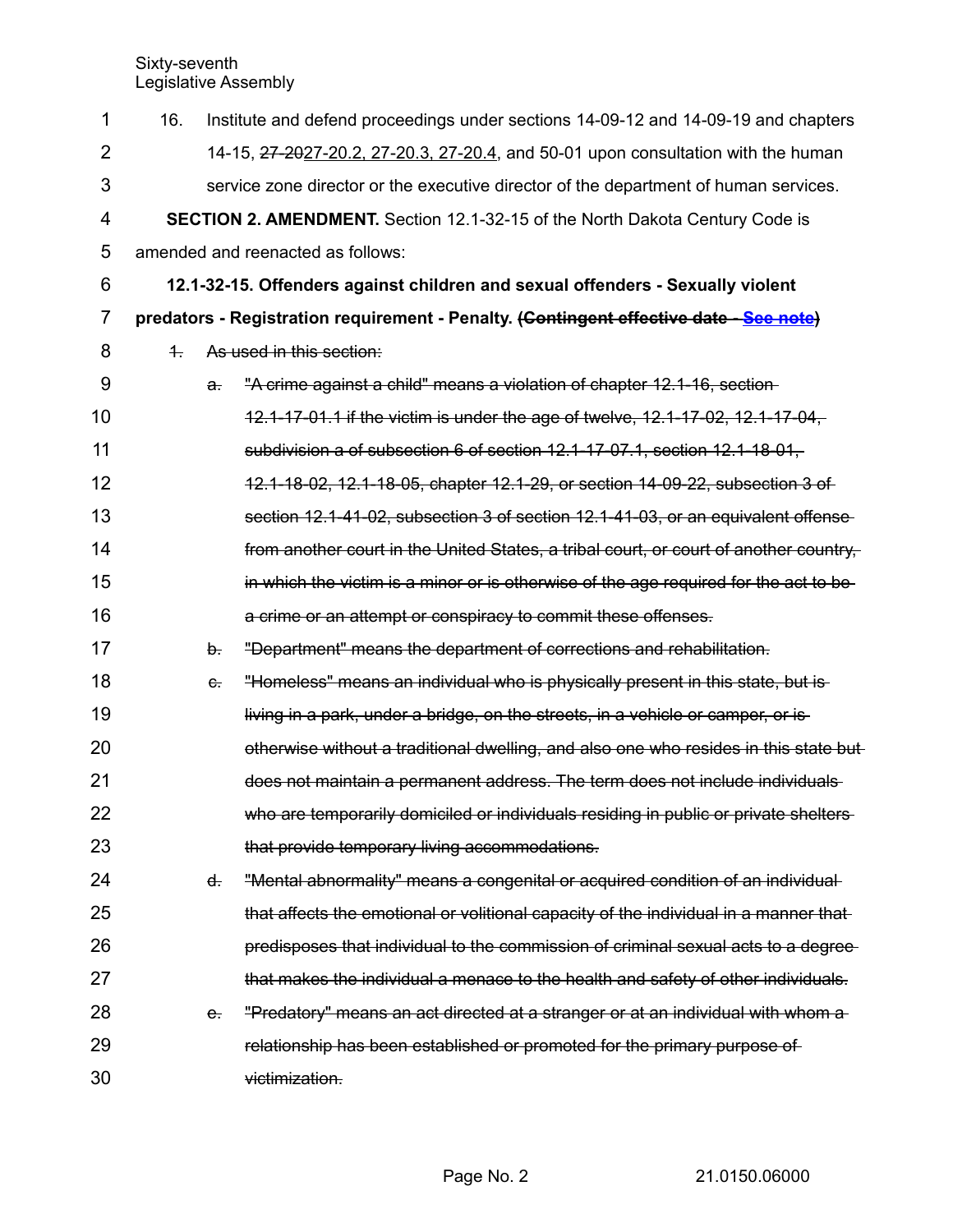| 1              |    | f.           | "Sexual offender" means a person who has pled guilty to or been found guilty,               |
|----------------|----|--------------|---------------------------------------------------------------------------------------------|
| 2              |    |              | including juvenile delinguent adjudications, of a violation of section 12.1-20-03,          |
| 3              |    |              | 12.1-20-03.1, 12.1-20-04, 12.1-20-05, 12.1-20-05.1, 12.1-20-06, 12.1-20-06.1,               |
| $\overline{4}$ |    |              | 12.1-20-07 except for subdivision a of subsection 1, 12.1-20-11, 12.1-20-12.1,              |
| 5              |    |              | 12.1-20-12.2, 12.1-20-12.3 except for subdivision a of subsection 1 and                     |
| 6              |    |              | subdivision b of subsection 1 if the offense involves only a demand for money.              |
| 7              |    |              | chapter 12.1-27.2, subsection 2 of section 12.1-22-03.1, subdivision b of                   |
| 8              |    |              | subsection 1 of section 12.1-41-02, section 12.1-41-04, 12.1-41-05, or                      |
| 9              |    |              | 12.1-41-06, or an equivalent offense from another court in the United States, a             |
| 10             |    |              | tribal court, or court of another country, or an attempt or conspiracy to commit-           |
| 11             |    |              | these offenses.                                                                             |
| 12             |    | g.           | "Sexually dangerous individual" means an individual who meets the definition-               |
| 13             |    |              | specified in section 25-03.3-01.                                                            |
| 14             |    | h.           | "Temporarily domiciled" means staying or being physically present in this state for         |
| 15             |    |              | more than thirty days in a calendar year or at a location for longer than ten-              |
| 16             |    |              | consecutive days, attending school for longer than ten days, or maintaining                 |
| 17             |    |              | employment in the jurisdiction for longer than ten days, regardless of the state of         |
| 18             |    |              | the residence.                                                                              |
| 19             | 2. |              | The court shall impose, in addition to any penalty provided by law, a requirement that      |
| 20             |    |              | the individual register, within three days of coming into a county in which the individual- |
| 21             |    |              | resides, is homeless, or within the period identified in this section that the individual   |
| 22             |    |              | becomes temporarily domiciled. The individual must register with the chief of police of     |
| 23             |    |              | the city or the sheriff of the county if the individual resides, attends school, or is-     |
| 24             |    |              | employed in an area other than a city. A homeless individual shall register every three-    |
| 25             |    |              | days with the sheriff or chief of police of the jurisdiction in which the individual is-    |
| 26             |    |              | physically present. The court shall require an individual to register by stating this-      |
| 27             |    |              | requirement on the court records, if that individual:                                       |
| 28             |    | $\partial$ . | Has pled guilty or nolo contendere to, or been found guilty as a felonious sexual-          |
| 29             |    |              | offender or an attempted felonious sexual offender, including juvenile delinquent           |
| 30             |    |              | adjudications of equivalent offenses unless the offense is listed in subdivision c.         |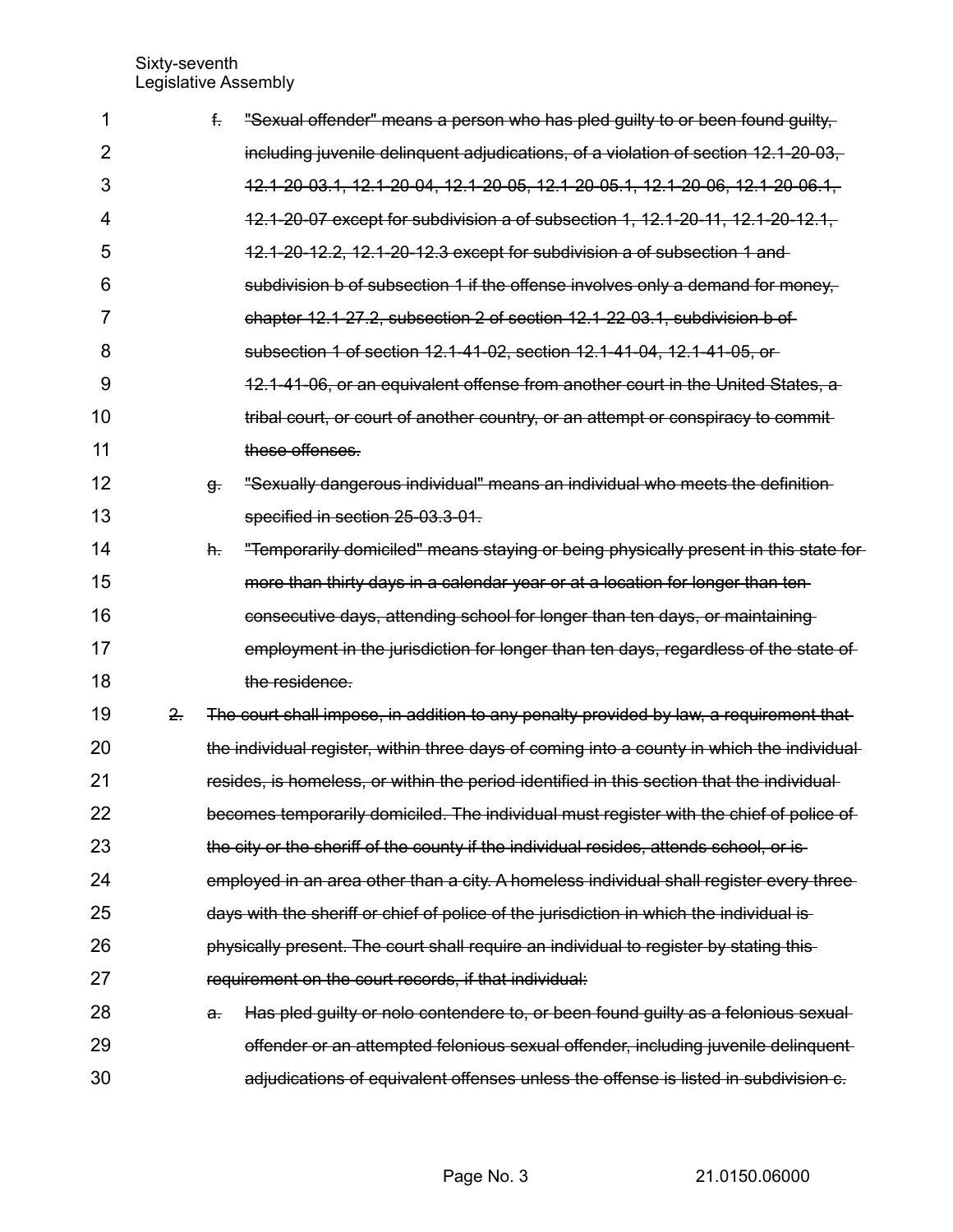| 1              |    | b.      | Has pled guilty or nolo contendere to, or been found guilty as a sexual offender-       |
|----------------|----|---------|-----------------------------------------------------------------------------------------|
| $\overline{2}$ |    |         | for, a misdemeanor or attempted misdemeanor. The court may deviate from-                |
| 3              |    |         | requiring an individual to register if the court first finds the individual is no more- |
| 4              |    |         | than three years older than the victim if the victim is a minor, the individual has-    |
| 5              |    |         | not previously been convicted as a sexual offender or of a crime against a child,       |
| 6              |    |         | and the individual did not exhibit mental abnormality or predatory conduct in the       |
| 7              |    |         | commission of the offense.                                                              |
| 8              |    | $e_{i}$ | Is a juvenile found delinquent under subdivision d of subsection 1 of section-          |
| 9              |    |         | 12.1-20-03, subdivision a of subsection 2 of section 12.1-20-03, or as a sexual-        |
| 10             |    |         | offender for a misdemeanor. The court may deviate from requiring the juvenile to        |
| 11             |    |         | register if the court first finds the juvenile has not previously been convicted as a   |
| 12             |    |         | sexual offender or for a crime against a child, and the juvenile did not exhibit        |
| 13             |    |         | mental abnormality or predatory conduct in the commission of the offense.               |
| 14             |    | ď.      | Has pled guilty or nolo contendere to, or been found guilty of, a crime against a       |
| 15             |    |         | child or an attempted crime against a child, including juvenile delinquent-             |
| 16             |    |         | adjudications of equivalent offenses. Except if the offense is described in section     |
| 17             |    |         | 12.1-29-02, or section 12.1-18-01 or 12.1-18-02 and the person is not the parent        |
| 18             |    |         | of the victim, the court may deviate from requiring an individual to register if the    |
| 19             |    |         | court first finds the individual has not previously been convicted as a sexual-         |
| 20             |    |         | offender or for a crime against a child, and the individual did not exhibit mental-     |
| 21             |    |         | abnormality or predatory conduct in the commission of the offense.                      |
| 22             |    | e.      | Has pled guilty or nolo contendere, been found guilty, or been adjudicated-             |
| 23             |    |         | delinquent of any crime against another individual which is not otherwise               |
| 24             |    |         | specified in this section if the court determines that registration is warranted by     |
| 25             |    |         | the nature of the crime and therefore orders registration for the individual. If the    |
| 26             |    |         | court orders an individual to register as an offender under this section, the           |
| 27             |    |         | individual shall comply with all of the registration requirements in this chapter.      |
| 28             | 3. |         | If a court has not ordered an individual to register in this state, an individual who-  |
| 29             |    |         | resides, is homeless, or is temporarily domiciled in this state shall register if the   |
| 30             |    |         | individual:                                                                             |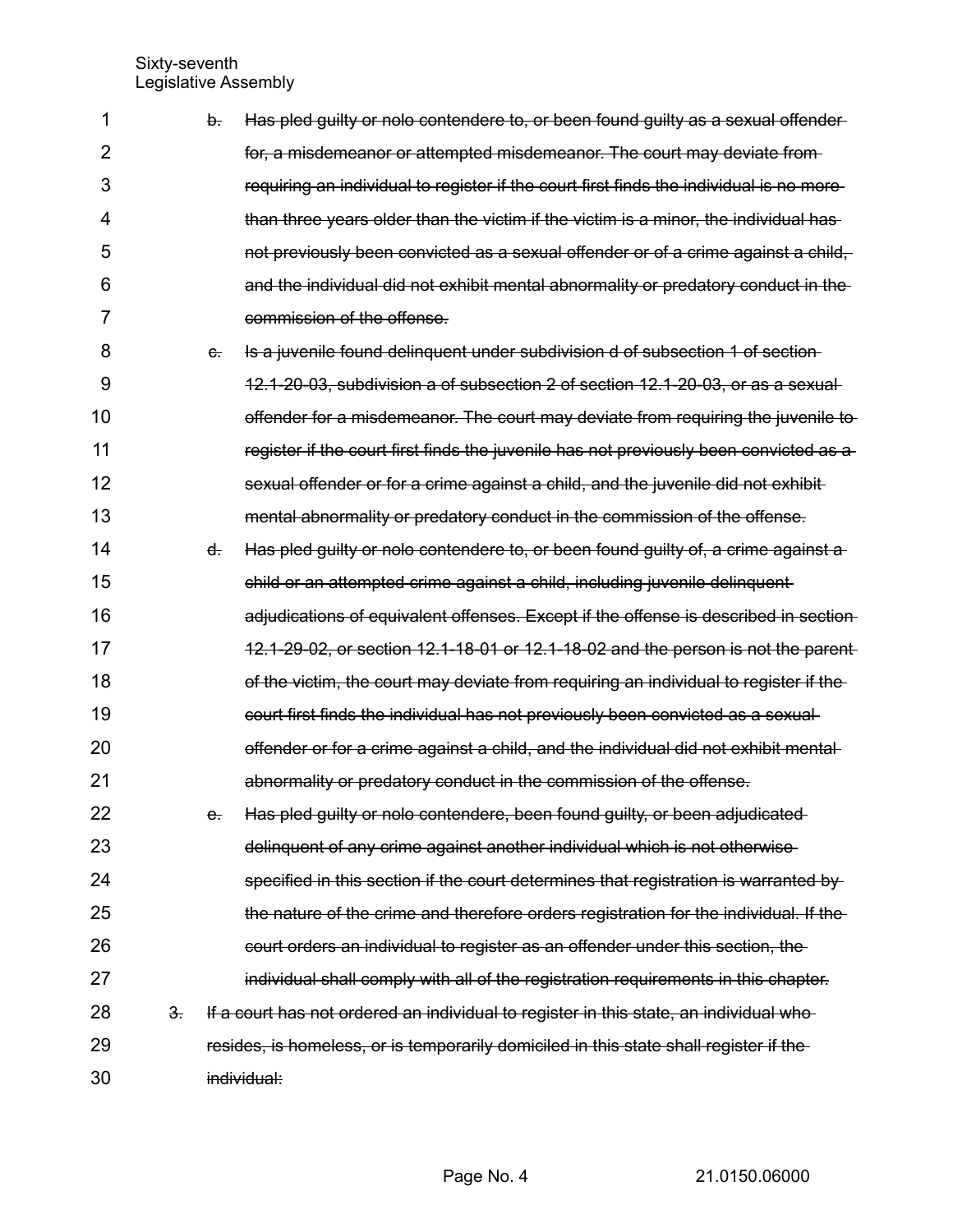| 1              |    | $\mathbf{a}$ | Is incarcerated or is on probation or parole after July 31, 1995, for a crime-              |
|----------------|----|--------------|---------------------------------------------------------------------------------------------|
| $\overline{2}$ |    |              | against a child described in section 12.1-29-02, or section 12.1-18-01 or-                  |
| 3              |    |              | 12.1-18-02 if the individual was not the parent of the victim, or as a sexual-              |
| 4              |    |              | offender;                                                                                   |
| 5              |    | b.           | Has pled guilty or nolo contendere to, or been adjudicated for or found guilty of,          |
| 6              |    |              | an offense in a court of this state for which registration is mandatory under this-         |
| 7              |    |              | section or an offense from another court in the United States, a tribal court, or           |
| 8              |    |              | court of another country equivalent to those offenses set forth in this section; or         |
| 9              |    | $e$ .        | Has pled guilty or nolo contendere to, or has been found guilty of, a crime against         |
| 10             |    |              | a child or as a sexual offender for which registration is mandatory under this-             |
| 11             |    |              | section if the conviction occurred after July 31, 1985.                                     |
| 12             | 4. |              | In its consideration of mental abnormality or predatory conduct, the court shall-           |
| 13             |    |              | consider the age of the offender, the age of the victim, the difference in ages of the      |
| 14             |    |              | victim and offender, the circumstances and motive of the crime, the relationship of the     |
| 15             |    |              | victim and offender, and the mental state of the offender. The court may order an-          |
| 16             |    |              | offender to be evaluated by a qualified counselor, psychologist, or physician before-       |
| 17             |    |              | sentencing. Except as provided under subdivision e of subsection 2, the court shall-        |
| 18             |    |              | state on the record in open court its affirmative finding for not requiring an offender to  |
| 19             |    |              | register.                                                                                   |
| 20             | 5. |              | When an individual is required to register under this section, the official in charge of a  |
| 21             |    |              | facility or institution where the individual required to register is confined, or the       |
| 22             |    |              | department, shall, before the discharge, parole, or release of that individual, inform the  |
| 23             |    |              | individual of the duty to register pursuant to this section. The official or the department |
| 24             |    |              | shall require the individual to read and sign a form as required by the attorney general,   |
| 25             |    |              | stating that the duty of the individual to register has been explained to that individual.  |
| 26             |    |              | The official in charge of the place of confinement, or the department, shall obtain the     |
| 27             |    |              | address where the individual expects to reside, attend school, or work upon discharge,      |
| 28             |    |              | parole, or release and shall report the address to the attorney general. The official in    |
| 29             |    |              | charge of the place of confinement, or the department, shall give three copies of the       |
| 30             |    |              | form to the individual and shall send three copies to the attorney general no later than    |
| 31             |    |              | forty-five days before the scheduled release of that individual. The attorney general-      |
|                |    |              |                                                                                             |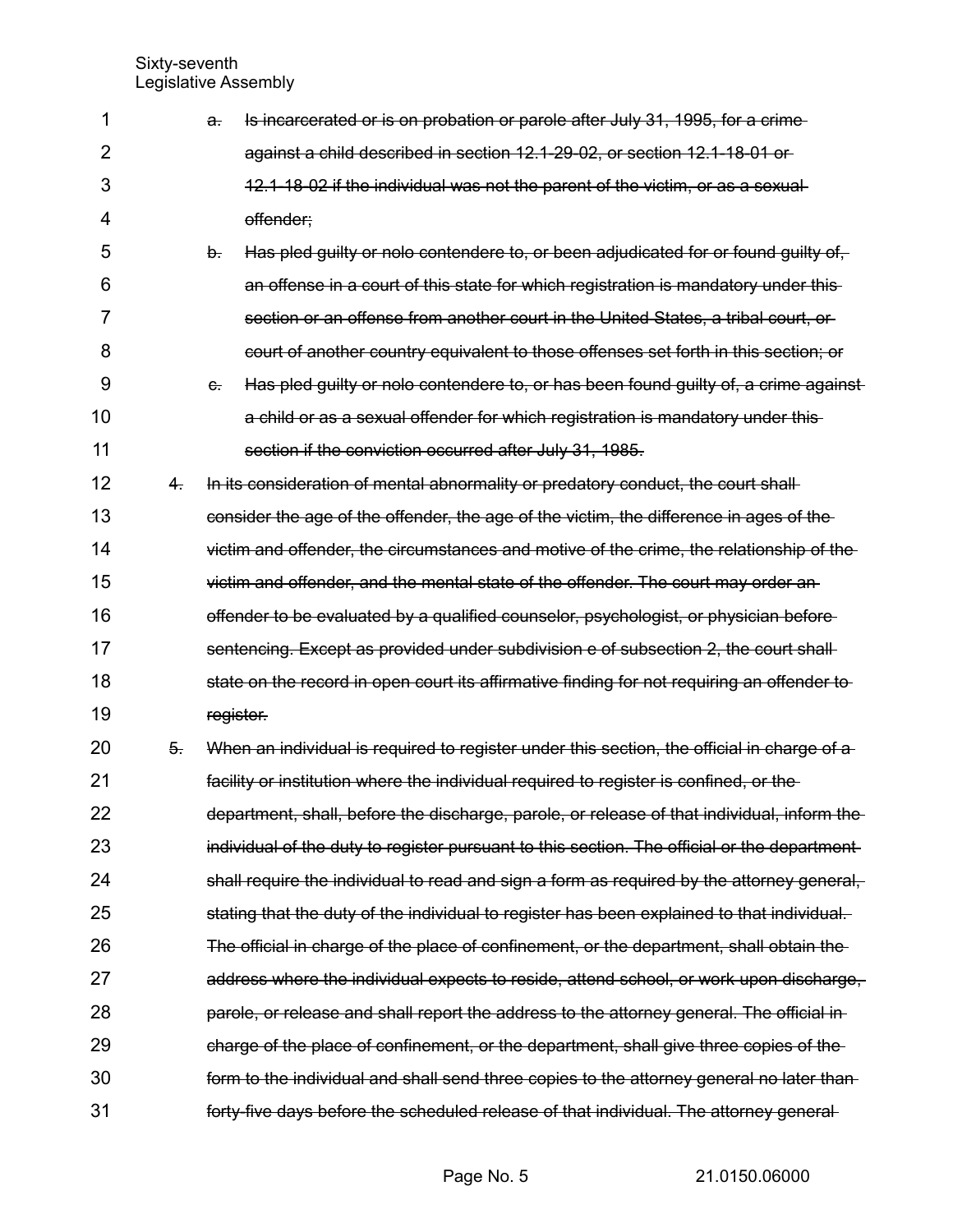| 1              |                             | shall forward one copy to the law enforcement agency having jurisdiction where the           |
|----------------|-----------------------------|----------------------------------------------------------------------------------------------|
| $\overline{2}$ |                             | individual expects to reside, attend school, or work upon discharge, parole, or release,     |
| 3              |                             | one copy to the prosecutor who prosecuted the individual, and one copy to the court in-      |
| 4              |                             | which the individual was prosecuted. All forms must be transmitted and received by           |
| 5              |                             | the law enforcement agency, prosecutor, and court thirty days before the discharge,          |
| 6              |                             | parole, or release of the individual.                                                        |
| 7              | $6 -$                       | An individual who is required to register pursuant to this section who is released on-       |
| 8              |                             | probation or discharged upon payment of a fine must, before the release or discharge,        |
| 9              |                             | be informed of the duty to register under this section by the court in which that            |
| 10             |                             | individual is convicted. The court shall require the individual to read and sign a form as-  |
| 11             |                             | required by the attorney general, stating that the duty of the individual to register under- |
| 12             |                             | this section has been explained to that individual. The court shall obtain the address-      |
| 13             |                             | where the individual expects to reside, attend school, or work upon release or               |
| 14             |                             | discharge and shall report the address to the attorney general within three days. The        |
| 15             |                             | court shall give one copy of the form to the individual and shall send two copies to the     |
| 16             |                             | attorney general. The attorney general shall forward one copy to the appropriate law-        |
| 17             |                             | enforcement agency having jurisdiction where the individual expects to reside, attend-       |
| 18             |                             | school, or work upon discharge, parole, or release.                                          |
| 19             | $\mathcal{F}_{\mathcal{F}}$ | Registration consists of a written statement signed by the individual, giving the            |
| 20             |                             | information required by the attorney general, and the biometric data and photograph of       |
| 21             |                             | the individual. An individual who is not required to provide a sample of blood and other-    |
| 22             |                             | body fluids under section 31-13-03 or by the individual's state or court of conviction or-   |
| 23             |                             | adjudication shall submit a sample of blood and other body fluids for inclusion in a         |
| 24             |                             | centralized database of DNA identification records under section 31-13-05. The               |
| 25             |                             | collection, submission, testing and analysis of, and records produced from, samples of       |
| 26             |                             | blood and other body fluids, are subject to chapter 31-13. Evidence of the DNA profile-      |
| 27             |                             | comparison is admissible in accordance with section 31-13-02. A report of the DNA            |
| 28             |                             | analysis certified by the state crime laboratory is admissible in accordance with section-   |
| 29             |                             | 31-13-05. A district court shall order an individual who refuses to submit a sample of       |
| 30             |                             | blood or other body fluids for registration purposes to show cause at a specified time       |
| 31             |                             | and place why the individual should not be required to submit the sample required-           |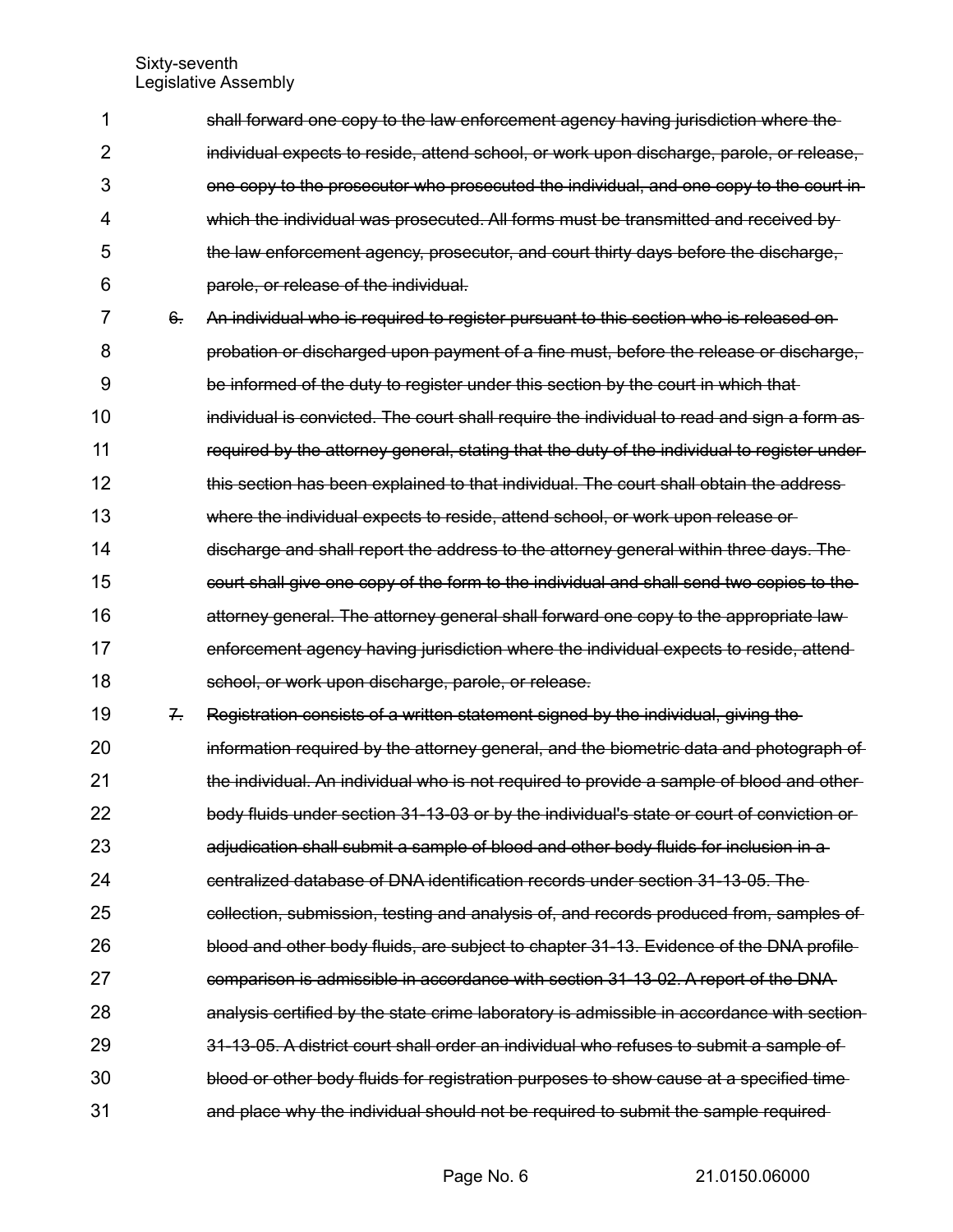| 1              |    | under this subsection. Within three days after registration, the registering law-         |
|----------------|----|-------------------------------------------------------------------------------------------|
| $\overline{2}$ |    | enforcement agency shall forward the statement, biometric data, and photograph to         |
| 3              |    | the attorney general and shall submit the sample of the individual's blood and body-      |
| 4              |    | fluids to the state crime laboratory. If an individual required to register under this-   |
| 5              |    | section has a change in vehicle or computer online identity, the individual shall-        |
| 6              |    | register, within three days after the change, with the law enforcement agency with        |
| 7              |    | which that individual last registered of the individual's new vehicle or computer online  |
| 8              |    | identity. If an individual required to register pursuant to this section has a change in  |
| 9              |    | name, school, or residence or employment address, that individual shall register, at      |
| 10             |    | least ten days before the change, with the law enforcement agency with which that         |
| 11             |    | individual last registered of the individual's new name, school, residence address, or    |
| 12             |    | employment address. A change in school or employment address includes the                 |
| 13             |    | termination of school or employment for which an individual required to register under-   |
| 14             |    | this section, the individual shall register within three days of the termination with the |
| 15             |    | law enforcement agency with which the individual last registered. The law enforcement     |
| 16             |    | agency, within three days after receipt of the information, shall forward it to the       |
| 17             |    | attorney general. The attorney general shall forward the appropriate registration data    |
| 18             |    | to the law enforcement agency having local jurisdiction of the new place of residence,    |
| 19             |    | school, or employment. Upon a change of address, the individual required to register-     |
| 20             |    | shall also register within three days at the law enforcement agency having local-         |
| 21             |    | jurisdiction of the new place of residence, school, or employment. The individual-        |
| 22             |    | registering under this section shall periodically confirm the information required under- |
| 23             |    | this subsection in a manner and at an interval determined by the attorney general. A      |
| 24             |    | law enforcement agency that has previously registered an offender may omit the            |
| 25             |    | biometric data portion of the registration if that agency has a set of biometric data on- |
| 26             |    | file for that individual and is personally familiar with and can visually identify the    |
| 27             |    | offender. These provisions also apply in any other state that requires registration.      |
| 28             | 8. | An individual required to register under this section shall comply with the registration- |
| 29             |    | requirement for the longer of the following periods:                                      |
|                |    |                                                                                           |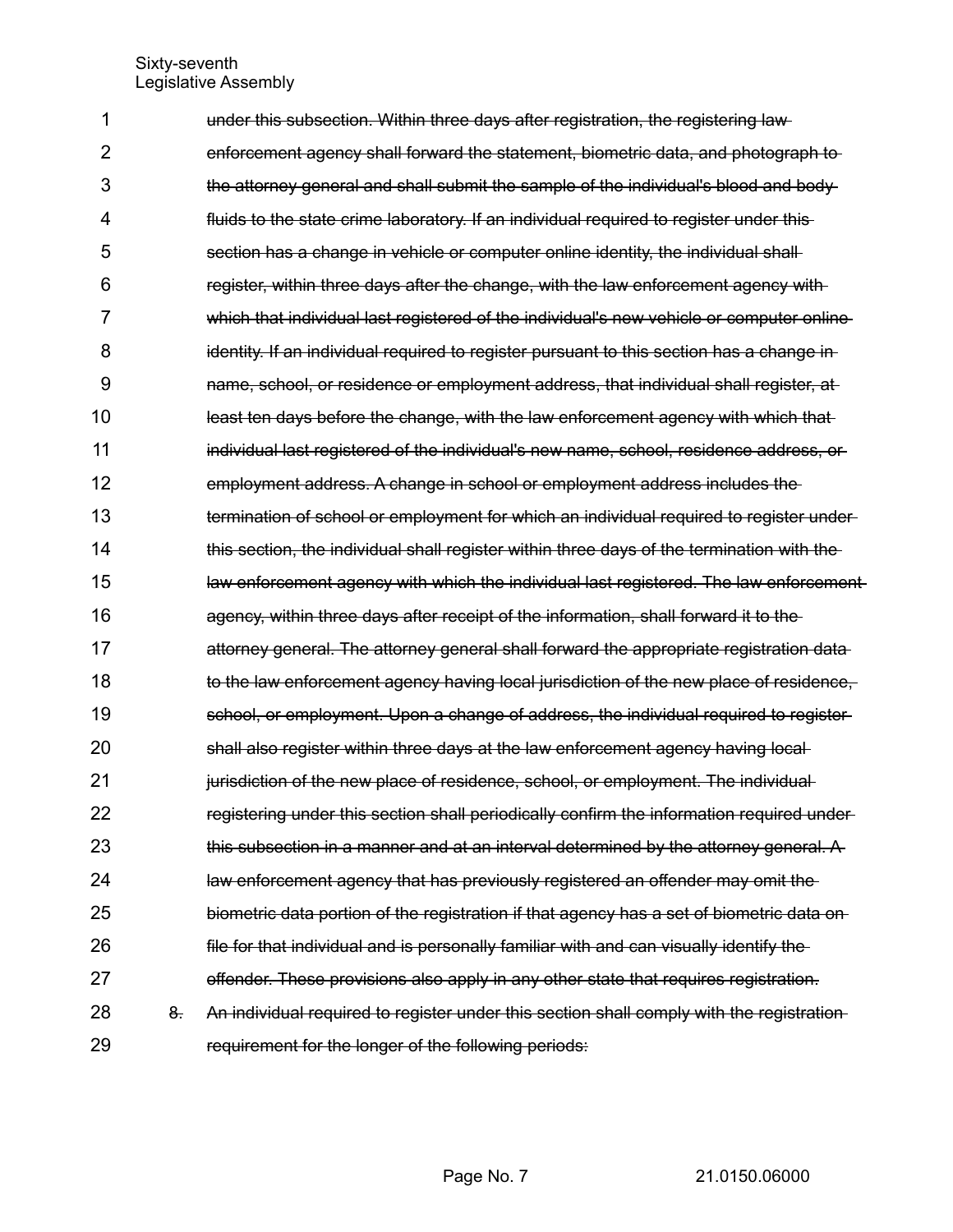| 1  |     | a. |     | A period of fifteen years after the date of sentence or order deferring or-                  |
|----|-----|----|-----|----------------------------------------------------------------------------------------------|
| 2  |     |    |     | suspending sentence upon a plea or finding of guilt or after release from-                   |
| 3  |     |    |     | incarceration, whichever is later;                                                           |
| 4  |     | b. |     | A period of twenty-five years after the date of sentence or order deferring or-              |
| 5  |     |    |     | suspending sentence upon a plea or finding of guilt or after release from-                   |
| 6  |     |    |     | incarceration, whichever is later, if the offender is assigned a moderate risk by the        |
| 7  |     |    |     | attorney general as provided in subsection 12; or                                            |
| 8  |     | e. |     | For the life of the individual, if that individual:                                          |
| 9  |     |    | (4) | On two or more occasions has pled guilty or nolo contendere to, or been-                     |
| 10 |     |    |     | found guilty of a crime against a child or as a sexual offender. If all qualifying           |
| 11 |     |    |     | offenses are misdemeanors, this lifetime provision does not apply unless a                   |
| 12 |     |    |     | qualifying offense was committed after August 1, 1999;                                       |
| 13 |     |    | (2) | Pleads guilty or nolo contendere to, or is found guilty of, an offense                       |
| 14 |     |    |     | committed after August 1, 1999, which is described in subdivision a of-                      |
| 15 |     |    |     | subsection 1 of section 12.1-20-03, section 12.1-20-03.1, or subdivision d of                |
| 16 |     |    |     | subsection 1 of section 12.1-20-03 if the person is an adult and the victim is-              |
| 17 |     |    |     | under age twelve, or section 12.1-18-01 if that individual is an adult other-                |
| 18 |     |    |     | than a parent of the victim, or an equivalent offense from another court in-                 |
| 19 |     |    |     | the United States, a tribal court, or court of another country; or                           |
| 20 |     |    | (3) | Is assigned a high risk by the attorney general as provided in subsection 12.                |
| 21 | 9.  |    |     | An individual required to register under this section who violates this section is guilty of |
| 22 |     |    |     | a class C felony. The failure of a homeless individual to register as required in-           |
| 23 |     |    |     | subsections 2 and 3 is prima facie evidence of a violation of this section. The clerk of     |
| 24 |     |    |     | court shall forward all warrants issued for a violation of this section to the county-       |
| 25 |     |    |     | sheriff, who shall enter all such warrants into the national crime information center-       |
| 26 |     |    |     | wanted person file. A court may not relieve an individual, other than a juvenile, who-       |
| 27 |     |    |     | violates this section from serving a term of at least ninety days in jail and completing     |
| 28 |     |    |     | probation of one year.                                                                       |
| 29 | 40. |    |     | When an individual is released on parole or probation and is required to register-           |
| 30 |     |    |     | pursuant to this section, but fails to do so within the time prescribed, the court shall-    |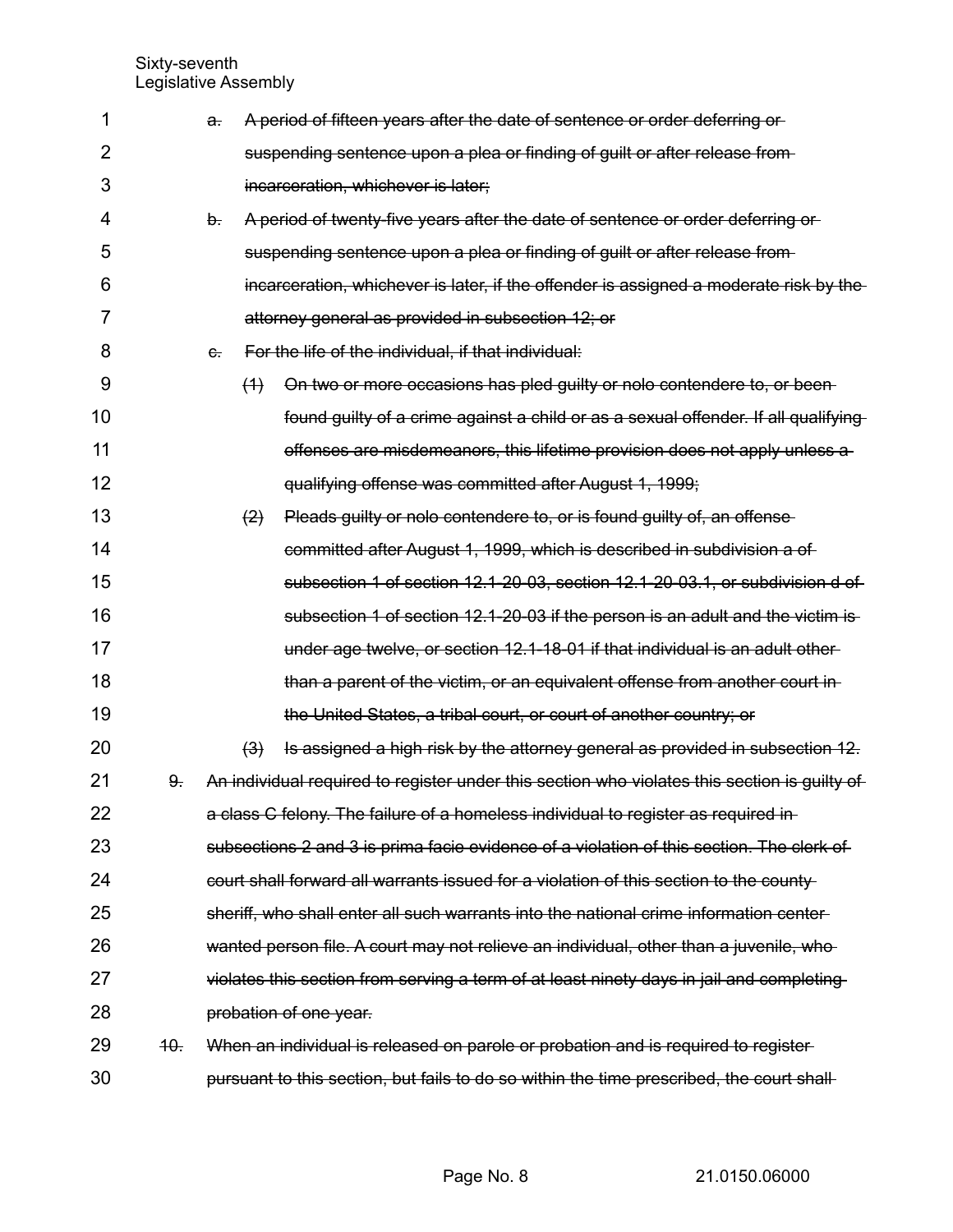order the probation, or the parole board shall order the parole, of the individual revoked. 1 2

11. If an individual required to register pursuant to this section is temporarily sent outside the facility or institution where that individual is confined under conviction or sentence, the local law enforcement agency having jurisdiction over the place where that individual is being sent must be notified within a reasonable time period before that individual is released from the facility or institution. This subsection does not apply to any individual temporarily released under guard from the facility or institution in whichthat individual is confined. 3 4 5 6 7 8 9

- 12. The attorney general, with the assistance of the department and the juvenile courts, shall develop guidelines for the risk assessment of sexual offenders who are required to register, with a low-risk, moderate-risk, or high-risk level being assigned to each offender as follows: 10 11 12 13
- a. The department shall conduct a risk assessment of sexual offenders who are incarcerated in institutions under the control of the department and sexual offenders who are on supervised probation. The department, in a timely manner, shall provide the attorney general any information, including the offender's level of risk and supporting documentation, concerning individuals required to be registered under this section who are about to be released or placed into the community. 14 15 16 17 18 19 20
- b. The attorney general shall conduct a risk assessment of sexual offenders who are not under the custody or supervision of the department. The attorney general may adopt a law enforcement agency's previous assignment of risk level for an individual if the assessment was conducted in a manner substantially similar to the guidelines developed under this subsection. 21 22 23 24 25
- c. The juvenile courts or the agency having legal custody of a juvenile shall conduct a risk assessment of juvenile sexual offenders who are required to register under this section. The juvenile courts or the agency having legal custody of a juvenile shall provide the attorney general any information, including the offender's level of risk and supporting documentation, concerning juveniles required to register and who are about to be released or placed into the community. 26 27 28 29 30 31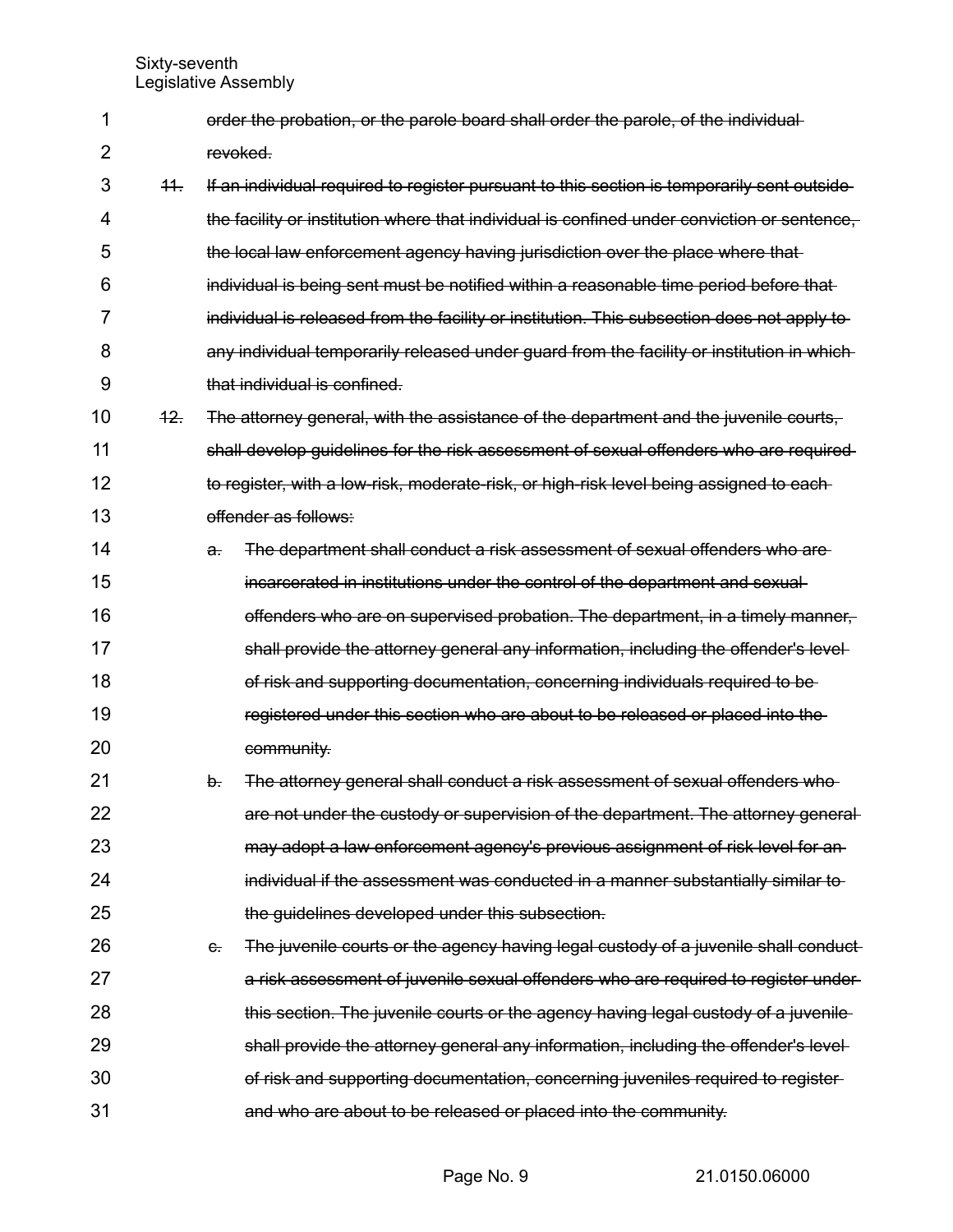| 1  |     | The attorney general shall notify the offender of the risk level assigned to that<br>ď             |
|----|-----|----------------------------------------------------------------------------------------------------|
| 2  |     | offender. An offender may request a review of that determination with the attorney                 |
| 3  |     | general's sexual offender risk assessment committee and may present any-                           |
| 4  |     | information that the offender believes may lower the assigned risk level.                          |
| 5  | 43. | Relevant and necessary conviction and registration information must be disclosed to-               |
| 6  |     | the public by a law enforcement agency if the individual is a moderate or high risk and-           |
| 7  |     | the agency determines that disclosure of the conviction and registration information is-           |
| 8  |     | necessary for public protection. The attorney general shall develop guidelines for                 |
| 9  |     | public disclosure of offender registration information. Public disclosure may include              |
| 10 |     | internet access if the offender:                                                                   |
| 11 |     | Is required to register for a lifetime under subsection 8;<br><del>a.</del>                        |
| 12 |     | b.<br>Has been determined to be a high risk to the public by the department, the                   |
| 13 |     | attorney general, or the courts, according to guidelines developed by those                        |
| 14 |     | agencies; or                                                                                       |
| 15 |     | Has been determined to be a high risk to the public by an agency of another state-<br>$\epsilon$ . |
| 16 |     | or the federal government.                                                                         |
| 17 |     | If the offender has been determined to be a moderate risk, public disclosure must                  |
| 18 |     | include, at a minimum, notification of the offense to the victim registered under chapter-         |
| 19 |     | 12.1-34 and to any agency, civic organization, or group of persons who have                        |
| 20 |     | characteristics similar to those of a victim of the offender. Upon request, law-                   |
| 21 |     | enforcement agencies may release conviction and registration information regarding                 |
| 22 |     | low-risk, moderate-risk, or high-risk offenders.                                                   |
| 23 | 44. | A state officer, law enforcement agency, or public school district or governing body of a          |
| 24 |     | nonpublic school or any appointee, officer, or employee of those entities is not subject-          |
| 25 |     | to civil or criminal liability for making risk determinations, allowing a sexual offender to       |
| 26 |     | attend a school function under section 12.1-20-25, or for disclosing or for failing to             |
| 27 |     | disclose information as permitted by this section.                                                 |
| 28 | 45. | If a juvenile is adjudicated delinguent and required or ordered to register as a sexual-           |
| 29 |     | offender or as an offender against a child under this section, the juvenile shall comply-          |
| 30 |     | with the registration requirements in this section. Notwithstanding any other provision-           |
| 31 |     | of law, a law enforcement agency shall register a juvenile offender in the same manner-            |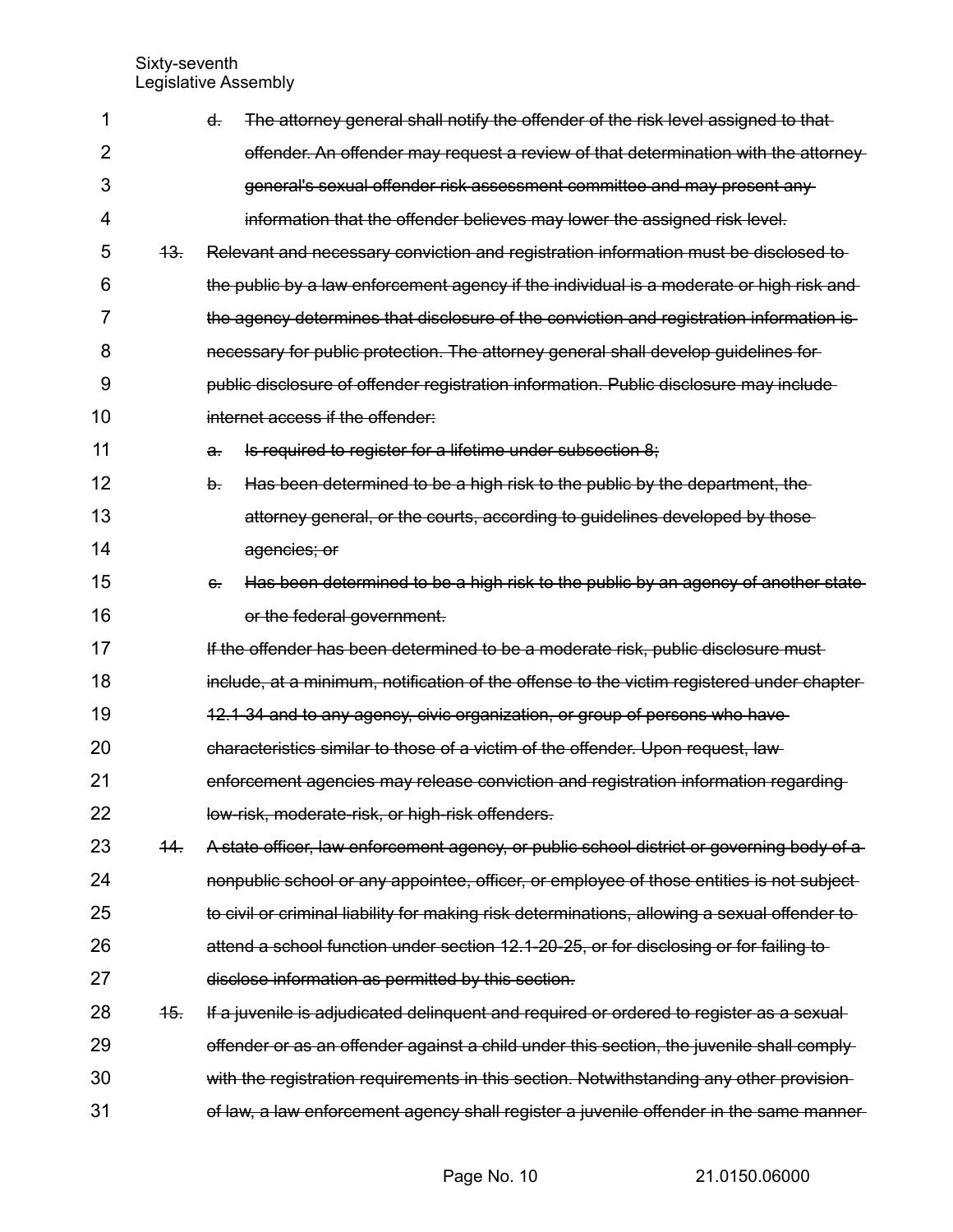| 1              |       | as adult offenders and may release any relevant and necessary information on file to         |  |  |  |
|----------------|-------|----------------------------------------------------------------------------------------------|--|--|--|
| 2              |       | other law enforcement agencies, the department of human services, or the public if           |  |  |  |
| 3              |       | disclosure is necessary to protect public health or safety. The law enforcement agency-      |  |  |  |
| 4              |       | shall release any relevant and necessary information on file to the superintendent or-       |  |  |  |
| 5              |       | principal of the school the juvenile attends. The school administration shall notify-        |  |  |  |
| 6              |       | others in similar positions if the juvenile transfers to another learning institution in or- |  |  |  |
| $\overline{7}$ |       | outside the state.                                                                           |  |  |  |
| 8              | 46.   | If an individual has been required to register as a sexual offender or an offender           |  |  |  |
| 9              |       | against a child under section 12.1-32-15 or 27-20-52.1 before August 1, 1999, the            |  |  |  |
| 10             |       | individual may petition the court to be removed from the offender list if registration is-   |  |  |  |
| 11             |       | no longer mandatory for that individual. In considering the petition, the court shall-       |  |  |  |
| 12             |       | comply with the requirements of this section.                                                |  |  |  |
| 13             | $+7.$ | A sexual offender who is currently assigned a moderate or high-risk level by the             |  |  |  |
| 14             |       | attorney general may not use a state park of this state as a residence or residential        |  |  |  |
| 15             |       | address to comply with the registration requirements of this section. Before arriving at     |  |  |  |
| 16             |       | a state park for overnight lodging or camping, a sexual offender who is assigned a           |  |  |  |
| 17             |       | moderate or high-risk level by the attorney general shall notify a parks and recreation-     |  |  |  |
| 18             |       | department law enforcement officer at the state park where the sexual offender will be-      |  |  |  |
| 19             |       | staying.                                                                                     |  |  |  |
| 20             | 48.   | When an individual who is required to register pursuant to this section plans to travel-     |  |  |  |
| 21             |       | outside of the United States, at least twenty-one days before the intended travel, the       |  |  |  |
| 22             |       | individual shall inform the agency with which the individual last registered the             |  |  |  |
| 23             |       | individual's residence address the details of the intended travel. Upon receipt of the-      |  |  |  |
| 24             |       | information from the registering law enforcement agency, the attorney general shall-         |  |  |  |
| 25             |       | report the travel to the United States marshal service.                                      |  |  |  |
| 26             |       | Offenders against children and sexual offenders - Sexually violent predators --              |  |  |  |
| 27             |       | Registration requirement - Penalty. (Contingent effective date - See note)                   |  |  |  |
| 28             | 1.    | As used in this section:                                                                     |  |  |  |
| 29             |       | "A crime against a child" means a violation of chapter 12.1-16, section<br>a.                |  |  |  |
| 30             |       | 12.1-17-01.1 if the victim is under the age of twelve, 12.1-17-02, 12.1-17-04,               |  |  |  |
| 31             |       | subdivision a of subsection 6 of section 12.1-17-07.1, section 12.1-18-01,                   |  |  |  |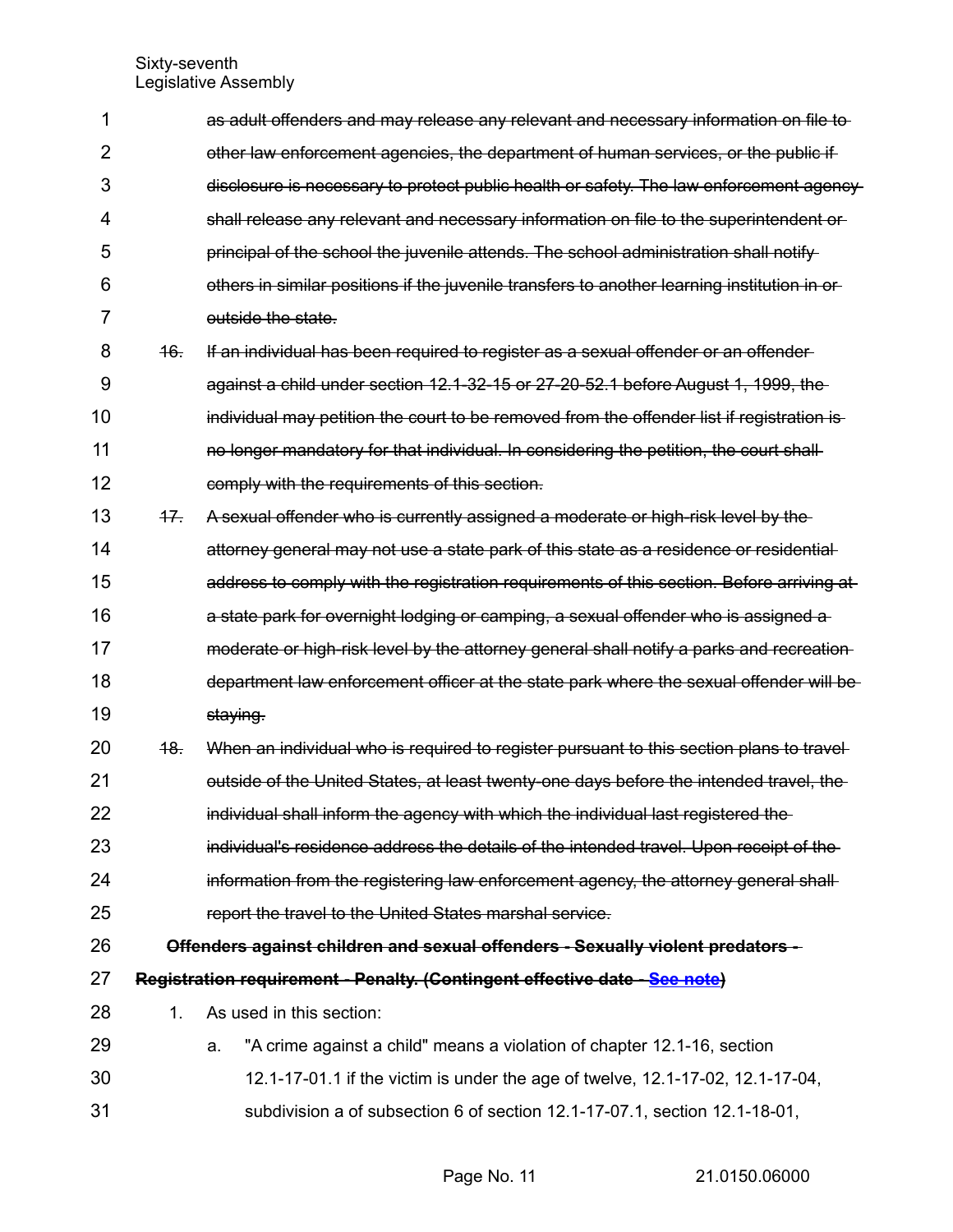| 1              |    | 12.1-18-02, 12.1-18-05, chapter 12.1-29, or section 14-09-22, subsection 3 of         |
|----------------|----|---------------------------------------------------------------------------------------|
| $\overline{2}$ |    | section 12.1-41-02, subsection 3 of section 12.1-41-03, or an equivalent offense      |
| 3              |    | from another court in the United States, a tribal court, or court of another country, |
| 4              |    | in which the victim is a minor or is otherwise of the age required for the act to be  |
| 5              |    | a crime or an attempt or conspiracy to commit these offenses.                         |
| 6              | b. | "Department" means the department of corrections and rehabilitation.                  |
| 7              | C. | "Homeless" means an individual who is physically present in this state, but is        |
| 8              |    | living in a park, under a bridge, on the streets, in a vehicle or camper, or is       |
| 9              |    | otherwise without a traditional dwelling, and also one who resides in this state but  |
| 10             |    | does not maintain a permanent address. The term does not include individuals          |
| 11             |    | who are temporarily domiciled or individuals residing in public or private shelters   |
| 12             |    | that provide temporary living accommodations.                                         |
| 13             | d. | "Mental abnormality" means a congenital or acquired condition of an individual        |
| 14             |    | that affects the emotional or volitional capacity of the individual in a manner that  |
| 15             |    | predisposes that individual to the commission of criminal sexual acts to a degree     |
| 16             |    | that makes the individual a menace to the health and safety of other individuals.     |
| 17             | e. | "Predatory" means an act directed at a stranger or at an individual with whom a       |
| 18             |    | relationship has been established or promoted for the primary purpose of              |
| 19             |    | victimization.                                                                        |
| 20             | f. | "Reside" means to live permanently or be situated for a considerable time in a        |
| 21             |    | home or a particular place.                                                           |
| 22             | g. | "Sexual offender" means a person who has pled guilty to or been found guilty,         |
| 23             |    | including juvenile delinguent adjudications, of a violation of section 12.1-20-03,    |
| 24             |    | 12.1-20-03.1, 12.1-20-04, 12.1-20-05, 12.1-20-05.1, 12.1-20-06, 12.1-20-06.1,         |
| 25             |    | 12.1-20-07 except for subdivision a of subsection 1, 12.1-20-11, 12.1-20-12.1,        |
| 26             |    | 12.1-20-12.2, 12.1-20-12.3 except for subdivision a of subsection 1 and               |
| 27             |    | subdivision b of subsection 1 if the offense involves only a demand for money,        |
| 28             |    | chapter 12.1-27.2, subsection 2 of section 12.1-22-03.1, subdivision b of             |
| 29             |    | subsection 1 of section 12.1-41-02, section 12.1-41-04, 12.1-41-05, or                |
| 30             |    | 12.1-41-06, or an equivalent offense from another court in the United States, a       |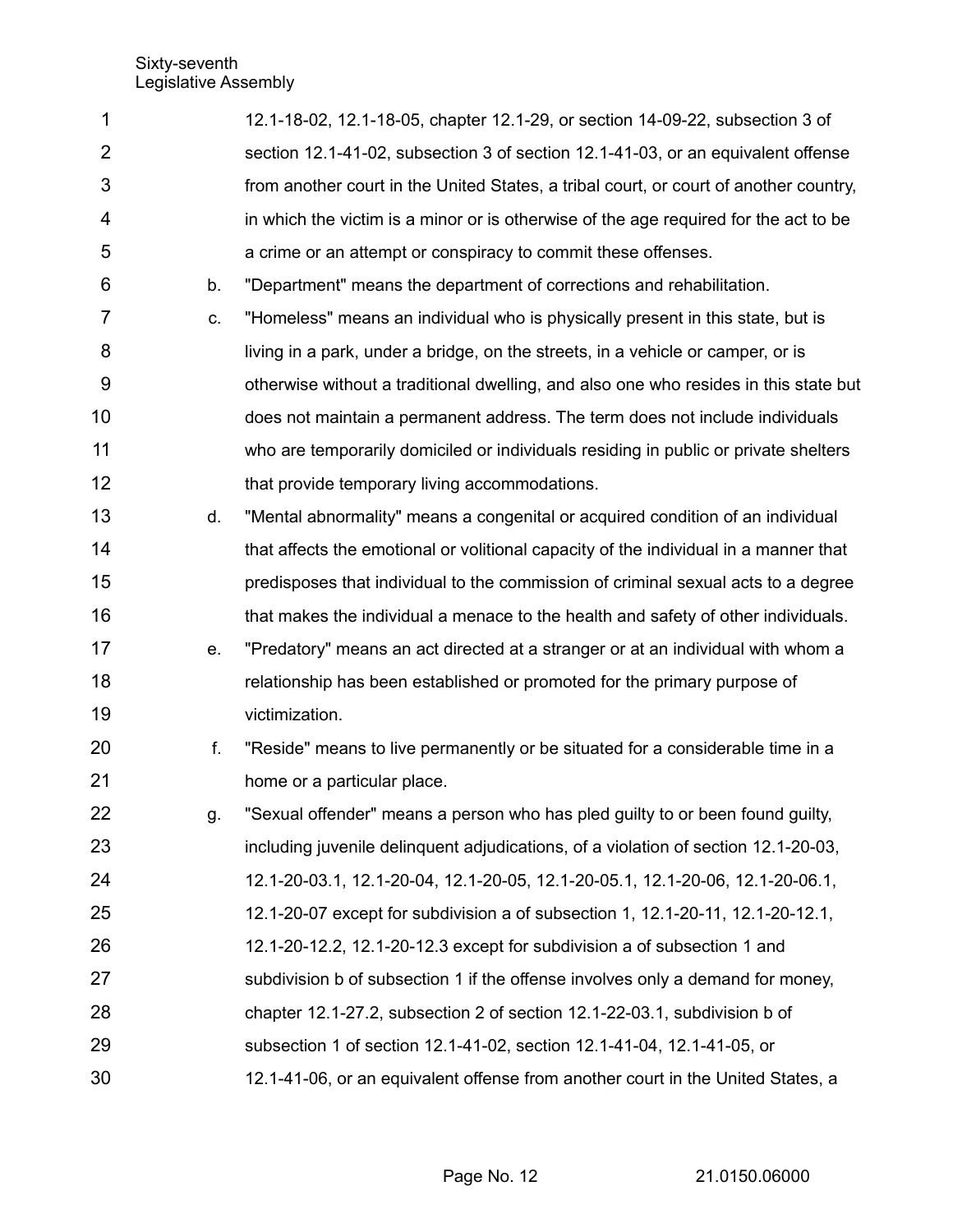- tribal court, or court of another country, or an attempt or conspiracy to commit these offenses. 1 2
- h. "Sexually dangerous individual" means an individual who meets the definition specified in section 25-03.3-01. 3 4
- i. "Temporarily domiciled" means staying or being physically present in this state for more than thirty days in a calendar year or at a location for longer than ten consecutive days, attending school for longer than ten days, or maintaining employment in the jurisdiction for longer than ten days, regardless of the state of the residence. 5 6 7 8 9
- 2. The court shall impose, in addition to any penalty provided by law, a requirement that the individual register, within three days of coming into a county in which the individual resides, is homeless, or within the period identified in this section that the individual becomes temporarily domiciled. The individual must register with the chief of police of the city of the individual's place of residence, or the sheriff of the county if the individual resides in an area other than a city. A homeless individual shall register every three days with the sheriff or chief of police of the jurisdiction in which the individual is physically present. The court shall require an individual to register by stating this requirement on the court records, if that individual: 10 11 12 13 14 15 16 17 18
- a. Has pled guilty or nolo contendere to, or been found guilty as a felonious sexual offender or an attempted felonious sexual offender, including juvenile delinquent adjudications of equivalent offenses unless the offense is listed in subdivision c. 19 20 21
- b. Has pled guilty or nolo contendere to, or been found guilty as a sexual offender for, a misdemeanor or attempted misdemeanor. The court may deviate from requiring an individual to register if the court first finds the individual is no more than three years older than the victim if the victim is a minor, the individual has not previously been convicted as a sexual offender or of a crime against a child, and the individual did not exhibit mental abnormality or predatory conduct in the commission of the offense. 22 23 24 25 26 27 28
- c. Is a juvenile found delinquent under subdivision d of subsection 1 of section 12.1-20-03, subdivision a of subsection 2 of section 12.1-20-03, or as a sexual offender for a misdemeanor. The court may deviate from requiring the juvenile to 29 30 31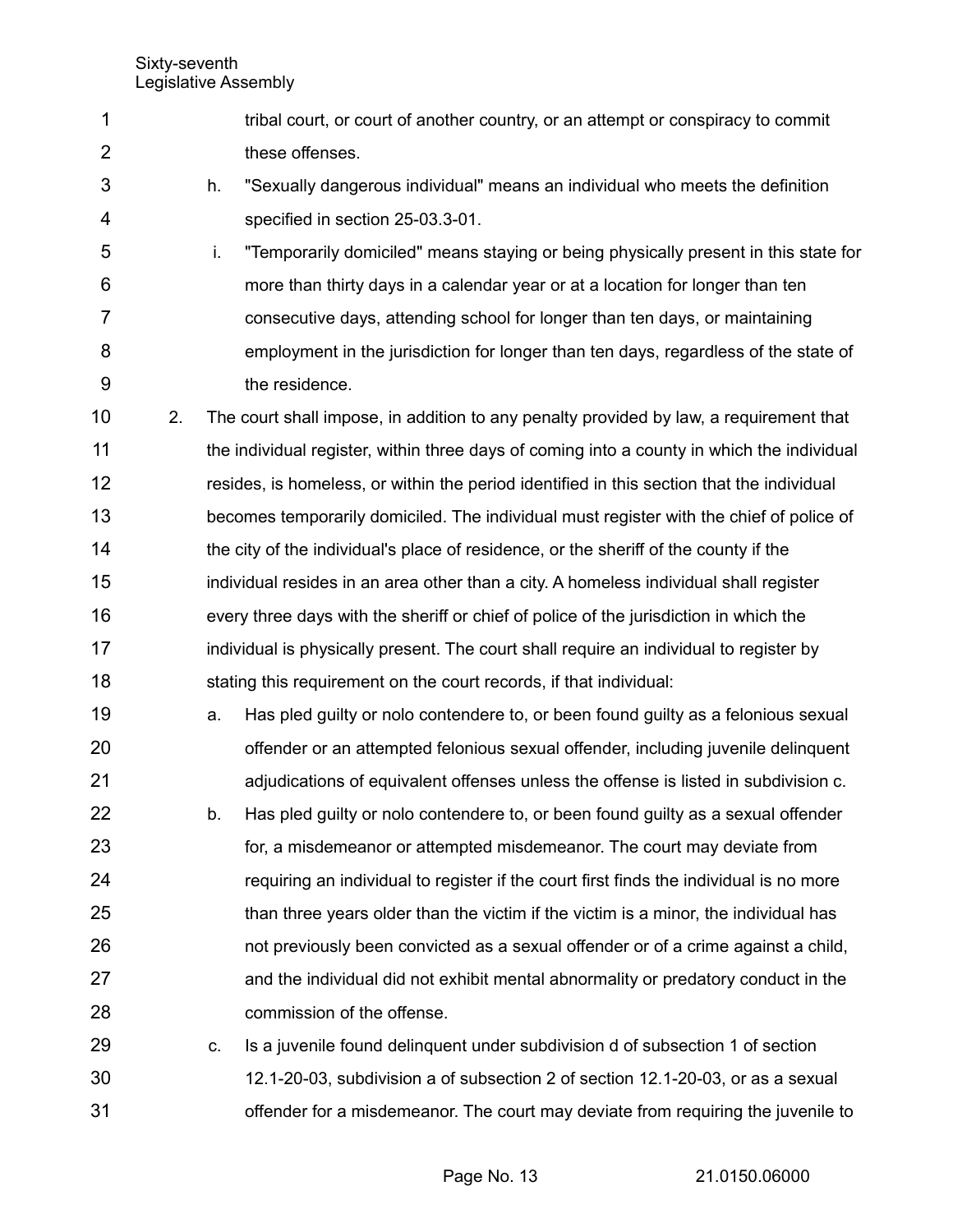| 1              |    |    | register if the court first finds the juvenile has not previously been convicted as a |
|----------------|----|----|---------------------------------------------------------------------------------------|
| $\overline{2}$ |    |    | sexual offender or for a crime against a child, and the juvenile did not exhibit      |
| 3              |    |    | mental abnormality or predatory conduct in the commission of the offense.             |
| 4              |    | d. | Has pled guilty or nolo contendere to, or been found guilty of, a crime against a     |
| 5              |    |    | child or an attempted crime against a child, including juvenile delinquent            |
| 6              |    |    | adjudications of equivalent offenses. Except if the offense is described in section   |
| 7              |    |    | 12.1-29-02, or section 12.1-18-01 or 12.1-18-02 and the person is not the parent      |
| 8              |    |    | of the victim, the court may deviate from requiring an individual to register if the  |
| 9              |    |    | court first finds the individual has not previously been convicted as a sexual        |
| 10             |    |    | offender or for a crime against a child, and the individual did not exhibit mental    |
| 11             |    |    | abnormality or predatory conduct in the commission of the offense.                    |
| 12             |    | е. | Has pled guilty or nolo contendere, been found guilty, or been adjudicated            |
| 13             |    |    | delinquent of any crime against another individual which is not otherwise             |
| 14             |    |    | specified in this section if the court determines that registration is warranted by   |
| 15             |    |    | the nature of the crime and therefore orders registration for the individual. If the  |
| 16             |    |    | court orders an individual to register as an offender under this section, the         |
| 17             |    |    | individual shall comply with all of the registration requirements in this chapter.    |
| 18             | 3. |    | If a court has not ordered an individual to register in this state, an individual who |
| 19             |    |    | resides, is homeless, or is temporarily domiciled in this state shall register if the |
| 20             |    |    | individual:                                                                           |
| 21             |    | a. | Is incarcerated or is on probation or parole after July 31, 1995, for a crime         |
| 22             |    |    | against a child described in section 12.1-29-02, or section 12.1-18-01 or             |
| 23             |    |    | 12.1-18-02 if the individual was not the parent of the victim, or as a sexual         |
| 24             |    |    | offender;                                                                             |
| 25             |    | b. | Has pled guilty or nolo contendere to, or been adjudicated for or found guilty of,    |
| 26             |    |    | an offense in a court of this state for which registration is mandatory under this    |
| 27             |    |    | section or an offense from another court in the United States, a tribal court, or     |
| 28             |    |    | court of another country equivalent to those offenses set forth in this section; or   |
| 29             |    | c. | Has pled guilty or nolo contendere to, or has been found guilty of, a crime against   |
| 30             |    |    | a child or as a sexual offender for which registration is mandatory under this        |
| 31             |    |    | section if the conviction occurred after July 31, 1985.                               |

Page No. 14 21.0150.06000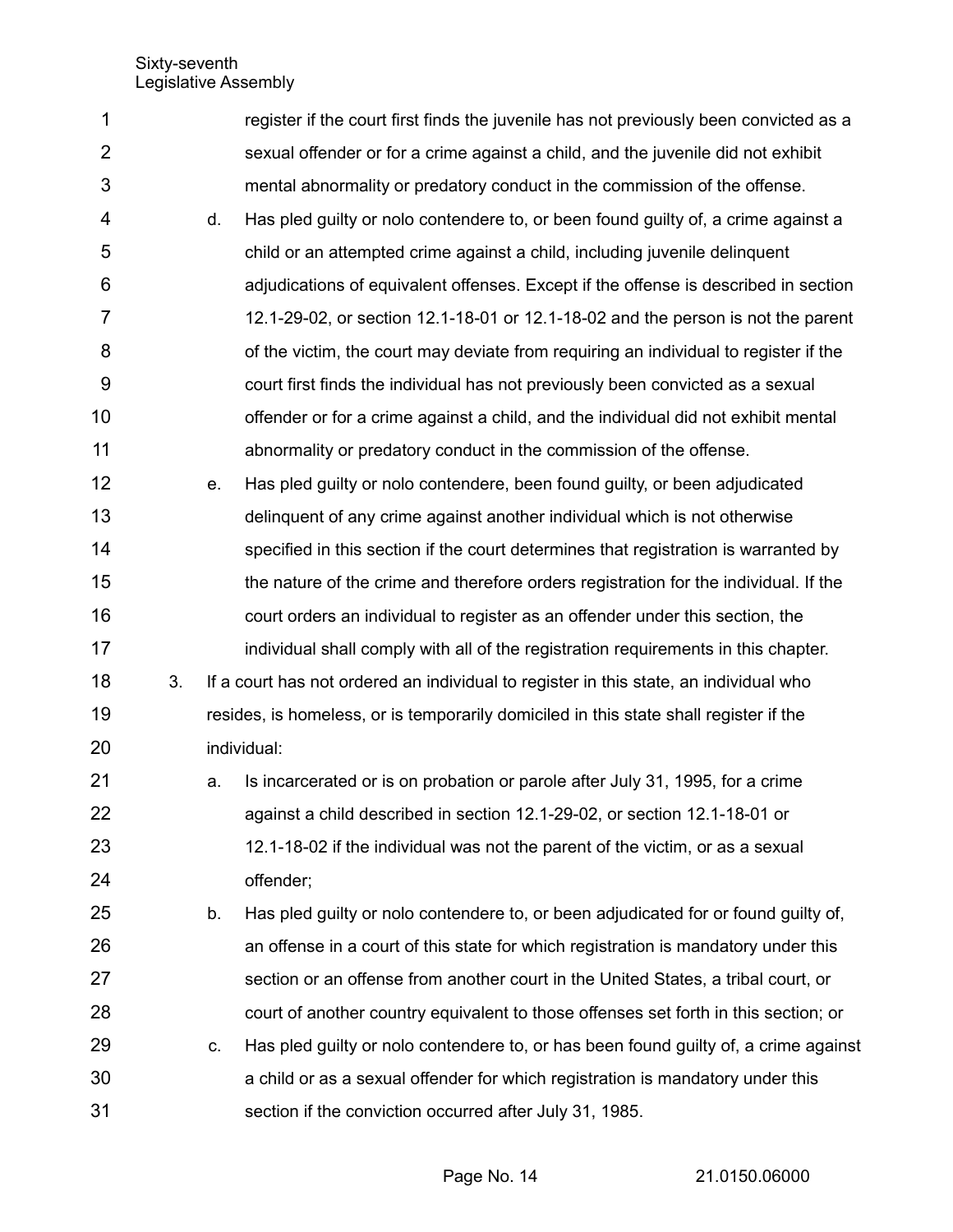4. In its consideration of mental abnormality or predatory conduct, the court shall consider the age of the offender, the age of the victim, the difference in ages of the victim and offender, the circumstances and motive of the crime, the relationship of the victim and offender, and the mental state of the offender. The court may order an offender to be evaluated by a qualified counselor, psychologist, or physician before sentencing. Except as provided under subdivision e of subsection 2, the court shall state on the record in open court its affirmative finding for not requiring an offender to register. 1 2 3 4 5 6 7 8

5. When an individual is required to register under this section, the official in charge of a facility or institution where the individual required to register is confined, or the department, shall, before the discharge, parole, or release of that individual, inform the individual of the duty to register pursuant to this section. The official or the department shall require the individual to read and sign a form as required by the attorney general, stating that the duty of the individual to register has been explained to that individual. The official in charge of the place of confinement, or the department, shall obtain the address where the individual expects to reside, attend school, or work upon discharge, parole, or release and shall report the address to the attorney general. The official in charge of the place of confinement, or the department, shall give three copies of the form to the individual and shall send three copies to the attorney general no later than forty-five days before the scheduled release of that individual. The attorney general shall forward one copy to the law enforcement agency having jurisdiction where the individual expects to reside, attend school, or work upon discharge, parole, or release, one copy to the prosecutor who prosecuted the individual, and one copy to the court in which the individual was prosecuted. All forms must be transmitted and received by the law enforcement agency, prosecutor, and court thirty days before the discharge, parole, or release of the individual. 9 10 11 12 13 14 15 16 17 18 19 20 21 22 23 24 25 26

6. An individual who is required to register pursuant to this section who is released on probation or discharged upon payment of a fine must, before the release or discharge, be informed of the duty to register under this section by the court in which that individual is convicted. The court shall require the individual to read and sign a form as required by the attorney general, stating that the duty of the individual to register under 27 28 29 30 31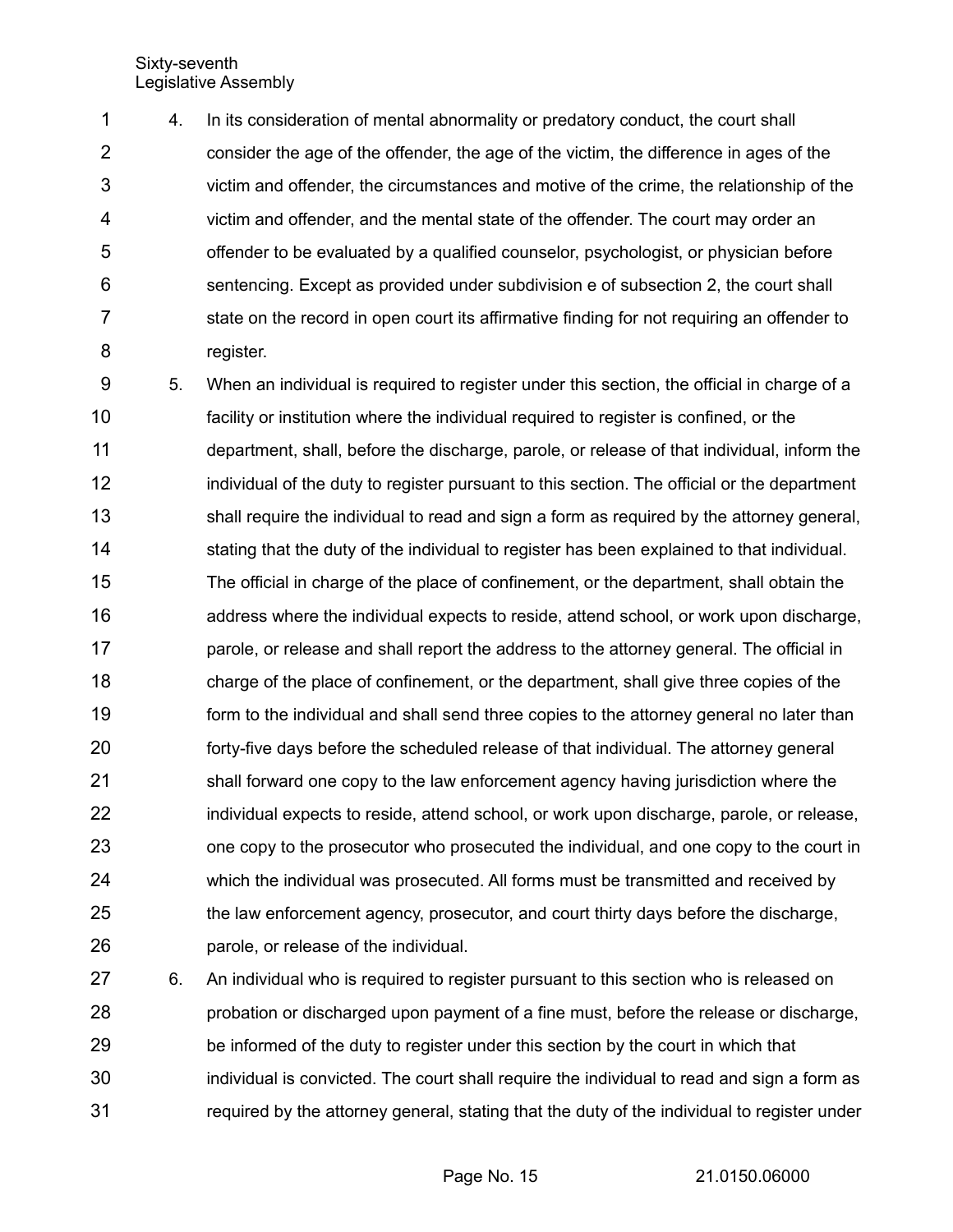this section has been explained to that individual. The court shall obtain the address where the individual expects to reside, attend school, or work upon release or discharge and shall report the address to the attorney general within three days. The court shall give one copy of the form to the individual and shall send two copies to the attorney general. The attorney general shall forward one copy to the appropriate law enforcement agency having jurisdiction where the individual expects to reside, attend school, or work upon discharge, parole, or release. 1 2 3 4 5 6 7

7. Registration consists of a written or electronic statement signed by the individual, giving the information required by the attorney general, and the biometric data and photograph of the individual. An individual who is not required to provide a sample of blood and other body fluids under section 31-13-03 or by the individual's state or court of conviction or adjudication shall submit a sample of blood and other body fluids for inclusion in a centralized database of DNA identification records under section 31-13-05. The collection, submission, testing and analysis of, and records produced from, samples of blood and other body fluids, are subject to chapter 31-13. Evidence of the DNA profile comparison is admissible in accordance with section 31-13-02. A report of the DNA analysis certified by the state crime laboratory is admissible in accordance with section 31-13-05. A district court shall order an individual who refuses to submit a sample of blood or other body fluids for registration purposes to show cause at a specified time and place why the individual should not be required to submit the sample required under this subsection. Within three days after registration, the registering law enforcement agency shall forward the statement, biometric data, and photograph to the attorney general and shall submit the sample of the individual's blood and body fluids to the state crime laboratory. If an individual required to register under this section has a change in vehicle or computer online identity, the individual shall register, within three days after the change, with the law enforcement agency having local jurisdiction of the individual's place of residence of the individual's new vehicle or computer online identity. If an individual required to register pursuant to this section has a change in name, school, or residence or employment address, that individual shall register, at least ten days before the change, with the law enforcement agency having local jurisdiction of the individual's place of residence of the individual's 8 9 10 11 12 13 14 15 16 17 18 19 20 21 22 23 24 25 26 27 28 29 30 31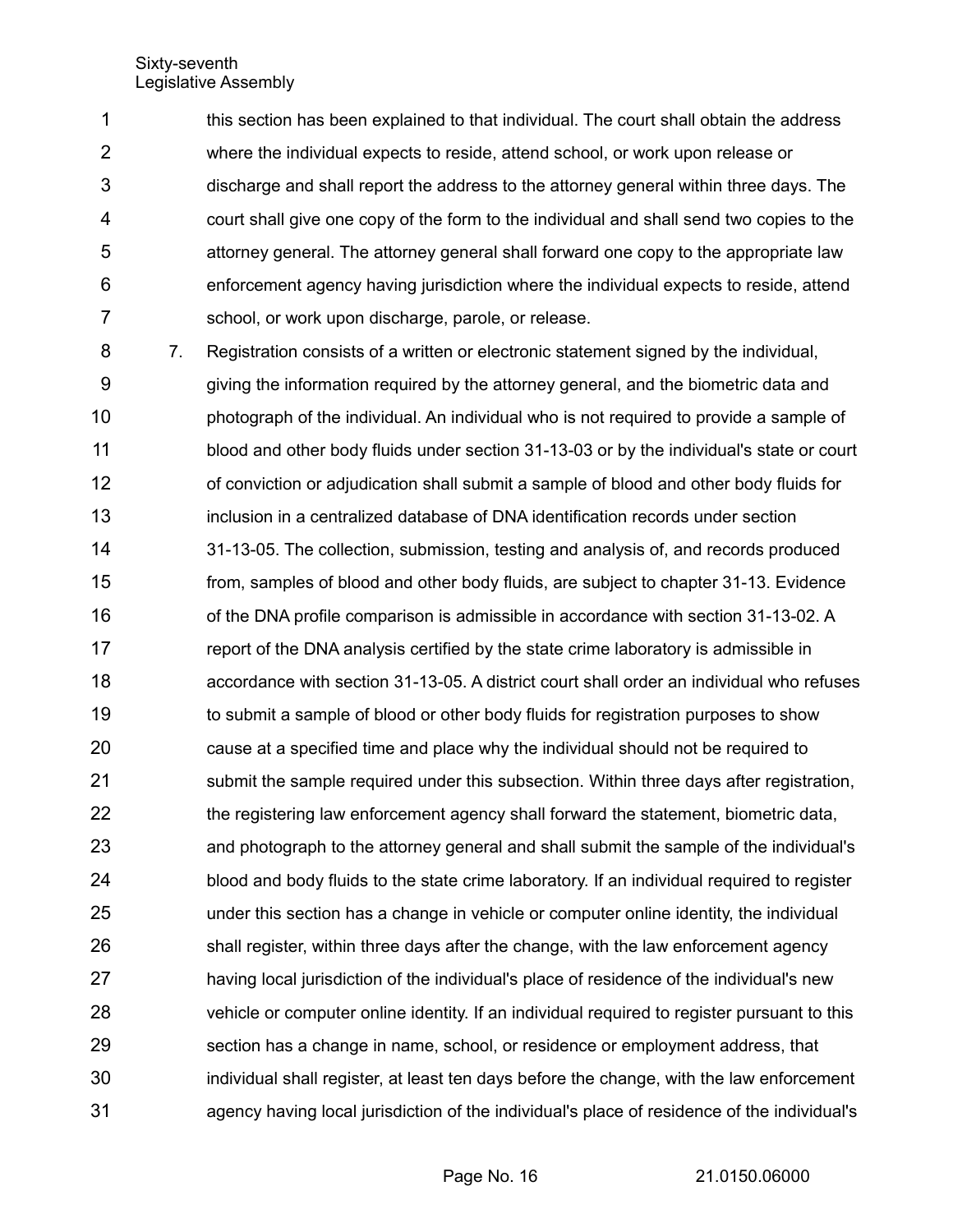new name, school, residence address, or employment address. A change in school or employment address includes the termination of school or employment for which an individual required to register under this section, the individual shall register within three days of the termination with the law enforcement agency having local jurisdiction of the individual's place of residence. The law enforcement agency, within three days after receipt of the information, shall forward it to the attorney general. The attorney general shall forward the appropriate registration data to the law enforcement agency having local jurisdiction of the new place of residence, school, or employment. Upon a change of address, the individual required to register also shall register within three days at the law enforcement agency having local jurisdiction of the new place of residence. If an individual required to register in North Dakota, including in a tribal registry, resides in another state or on tribal lands, that individual shall register employment and school addresses and any changes in required registration information with the law enforcement agency having local jurisdiction over the school or employment address. The individual registering under this section shall periodically confirm the information required under this subsection in a manner and at an interval determined by the attorney general. A law enforcement agency that has previously registered an offender may omit the biometric data portion of the registration if that agency has a set of biometric data on file for that individual and is personally familiar with and can visually identify the offender. These provisions also apply in any other state that requires registration. 1 2 3 4 5 6 7 8 9 10 11 12 13 14 15 16 17 18 19 20 21

- 8. An individual required to register under this section shall comply with the registration requirement for the longer of the following periods: 22 23
- a. A period of fifteen years after the date of sentence or order deferring or suspending sentence upon a plea or finding of guilt or after release from incarceration, whichever is later; 24 25 26
- b. A period of twenty-five years after the date of sentence or order deferring or suspending sentence upon a plea or finding of guilt or after release from incarceration, whichever is later, if the offender is assigned a moderate risk by the attorney general as provided in subsection 12; or 27 28 29 30
- c. For the life of the individual, if that individual: 31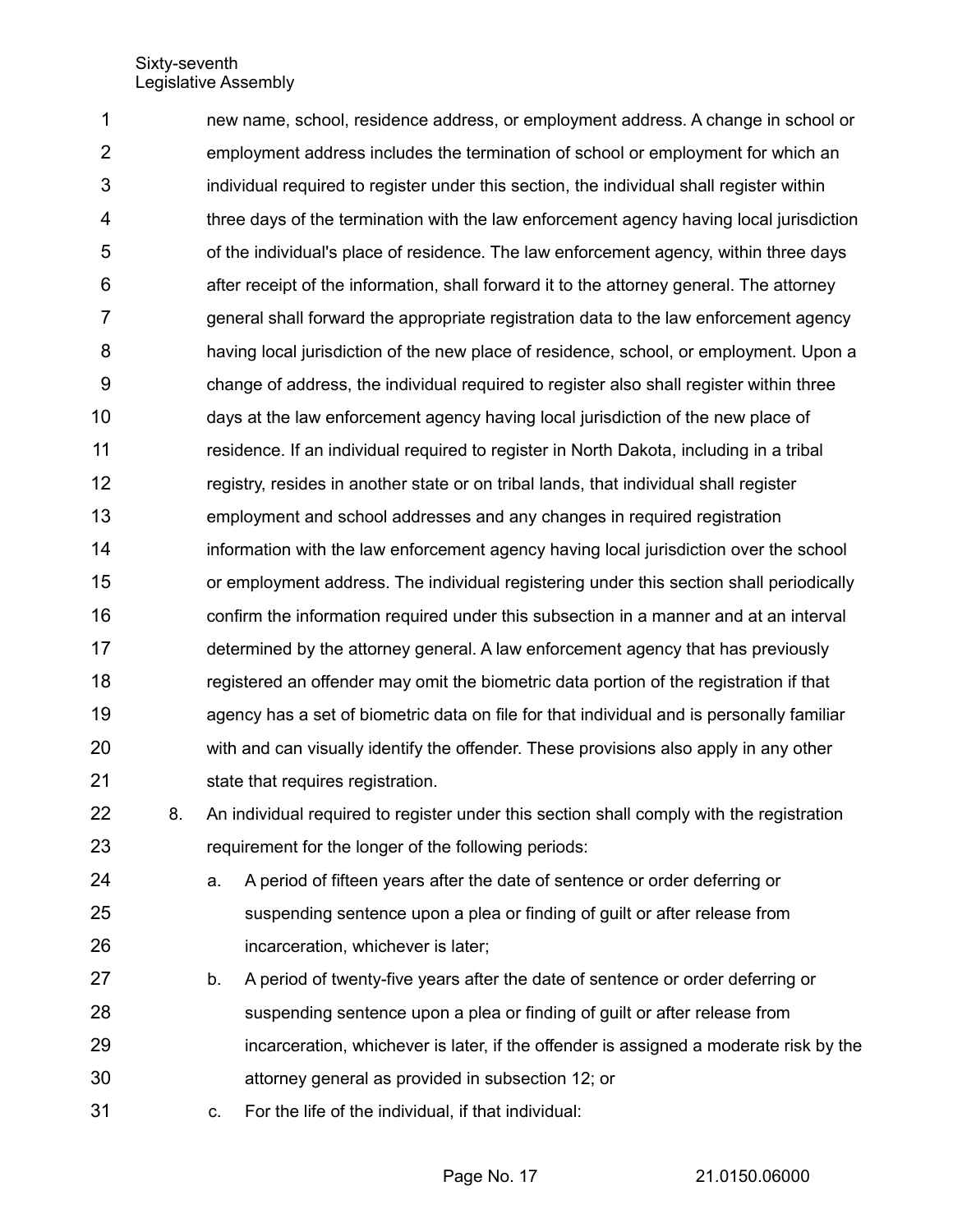- (1) On two or more occasions has pled guilty or nolo contendere to, or been found guilty of a crime against a child or as a sexual offender. If all qualifying offenses are misdemeanors, this lifetime provision does not apply unless a qualifying offense was committed after August 1, 1999; 1 2 3 4
- (2) Pleads guilty or nolo contendere to, or is found guilty of, an offense committed after August 1, 1999, which is described in subdivision a of subsection 1 of section 12.1-20-03, section 12.1-20-03.1, or subdivision d of subsection 1 of section 12.1-20-03 if the person is an adult and the victim is under age twelve, or section 12.1-18-01 if that individual is an adult other than a parent of the victim, or an equivalent offense from another court in the United States, a tribal court, or court of another country; or 5 6 7 8 9 10 11
- (3) Is assigned a high risk by the attorney general as provided in subsection 12. 9. An individual required to register under this section who violates this section is guilty of a class C felony. The failure of a homeless individual to register as required in subsections 2 and 3 is prima facie evidence of a violation of this section. The clerk of court shall forward all warrants issued for a violation of this section to the county sheriff, who shall enter all such warrants into the national crime information center wanted person file. A court may not relieve an individual, other than a juvenile, who violates this section from serving a term of at least ninety days in jail and completing probation of one year. 12 13 14 15 16 17 18 19 20
- 10. When an individual is released on parole or probation and is required to register pursuant to this section, but fails to do so within the time prescribed, the court shall order the probation, or the parole board shall order the parole, of the individual revoked. 21 22 23 24
- 11. If an individual required to register pursuant to this section is temporarily sent outside the facility or institution where that individual is confined under conviction or sentence, the local law enforcement agency having jurisdiction over the place where that individual is being sent must be notified within a reasonable time period before that individual is released from the facility or institution. This subsection does not apply to any individual temporarily released under guard from the facility or institution in which that individual is confined. 25 26 27 28 29 30 31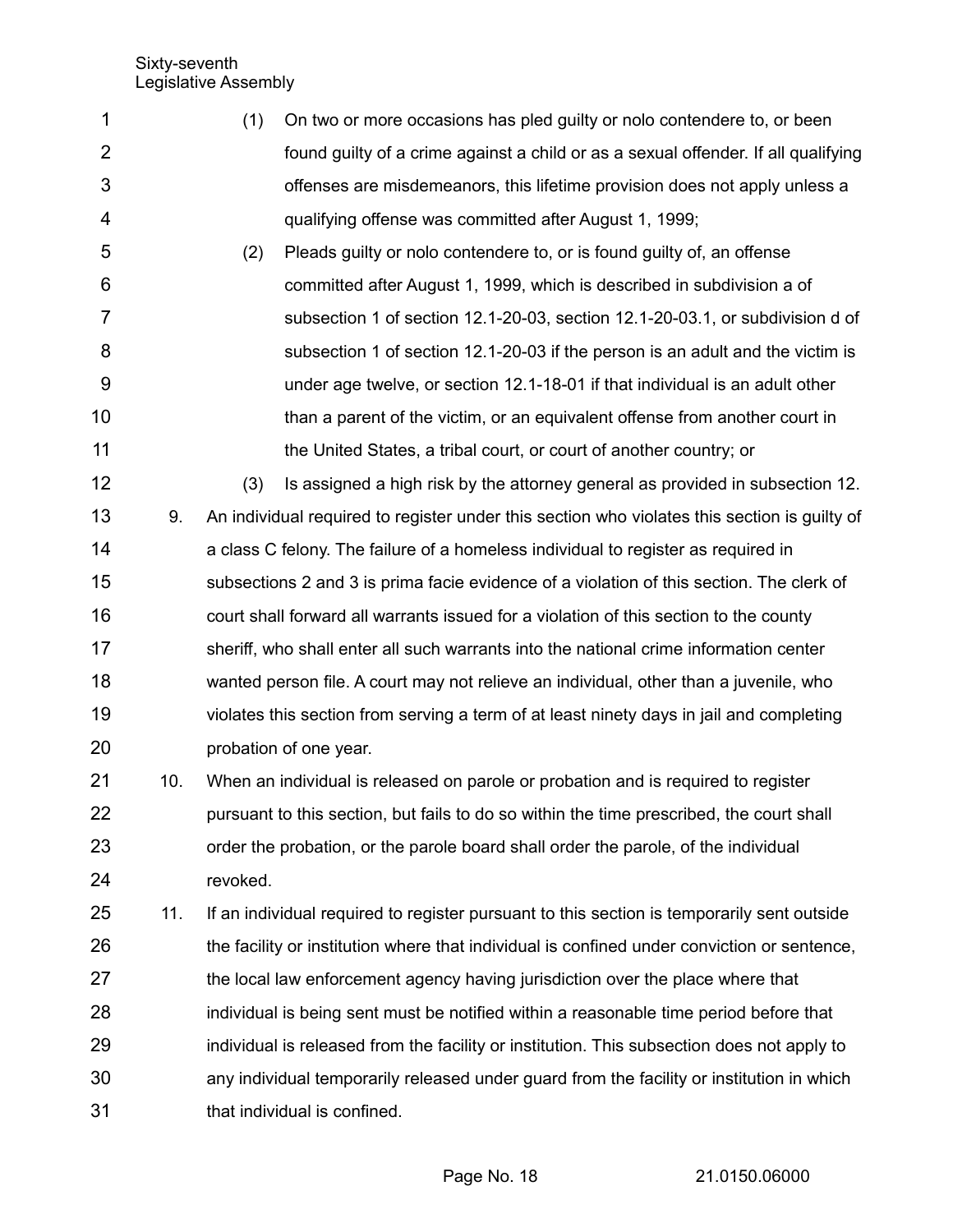- 12. The attorney general, with the assistance of the department and the juvenile courts, shall develop guidelines for the risk assessment of sexual offenders who are required to register, with a low-risk, moderate-risk, or high-risk level being assigned to each offender as follows: 1 2 3 4
- a. The department shall conduct a risk assessment of sexual offenders who are incarcerated in institutions under the control of the department and sexual offenders who are on supervised probation. The department, in a timely manner, shall provide the attorney general any information, including the offender's level of risk and supporting documentation, concerning individuals required to be registered under this section who are about to be released or placed into the community. 5 6 7 8 9 10 11
- b. The attorney general shall conduct a risk assessment of sexual offenders who are not under the custody or supervision of the department. The attorney general may adopt a law enforcement agency's previous assignment of risk level for an individual if the assessment was conducted in a manner substantially similar to the guidelines developed under this subsection. 12 13 14 15 16
- c. The juvenile courts or the agency having legal custody of a juvenile shall conduct a risk assessment of juvenile sexual offenders who are required to register under this section. The juvenile courts or the agency having legal custody of a juvenile shall provide the attorney general any information, including the offender's level of risk and supporting documentation, concerning juveniles required to register and who are about to be released or placed into the community. 17 18 19 20 21 22
- d. The attorney general shall notify the offender of the risk level assigned to that offender. An offender may request a review of that determination with the attorney general's sexual offender risk assessment committee and may present any information that the offender believes may lower the assigned risk level. 23 24 25 26
- 13. An individual assessed as a high-risk sexual offender in accordance with subsection 12, may not reside within five hundred feet [152.4 meters] of a public or nonpublic preschool or elementary, middle, or high school. 27 28 29
- 14. Relevant and necessary conviction and registration information must be disclosed to the public by a law enforcement agency if the individual is a moderate or high risk and 30 31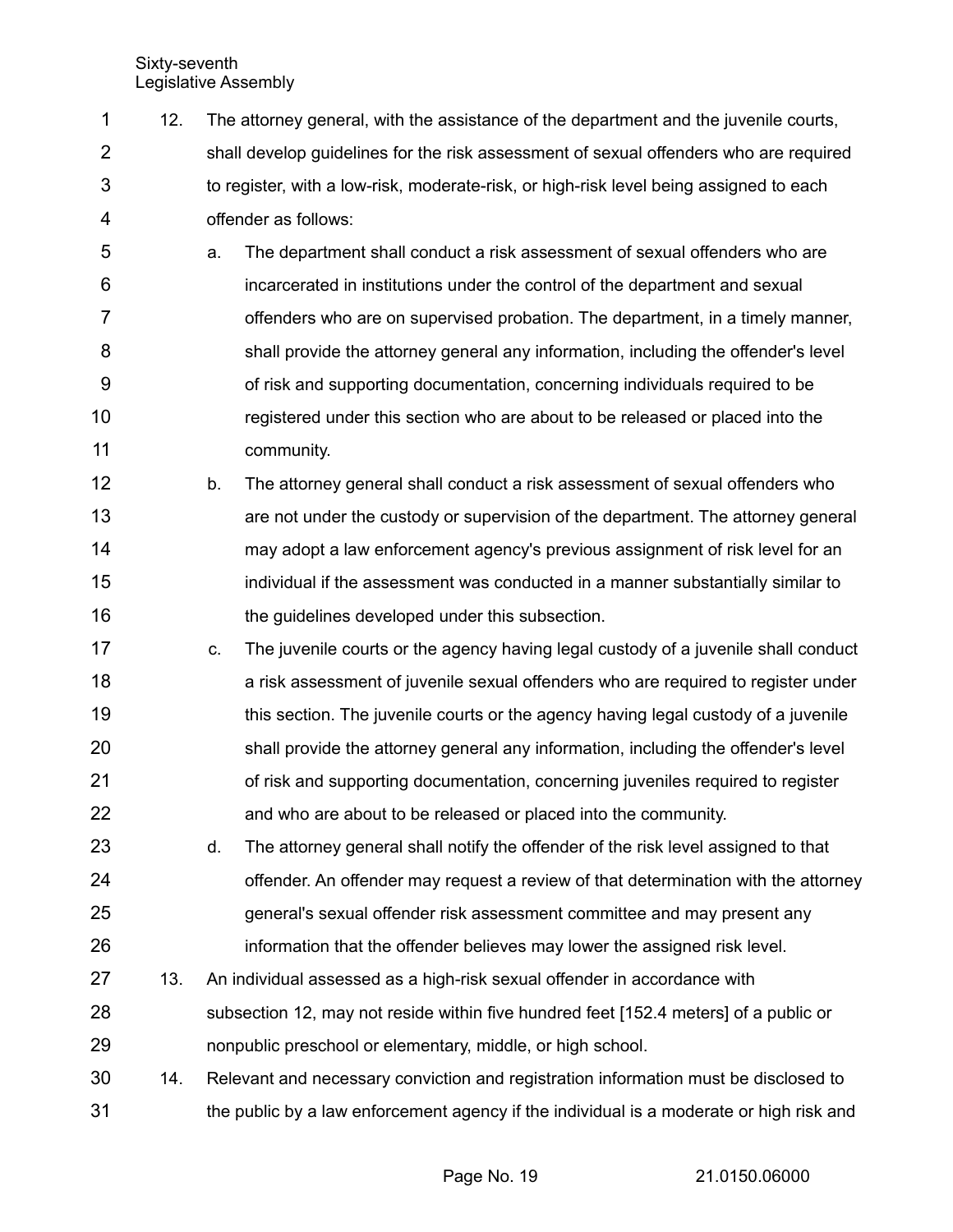the agency determines that disclosure of the conviction and registration information is necessary for public protection. The attorney general shall develop guidelines for public disclosure of offender registration information. Public disclosure may include internet access if the offender: a. Is required to register for a lifetime under subsection 8; b. Has been determined to be a high risk to the public by the department, the attorney general, or the courts, according to guidelines developed by those agencies; or c. Has been determined to be a high risk to the public by an agency of another state or the federal government. If the offender has been determined to be a moderate risk, public disclosure must include, at a minimum, notification of the offense to the victim registered under chapter 12.1-34 and to any agency, civic organization, or group of persons who have characteristics similar to those of a victim of the offender. Upon request, law enforcement agencies may release conviction and registration information regarding low-risk, moderate-risk, or high-risk offenders. 15. A state officer, law enforcement agency, or public school district or governing body of a nonpublic school or any appointee, officer, or employee of those entities is not subject to civil or criminal liability for making risk determinations, allowing a sexual offender to attend a school function under section 12.1-20-25, or for disclosing or for failing to disclose information as permitted by this section. 16. If a juvenile is adjudicated delinquent and required or ordered to register as a sexual offender or as an offender against a child under this section, the juvenile shall comply with the registration requirements in this section. Notwithstanding any other provision of law, a law enforcement agency shall register a juvenile offender in the same manner as adult offenders and may release any relevant and necessary information on file to other law enforcement agencies, the department of human services, or the public if disclosure is necessary to protect public health or safety. The law enforcement agency shall release any relevant and necessary information on file to the superintendent or principal of the school the juvenile attends. The school administration shall notify 1 2 3 4 5 6 7 8 9 10 11 12 13 14 15 16 17 18 19 20 21 22 23 24 25 26 27 28 29 30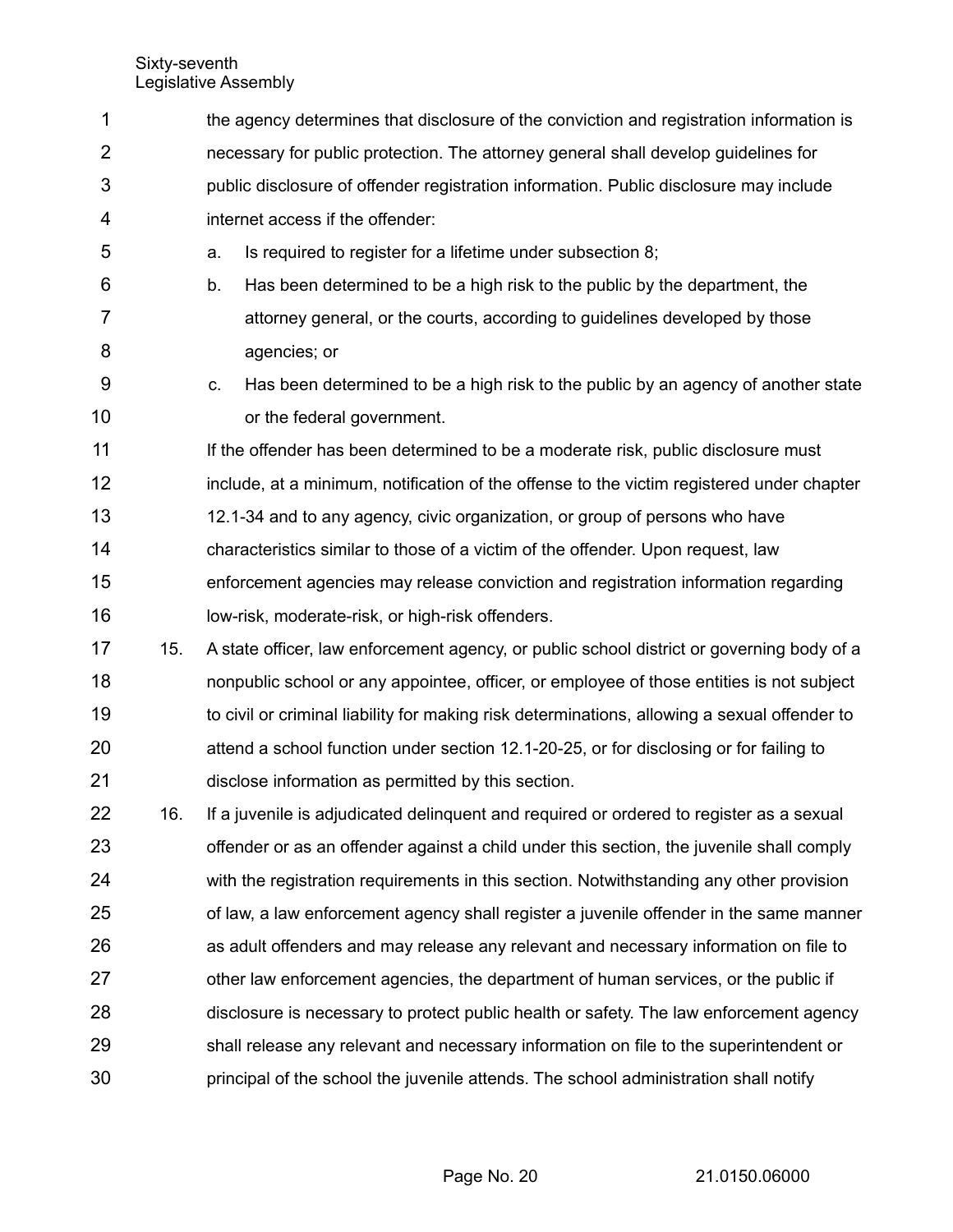- others in similar positions if the juvenile transfers to another learning institution in or outside the state. 1 2
- 17. If an individual has been required to register as a sexual offender or an offender against a child under section 12.1-32-15 or former section 27-20-52.1 before August 1, 1999, the individual may petition the court to be removed from the offender list if registration is no longer mandatory for that individual. In considering the petition, the court shall comply with the requirements of this section. 3 4 5 6 7
- 18. A sexual offender who is currently assigned a moderate or high-risk level by the attorney general may not use a state park of this state as a residence or residential address to comply with the registration requirements of this section. Before arriving at a state park for overnight lodging or camping, a sexual offender who is assigned a moderate or high-risk level by the attorney general shall notify a parks and recreation department law enforcement officer at the state park where the sexual offender will be staying. 8 9 10 11 12 13 14
- 19. When an individual who is required to register pursuant to this section plans to travel 15
- outside of the United States, at least twenty-one days before the intended travel, the individual shall inform the agency with which the individual last registered the individual's residence address the details of the intended travel. Upon receipt of the 16 17 18 19
- information from the registering law enforcement agency, the attorney general shall report the travel to the United States marshal service. 20
- **SECTION 3. AMENDMENT.** Subsections 1 and 3 of section 12.1-41-12 of the North Dakota Century Code are amended and reenacted as follows: 21 22
- 1. If the individual was a minor at the time of the offense and committed the offense as a direct result of being a victim, the individual is not criminally liable or subject to a juvenile delinquency proceeding under chapter 27-2027-20.4 for: 23 24 25
- a. Prostitution under section 12.1-29-03; 26
- b. Misdemeanor forgery under section 12.1-24-01; 27
- c. Misdemeanor theft offenses under chapter 12.1-23; 28
- d. Insufficient funds or credit offenses under section 6-08-16; 29
- e. Manufacture or possession of a controlled or counterfeit substance offenses under section 19-03.1-23; and 30 31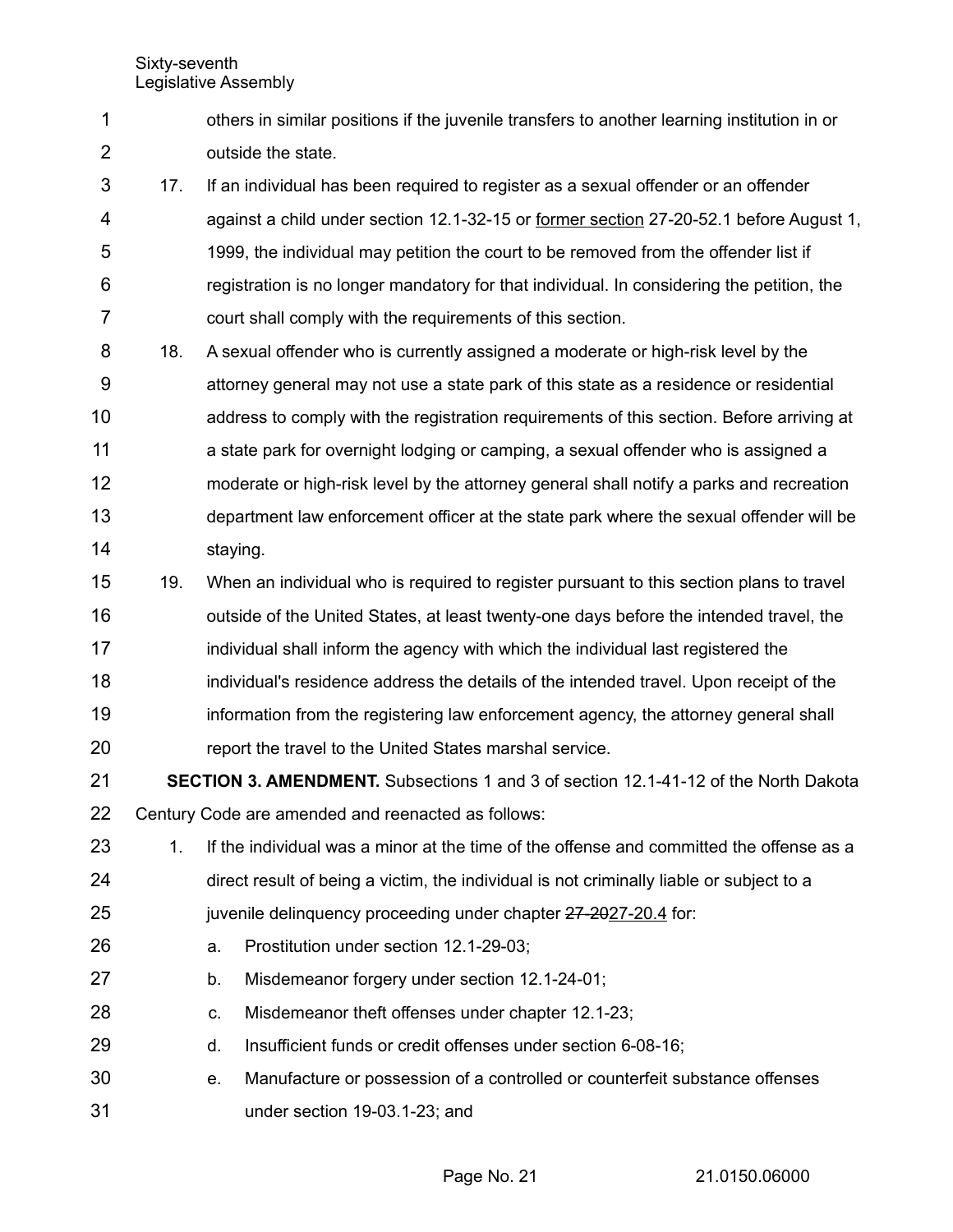- f. Drug paraphernalia offenses under chapter 19-03.4. 3. An individual who has engaged in commercial sexual activity is not criminally liable or subject to a juvenile delinquency proceeding under chapter 27-2027-20.4 for prostitution if the individual was a minor at the time of the offense. **SECTION 4. AMENDMENT.** Subsection 2 of section 14-02.1-03.1 of the North Dakota Century Code is amended and reenacted as follows: 2. Any pregnant woman under the age of eighteen or next friend is entitled to apply to the juvenile court for authorization to obtain an abortion without parental consent. All proceedings on such application must be conducted in the juvenile court of the county of the minor's residence before a juvenile judge or referee, if authorized by the juvenile court judge in accordance with the provisions of chapter 27-05, except that the parental notification requirements of chapter 27-20rules 3, 4, and 5 of the North Dakota Rules of Juvenile Procedure are not applicable to proceedings under this section. A court may change the venue of proceedings under this section to another county only upon finding that a transfer is required in the best interests of the minor. All applications in accordance with this section must be heard by a juvenile judge or referee within forty-eight hours, excluding Saturdays and Sundays, of receipt of the application. The juvenile judge or referee shall find by clear and convincing evidence: a. Whether or not the minor is sufficiently mature and well informed with regard to the nature, effects, and possible consequences of both having an abortion and bearing her child to be able to choose intelligently among the alternatives. b. If the minor is not sufficiently mature and well informed to choose intelligently among the alternatives without the advice and counsel of her parents or guardian, whether or not it would be in the best interests of the minor to notify her parents or guardian of the proceedings and call in the parents or guardian to advise and counsel the minor and aid the court in making its determination and to assist the minor in making her decision. 1 2 3 4 5 6 7 8 9 10 11 12 13 14 15 16 17 18 19 20 21 22 23 24 25 26 27
- c. If the minor is not sufficiently mature and well informed to choose intelligently among the alternatives and it is found not to be in the best interests of the minor to notify and call in her parents or guardian for advice and counsel, whether an abortion or some other alternative would be in the best interests of the minor. 28 29 30 31

Page No. 22 21.0150.06000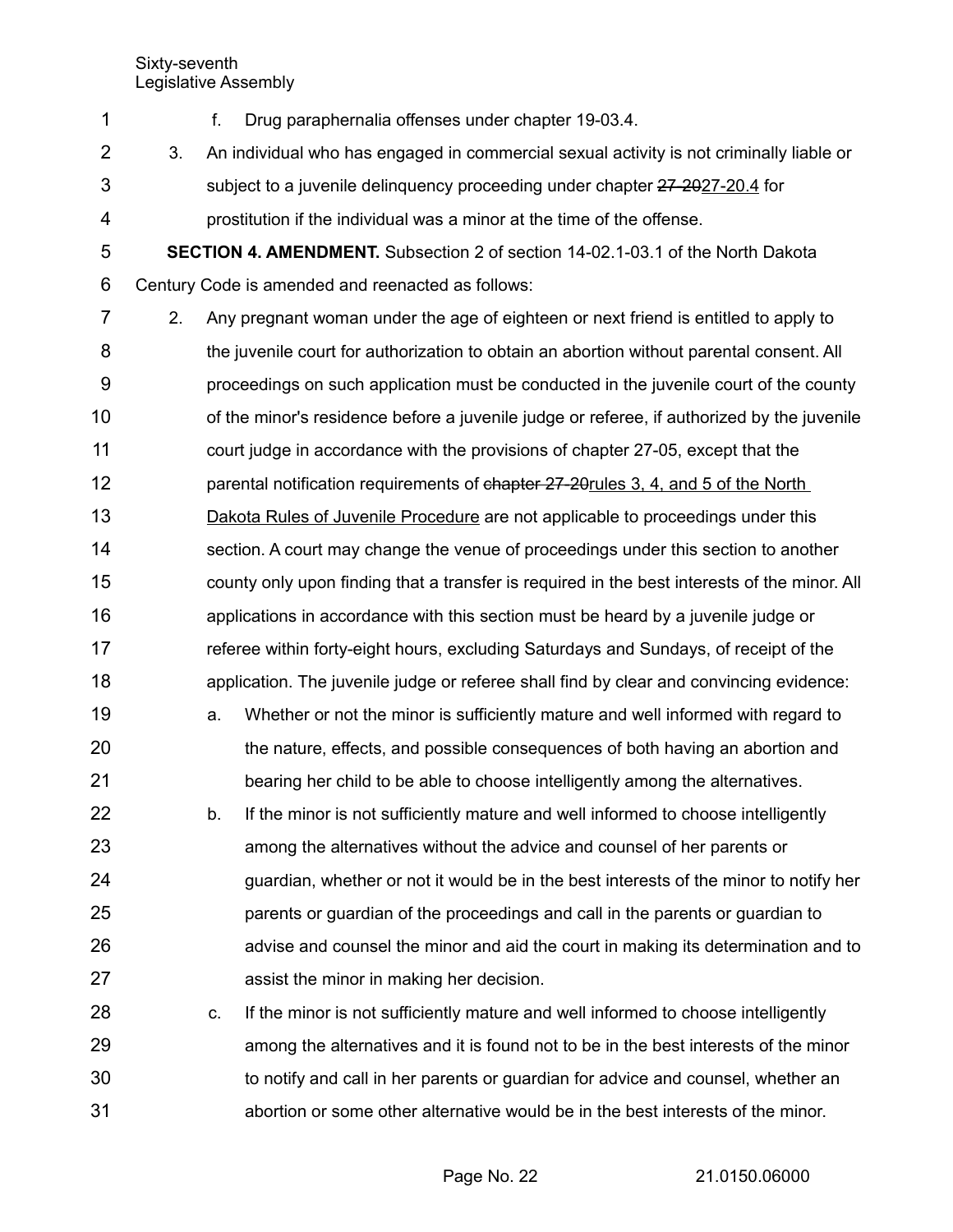| 1              | <b>SECTION 5. AMENDMENT.</b> Subsection 2 of section 14-02.1-08 of the North Dakota |                                                                                         |                                                                                         |  |  |
|----------------|-------------------------------------------------------------------------------------|-----------------------------------------------------------------------------------------|-----------------------------------------------------------------------------------------|--|--|
| $\overline{2}$ | Century Code is amended and reenacted as follows:                                   |                                                                                         |                                                                                         |  |  |
| 3              | 2.                                                                                  | Whenever an unborn child who is the subject of abortion is born alive and is viable, it |                                                                                         |  |  |
| 4              |                                                                                     |                                                                                         | becomes an abandoned child and depriveda child in need of protection, unless:           |  |  |
| 5              |                                                                                     | a.                                                                                      | The termination of the pregnancy is necessary to preserve the life of the mother;       |  |  |
| 6              |                                                                                     |                                                                                         | or                                                                                      |  |  |
| 7              |                                                                                     | b.                                                                                      | The mother and her spouse, or either of them, have agreed in writing in advance         |  |  |
| 8              |                                                                                     |                                                                                         | of the abortion, or within seventy-two hours thereafter, to accept the parental         |  |  |
| 9              |                                                                                     |                                                                                         | rights and responsibilities for the unborn child if it survives the abortion            |  |  |
| 10             |                                                                                     |                                                                                         | procedure.                                                                              |  |  |
| 11             |                                                                                     |                                                                                         | <b>SECTION 6. AMENDMENT.</b> Subdivision c of subsection 2 of section 14-07.1-18 of the |  |  |
| 12             |                                                                                     |                                                                                         | North Dakota Century Code is amended and reenacted as follows:                          |  |  |
| 13             |                                                                                     | C.                                                                                      | A court of competent jurisdiction orders the disclosure after an in camera review       |  |  |
| 14             |                                                                                     |                                                                                         | and a written finding by the court that the information directly and specifically       |  |  |
| 15             |                                                                                     |                                                                                         | relates to a determination of child abuse and neglect under chapter 50-25.1 or          |  |  |
| 16             |                                                                                     |                                                                                         | termination of parental rights under sections 14-15-19, 27-20-44, 27-20-45,             |  |  |
| 17             |                                                                                     |                                                                                         | 27-20-46, 27-20-4727-20.3-20, 27-20.3-21, 27-20.3-22, 27-20.3-23, and                   |  |  |
| 18             |                                                                                     |                                                                                         | 27-20-4827-20.3-24; or                                                                  |  |  |
| 19             |                                                                                     |                                                                                         | <b>SECTION 7. AMENDMENT.</b> Section 14-15-11 of the North Dakota Century Code is       |  |  |
| 20             |                                                                                     |                                                                                         | amended and reenacted as follows:                                                       |  |  |
| 21             |                                                                                     |                                                                                         | 14-15-11. Notice of petition - Investigation and hearing.                               |  |  |
| 22             | 1.                                                                                  | a.                                                                                      | After the filing of a petition to adopt a minor, the court shall fix a time and place   |  |  |
| 23             |                                                                                     |                                                                                         | for hearing the petition. At least twenty days before the date of hearing, notice of    |  |  |
| 24             |                                                                                     |                                                                                         | the filing of the petition and of the time and place of hearing must be given by the    |  |  |
| 25             |                                                                                     |                                                                                         | petitioner to the department and human service zone; any agency or individual           |  |  |
| 26             |                                                                                     |                                                                                         | whose consent to the adoption is required by this chapter but who has not               |  |  |
| 27             |                                                                                     |                                                                                         | consented; an individual whose consent is dispensed with upon any ground                |  |  |
| 28             |                                                                                     |                                                                                         | mentioned in subdivisions a, b, f, h, i, and j of subsection 1 of section 14-15-06      |  |  |
| 29             |                                                                                     |                                                                                         | but who has not consented; any appropriate Indian tribe; and any individual             |  |  |
| 30             |                                                                                     |                                                                                         | identified by the court as a biological parent or a possible biological parent of the   |  |  |
| 31             |                                                                                     |                                                                                         | minor, upon making inquiry to the extent necessary and appropriate, as in               |  |  |
|                |                                                                                     |                                                                                         |                                                                                         |  |  |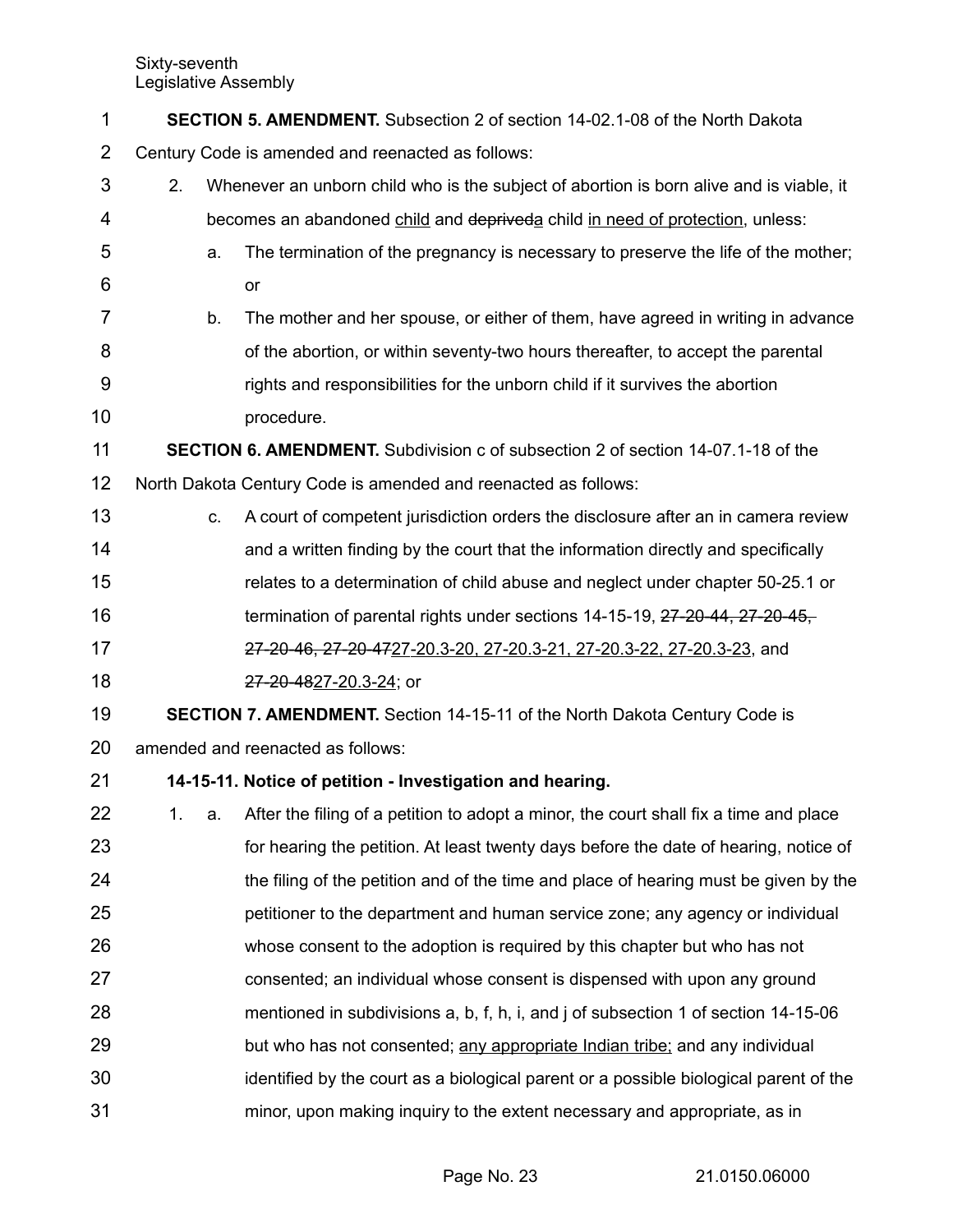| 1              |    | proceedings under section 27-20-4527-20.3-22, unless the individual has                    |
|----------------|----|--------------------------------------------------------------------------------------------|
| $\overline{2}$ |    | relinguished parental rights or the individual's parental rights have been                 |
| 3              |    | previously terminated by a court. The notice to the department and human                   |
| 4              |    | service zone must be accompanied by a copy of the petition.                                |
| 5              |    | Notice of the filing of a petition to adopt an adult must be given by the petitioner<br>b. |
| 6              |    | at least twenty days before the date of the hearing to each living parent of the           |
| $\overline{7}$ |    | adult to be adopted.                                                                       |
| 8              | 2. | An investigation must be made by a licensed child-placing agency to inquire into the       |
| 9              |    | conditions and antecedents of a minor sought to be adopted and of the petitioner for       |
| 10             |    | the purpose of ascertaining whether the adoptive home is a suitable home for the           |
| 11             |    | minor and whether the proposed adoption is in the best interest of the minor.              |
| 12             | 3. | A written report of the investigation must be filed with the court by the investigator     |
| 13             |    | before the petition is heard.                                                              |
| 14             | 4. | The report of the investigation must contain a review of the child's history; a            |
| 15             |    | preplacement adoption assessment of the petitioner, including a criminal history record    |
| 16             |    | investigation of the petitioner; and a postplacement evaluation of the placement with a    |
| 17             |    | recommendation as to the granting of the petition for adoption and any other               |
| 18             |    | information the court requires regarding the petitioner or the minor.                      |
| 19             | 5. | An investigation and report is not required in cases in which a stepparent is the          |
| 20             |    | petitioner or the individual to be adopted is an adult. The department and human           |
| 21             |    | service zone, when required to consent to the adoption, may give consent without           |
| 22             |    | making the investigation. If the petitioner is a relative other than a stepparent of the   |
| 23             |    | minor, the minor has lived with the petitioner for at least nine months, no allegations of |
| 24             |    | abuse or neglect have been filed against the petitioner or any member of the               |
| 25             |    | petitioner's household, and the court is satisfied that the proposed adoptive home is      |
| 26             |    | appropriate for the minor, the court may waive the investigation and report required       |
| 27             |    | under this section.                                                                        |
| 28             | 6. | The department and human service zone, when required to consent to the adoption,           |
| 29             |    | may request the licensed child-placing agency to conduct further investigation and to      |
| 30             |    | make a written report thereof as a supplemental report to the court.                       |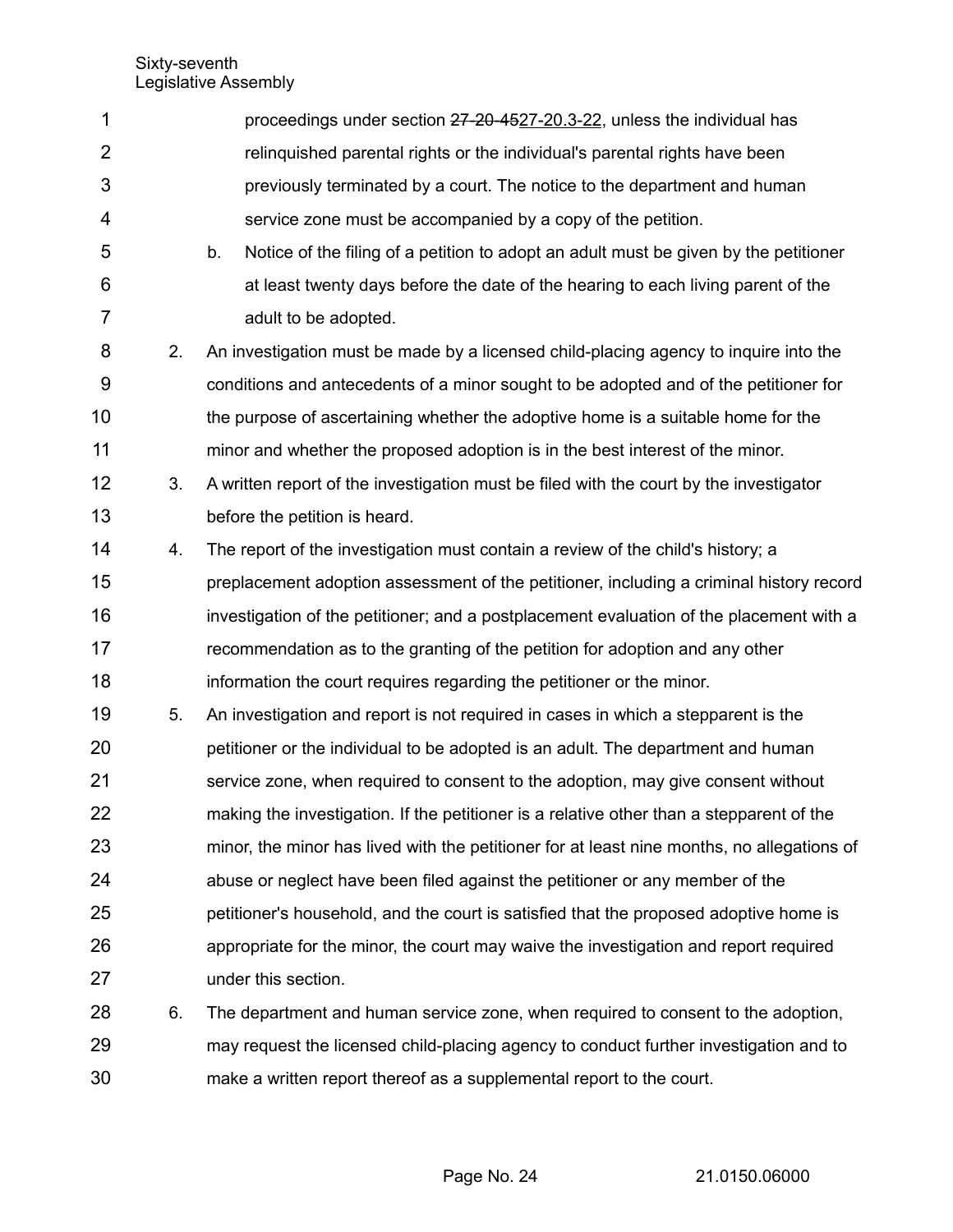| $\mathbf 1$    | 7.             |    |     | After the filing of a petition to adopt an adult, the court by order shall direct that a copy |
|----------------|----------------|----|-----|-----------------------------------------------------------------------------------------------|
| $\overline{2}$ |                |    |     | of the petition and a notice of the time and place of the hearing be given to any             |
| 3              |                |    |     | individual whose consent to the adoption is required but who has not consented and to         |
| 4              |                |    |     | each living parent of the adult to be adopted. The court may order an appropriate             |
| 5              |                |    |     | investigation to assist it in determining whether the adoption is in the best interest of     |
| 6              |                |    |     | the individuals involved.                                                                     |
| 7              | 8.             |    |     | Notice must be given in the manner appropriate under the North Dakota Rules of Civil          |
| 8              |                |    |     | Procedure for the service of process in a civil action in this state or in any manner the     |
| 9              |                |    |     | court by order directs. Proof of the giving of the notice must be filed with the court        |
| 10             |                |    |     | before the petition is heard.                                                                 |
| 11             |                |    |     | <b>SECTION 8. AMENDMENT.</b> Subsections 1 and 2 of section 15.1-09-33.4 of the North         |
| 12             |                |    |     | Dakota Century Code are amended and reenacted as follows:                                     |
| 13             | 1 <sub>1</sub> |    |     | The board of a school district shall prohibit a student from participating in any             |
| 14             |                |    |     | extracurricular activity if:                                                                  |
| 15             |                | a. |     | The student has pled guilty to or been convicted of a criminal offense and                    |
| 16             |                |    |     | sentenced under section 12.1-32-02.1 or pled guilty or been convicted of an                   |
| 17             |                |    |     | offense specified in subsection 1 of section 12.1-32-09.1;                                    |
| 18             |                | b. |     | The student has:                                                                              |
| 19             |                |    | (1) | An order prohibiting contact issued against the student at the request of                     |
| 20             |                |    |     | another student or employee of the school under section 12.1-31.2-02;                         |
| 21             |                |    | (2) | A disorderly conduct restraining order issued against the student at the                      |
| 22             |                |    |     | request of another student or employee of the school under section                            |
| 23             |                |    |     | 12.1-31.2-01, except a temporary restraining order under subsection 4 of                      |
| 24             |                |    |     | section 12.1-31.2-01; or                                                                      |
| 25             |                |    | (3) | A protection order issued against the student at the request of another                       |
| 26             |                |    |     | student or employee of the school, except a temporary protection order                        |
| 27             |                |    |     | under section 14-07.1-03;                                                                     |
| 28             |                | C. |     | The principal of the school receives information pertaining to an offense or order            |
| 29             |                |    |     | included under this section as provided in subsection 2 of section-                           |
| 30             |                |    |     | 27-20-51 section 27-20.2-21; or                                                               |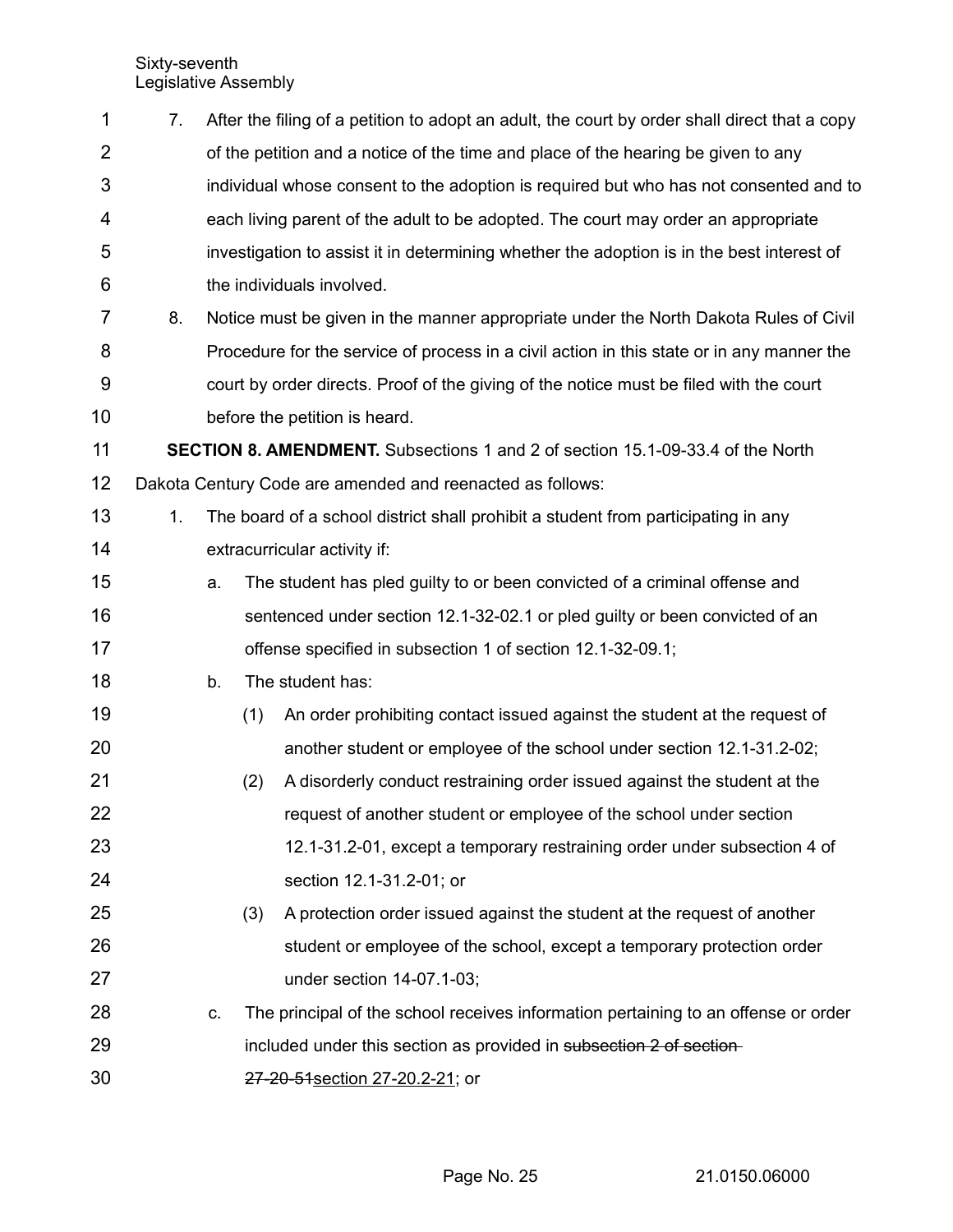Sixty-seventh

|                     |        |    | Legislative Assembly              |                                                                                                      |               |
|---------------------|--------|----|-----------------------------------|------------------------------------------------------------------------------------------------------|---------------|
| 1<br>$\overline{2}$ |        | d. | offense or order.                 | The victim of the offense or the subject of the order notifies the principal of the                  |               |
| 3                   | 2.     |    |                                   | For purposes of this section, a representative of the juvenile court system may notify               |               |
| 4                   |        |    |                                   | the principal of a school regarding the existence of files or records of the juvenile court          |               |
| 5                   |        |    |                                   | pertaining to a student of the school which are open to inspection by the principal                  |               |
| 6                   |        |    |                                   | under subsection 2 of section 27-20-51 section 27-20.2-21.                                           |               |
| 7                   |        |    |                                   | <b>SECTION 9. AMENDMENT.</b> Section 15.1-19-15 of the North Dakota Century Code is                  |               |
| 8                   |        |    | amended and reenacted as follows: |                                                                                                      |               |
| 9                   |        |    | 15.1-19-15. Record retention.     |                                                                                                      |               |
| 10                  |        |    |                                   | Records regarding a student obtained by a school under section 15.1-19-14, section                   |               |
| 11                  |        |    |                                   | 27-20-5427-20.2-21, or section 27-20-5227-20.4-21 must be destroyed when the student                 |               |
| 12                  |        |    |                                   | reaches the age of eighteen or no longer attends the school, whichever occurs later.                 |               |
| 13                  |        |    |                                   | <b>SECTION 10. AMENDMENT.</b> Section 20.1-13.1-01 of the North Dakota Century Code is               |               |
| 14                  |        |    | amended and reenacted as follows: |                                                                                                      |               |
| 15                  |        |    |                                   | 20.1-13.1-01. Implied consent to determine alcohol concentration and presence of                     |               |
| 16                  | drugs. |    |                                   |                                                                                                      |               |
| 17                  |        |    |                                   | Any individual who operates a motorboat or vessel in this state is deemed to have given              |               |
| 18                  |        |    |                                   | consent, and shall consent, subject to this chapter, to a chemical test, or tests, of the blood,     |               |
| 19                  |        |    |                                   | breath, or urine for the purpose of determining the alcohol concentration or presence of other       |               |
| 20                  |        |    |                                   | drugs, or combination thereof, in the individual's blood, breath, or urine. As used in this chapter, |               |
| 21                  |        |    |                                   | "operates" means to be in motion, en route, but not at anchor or aground; "vessel" means any         |               |
| 22                  |        |    |                                   | watercraft used or designed to be used for navigation on the water such as a boat operated by        |               |
| 23                  |        |    |                                   | machinery, either permanently or temporarily affixed, a sailboat other than a sailboard, an          |               |
| 24                  |        |    |                                   | inflatable manually propelled boat, a canoe, kayak, or rowboat, but does not include an inner        |               |
| 25                  |        |    |                                   | tube, air mattress, or other water toy; "drug" means any drug or substance or combination of         |               |
| 26                  |        |    |                                   | drugs or substances which renders an individual incapable of safely operating a motorboat or         |               |
| 27                  |        |    |                                   | vessel; and "chemical test" means any test or tests to determine the alcohol concentration or        |               |
| 28                  |        |    |                                   | presence of other drugs, or combination thereof, in the individual's blood, breath, or urine,        |               |
| 29                  |        |    |                                   | approved by the director of the state crime laboratory or the director's designee under this         |               |
| 30                  |        |    |                                   | chapter. The chemical test must be administered at the direction of a game warden or a law           |               |
| 31                  |        |    |                                   | enforcement officer only after placing the individual, except individuals mentioned in section       |               |
|                     |        |    |                                   | Page No. 26                                                                                          | 21.0150.06000 |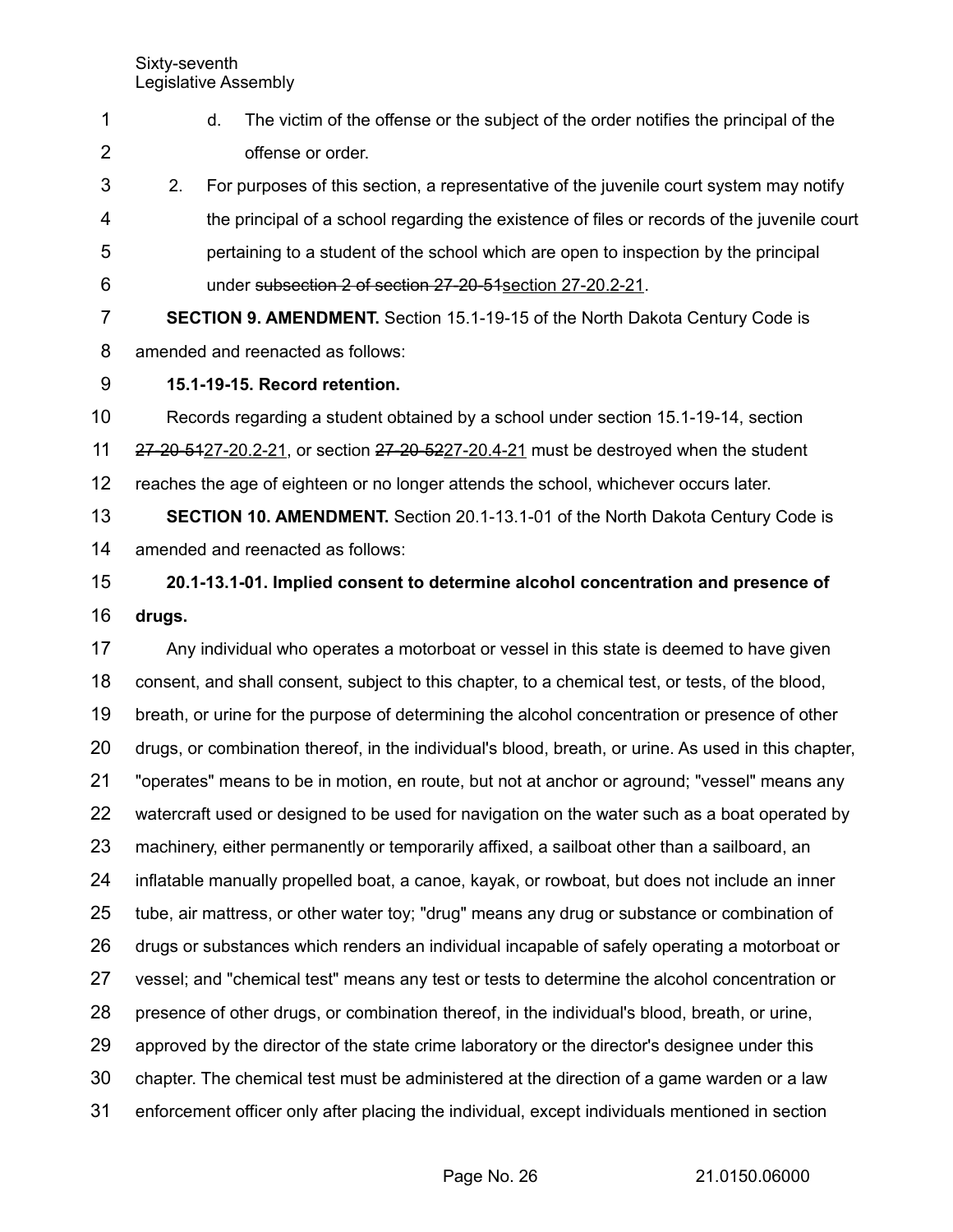20.1-13.1-04, under arrest and informing that individual that the individual is or will be charged with the offense of operating a motorboat or vessel while under the influence of intoxicating liquor, drugs, or a combination thereof. For the purposes of this chapter, the taking into custody of a minor under section 27-20-1327-20.4-05 satisfies the requirement of an arrest. The game warden or law enforcement officer shall also inform the individual charged that refusal of the individual to submit to the chemical test determined appropriate will result in that individual being prohibited from operating a motorboat or vessel for up to three years. The game warden or law enforcement officer shall determine the chemical test to be used. When a minor is taken into custody for violating section 20.1-13-07, the game warden or law enforcement officer shall diligently attempt to contact the minor's parent or legal guardian to explain the cause for the custody and the implied consent chemical testing requirements. Neither the game warden or law enforcement officer's efforts to contact, nor any consultation with, a parent or legal guardian may be permitted to interfere with the administration of chemical testing requirements under this chapter. 1 2 3 4 5 6 7 8 9 10 11 12 13 14

**SECTION 11. AMENDMENT.** Section 20.1-15-01 of the North Dakota Century Code is amended and reenacted as follows: 15 16

**20.1-15-01. Implied consent to determine alcohol concentration and presence of drugs.** 17 18

Any individual who is afield with a gun or other firearm or a bow and arrow is deemed to have given consent, and shall consent, subject to this chapter, to a chemical test of the blood, breath, or urine for the purpose of determining the alcohol concentration or presence of other drugs, or combination thereof, in the individual's blood, breath, or urine. As used in this chapter, "drug" means any drug or substance or combination of drugs or substances which renders an individual incapable of safely hunting or being afield with a gun or other firearm or a bow and arrow, and "chemical test" means any test or tests to determine the alcohol concentration or presence of other drugs, or combination thereof, in the individual's blood, breath, or urine, approved by the director of the state crime laboratory or the director's designee under this chapter. The chemical test must be administered at the direction of a game warden or a law enforcement officer only after placing the individual, except individuals mentioned in section 20.1-15-04, under arrest and informing that individual that the individual is or will be charged with the offense of being afield with a gun or other firearm or a bow and arrow while under the 19 20 21 22 23 24 25 26 27 28 29 30 31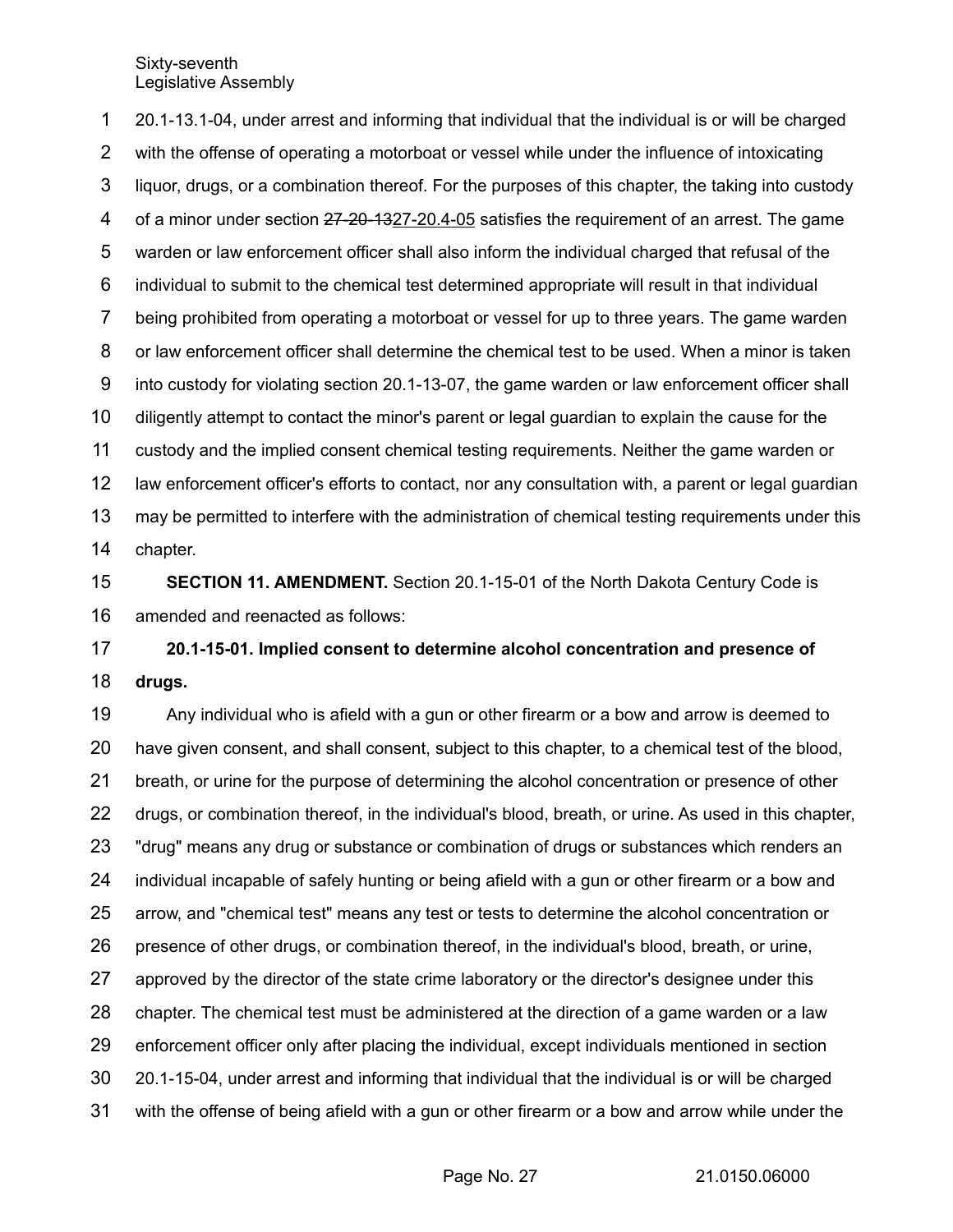influence of intoxicating liquor, drugs, or a combination thereof. For the purposes of this chapter, the taking into custody of a minor under section 27-20-1327-20.4-05 satisfies the requirement of an arrest. The game warden or law enforcement officer shall also inform the individual charged that refusal of the individual to submit to the chemical test determined appropriate will result in a revocation for up to four years of the individual's hunting privileges. The game warden or law enforcement officer shall determine the chemical test to be used. When a minor is taken into custody for violating section 20.1-01-06, the game warden or law enforcement officer shall diligently attempt to contact the minor's parent or legal guardian to explain the cause for the custody and the implied consent chemical testing requirements. Neither the game warden or law enforcement officer's efforts to contact, nor any consultation with, a parent or legal guardian may be permitted to interfere with the administration of chemical testing requirements under this chapter. **SECTION 12. AMENDMENT.** Section 26.1-36-20 of the North Dakota Century Code is amended and reenacted as follows: **26.1-36-20. Juvenile's accident and health coverage to continue - Conditions.** Insurance companies and nonprofit health service corporations licensed in this state shall continue coverage of a juvenile insured under an accident and health insurance policy or a health service contract while the legal custody of the juvenile has been given by a court, under ehapter 27-20 chapters 27-20.3 and 27-20.4, to any public institution or agency, to the same extent as the general public is covered as long as the juvenile meets all the other usual 1 2 3 4 5 6 7 8 9 10 11 12 13 14 15 16 17 18 19 20

qualifications for insurability and continues to pay the policy or contract premiums. A juvenile's 21

incarceration may not be a basis for cancellation of the juvenile's accident and health insurance policy or health service contract. 22 23

**SECTION 13. AMENDMENT.** Section 26.1-40-11.1 of the North Dakota Century Code is amended and reenacted as follows: 24 25

**26.1-40-11.1. Juvenile's suspension of driving privileges - Nontraffic delinquent conduct.** 26 27

Insurers are prohibited from using or relying on a nontraffic delinquent juvenile's suspension 28

of driving privileges under section 27-20-31.127-20.4-16 as a reason for canceling, denying, or 29

nonrenewing the automobile insurance policy of the nontraffic delinquent juvenile offender or 30

the parents of the nontraffic delinquent juvenile offender. 31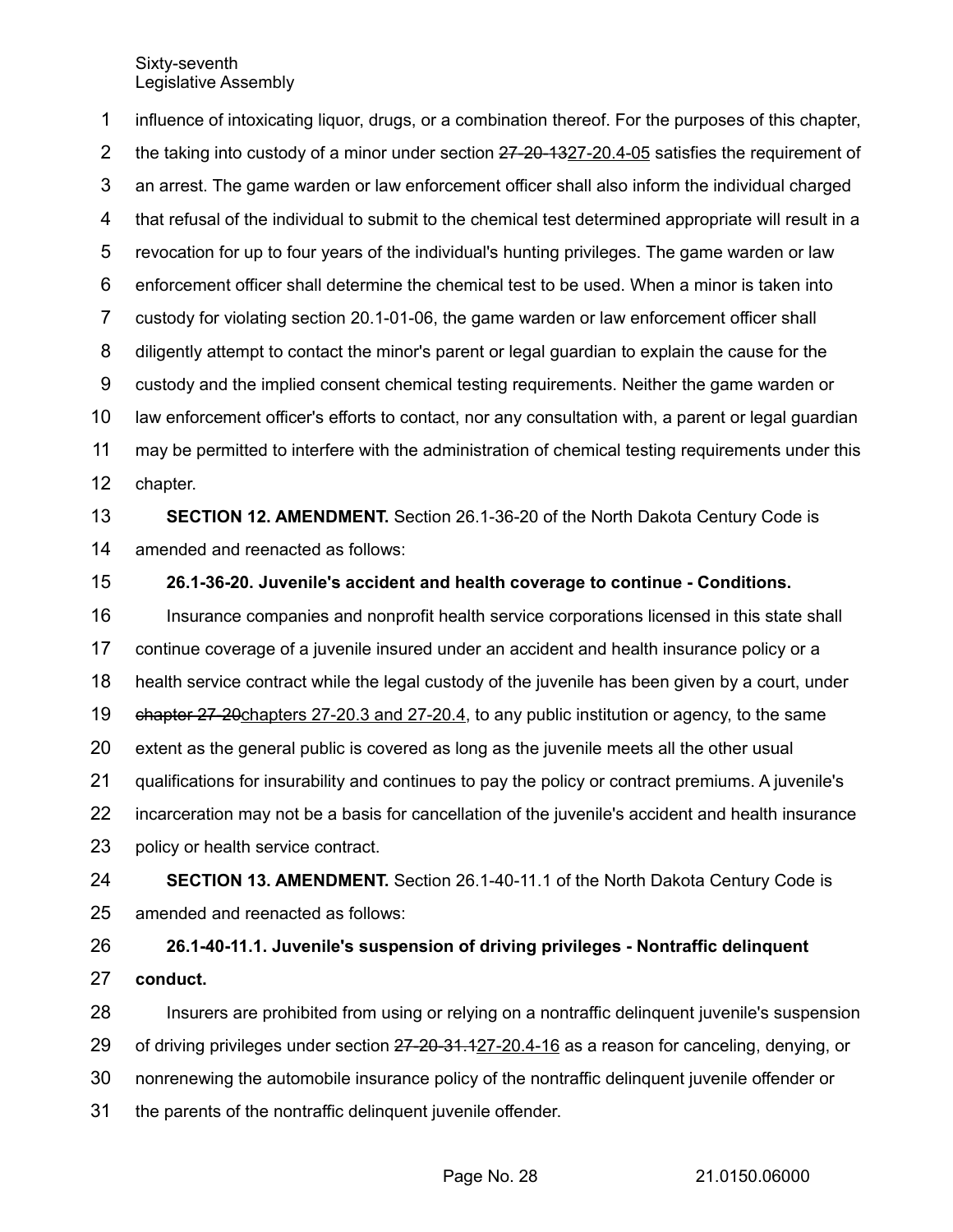| 1              |                                                   |           |              | <b>SECTION 14. AMENDMENT.</b> Subsection 2 of section 27-05-30 of the North Dakota            |  |
|----------------|---------------------------------------------------|-----------|--------------|-----------------------------------------------------------------------------------------------|--|
| $\overline{2}$ | Century Code is amended and reenacted as follows: |           |              |                                                                                               |  |
| 3              | 2.                                                |           |              | In accordance with rules of the supreme court, the presiding judge may assign a               |  |
| 4              |                                                   |           |              | referee to preside in any case or proceeding provided for in chapter 12.1-31.2, title 14,     |  |
| 5              |                                                   |           |              | sections 20.1-01-28 and 20.1-01-29, chapter 27-20, chapterchapters 27-20.2, 27-20.3.          |  |
| 6              |                                                   |           |              | 27-20.4, and 28-25, subsection 6 of section 50-09-08.6, and subsection 2 of section           |  |
| 7              |                                                   |           | 50-09-14.    |                                                                                               |  |
| 8              |                                                   |           |              | <b>SECTION 15. AMENDMENT.</b> Section 27-20.1-01 of the North Dakota Century Code is          |  |
| 9              |                                                   |           |              | amended and reenacted as follows:                                                             |  |
| 10             |                                                   |           |              | 27-20.1-01. Definitions.                                                                      |  |
| 11             |                                                   |           |              | The definitions set forth in section 27-20-02 are applicable to this chapter. As used in this |  |
| 12             | chapter:                                          |           |              |                                                                                               |  |
| 13             | $\perp$                                           |           |              | "Abandon" means:                                                                              |  |
| 14             |                                                   | <u>a.</u> |              | As to a parent of a child not in the custody of that parent, failure by the                   |  |
| 15             |                                                   |           |              | noncustodial parent significantly without justifiable cause:                                  |  |
| 16             |                                                   |           | (1)          | To communicate with the child; or                                                             |  |
| 17             |                                                   |           | (2)          | To provide for the care and support of the child as required by law; or                       |  |
| 18             |                                                   | <u>b.</u> |              | As to a parent of a child in that parent's custody:                                           |  |
| 19             |                                                   |           | (1)          | To leave the child for an indefinite period without making firm and agreed                    |  |
| 20             |                                                   |           |              | plans, with the child's immediate caregiver, for the parent's resumption of                   |  |
| 21             |                                                   |           |              | physical custody;                                                                             |  |
| 22             |                                                   |           | (2)          | Following the child's birth or treatment at a hospital, to fail to arrange for the            |  |
| 23             |                                                   |           |              | child's discharge within ten days after the child no longer requires hospital                 |  |
| 24             |                                                   |           |              | care; or                                                                                      |  |
| 25             |                                                   |           | (3)          | Willfully fail to furnish food, shelter, clothing, or medical attention reasonably            |  |
| 26             |                                                   |           |              | sufficient to meet the child's needs.                                                         |  |
| 27             | 2.                                                |           |              | "Abandoned infant" means a child who has been abandoned before reaching the age               |  |
| 28             |                                                   |           | of one year. |                                                                                               |  |
| 29             | <u>3.</u>                                         |           |              | "Child in need of protection" means a child who:                                              |  |
| 30             |                                                   | <u>a.</u> |              | Is without proper parental care or control, subsistence, education as required by             |  |
| 31             |                                                   |           |              | law, or other care or control necessary for the child's physical, mental, or                  |  |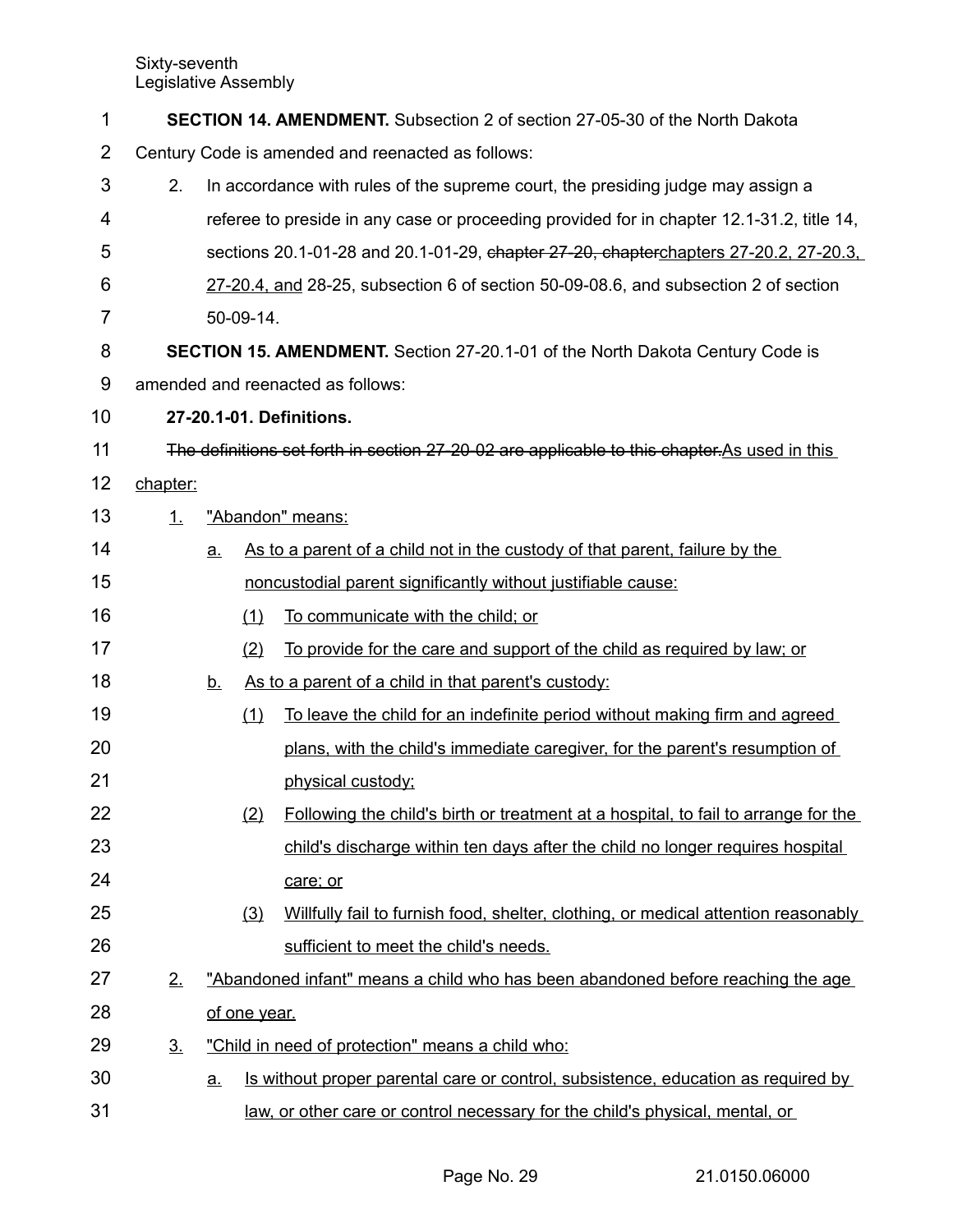| 1              |                   |             | emotional health, or morals, and the need for services or protection is not due          |
|----------------|-------------------|-------------|------------------------------------------------------------------------------------------|
| $\overline{2}$ |                   |             | primarily to the lack of financial means of the child's parents, guardian, or other      |
| 3              |                   |             | custodian;                                                                               |
| 4              |                   | <u>b.</u>   | Has been placed for care or adoption in violation of law;                                |
| 5              |                   | $C_{\cdot}$ | Has been abandoned by the child's parents, quardian, or other custodian;                 |
| 6              |                   | <u>d.</u>   | Is without proper parental care, control, or education as required by law, or other      |
| $\overline{7}$ |                   |             | care and control necessary for the child's well-being because of the physical.           |
| 8              |                   |             | mental, emotional, or other illness or disability of the child's parent or parents,      |
| 9              |                   |             | and that such lack of care is not due to a willful act of commission or act of           |
| 10             |                   |             | omission by the child's parents, and care is requested by a parent;                      |
| 11             |                   | <u>e.</u>   | Is in need of treatment and whose parents, guardian, or other custodian have             |
| 12             |                   |             | refused to participate in treatment as ordered by the juvenile court;                    |
| 13             |                   | f.          | Was subject to prenatal exposure to chronic or severe use of alcohol or any              |
| 14             |                   |             | controlled substance as defined in chapter 19-03.1 in a manner not lawfully              |
| 15             |                   |             | prescribed by a practitioner;                                                            |
| 16             |                   | <b>g.</b>   | Is present in an environment subjecting the child to exposure to a controlled            |
| 17             |                   |             | substance, chemical substance, or drug paraphernalia as prohibited by section            |
| 18             |                   |             | 19-03.1-22.2; or                                                                         |
| 19             |                   | h.          | Is a victim of human trafficking as defined in title 12.1.                               |
| 20             | 5.                |             | "Custodian" means a person, other than a parent or legal guardian, that stands in loco   |
| 21             |                   |             | parentis to the child and a person that has been given legal custody of the child by     |
| 22             |                   |             | order of a court.                                                                        |
| 23             | 6.                |             | "Fit and willing person" means a relative or other individual who has been determined.   |
| 24             |                   |             | after consideration of an assessment that includes a criminal history record             |
| 25             |                   |             | investigation under chapter 50-11.3, to be a qualified individual under this chapter and |
| 26             |                   |             | chapter 30.1-27, and who consents in writing to act as a legal guardian.                 |
| 27             | $\underline{7}$ . |             | "Relative" means:                                                                        |
| 28             |                   | <u>a.</u>   | The child's grandparent, great-grandparent, sibling, half-sibling, aunt, great-aunt,     |
| 29             |                   |             | uncle, great-uncle, nephew, niece, or first cousin;                                      |
| 30             |                   | <u>b.</u>   | An individual with a relationship to the child, derived through a current or former      |
| 31             |                   |             | spouse of the child's parent, similar to a relationship described in subdivision a;      |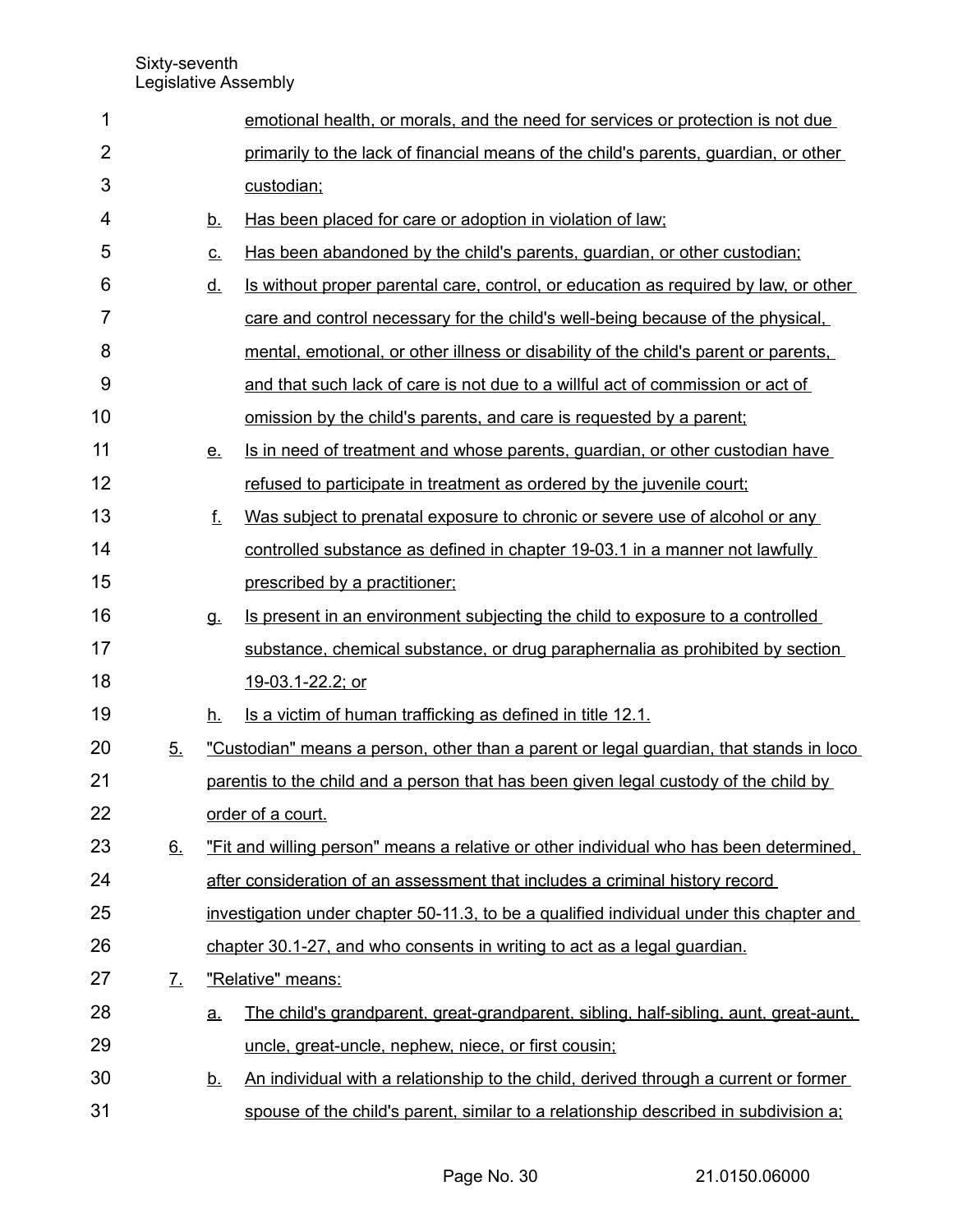| 1  | <u>c.</u> | An individual recognized in the child's community as having a relationship with             |
|----|-----------|---------------------------------------------------------------------------------------------|
| 2  |           | the child similar to a relationship described in subdivision a;                             |
| 3  | <u>d.</u> | The child's stepparent; or                                                                  |
| 4  | <u>e.</u> | An extended family member as defined by the law or custom of an Indian child's              |
| 5  |           | tribe.                                                                                      |
| 6  |           | <b>SECTION 16. AMENDMENT.</b> Paragraph 4 of subdivision n of subsection 2 of section       |
| 7  |           | 27-20.1-06 of the North Dakota Century Code is amended and reenacted as follows:            |
| 8  |           | The parent has deprived thea child in need of protection as that term is<br>(4)             |
| 9  |           | defined under section 27-20-0227-20.1-01;                                                   |
| 10 |           | <b>SECTION 17. AMENDMENT.</b> Subsection 1 of section 27-20.1-10 of the North Dakota        |
| 11 |           | Century Code is amended and reenacted as follows:                                           |
| 12 | 1.        | A hearing under this chapter must be conducted by the court without a jury, in an           |
| 13 |           | informal but orderly manner, and separately from other proceedings not included in          |
| 14 |           | section 27-20-0327-20.2-03 or section 27-20.1-02.                                           |
| 15 |           | <b>SECTION 18. AMENDMENT.</b> Subdivision d of subsection 1 of section 27-20.1-11 of the    |
| 16 |           | North Dakota Century Code is amended and reenacted as follows:                              |
| 17 | d.        | The child is a deprived child in need of protection as defined under section                |
| 18 |           | 27-20-0227-20.1-01.                                                                         |
| 19 |           | <b>SECTION 19. AMENDMENT.</b> Subsection 3 of section 27-20.1-11 of the North Dakota        |
| 20 |           | Century Code is amended and reenacted as follows:                                           |
| 21 | 3.        | The court may appoint a guardian as a dispositional alternative if a child has been         |
| 22 |           | adjudicated as depriveda child in need of protection, unruly, or delinquent under           |
| 23 |           | chapter 27-2027-20.2, 27-20.3, or 27-20.4.                                                  |
| 24 |           | SECTION 20. AMENDMENT. Subsection 2 of section 27-20.1-17 of the North Dakota               |
| 25 |           | Century Code is amended and reenacted as follows:                                           |
| 26 | 2.        | A guardian's authority and responsibility terminates upon the death, resignation, or        |
| 27 |           | removal of the guardian, or upon the child's death, adoption, marriage, or attainment       |
| 28 |           | of majority, but termination does not affect the guardian's liability for prior acts or the |
| 29 |           | guardian's obligation to account for funds and assets of the child. For cases arising       |
| 30 |           | under section 27-20-30.127-20.3-16, the age of majority is age twenty-one.                  |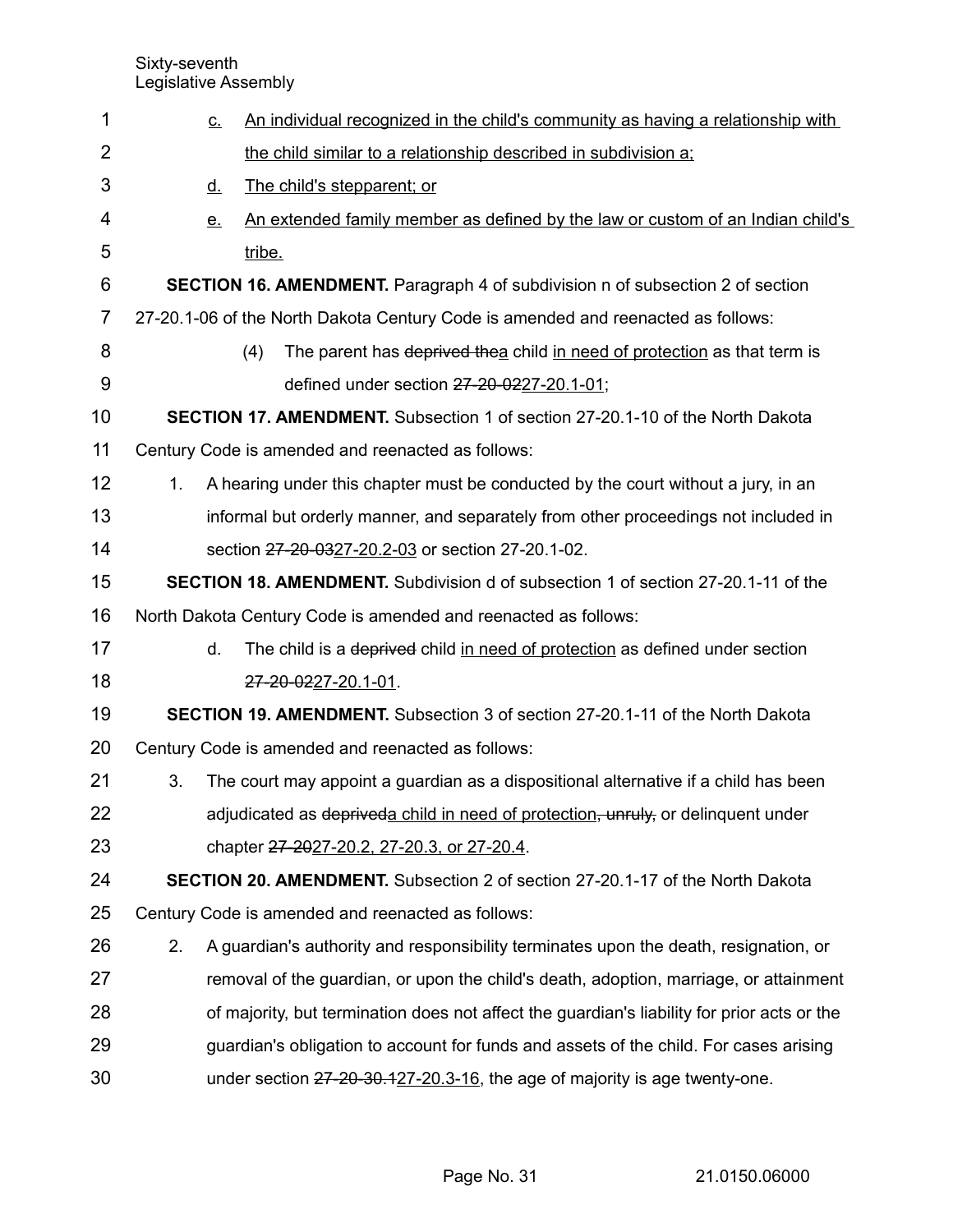| 1              |                                   |           |              | <b>SECTION 21. AMENDMENT.</b> Section 27-20.1-22 of the North Dakota Century Code is       |  |
|----------------|-----------------------------------|-----------|--------------|--------------------------------------------------------------------------------------------|--|
| $\overline{2}$ | amended and reenacted as follows: |           |              |                                                                                            |  |
| 3              |                                   |           |              | 27-20.1-22. Confidentiality.                                                               |  |
| 4              |                                   |           |              | Except as provided by section 27-20-5127-20.2-21, all files and records under this chapter |  |
| 5              |                                   |           |              | are closed to the public and confidential.                                                 |  |
| 6              |                                   |           |              | <b>SECTION 22.</b> Chapter 27-20.2 of the North Dakota Century Code is created and enacted |  |
| 7              | as follows:                       |           |              |                                                                                            |  |
| 8              |                                   |           |              | 27-20.2-01. Definitions.                                                                   |  |
| 9              |                                   |           |              | As used in this chapter, unless the context requires otherwise:                            |  |
| 10             | 1.                                |           |              | "Abandon" means:                                                                           |  |
| 11             |                                   | <u>a.</u> |              | As to a parent of a child not in the custody of that parent, failure by the                |  |
| 12             |                                   |           |              | noncustodial parent significantly without justifiable cause:                               |  |
| 13             |                                   |           | (1)          | To communicate with the child; or                                                          |  |
| 14             |                                   |           | (2)          | To provide for the care and support of the child as required by law; or                    |  |
| 15             |                                   | <u>b.</u> |              | As to a parent of a child in that parent's custody:                                        |  |
| 16             |                                   |           | (1)          | To leave the child for an indefinite period without making firm and agreed                 |  |
| 17             |                                   |           |              | plans, with the child's immediate caregiver, for the parent's resumption of                |  |
| 18             |                                   |           |              | physical custody;                                                                          |  |
| 19             |                                   |           | (2)          | Following the child's birth or treatment at a hospital, to fail to arrange for the         |  |
| 20             |                                   |           |              | child's discharge within ten days after the child no longer requires hospital              |  |
| 21             |                                   |           |              | care; or                                                                                   |  |
| 22             |                                   |           | (3)          | Willfully fail to furnish food, shelter, clothing, or medical attention reasonably         |  |
| 23             |                                   |           |              | sufficient to meet the child's needs.                                                      |  |
| 24             | 2.                                |           |              | "Abandoned infant" means a child who has been abandoned before reaching the age            |  |
| 25             |                                   |           | of one year. |                                                                                            |  |
| 26             | 3 <sub>1</sub>                    |           |              | "Child" means an individual who is:                                                        |  |
| 27             |                                   | <u>a.</u> |              | Under the age of eighteen years and is not married; or                                     |  |
| 28             |                                   | <u>b.</u> |              | Under the age of twenty years with respect to a delinguent act committed while             |  |
| 29             |                                   |           |              | under the age of eighteen years and not married.                                           |  |
| 30             | <u>4.</u>                         |           |              | "Child in need of protection" means a child who:                                           |  |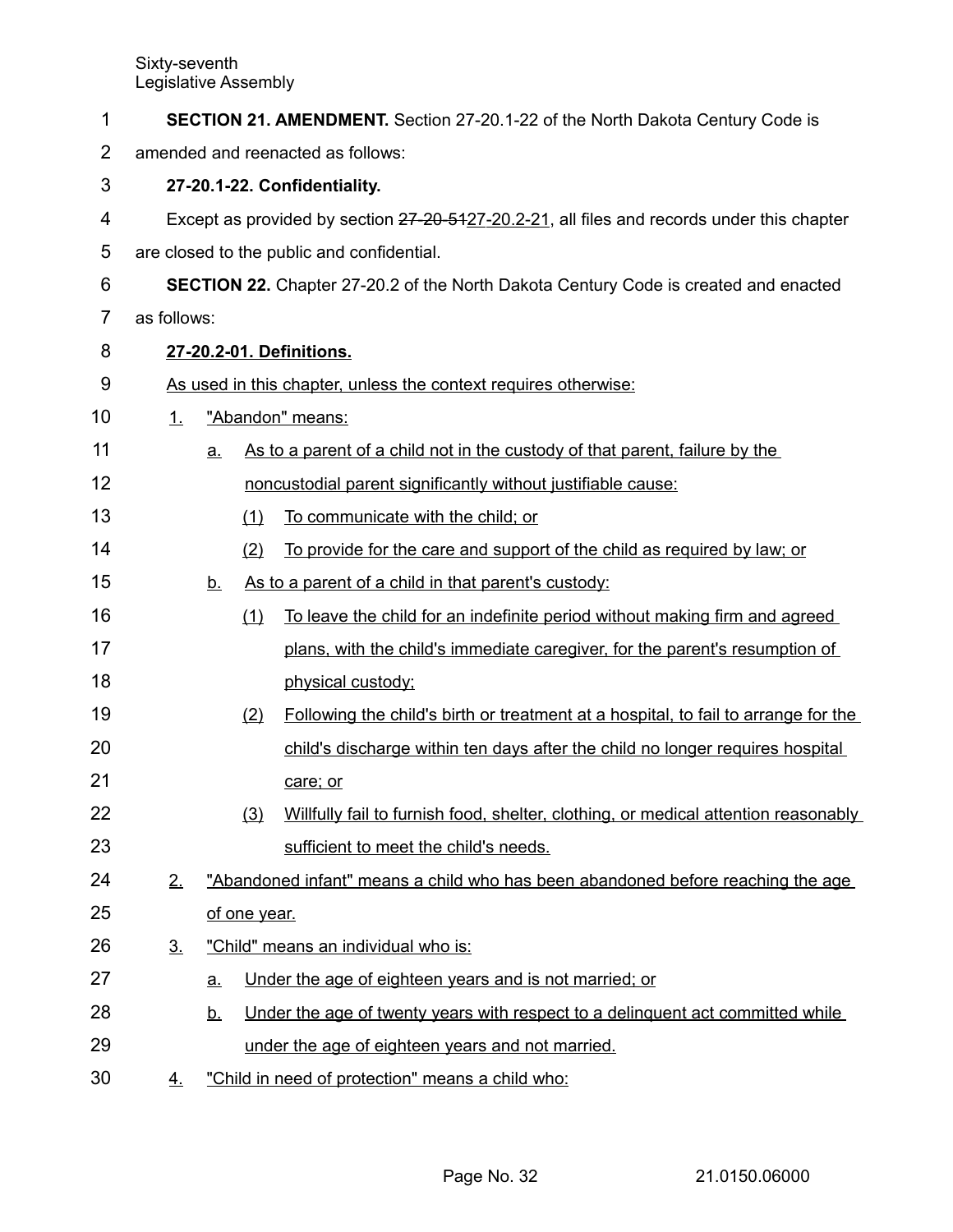| 1              |    | <u>a.</u> | Is without proper parental care or control, subsistence, education as required by       |
|----------------|----|-----------|-----------------------------------------------------------------------------------------|
| $\overline{2}$ |    |           | law, or other care or control necessary for the child's physical, mental, or            |
| 3              |    |           | emotional health, or morals, and the need for services or protection is not due         |
| 4              |    |           | primarily to the lack of financial means of the child's parents, guardian, or other     |
| 5              |    |           | custodian;                                                                              |
| 6              |    | <u>b.</u> | Has been placed for care or adoption in violation of law;                               |
| 7              |    | <u>c.</u> | Has been abandoned by the child's parents, guardian, or other custodian;                |
| 8              |    | <u>d.</u> | Is without proper parental care, control, or education as required by law, or other     |
| 9              |    |           | care and control necessary for the child's well-being because of the physical.          |
| 10             |    |           | mental, emotional, or other illness or disability of the child's parent or parents,     |
| 11             |    |           | and that such lack of care is not due to a willful act of commission or act of          |
| 12             |    |           | omission by the child's parents, and care is requested by a parent;                     |
| 13             |    | <u>e.</u> | Is in need of treatment and whose parents, quardian, or other custodian have            |
| 14             |    |           | refused to participate in treatment as ordered by the juvenile court;                   |
| 15             |    | f.        | Was subject to prenatal exposure to chronic or severe use of alcohol or any             |
| 16             |    |           | controlled substance as defined in chapter 19-03.1 in a manner not lawfully             |
| 17             |    |           | prescribed by a practitioner;                                                           |
| 18             |    | g.        | Is present in an environment subjecting the child to exposure to a controlled           |
| 19             |    |           | substance, chemical substance, or drug paraphernalia as prohibited by section           |
| 20             |    |           | 19-03.1-22.2; or                                                                        |
| 21             |    | <u>h.</u> | Is a victim of human trafficking as defined in title 12.1.                              |
| 22             | 5. |           | "Child in need of services" means a child who in any of the foregoing instances is in   |
| 23             |    |           | need of treatment or rehabilitation:                                                    |
| 24             |    | <u>a.</u> | <u>Is habitually and without justification truant from school subject to compulsory</u> |
| 25             |    |           | school attendance and is absent from school without an authorized excuse more           |
| 26             |    |           | than three days during a school year;                                                   |
| 27             |    | <u>b.</u> | Is habitually disobedient of the reasonable and lawful commands of the child's          |
| 28             |    |           | parent, guardian, or other custodian, including running away, and is ungovernable       |
| 29             |    |           | or who is willfully in a situation dangerous or injurious to the health, safety, or     |
| 30             |    |           | morals of the child or others;                                                          |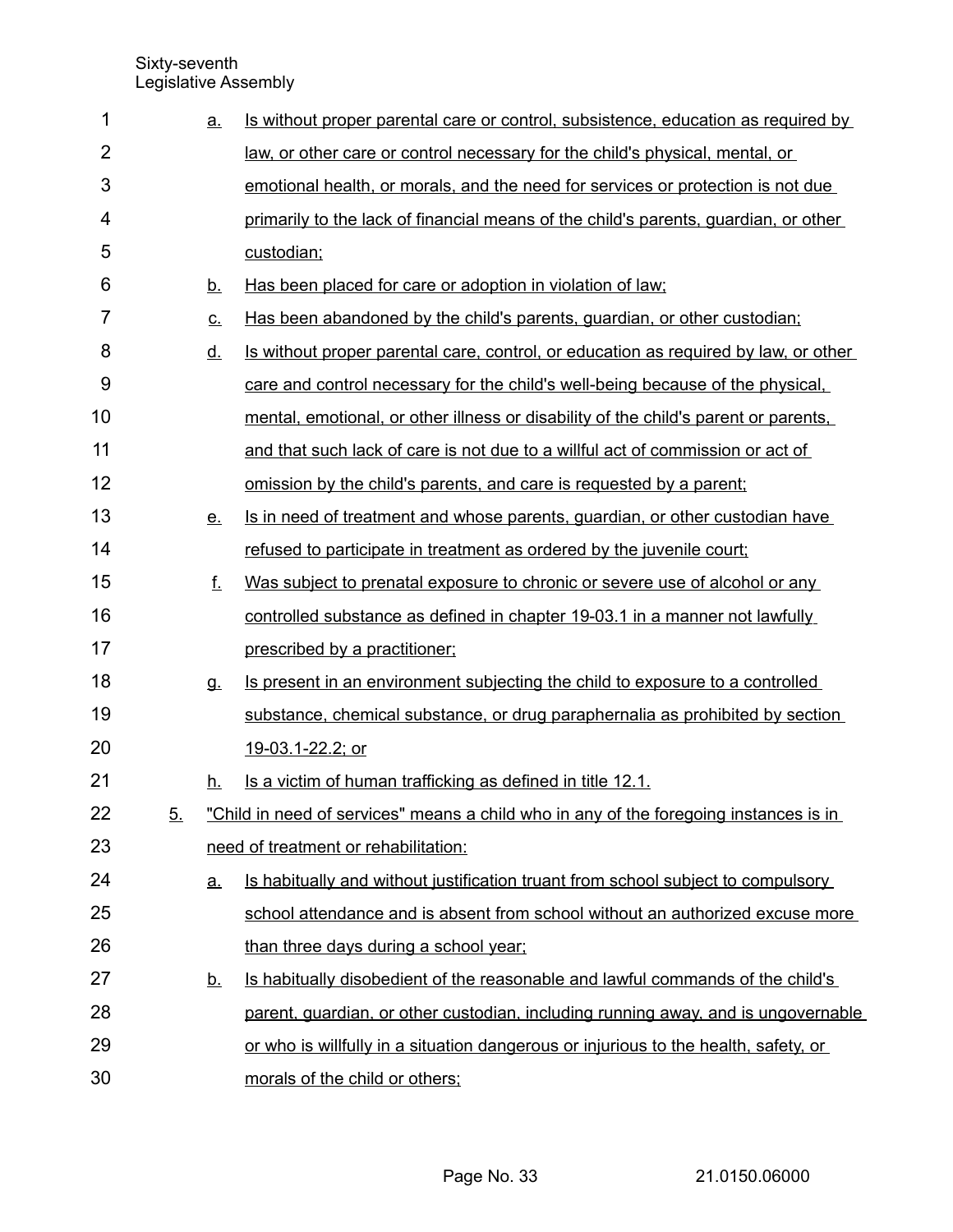| 1              |            | Has committed an offense applicable only to a child, except for an offense<br><u>C.</u>   |
|----------------|------------|-------------------------------------------------------------------------------------------|
| $\overline{2}$ |            | committed by a minor fourteen years of age or older under subsection 2 of                 |
| 3              |            | section 12.1-31-03 or an equivalent local ordinance or resolution; or                     |
| 4              |            | Is under the age of fourteen years and has purchased, possessed, smoked, or<br><u>d.</u>  |
| 5              |            | used tobacco, a tobacco-related product, an electronic smoking device, or an              |
| 6              |            | alternative nicotine product in violation of subsection 2 of section 12.1-31-03. As       |
| 7              |            | used in this subdivision, "electronic smoking device" and "alternative nicotine           |
| 8              |            | product" have the same meaning as in section 12.1-31-03; and                              |
| 9              |            | In any of the foregoing instances is in need of treatment or rehabilitation.<br><u>e.</u> |
| 10             | 6.         | "Custodian" means a person, other than a parent or legal guardian, which stands in        |
| 11             |            | loco parentis to the child and a person that has been given legal custody of the child    |
| 12             |            | by order of a court.                                                                      |
| 13             | <u>Z.</u>  | "Delinguent act" means an act designated a crime under the law, including local           |
| 14             |            | ordinances or resolutions of this state, or of another state if the act occurred in that  |
| 15             |            | state, or under federal law.                                                              |
| 16             | <u>8.</u>  | "Delinguent child" means a child who has committed a delinguent act and is in need of     |
| 17             |            | treatment or rehabilitation.                                                              |
| 18             | 9.         | "Director" means the director of juvenile court or the director's designee.               |
| 19             | 10.        | "Diversion" means an intervention strategy that redirects a child away from formal        |
| 20             |            | processing in the juvenile justice system, while still holding the child accountable for  |
| 21             |            | that child's actions.                                                                     |
| 22             | <u>11.</u> | "Facility" means buildings, structures, or systems, including those for essential         |
| 23             |            | administration and support, which are used to provide residential treatment for           |
| 24             |            | children.                                                                                 |
| 25             | <u>12.</u> | "Host county" means the county within the human service zone in which the human           |
| 26             |            | service zone administrative office is located and in which the human service zone         |
| 27             |            | team members are employed.                                                                |
| 28             | <u>13.</u> | "Human service zone" means a county or consolidated group of counties                     |
| 29             |            | administering human services within a designated area in accordance with an               |
| 30             |            | agreement or plan approved by the department of human services.                           |
| 31             | <u>14.</u> | "Juvenile court" means the district court of this state.                                  |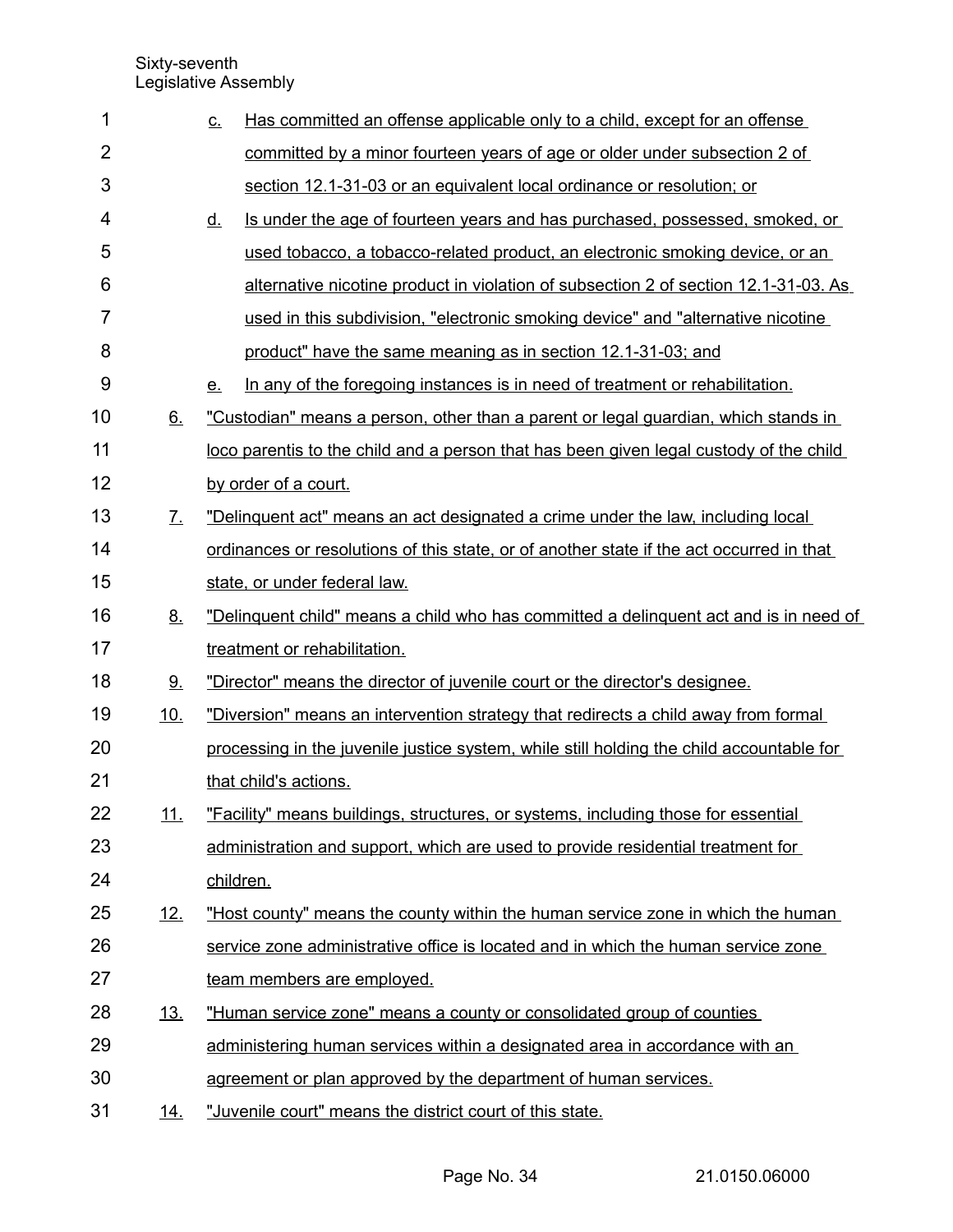| 1              | <u>15.</u> | "Juvenile drug court" means a program established by the supreme court which is a                         |  |  |
|----------------|------------|-----------------------------------------------------------------------------------------------------------|--|--|
| $\overline{2}$ |            | post-petition or post-adjudication program aimed at intervening in substance use                          |  |  |
| 3              |            | disorders through intense supervision and participation in recovery services.                             |  |  |
| 4              | <u>16.</u> | "Proceeding" means any hearing conducted before a juvenile court or a referral for                        |  |  |
| 5              |            | service.                                                                                                  |  |  |
| 6              | <u>17.</u> | "Qualified residential treatment program" means a licensed or approved residence                          |  |  |
| 7              |            | providing an out-of-home treatment placement for children, including a                                    |  |  |
| 8              |            | trauma-informed model.                                                                                    |  |  |
| 9              | <u>18.</u> | "Relative" means:                                                                                         |  |  |
| 10             |            | <u>The child's grandparent, great-grandparent, sibling, half-sibling, aunt, great-aunt, </u><br><u>a.</u> |  |  |
| 11             |            | uncle, great-uncle, nephew, niece, or first cousin;                                                       |  |  |
| 12             |            | An individual with a relationship to the child, derived through a current or former<br><u>b.</u>          |  |  |
| 13             |            | spouse of the child's parent, similar to a relationship described in subdivision a:                       |  |  |
| 14             |            | An individual recognized in the child's community as having a relationship with<br>$C_{-}$                |  |  |
| 15             |            | the child similar to a relationship described in subdivision a; or                                        |  |  |
| 16             |            | The child's stepparent.<br><u>d.</u>                                                                      |  |  |
| 17             | <u>19.</u> | "Restorative justice" means a system of justice which focuses on the rehabilitation of                    |  |  |
| 18             |            | offenders through reconciliation with victims and the community at large.                                 |  |  |
| 19             | 20.        | "Shelter care" means temporary care of a child in physically unrestricted facilities.                     |  |  |
| 20             | 21.        | "The court" means the district courts as designated by the North Dakota supreme                           |  |  |
| 21             |            | court which includes juvenile court as a subset of district court.                                        |  |  |
| 22             | <u>22.</u> | "Willfully" has the meaning provided in section 12.1-02-02.                                               |  |  |
| 23             |            | 27-20.2-02. Presumption of age.                                                                           |  |  |
| 24             | 1.         | In determining an individual's age for purposes of this chapter, the individual's date of                 |  |  |
| 25             |            | birth as provided by any of the following is presumed to be the individual's legal date                   |  |  |
| 26             |            | of birth:                                                                                                 |  |  |
| 27             |            | A state government in the form of a birth certificate, other state-issued<br><u>a.</u>                    |  |  |
| 28             |            | identification, or a certified copy of a birth certificate that includes the individual's                 |  |  |
| 29             |            | date of birth.                                                                                            |  |  |
| 30             |            | The United States government in the form of a tribal identification document,<br><u>b.</u>                |  |  |
| 31             |            | military identification, passport, passport card, permanent resident card,                                |  |  |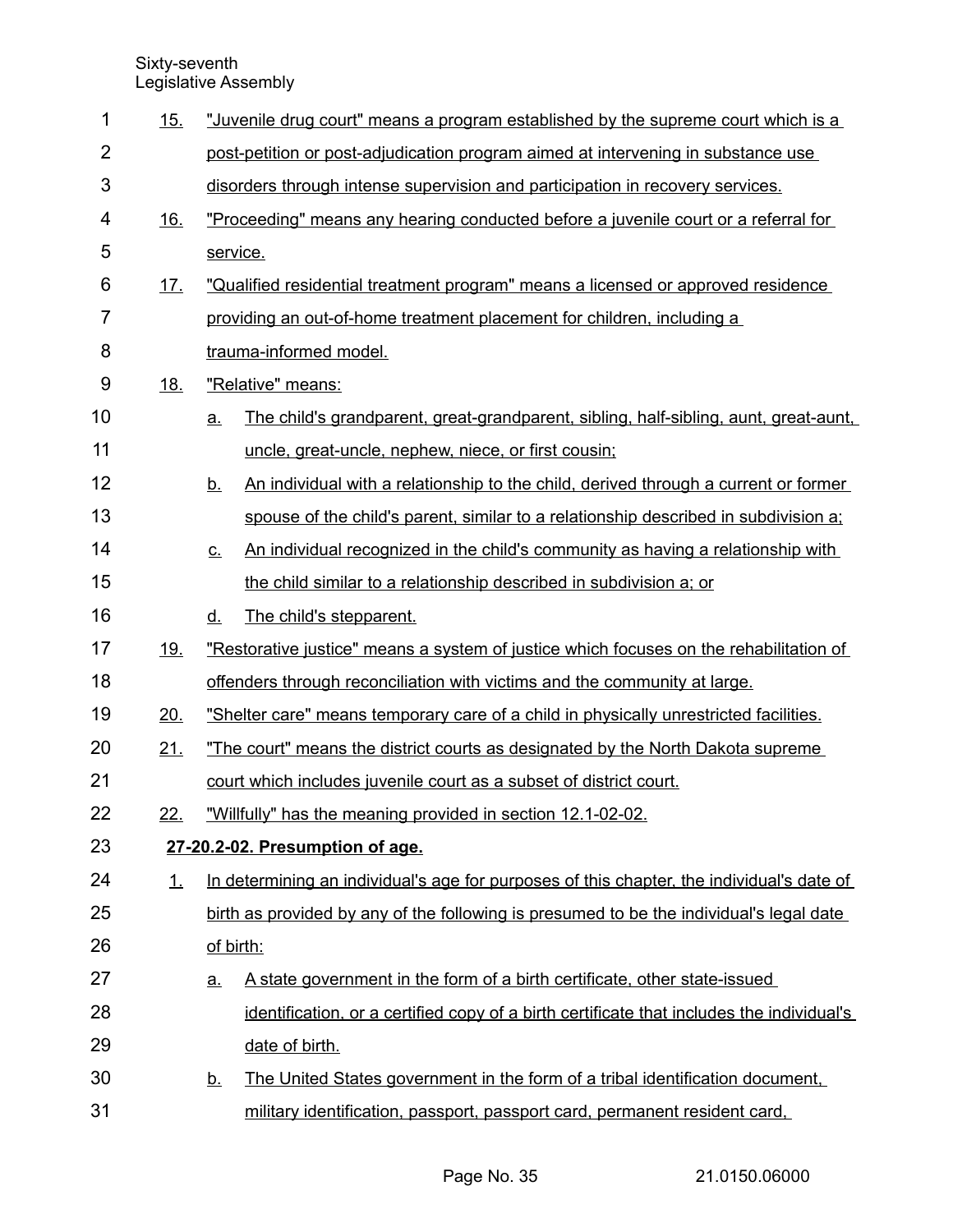| 1              |    |           | certificate of United States citizenship, certificate of naturalization, border           |
|----------------|----|-----------|-------------------------------------------------------------------------------------------|
| $\overline{2}$ |    |           | crossing card, visa, or other entry document that includes the individual's date of       |
| 3              |    |           | birth.                                                                                    |
| 4              |    | <u>C.</u> | A foreign government in the form of a passport, driver's license, or other foreign        |
| 5              |    |           | government-issued identity document that includes the individual's date of birth. If      |
| 6              |    |           | there is a conflict between government-issued forms, a government-issued birth            |
| 7              |    |           | certificate or a certified copy of a birth certificate takes precedence.                  |
| 8              | 2. |           | The presumption in subsection 1 may be rebutted by clear and convincing evidence to       |
| 9              |    |           | the contrary.                                                                             |
| 10             |    |           | 27-20.2-03. Jurisdiction.                                                                 |
| 11             | 1. |           | The juvenile court has exclusive original jurisdiction of the following proceedings,      |
| 12             |    |           | which are governed by this chapter:                                                       |
| 13             |    | <u>a.</u> | Proceedings in which a child is alleged to be delinguent, a child in need of              |
| 14             |    |           | services, or a child in need of services or protection under this chapter or chapter      |
| 15             |    |           | $27 - 20.4$ ;                                                                             |
| 16             |    | <u>b.</u> | <u>Proceedings for the termination of parental rights except if a part of an adoption</u> |
| 17             |    |           | proceeding under chapter 27-20.3;                                                         |
| 18             |    | <u>c.</u> | Proceedings arising under section 27-20.3-16;                                             |
| 19             |    | <u>d.</u> | Civil forfeiture proceedings arising under chapter 19-03.1 or section 29-31.1-04          |
| 20             |    |           | for which a child is alleged to have possessed forfeitable property. The juvenile         |
| 21             |    |           | court shall conduct the proceedings in accordance with the procedures provided            |
| 22             |    |           | for under sections 19-03.1-36 through 19-03.1-37; and                                     |
| 23             |    | <u>e.</u> | Proceedings for the guardianship of a child under chapter 27-20.1, except the             |
| 24             |    |           | testamentary appointment of a guardian for a minor governed by chapter                    |
| 25             |    |           | $30.1 - 27$ .                                                                             |
| 26             | 2. |           | The juvenile court also has exclusive original jurisdiction of the following proceedings. |
| 27             |    |           | which are governed by the laws relating to those proceedings without regard to the        |
| 28             |    |           | other provisions of this chapter:                                                         |
| 29             |    | <u>a.</u> | Proceedings to obtain judicial consent to the marriage, employment, or                    |
| 30             |    |           | enlistment in the armed services of a child, if consent is required by law;               |
| 31             |    | <u>b.</u> | Proceedings under the interstate compact on juveniles;                                    |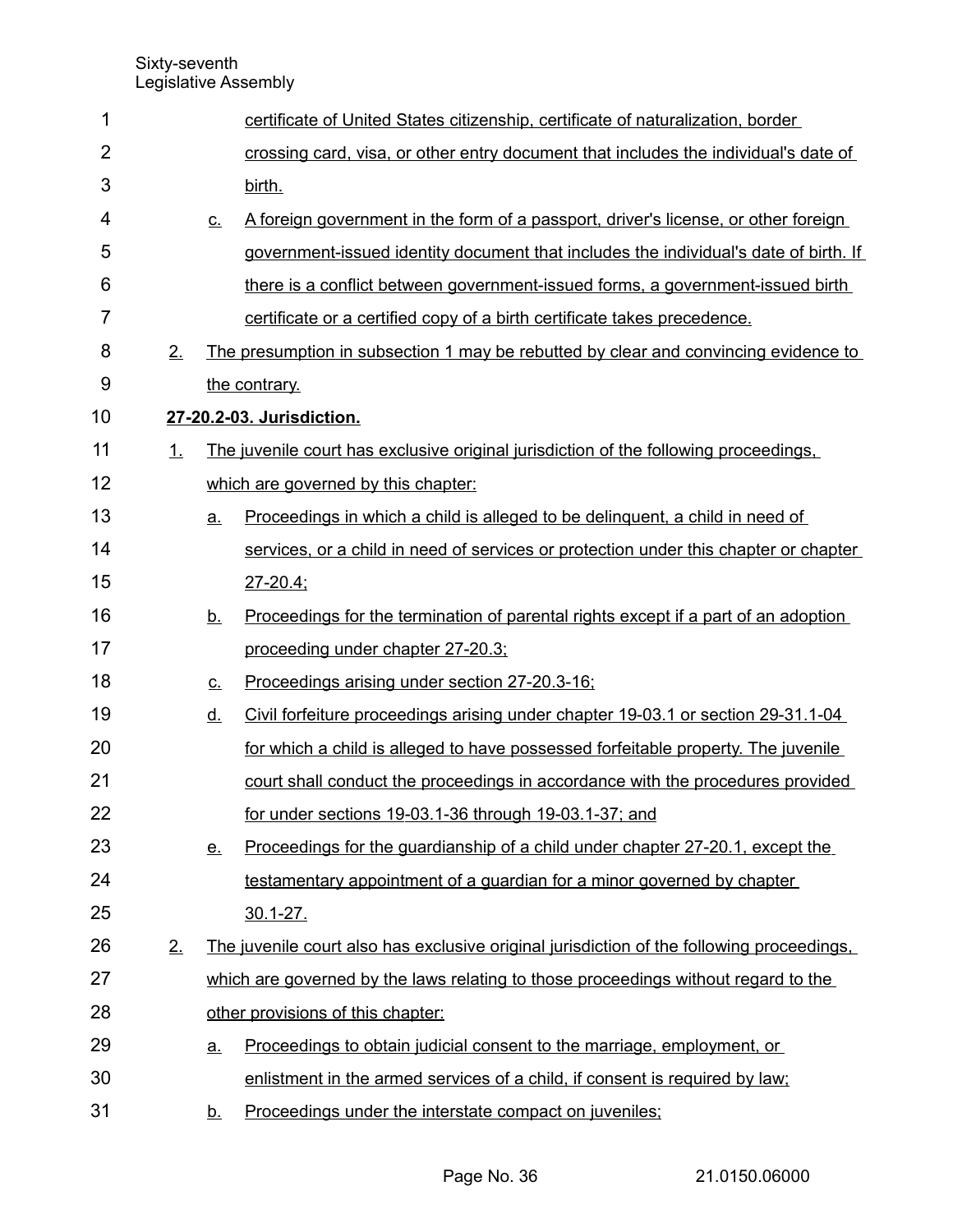| 1              |                | <u>C.</u> | Proceedings under the interstate compact on the placement of children; and                |
|----------------|----------------|-----------|-------------------------------------------------------------------------------------------|
| $\overline{2}$ |                | <u>d.</u> | Proceedings arising under section 50-06-06.13 to obtain a judicial determination          |
| 3              |                |           | that the placement of a severely emotionally disturbed child in an out-of-home            |
| 4              |                |           | treatment program is in the best interests of the child.                                  |
| 5              |                |           | 27-20.2-04. Juvenile court personnel.                                                     |
| 6              | 1.             |           | The supreme court may provide for the appointment by administrative and personnel         |
| 7              |                |           | rules of the necessary juvenile court officers, clerical personnel, and other specialized |
| 8              |                |           | personnel within the limits of legislative appropriations to assist the juvenile court in |
| 9              |                |           | carrying out the juvenile probation and supervisor functions of the juvenile court.       |
| 10             | 2.             |           | Detention center facilities and personnel must be funded by the county.                   |
| 11             | 3 <sub>1</sub> |           | All salaries, per diem, and other compensation payable to juvenile court personnel, all   |
| 12             |                |           | necessary books, forms, stationery, office supplies and equipment, postage,               |
| 13             |                |           | telephone, and travel, and other necessary expenses incurred in carrying out the          |
| 14             |                |           | provisions of this chapter must be borne by the state, except for suitable quarters for   |
| 15             |                |           | conducting official business and lights and fuel which must be funded by the county       |
| 16             |                |           | and except as provided by subsection 1 of section 27-20.2-19.                             |
| 17             |                |           | 27-20.2-05. Powers and duties of the director of juvenile court.                          |
| 18             | 1.             |           | For the purpose of carrying out the objectives and purposes of this chapter and           |
| 19             |                |           | subject to the limitations of this chapter or imposed by the court, a director shall:     |
| 20             |                | a.        | Make investigations, reports, and recommendations to the juvenile court.                  |
| 21             |                | <u>b.</u> | Receive and examine referrals and charges of delinguency, a child in need of              |
| 22             |                |           | services, or a child in need of protection for the purpose of considering the             |
| 23             |                |           | commencement of proceedings under this chapter.                                           |
| 24             |                | <u>c.</u> | Make a determination upon intake of referrals regarding the appropriate manner            |
| 25             |                |           | to handle delinquent conduct, or a child in need of services or a child in need of        |
| 26             |                |           | protection by use of nonjudicial adjustments or formal court processes.                   |
| 27             |                | <u>d.</u> | Supervise and assist a child placed on probation for delinguency or a child in            |
| 28             |                |           | need of services, or both.                                                                |
| 29             |                | <u>e.</u> | Make appropriate referrals to other private or public agencies of the community if        |
| 30             |                |           | assistance of the agencies appears to be needed or desirable.                             |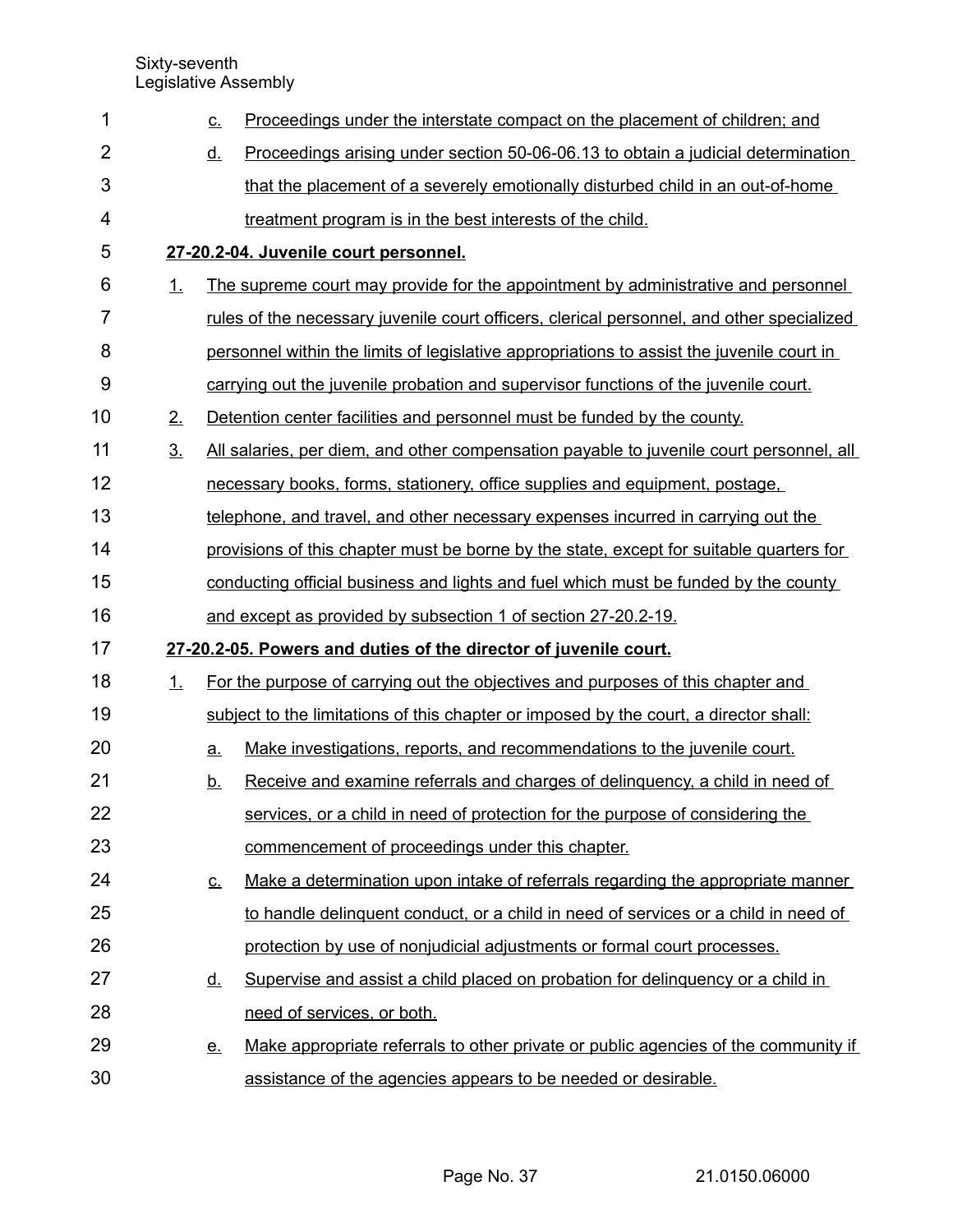| 1              |    | f.                                       | Issue a temporary custody order concerning a child who is referred to the                    |  |  |
|----------------|----|------------------------------------------|----------------------------------------------------------------------------------------------|--|--|
| $\overline{2}$ |    |                                          | director's supervision or care as a delinguent or a child in need of services or             |  |  |
| 3              |    |                                          | protection. Except as provided by this chapter, a director does not have the                 |  |  |
| 4              |    |                                          | powers of a law enforcement officer.                                                         |  |  |
| 5              |    | <b>q</b>                                 | Take acknowledgments of instruments for the purpose of this chapter.                         |  |  |
| 6              |    | <u>h.</u>                                | Make such temporary order not to exceed ninety-six hours for the custody and                 |  |  |
| $\overline{7}$ |    |                                          | control of a child alleged to be in need of services or protection as may be                 |  |  |
| 8              |    |                                          | deemed appropriate. The order must be reduced to writing within twenty-four                  |  |  |
| 9              |    |                                          | hours, excluding holidays and weekends.                                                      |  |  |
| 10             |    | Ĺ.                                       | Perform all other functions designated by this chapter or under section 27-05-30             |  |  |
| 11             |    |                                          | or by order of the court pursuant to such law, including, if qualified, the order of a       |  |  |
| 12             |    |                                          | referee.                                                                                     |  |  |
| 13             |    | j.                                       | Issue an order to a law enforcement authority to transport a child to and from a             |  |  |
| 14             |    |                                          | specified location.                                                                          |  |  |
| 15             |    | <u>k.</u>                                | Receive and examine requests for review of a child's placement at a qualified                |  |  |
| 16             |    |                                          | residential treatment program under the federal Family First Prevention Services             |  |  |
| 17             |    |                                          | Act [Pub. L. 115-123; 132 Stat. 64; 42 U.S.C. 675].                                          |  |  |
| 18             |    | Ŀ.                                       | Receive and examine petitions to establish, modify, or terminate a guardianship              |  |  |
| 19             |    |                                          | of a minor under chapter 27-20.1.                                                            |  |  |
| 20             | 2. |                                          | Any of the foregoing functions may be performed in another state if authorized by the        |  |  |
| 21             |    |                                          | court of this state and permitted by the laws of the other state.                            |  |  |
| 22             |    | 27-20.2-06. Commencement of proceedings. |                                                                                              |  |  |
| 23             |    |                                          | A proceeding under this chapter may be commenced:                                            |  |  |
| 24             | 1. |                                          | By transfer of a case from another court as provided in section 27-20.2-07; or               |  |  |
| 25             | 2. |                                          | In other cases by the filing of a petition as provided in this chapter. The petition and all |  |  |
| 26             |    |                                          | other documents in the proceeding must be entitled "In the interest of                       |  |  |
| 27             |    |                                          | a child". If a child is in shelter care, the petition must be filed within                   |  |  |
| 28             |    |                                          | thirty days of the shelter care, this is the date on which the child was removed both        |  |  |
| 29             |    |                                          | physically and legally from the parents, legal guardians, or custodians.                     |  |  |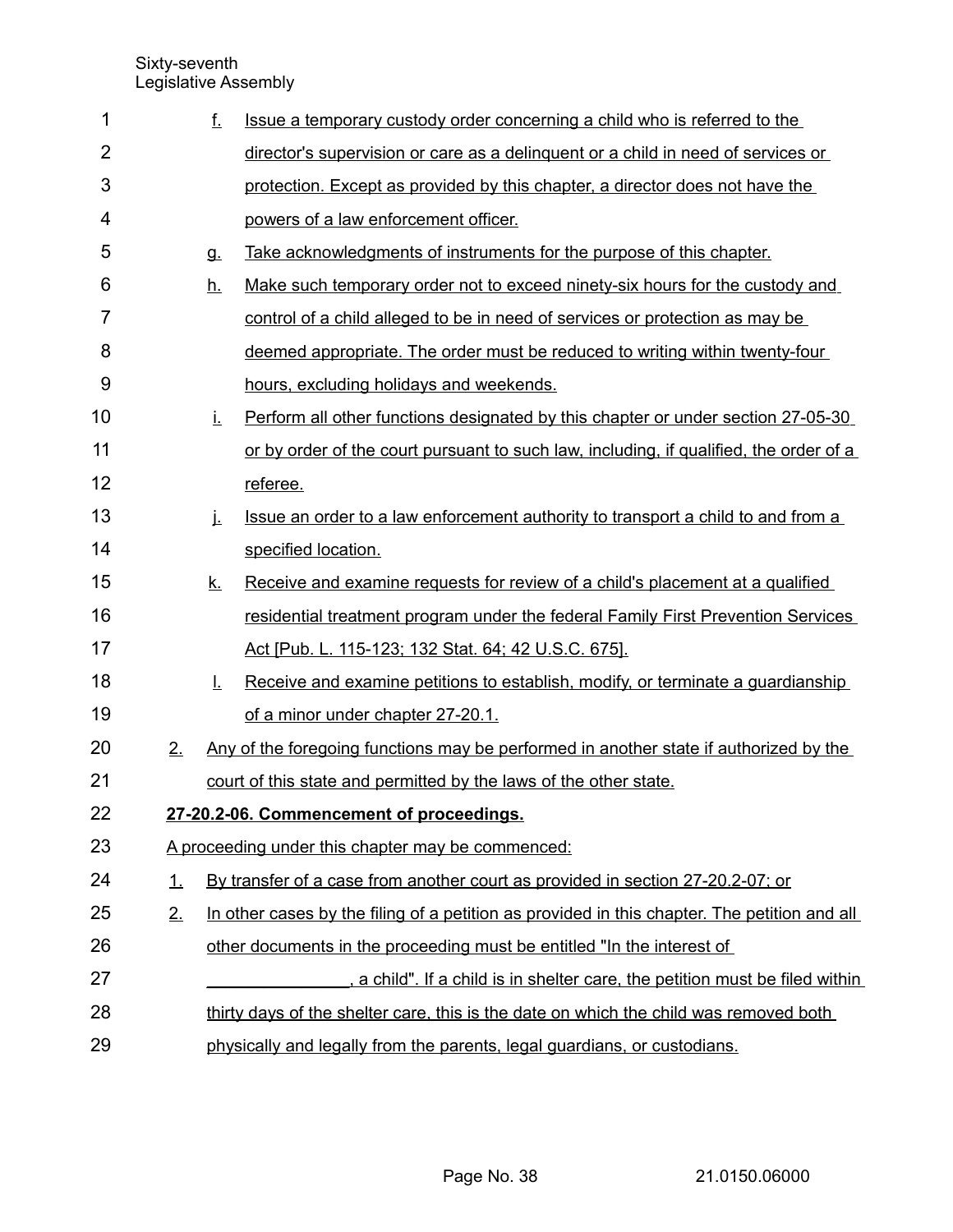| 1                |                                                                                              | 27-20.2-07. Transfer from other courts.                                                              |                                                                                                     |  |  |  |
|------------------|----------------------------------------------------------------------------------------------|------------------------------------------------------------------------------------------------------|-----------------------------------------------------------------------------------------------------|--|--|--|
| $\overline{2}$   | If it appears to the court in a criminal proceeding, except for an offense transferred under |                                                                                                      |                                                                                                     |  |  |  |
| 3                |                                                                                              | section 27-20.4-20, that the defendant is a child subject to the jurisdiction of the juvenile court, |                                                                                                     |  |  |  |
| 4                |                                                                                              |                                                                                                      | the court immediately shall transfer the case to the juvenile court together with a copy of the     |  |  |  |
| 5                |                                                                                              |                                                                                                      | accusatory pleading and other papers, documents, and transcripts of testimony relating to the       |  |  |  |
| 6                |                                                                                              |                                                                                                      | case. The court shall order that the defendant be taken immediately to the juvenile court or to a   |  |  |  |
| $\overline{7}$   |                                                                                              |                                                                                                      | place of detention designated by the juvenile court, or release the defendant to the custody of     |  |  |  |
| 8                |                                                                                              |                                                                                                      | the defendant's parent, guardian, custodian, or other person legally responsible for the            |  |  |  |
| $\boldsymbol{9}$ |                                                                                              |                                                                                                      | defendant, to be brought before the juvenile court at a time designated by that court. The          |  |  |  |
| 10               |                                                                                              |                                                                                                      | accusatory pleading may serve in lieu of a petition in the juvenile court unless that court directs |  |  |  |
| 11               |                                                                                              |                                                                                                      | the filing of a petition.                                                                           |  |  |  |
| 12               |                                                                                              |                                                                                                      | 27-20.2-08. Nonjudicial adjustment - Diversion.                                                     |  |  |  |
| 13               |                                                                                              |                                                                                                      | Before an informal adjustment is held or a petition filed, the director of juvenile court or        |  |  |  |
| 14               |                                                                                              |                                                                                                      | designee may impose requirements in lieu of further proceedings for the conduct and control of      |  |  |  |
| 15               |                                                                                              |                                                                                                      | the child with a diversion.                                                                         |  |  |  |
| 16               |                                                                                              |                                                                                                      | 27-20.2-09. Nonjudicial adjustment - Informal adjustment.                                           |  |  |  |
| 17               | 1.                                                                                           | Before a petition is filed, the director of juvenile court or designee may give counsel              |                                                                                                     |  |  |  |
| 18               |                                                                                              |                                                                                                      | and advice to the parties and impose conditions for the conduct and control of the                  |  |  |  |
| 19               |                                                                                              |                                                                                                      | child in lieu of further proceedings with a view to an informal adjustment if it appears:           |  |  |  |
| 20               |                                                                                              | <u>a</u>                                                                                             | The admitted facts bring the case within the jurisdiction of the court;                             |  |  |  |
| 21               |                                                                                              | <u>b.</u>                                                                                            | Information, advice, and conditions, if any, for the conduct and control of the child               |  |  |  |
| 22               |                                                                                              |                                                                                                      | without an adjudication would be in the best interest of the public and the child;                  |  |  |  |
| 23               |                                                                                              |                                                                                                      | and                                                                                                 |  |  |  |
| 24               |                                                                                              | <u>C.</u>                                                                                            | The child and the child's parents, guardian, or other custodian consent to the                      |  |  |  |
| 25               |                                                                                              |                                                                                                      | counsel and advice with knowledge that consent is not obligatory.                                   |  |  |  |
| 26               | 2.                                                                                           |                                                                                                      | If a victim is identified in the referral, the court must give reasonable written notice of         |  |  |  |
| 27               |                                                                                              |                                                                                                      | the informal adjustment to the victim.                                                              |  |  |  |
| 28               | $\underline{3}$ .                                                                            |                                                                                                      | The giving of information and advice and any conditions imposed for the conduct and                 |  |  |  |
| 29               |                                                                                              |                                                                                                      | control of the child may not extend beyond six months from the day commenced                        |  |  |  |
| 30               |                                                                                              |                                                                                                      | unless extended by the court for an additional period not to exceed six months and                  |  |  |  |
| 31               |                                                                                              |                                                                                                      | does not authorize the detention of the child if not otherwise permitted by this chapter.           |  |  |  |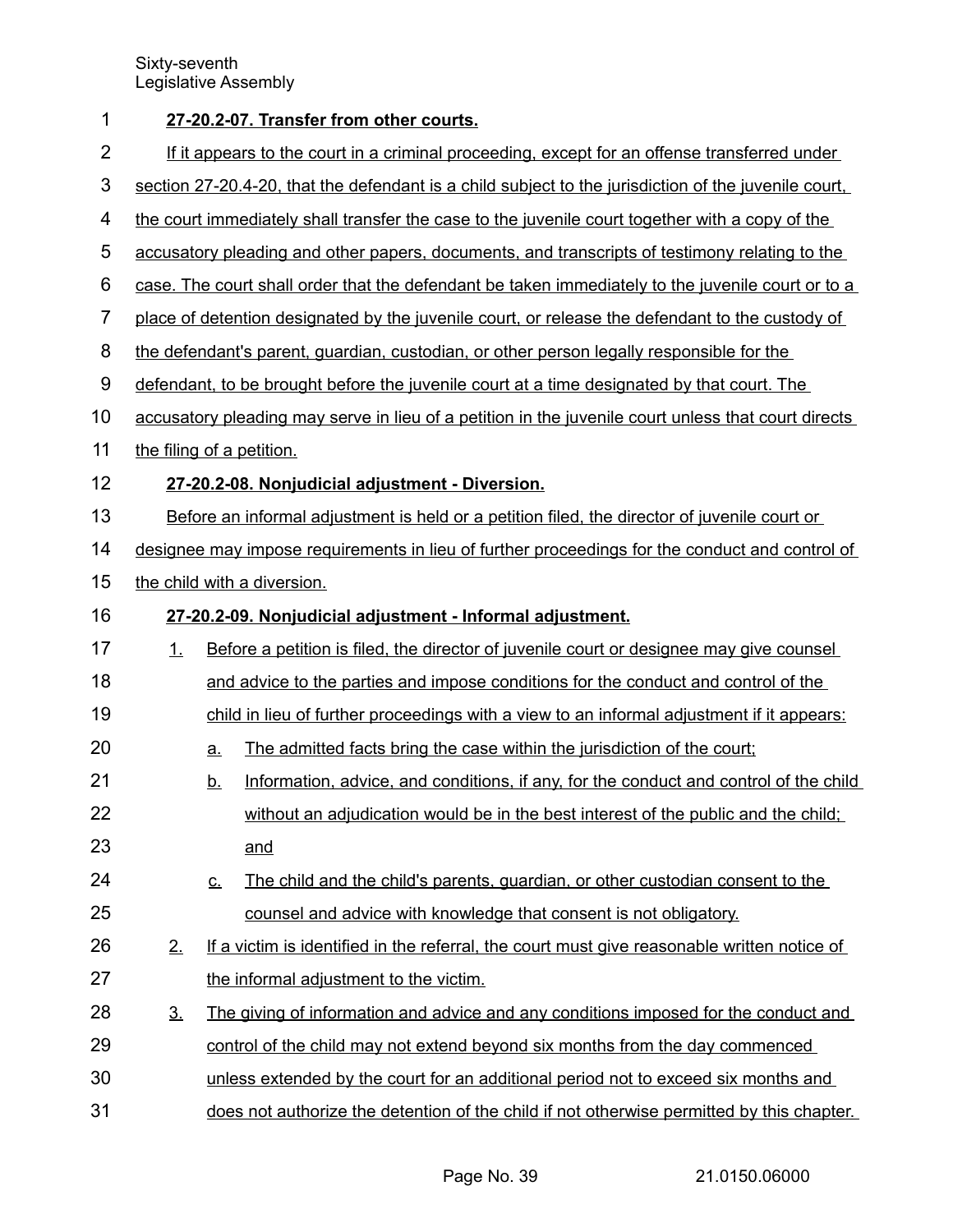| 1              |                                                                                              | If the child admits to driving or being in actual physical control of a vehicle in violation       |  |  |  |
|----------------|----------------------------------------------------------------------------------------------|----------------------------------------------------------------------------------------------------|--|--|--|
| $\overline{2}$ |                                                                                              | of section 39-08-01 or an equivalent ordinance, the child may be required to pay a fine            |  |  |  |
| 3              |                                                                                              | as a condition imposed under this section.                                                         |  |  |  |
| 4              | 4.                                                                                           | An incriminating statement made by a child to the juvenile court officer or designee               |  |  |  |
| 5              |                                                                                              | giving information and advice incident to the giving of counsel and advice may not be              |  |  |  |
| 6              |                                                                                              | used against the child over objection in any proceeding or as part of a risk and need              |  |  |  |
| $\overline{7}$ |                                                                                              | screening or assessment process.                                                                   |  |  |  |
| 8              |                                                                                              | 27-20.2-10. Venue.                                                                                 |  |  |  |
| 9              |                                                                                              | Except as provided in sections 27-20.3-03 and 27-20.4-03, a proceeding in this chapter             |  |  |  |
| 10             |                                                                                              | may be commenced in the county in which the child resides or the county in which the acts          |  |  |  |
| 11             |                                                                                              | constituting the alleged conduct occurred.                                                         |  |  |  |
| 12             |                                                                                              | 27-20.2-11. Transfer to another juvenile court within the state.                                   |  |  |  |
| 13             |                                                                                              | If the child resides in a county of the state and the proceeding is commenced in a court of        |  |  |  |
| 14             |                                                                                              | another county, the court, on motion of a party or on motion of the court made before final        |  |  |  |
| 15             |                                                                                              | disposition and in consultation with the court in the other county, may transfer the proceeding to |  |  |  |
| 16             |                                                                                              | the county of the child's residence for further action. Like transfer may be made if the residence |  |  |  |
| 17             | of the child changes pending the proceeding. The proceeding must be transferred if the child |                                                                                                    |  |  |  |
| 18             |                                                                                              | has been adjudicated delinguent or a child in need of services and other proceedings involving     |  |  |  |
| 19             |                                                                                              | the child are pending in the juvenile court of the county of the child's residence.                |  |  |  |
| 20             |                                                                                              | 27-20.2-12. Right to counsel.                                                                      |  |  |  |
| 21             | 1.                                                                                           | Except as provided in section 27-20.1-09, a child alleged to be within the jurisdiction of         |  |  |  |
| 22             |                                                                                              | the court in an action arising under chapters 27-20.1, 27-20.2, 27-20.3, and 27-20.4               |  |  |  |
| 23             |                                                                                              | has the right to be represented by counsel in all proceedings in which a petition has              |  |  |  |
| 24             |                                                                                              | been filed. Counsel for the child must be appointed, regardless of income, unless                  |  |  |  |
| 25             | counsel is retained for the juvenile, in any proceeding in which the juvenile is alleged     |                                                                                                    |  |  |  |
| 26             |                                                                                              | to be:                                                                                             |  |  |  |
| 27             |                                                                                              | Delinquent;<br><u>a.</u>                                                                           |  |  |  |
| 28             |                                                                                              | A child in need of services; or<br><u>b.</u>                                                       |  |  |  |
| 29             |                                                                                              | A child in need of protection if the child is of sufficient age and competency to<br><u>C.</u>     |  |  |  |
| 30             |                                                                                              | assist counsel.                                                                                    |  |  |  |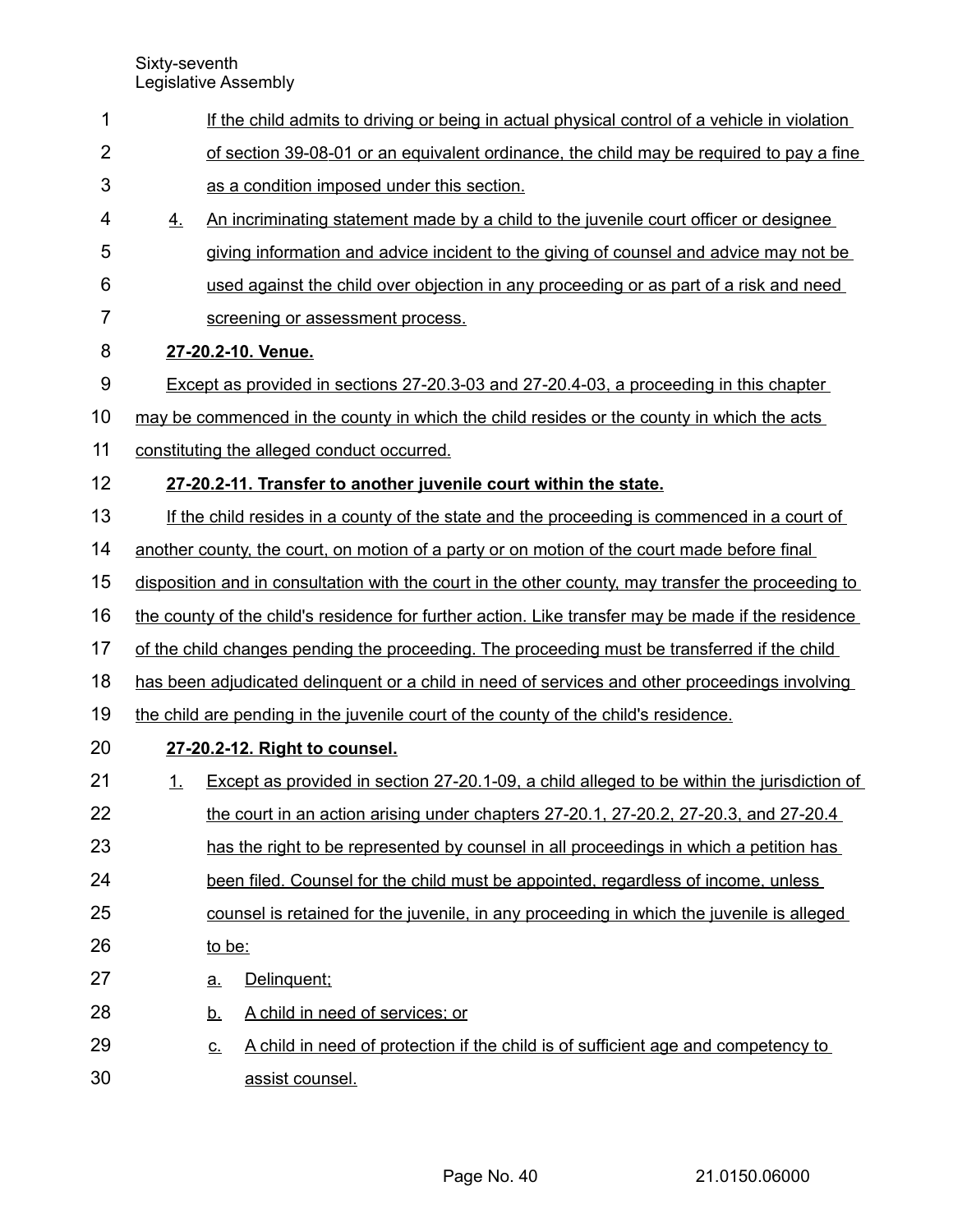| 1              | 2.             | A child may waive the right to counsel in a juvenile delinguency proceeding if the child,   |  |  |  |
|----------------|----------------|---------------------------------------------------------------------------------------------|--|--|--|
| $\overline{2}$ |                | who is fourteen years of age or older and the court has determined the waiver is            |  |  |  |
| 3              |                | knowing, voluntary, and intelligent. The waiver must be made on the record. If a child      |  |  |  |
| 4              |                | waives counsel for a hearing, the child must be informed of the right to revoke the         |  |  |  |
| 5              |                | waiver and request counsel at all subsequent hearings.                                      |  |  |  |
| 6              | 3 <sub>1</sub> | The court shall require payment for reimbursement of counsel appointed pursuant to          |  |  |  |
| 7              |                | this section from a person that has legal care, custody, or control of the child. The       |  |  |  |
| 8              |                | court must include this finding in the findings of fact and order for disposition.          |  |  |  |
| 9              | 4.             | A child's parent, legal guardian, or custodian is entitled to counsel upon the filing of an |  |  |  |
| 10             |                | application for counsel and a determination of indigency. If a party appears without        |  |  |  |
| 11             |                | counsel, the court shall determine whether the party knows the party may be                 |  |  |  |
| 12             |                | represented by counsel and that the party is entitled to counsel at public expense if       |  |  |  |
| 13             |                | indigent. The court may continue the proceeding to enable a party to obtain counsel. A      |  |  |  |
| 14             |                | child's parent, legal guardian, or custodian determined to be indigent is entitled to       |  |  |  |
| 15             |                | counsel:                                                                                    |  |  |  |
| 16             |                | At a detention hearing:<br><u>a.</u>                                                        |  |  |  |
| 17             |                | At the dispositional stage of a juvenile delinquency matter;<br><u>b.</u>                   |  |  |  |
| 18             |                | At all proceedings in a child in need of services or protection; or<br><u>c.</u>            |  |  |  |
| 19             |                | In a permanency or review of an order entered in any of the proceedings under<br><u>d.</u>  |  |  |  |
| 20             |                | subdivision a, b, or c.                                                                     |  |  |  |
| 21             | 5.             | The child may elect to be represented by counsel for a nonjudicial adjustment.              |  |  |  |
| 22             |                | 27-20.2-13. Other basic rights.                                                             |  |  |  |
| 23             | 1.             | A party is entitled to the opportunity to introduce evidence and otherwise be heard in      |  |  |  |
| 24             |                | the party's own behalf and to cross-examine adverse witnesses.                              |  |  |  |
| 25             | 2.             | A child charged with a delinguent act need not be a witness against or otherwise            |  |  |  |
| 26             |                | incriminate oneself. An extrajudicial statement, if obtained in the course of violation of  |  |  |  |
| 27             |                | this chapter or which would be constitutionally inadmissible in a criminal proceeding.      |  |  |  |
| 28             |                | may not be used against a child. Evidence illegally seized or obtained may not be           |  |  |  |
| 29             |                | received over objection to establish the allegations made against a child. A confession     |  |  |  |
| 30             |                | validly made by a child out of court is insufficient to support an adjudication of          |  |  |  |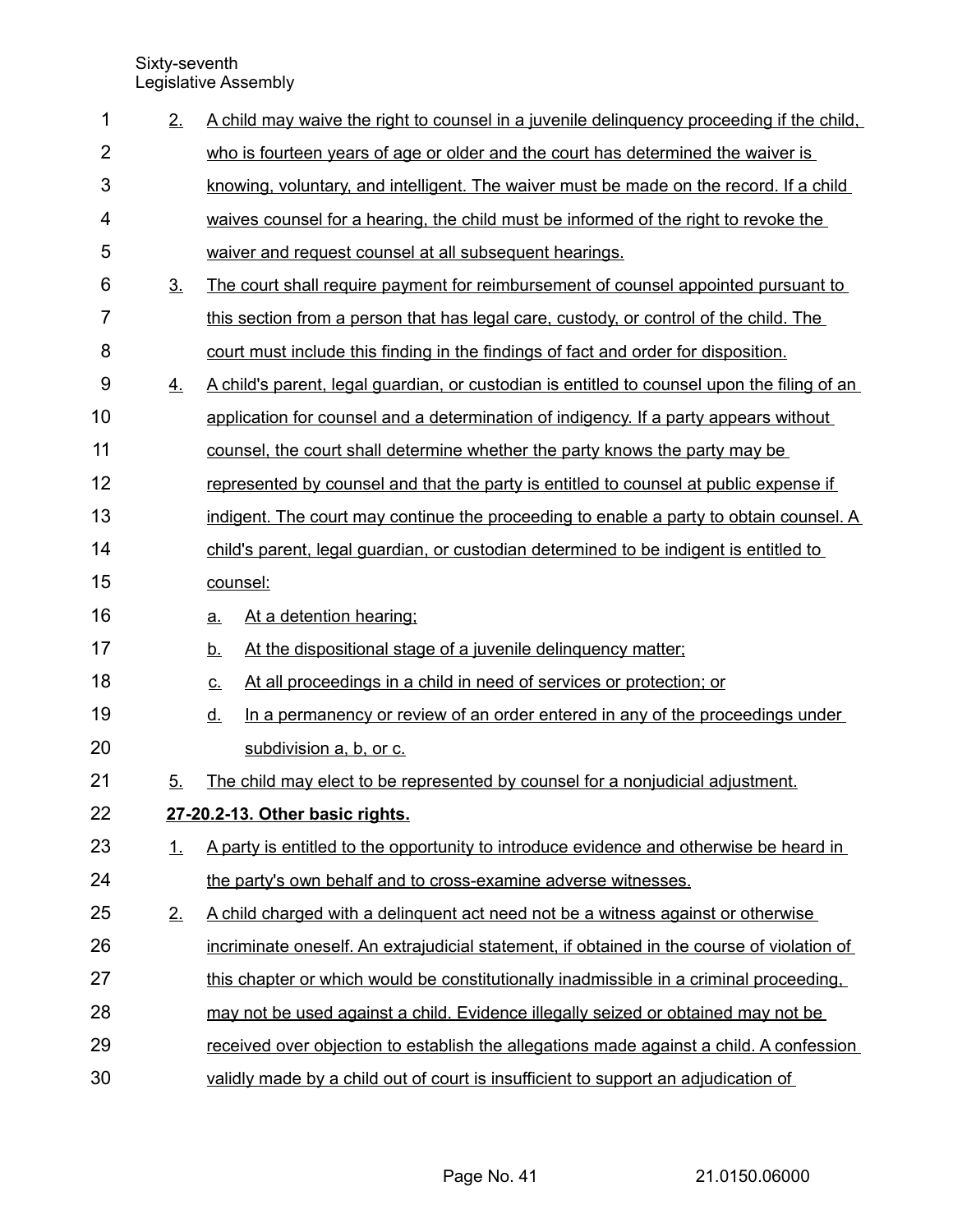| 1              | delinquency unless the confession is corroborated in whole or in part by other |    |     |                                                                                          |  |
|----------------|--------------------------------------------------------------------------------|----|-----|------------------------------------------------------------------------------------------|--|
| $\overline{2}$ | evidence.                                                                      |    |     |                                                                                          |  |
| 3              |                                                                                |    |     | 27-20.2-14. Orders directed to parents or guardians.                                     |  |
| 4              |                                                                                |    |     | Every parent or guardian has an obligation and must participate in any treatment of the  |  |
| 5              |                                                                                |    |     | parent's or guardian's child as ordered by the juvenile court.                           |  |
| 6              |                                                                                |    |     | 27-20.2-15. Indian child welfare - Active efforts and procedures.                        |  |
| 7              | $\mathbf{1}$ .                                                                 |    |     | As used in this section:                                                                 |  |
| 8              |                                                                                | a. |     | "Active efforts" means affirmative, active, thorough, and timely efforts intended        |  |
| 9              |                                                                                |    |     | primarily to maintain or reunite an Indian child with the child's family. Active efforts |  |
| 10             |                                                                                |    |     | are required if the federal Indian Child Welfare Act of 1978 [25 U.S.C. 1901             |  |
| 11             |                                                                                |    |     | through 1963] applies or may apply, including during the verification process. If        |  |
| 12             |                                                                                |    |     | an agency is involved in the child-custody proceeding, active efforts must involve       |  |
| 13             |                                                                                |    |     | assisting the parent or parents or Indian custodian through the steps of a case          |  |
| 14             |                                                                                |    |     | plan and with accessing or developing the resources necessary to satisfy the             |  |
| 15             |                                                                                |    |     | case plan. To the maximum extent possible, active efforts should be provided in a        |  |
| 16             |                                                                                |    |     | manner consistent with the prevailing social and cultural conditions and way of          |  |
| 17             |                                                                                |    |     | life of the Indian child's tribe and should be conducted in partnership with the         |  |
| 18             |                                                                                |    |     | Indian child and the Indian child's parents, extended family members, Indian             |  |
| 19             |                                                                                |    |     | custodians, and tribe. Active efforts are to be tailored to the facts and                |  |
| 20             |                                                                                |    |     | circumstances of the case. The term includes:                                            |  |
| 21             |                                                                                |    | (1) | Conducting a comprehensive assessment of the circumstances of the                        |  |
| 22             |                                                                                |    |     | Indian child's family, with a focus on safe reunification as the most desirable          |  |
| 23             |                                                                                |    |     | goal, with ongoing timely assessment to determine if the threat is resolved              |  |
| 24             |                                                                                |    |     | and placement of the child can be returned to the custodian;                             |  |
| 25             |                                                                                |    | (2) | Identifying appropriate services and helping the parents to overcome                     |  |
| 26             |                                                                                |    |     | barriers, including actively assisting the parents in obtaining such services;           |  |
| 27             |                                                                                |    | (3) | Identifying, notifying, and inviting representatives of the Indian child's tribe to      |  |
| 28             |                                                                                |    |     | participate in providing support and services to the Indian child's family and           |  |
| 29             |                                                                                |    |     | in family team meetings, permanency planning, and resolution of placement                |  |
| 30             |                                                                                |    |     | issues;                                                                                  |  |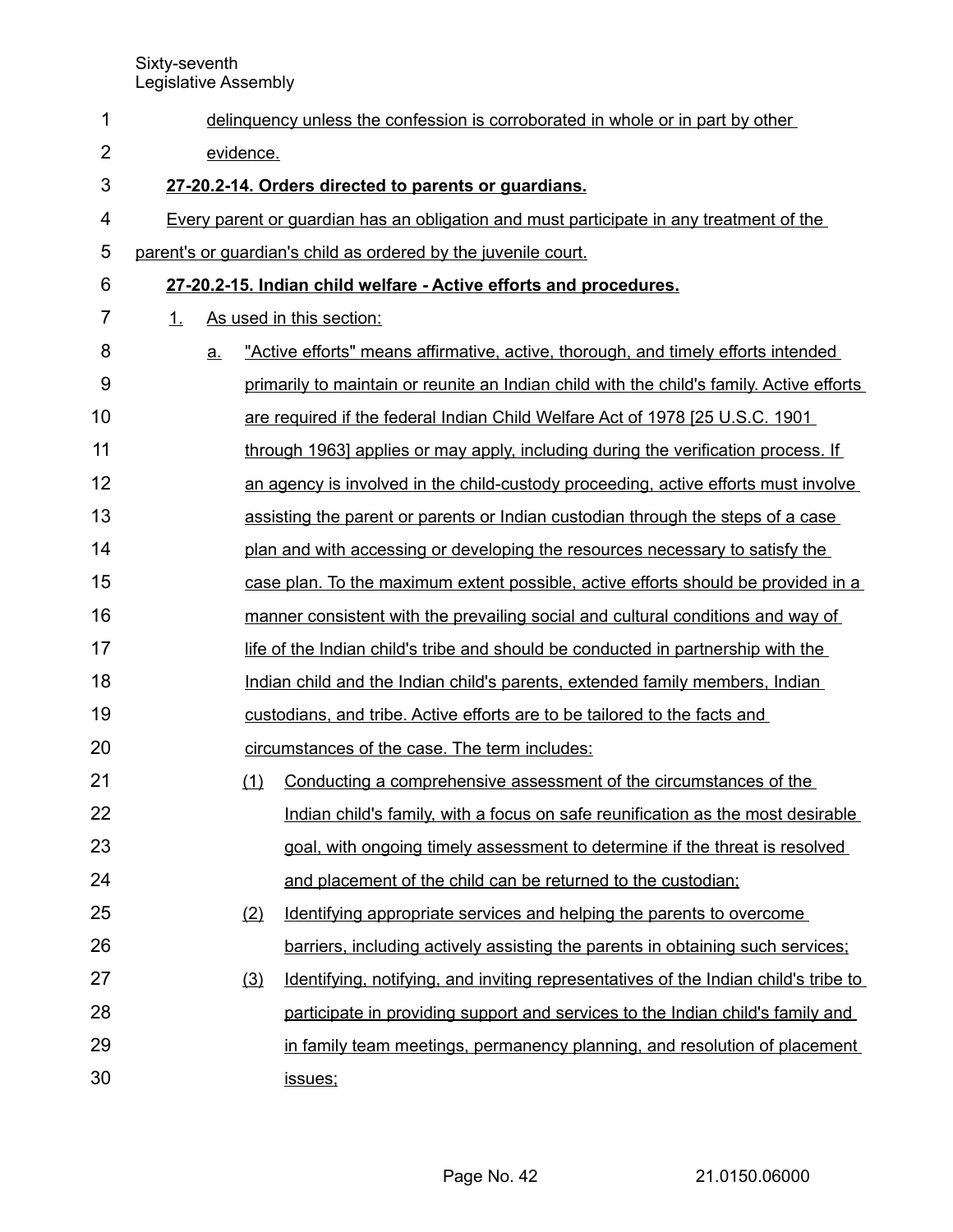| 1              | (4)       | Conducting or causing to be conducted a diligent search for the Indian                |
|----------------|-----------|---------------------------------------------------------------------------------------|
| $\overline{2}$ |           | child's extended family members, and contacting and consulting with                   |
| 3              |           | extended family members to provide family structure and support for the               |
| 4              |           | Indian child and the Indian child's parents;                                          |
| 5              | (5)       | Offering and employing available and culturally appropriate family                    |
| 6              |           | preservation strategies and facilitating the use of remedial and rehabilitative       |
| $\overline{7}$ |           | services provided by the child's tribe;                                               |
| 8              | (6)       | Taking steps to keep siblings together whenever possible;                             |
| 9              | (7)       | Supporting regular visits with parents or Indian custodians in the most               |
| 10             |           | natural setting possible as well as trial home visits of the Indian child during      |
| 11             |           | any period of removal, consistent with the need to ensure the health, safety,         |
| 12             |           | and welfare of the child;                                                             |
| 13             | (8)       | Identifying community resources including housing, financial, transportation,         |
| 14             |           | mental health, substance abuse, and peer support services and actively                |
| 15             |           | assisting the Indian child's parents or, if appropriate, the child's family, in       |
| 16             |           | utilizing and accessing those resources;                                              |
| 17             | (9)       | Monitoring progress and participation in services;                                    |
| 18             | (10)      | Considering alternative ways to address the needs of the Indian child's               |
| 19             |           | parents and if appropriate, the family, if the optimum services do not exist or       |
| 20             |           | are not available; and                                                                |
| 21             | (11)      | Providing post-reunification services and monitoring.                                 |
| 22             | <u>b.</u> | "Extended family member" means a relationship defined by the law or custom of         |
| 23             |           | the Indian child's tribe or, in the absence of such law or custom, means an           |
| 24             |           | individual who has reached the age of eighteen and who is the Indian child's          |
| 25             |           | grandparent, aunt or uncle, brother or sister, brother-in-law or sister-in-law, niece |
| 26             |           | or nephew, first or second cousin, or stepparent.                                     |
| 27             | <u>C.</u> | "Indian" means an individual who is a member of an Indian tribe, or who is a          |
| 28             |           | native and a member of a regional corporation as defined in 43 U.S.C.1606.            |
| 29             | <u>d.</u> | "Indian child" means an unmarried individual who is under the age of eighteen         |
| 30             |           | and is either a member of an Indian tribe or is eligible for membership in an         |
| 31             |           | Indian tribe and is the biological child of a member of an Indian tribe.              |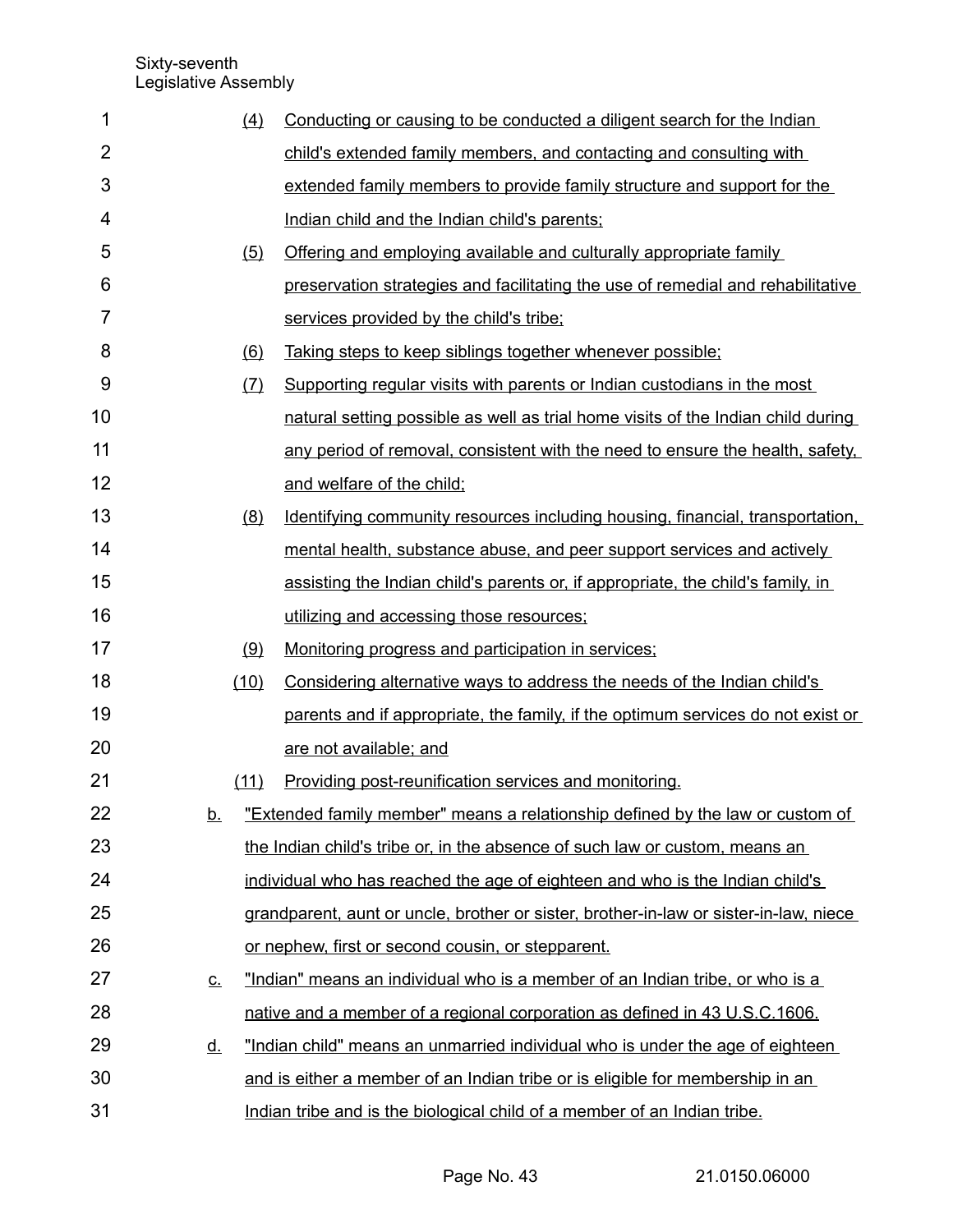| 1              |    | <u>e.</u> | "Indian child's tribe" means the Indian tribe in which an Indian child is a member       |
|----------------|----|-----------|------------------------------------------------------------------------------------------|
| $\overline{2}$ |    |           | or eligible for membership or, in the case of an Indian child who is a member of or      |
| 3              |    |           | eligible for membership in more than one tribe, the Indian tribe with which the          |
| 4              |    |           | Indian child has the more significant contacts.                                          |
| 5              |    | f.        | "Indian custodian" means any Indian individual who has legal custody of an               |
| 6              |    |           | Indian child under tribal law or custom or under state law or to whom temporary          |
| $\overline{7}$ |    |           | physical care, custody, and control has been transferred by the parent of the            |
| 8              |    |           | child.                                                                                   |
| 9              |    | <b>g.</b> | "Indian tribe" means an Indian tribe, band, nation, or other organized Indian            |
| 10             |    |           | group or community of Indians recognized as eligible for services provided to            |
| 11             |    |           | Indians by the United States secretary of the interior because of their status as        |
| 12             |    |           | Indians, including any Alaska native village as defined in 43 U.S.C.1602(c).             |
| 13             |    | <u>h.</u> | "Parent" means any biological parent or parents of an Indian child or any Indian         |
| 14             |    |           | individual who has lawfully adopted an Indian child, including adoptions under           |
| 15             |    |           | tribal law or custom. The term does not include the unwed father if paternity has        |
| 16             |    |           | not been acknowledged or established.                                                    |
| 17             |    | İ.        | "Termination of parental rights" means any action resulting in the termination of        |
| 18             |    |           | the parent-child relationship. The term does not include a placement based upon          |
| 19             |    |           | an act by an Indian child which, if committed by an adult, would be deemed a             |
| 20             |    |           | crime or a placement upon award of custody to one of the child's parents in a            |
| 21             |    |           | divorce proceeding.                                                                      |
| 22             | 2. |           | Before removal of an Indian child from the custody of a parent or Indian custodian for   |
| 23             |    |           | purposes of involuntary foster care placement or the termination of parental rights over |
| 24             |    |           | an Indian child, the court shall find that active efforts have been made to provide      |
| 25             |    |           | remedial services and rehabilitative services designed to prevent the breakup of the     |
| 26             |    |           | Indian family and that these efforts have proved unsuccessful. The court may not         |
| 27             |    |           | order the removal unless evidence of active efforts shows there has been a vigorous      |
| 28             |    |           | and concerted level of casework beyond the level that would constitute reasonable        |
| 29             |    |           | efforts under section 27-20.3-26. Reasonable efforts may not be construed to be          |
| 30             |    |           | active efforts. Active efforts must be made in a manner that takes into account the      |
| 31             |    |           | prevailing social and cultural values, conditions, and way of life of the Indian child's |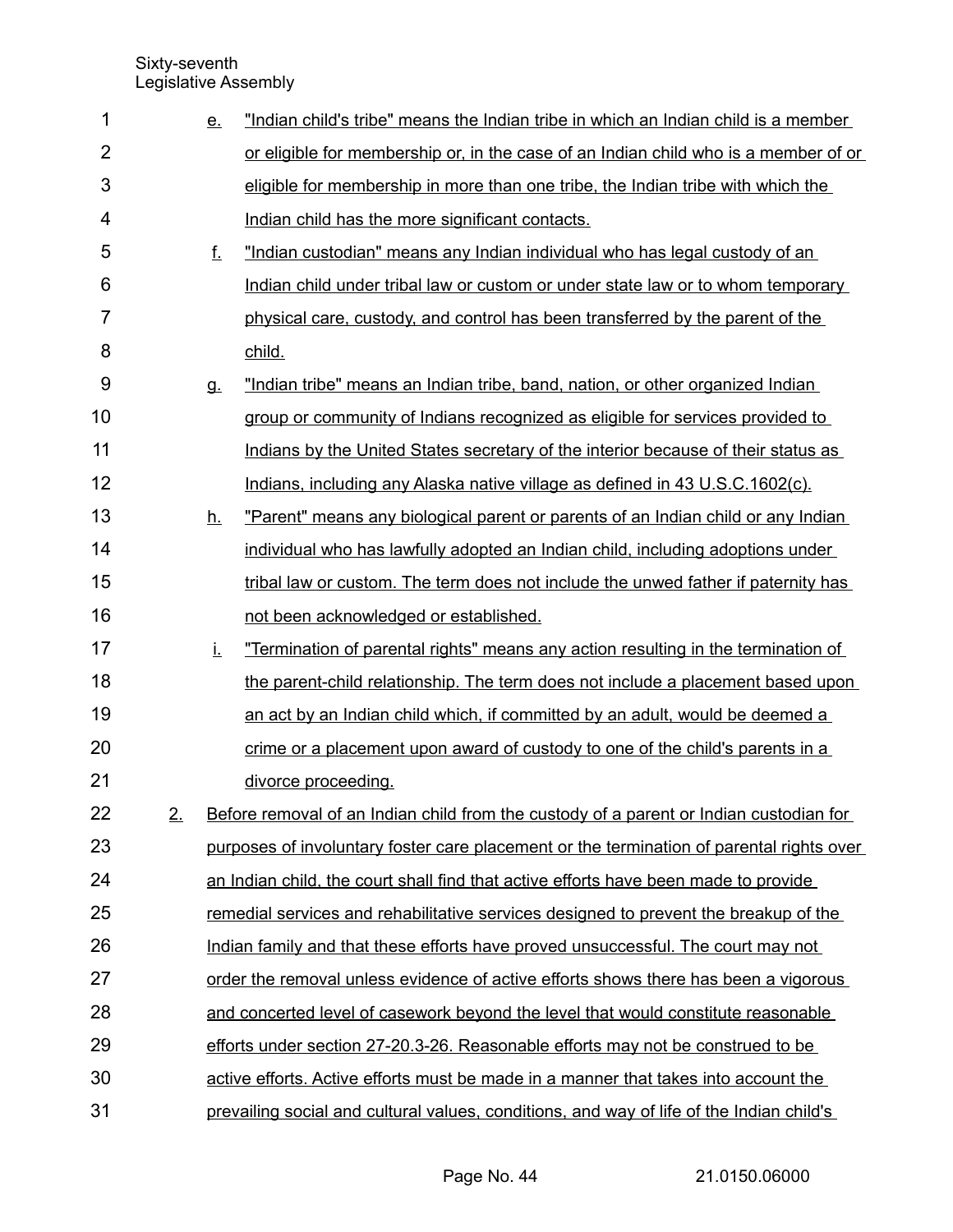| 1              |                   | tribe. Active efforts must utilize the available resources of the Indian child's extended     |
|----------------|-------------------|-----------------------------------------------------------------------------------------------|
| $\overline{2}$ |                   | family, tribe, tribal and other relevant social service agencies, and individual Indian       |
| 3              |                   | caregivers.                                                                                   |
| 4              | $\underline{3}$ . | The court may order the removal of the Indian child for involuntary foster case               |
| 5              |                   | placement only if the court determines, by clear and convincing evidence, that                |
| 6              |                   | continued custody of the child by the parent or Indian custodian is likely to result in       |
| 7              |                   | serious emotional or physical damage or harm to the child. Evidence must show a               |
| 8              |                   | causal relationship between the particular conditions in the home and the likelihood          |
| 9              |                   | that continued custody of the child will result in serious emotional or physical damage       |
| 10             |                   | or harm to the particular child who is the subject of the proceeding. Poverty, isolation,     |
| 11             |                   | custodian age, crowded or inadequate housing, substance use, or nonconforming                 |
| 12             |                   | social behavior does not by itself constitute clear and convincing evidence of imminent       |
| 13             |                   | serious emotional or physical damage or harm to the child. As soon as the threat has          |
| 14             |                   | been removed and the child is no longer at risk, the state should terminate the               |
| 15             |                   | removal, by returning the child to the parent while offering a solution to mitigate the       |
| 16             |                   | situation that gave rise to the need for emergency removal and placement.                     |
| 17             | 4.                | The court may only order the termination of parental rights over the Indian child if the      |
| 18             |                   | court determines, by evidence beyond a reasonable doubt, that continued custody of            |
| 19             |                   | the child by the parent or Indian custodian is likely to result in serious emotional or       |
| 20             |                   | physical damage or harm to the child.                                                         |
| 21             | 5.                | In considering whether to involuntarily place an Indian child in foster care or to            |
| 22             |                   | terminate the parental rights of the parent of an Indian child, the court shall require that  |
| 23             |                   | a qualified expert witness must be qualified to testify regarding whether the child's         |
| 24             |                   | continued custody by the parent or Indian custodian is likely to result in serious            |
| 25             |                   | emotional or physical damage or harm to the child and should be qualified to testify as       |
| 26             |                   | to the prevailing social and cultural standards of the Indian child's tribe. An individual    |
| 27             |                   | may be designated by the Indian child's tribe as being qualified to testify to the            |
| 28             |                   | prevailing social and cultural standards of the Indian child's tribe. The court or any        |
| 29             |                   | party may request the assistance of the Indian child's tribe or the bureau of Indian          |
| 30             |                   | affairs office serving the Indian child's tribe in locating individuals qualified to serve as |
| 31             |                   | expert witnesses. The social worker regularly assigned to the Indian child may not            |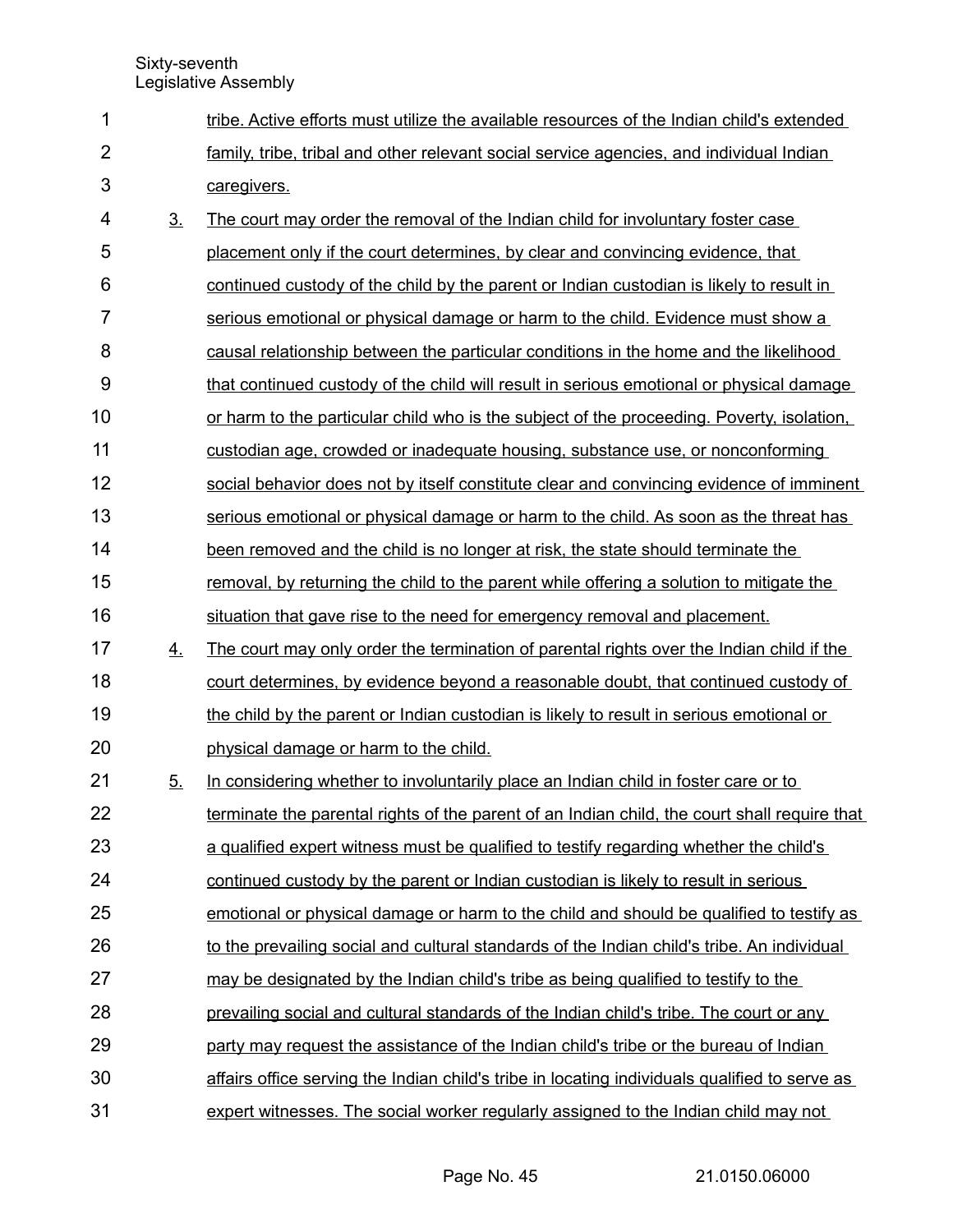| 1              |    | serve as a qualified expert witness in child-custody proceedings concerning the child.            |  |  |  |
|----------------|----|---------------------------------------------------------------------------------------------------|--|--|--|
| $\overline{2}$ |    | The qualified expert witness should be someone familiar with the particular child and             |  |  |  |
|                |    |                                                                                                   |  |  |  |
| 3              |    | have contact with the parents to observe interaction between the parents, child, and              |  |  |  |
| 4              |    | extended family members. The child welfare agency and courts should facilitate                    |  |  |  |
| 5              |    | access to the family and records to facilitate accurate testimony.                                |  |  |  |
| 6              |    | 27-20.2-16. Order of adjudication - Noncriminal.                                                  |  |  |  |
| 7              | 1. | An order of disposition or other adjudication in a proceeding under this chapter is not a         |  |  |  |
| 8              |    | conviction of crime and does not impose any civil disability ordinarily resulting from a          |  |  |  |
| 9              |    | conviction or operate to disqualify the child in any civil service application or                 |  |  |  |
| 10             |    | appointment. A child may not be committed or transferred to a penal institution or other          |  |  |  |
| 11             |    | facility used primarily for the execution of sentences of individuals convicted of a              |  |  |  |
| 12             |    | crime.                                                                                            |  |  |  |
| 13             | 2. | The disposition of a child and evidence adduced in a hearing in juvenile court may not            |  |  |  |
| 14             |    | be used against the child in any proceeding in any court other than a juvenile court,             |  |  |  |
| 15             |    | whether before or after reaching majority, except for impeachment or in dispositional             |  |  |  |
| 16             |    | proceedings after conviction of a felony for the purposes of a presentence                        |  |  |  |
| 17             |    | investigation and report.                                                                         |  |  |  |
| 18             |    | 27-20.2-17. Rights and duties of legal custodian.                                                 |  |  |  |
| 19             | 1. | As used in this section, "sibling of the child entering foster care" means:                       |  |  |  |
| 20             |    | A brother or sister who has at least one biological or adoptive parent in common;<br>a.           |  |  |  |
| 21             |    | A fictive brother or sister with a significant bond as identified by the child or<br><u>b.</u>    |  |  |  |
| 22             |    | parent; or                                                                                        |  |  |  |
| 23             |    | A child who would have been considered a sibling but for the termination or other<br><u>c.</u>    |  |  |  |
| 24             |    | disruption of parental rights, including a death of a parent.                                     |  |  |  |
| 25             | 2. | A legal custodian has:                                                                            |  |  |  |
| 26             |    | The right to the physical custody of the child and the right to determine the nature<br><u>a.</u> |  |  |  |
| 27             |    | of the care, placement, and treatment of the child, including ordinary medical                    |  |  |  |
| 28             |    | care as well as medical or surgical treatment for a serious physical condition or                 |  |  |  |
| 29             |    | illness that in the opinion of a licensed physician requires prompt treatment,                    |  |  |  |
| 30             |    | except for any limits the court may impose.                                                       |  |  |  |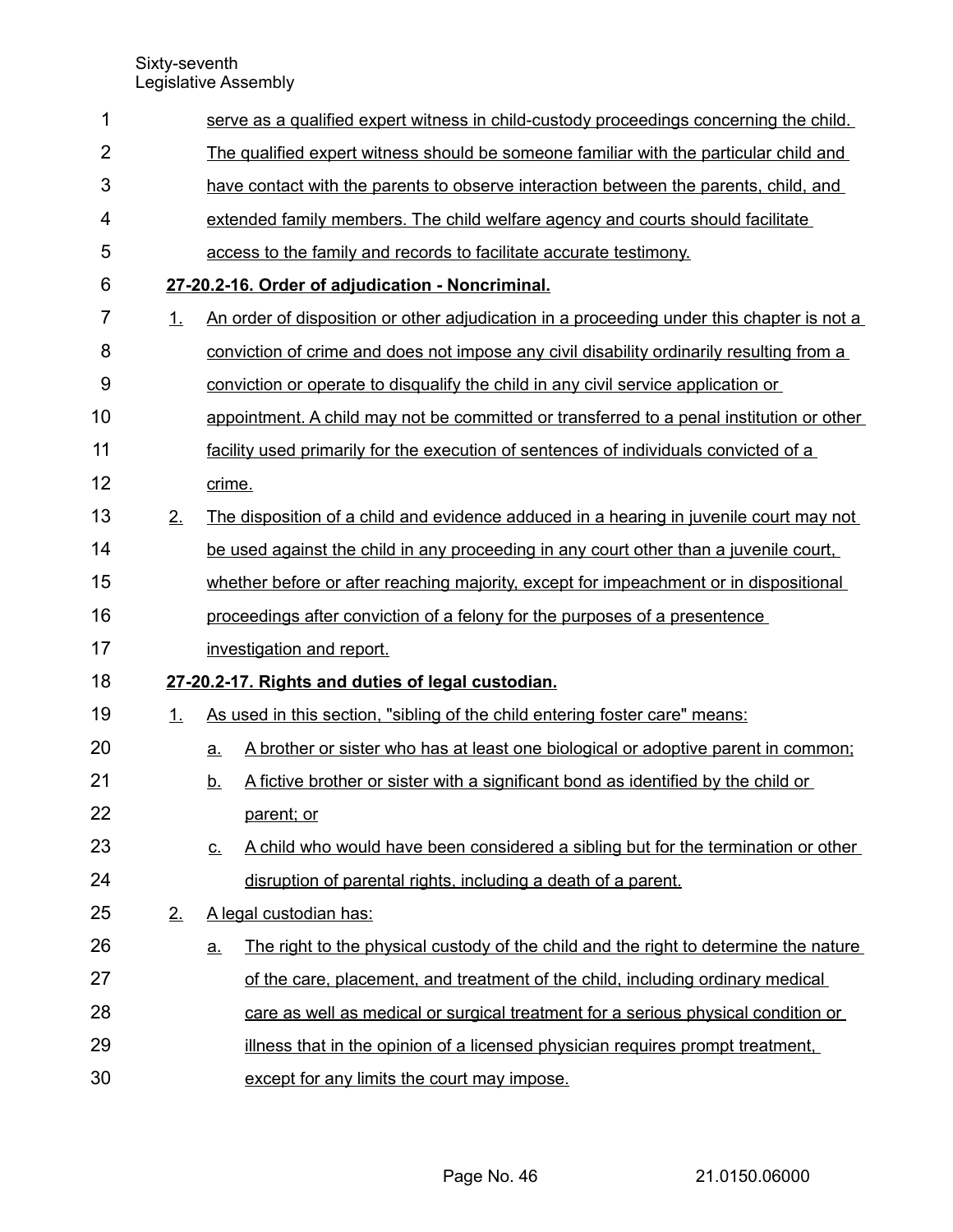| 1              | <u>b.</u>                | The right and duty to provide for the care, protection, training, and education and                 |
|----------------|--------------------------|-----------------------------------------------------------------------------------------------------|
| $\overline{2}$ |                          | the physical, mental, and moral welfare of the child, subject to the conditions and                 |
| 3              |                          | limitations of the order and to the remaining rights and duties of the child's                      |
| 4              |                          | parents or guardian.                                                                                |
| 5              | $\underline{\mathsf{C}}$ | A duty within thirty days after the removal of a child from the custody of the                      |
| 6              |                          | parent or parents of the child for the purpose of placement into foster care, to                    |
| 7              |                          | exercise due diligence to identify and provide notice to the following relatives: all               |
| 8              |                          | parents of a sibling of the child entering foster care who have legal custody of the                |
| 9              |                          | sibling, all adult grandparents, and any other adult suggested by the parents.                      |
| 10             |                          | subject to exceptions due to family or domestic violence, that:                                     |
| 11             | (1)                      | Specifies that the child has been or is being removed from the custody of                           |
| 12             |                          | the parent or parents of the child;                                                                 |
| 13             | (2)                      | Explains the options the relative has under federal, state, and local law to                        |
| 14             |                          | participate in the care and placement of the child, including any options that                      |
| 15             |                          | may be lost by failing to respond to the notice;                                                    |
| 16             | (3)                      | Describes the requirements and standards to become a foster family home                             |
| 17             |                          | and the additional services and supports that are available for children                            |
| 18             |                          | placed in that home; and                                                                            |
| 19             | (4)                      | Describes how the relative of the child may enter an agreement with the                             |
| 20             |                          | department of human services and human service zone to receive a                                    |
| 21             |                          | subsidized guardianship payment.                                                                    |
| 22             |                          | 27-20.2-18. Guardian ad litem - Immunity.                                                           |
| 23             |                          | The court at any stage of a proceeding under this chapter, on application of a party or on          |
| 24             |                          | motion of the court, shall appoint a guardian ad litem for a child who is a party to the proceeding |
| 25             |                          | if the child has no parent, quardian, or custodian appearing on the child's behalf or the interests |
| 26             |                          | of the parent, guardian, or custodian conflict with the child's or in any other case in which the   |
| 27             |                          | interests of the child require a guardian. A party to the proceeding or that party's employee or    |
| 28             |                          | representative may not be appointed. A guardian ad litem appointed under this section is            |
| 29             |                          | immune from civil liability for damages for any act or omission arising out of that individual's    |
| 30             |                          | duties and responsibilities as a quardian ad litem, unless the act or omission constitutes gross    |
| 31             |                          | or willful negligence or gross or willful misconduct.                                               |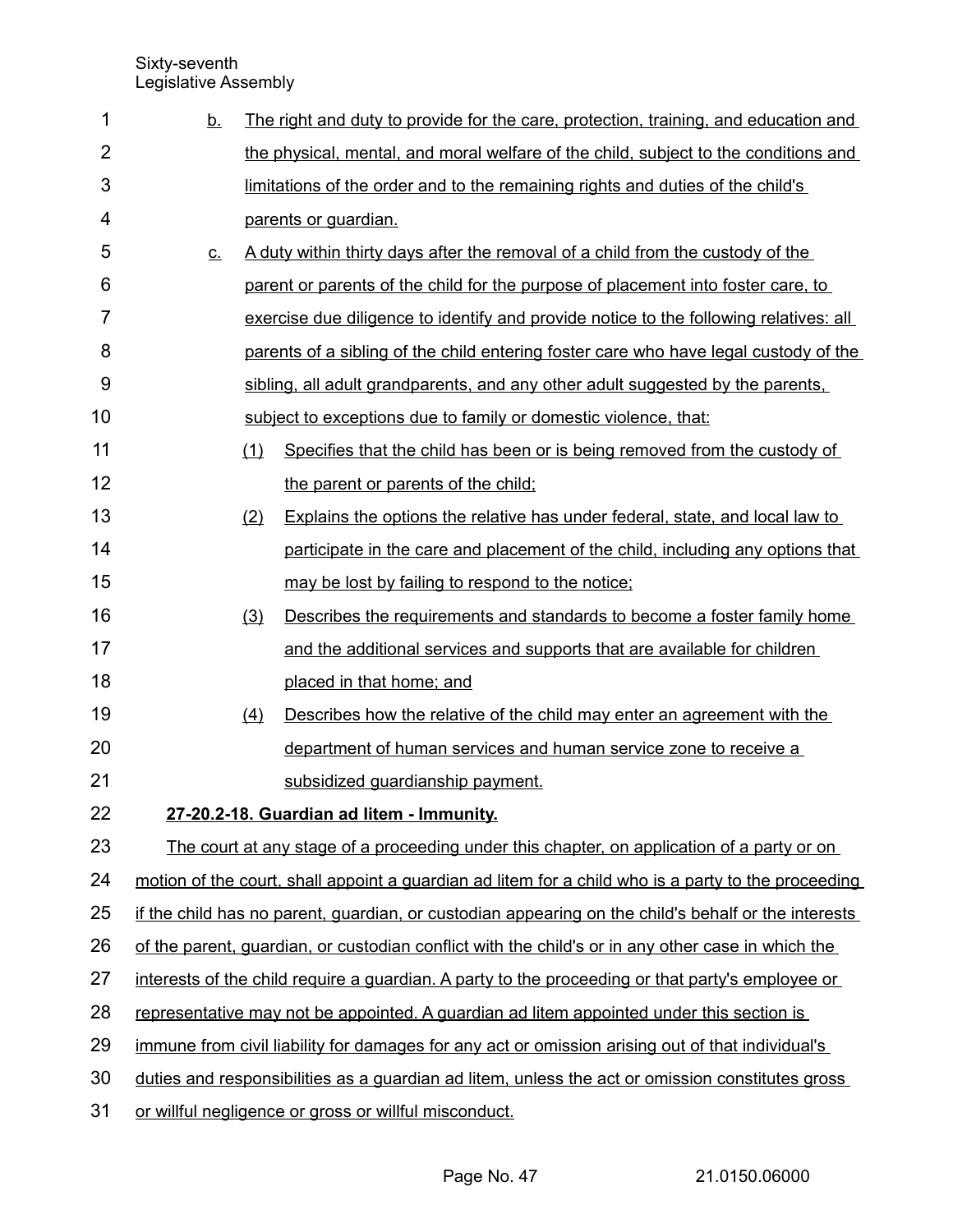| 1              |           | 27-20.2-19. Costs and expenses for care of child.                                                    |  |  |
|----------------|-----------|------------------------------------------------------------------------------------------------------|--|--|
| $\overline{2}$ | 1.        | The following expenses are a charge upon the funds of the county or human service                    |  |  |
| 3              |           | zone upon certification of the expenses by the court:                                                |  |  |
| 4              |           | The cost of medical and other examinations and treatment of a child ordered by<br><u>a.</u>          |  |  |
| 5              |           | the court.                                                                                           |  |  |
| 6              |           | The cost of care and support of a child committed by the court to the legal<br><u>b.</u>             |  |  |
| 7              |           | custody of a public agency other than an institution for delinquent children or to a                 |  |  |
| 8              |           | private agency or individual other than a parent.                                                    |  |  |
| 9              |           | The cost of any necessary transportation for medical and other examinations and<br>$\underline{C}$ . |  |  |
| 10             |           | treatment of a child ordered by the court unless the child is in the legal custody of                |  |  |
| 11             |           | a state agency.                                                                                      |  |  |
| 12             |           | The cost of a guardian ad litem under subsection 5 of section 27-20.1-16 or<br><u>d.</u>             |  |  |
| 13             |           | section 30.1-27-06 or the cost of an attorney under subsection 6 of section                          |  |  |
| 14             |           | 27-20.1-16 if the court finds the parent's or child's estate is insufficient to meet                 |  |  |
| 15             |           | the cost.                                                                                            |  |  |
| 16             | 2.        | The commission on legal counsel for indigents shall pay reasonable compensation for                  |  |  |
| 17             |           | services and related expenses of counsel provided at public expense for a party and                  |  |  |
| 18             |           | the supreme court shall pay reasonable compensation for a guardian ad litem. The                     |  |  |
| 19             |           | attorney general shall pay the witness fees, mileage, and travel expense of witnesses                |  |  |
| 20             |           | incurred in the proceedings under this chapter in the amount and at the rate provided                |  |  |
| 21             |           | for in section 31-01-16, except the commission on legal counsel for indigents shall pay              |  |  |
| 22             |           | the witness fees, mileage, and travel expenses of witnesses subpoenaed by counsel                    |  |  |
| 23             |           | employed by or contracted with the commission for proceedings under this chapter in                  |  |  |
| 24             |           | the amount and at the rate provided for in section 31-01-16. Expenses of the state                   |  |  |
| 25             |           | include the cost of any necessary transportation for medical and other examinations                  |  |  |
| 26             |           | and treatment of a child ordered by the court if the child is in the legal custody of a              |  |  |
| 27             |           | state agency in which case the cost must be reimbursed to the county or human                        |  |  |
| 28             |           | service zone by that state agency at the state mileage rate, excluding meals and                     |  |  |
| 29             |           | lodging, plus twenty-nine cents per mile.                                                            |  |  |
| 30             | <u>3.</u> | If, after due notice to the parents or other persons legally obligated to care for and               |  |  |
| 31             |           | support the child, and to a child over the age of eighteen, and after affording the                  |  |  |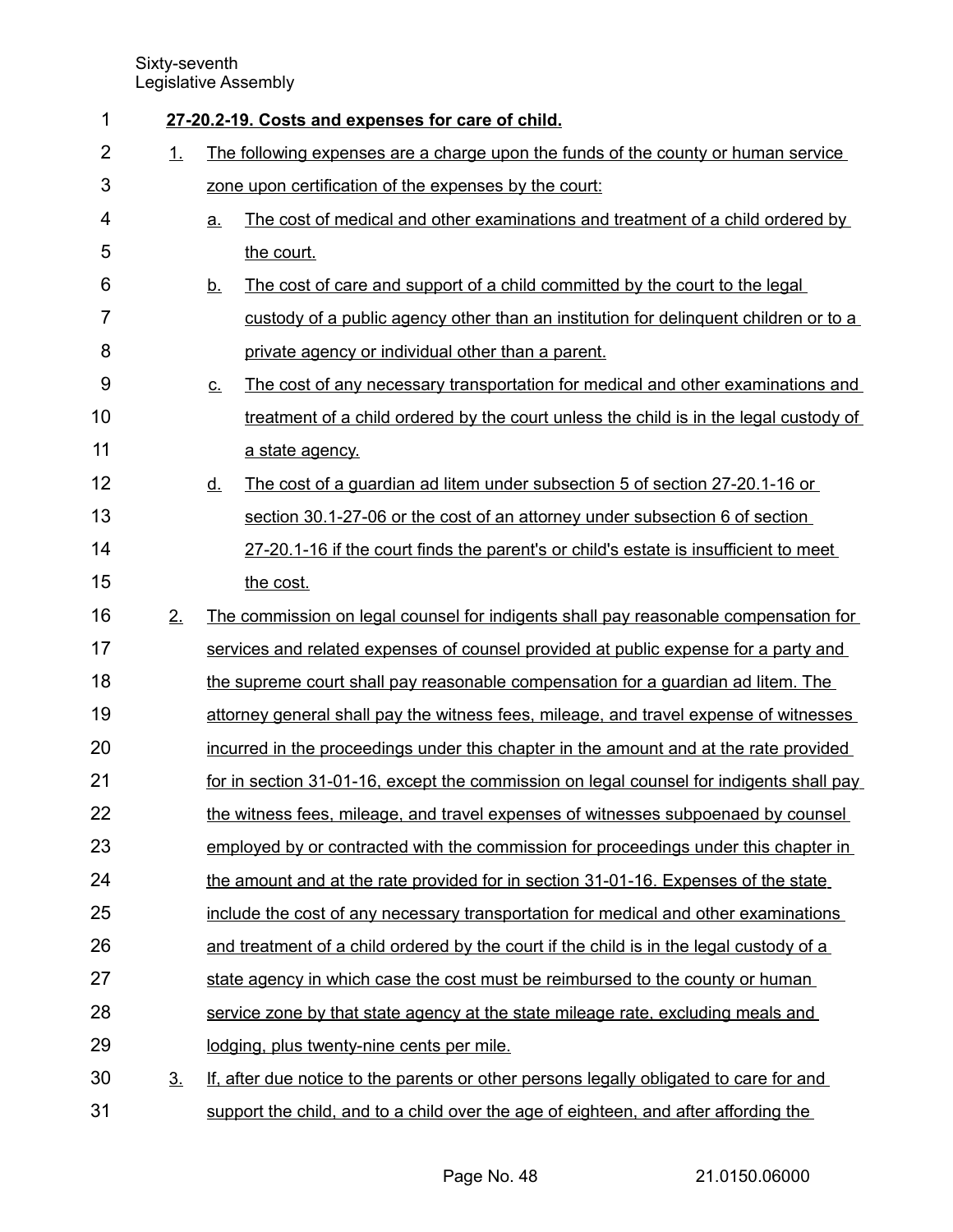| 1              |           | parents, other persons, and children over eighteen years of age an opportunity to be         |
|----------------|-----------|----------------------------------------------------------------------------------------------|
| $\overline{2}$ |           | heard, the court finds that the parents, other persons, or a child over eighteen years of    |
| 3              |           | age is financially able to pay all or part of the costs and expenses stated in               |
| $\overline{4}$ |           | subsection 1, and expenses payable by the supreme court under subsection 2, the              |
| 5              |           | court may order the party to pay the same and prescribe the manner of payment.               |
| 6              |           | Unless otherwise ordered, payment shall be made to the clerk of court for remittance         |
| $\overline{7}$ |           | to the person to which compensation is due, or if the costs and expenses have been           |
| 8              |           | paid by the county, human service zone, or the state to the county treasurer of the          |
| 9              |           | county, the county treasurer of the host county, or to the state treasurer.                  |
| 10             | 4.        | Unless the court finds there is no likelihood the party is or will be able to pay attorney's |
| 11             |           | fees and expenses, the court, in the order or judgment following a hearing under this        |
| 12             |           | chapter, shall order the parents or other persons legally obligated to care for and          |
| 13             |           | support the child, and the child if over the age of eighteen, to reimburse the presumed      |
| 14             |           | amount of indigent defense costs and expenses, as determined by the commission on            |
| 15             |           | legal counsel for indigents, and shall notify the party of the right to a hearing on the     |
| 16             |           | reimbursement amount. If the party or the state requests a hearing within thirty days of     |
| 17             |           | receiving notice under this subsection, the court shall schedule a hearing at which the      |
| 18             |           | actual amount of attorney's fees and expenses must be shown. In determining the              |
| 19             |           | amount of reimbursement and method of payment, the court shall consider the                  |
| 20             |           | financial resources of the party and the nature of the burden that reimbursement of          |
| 21             |           | costs and expenses will impose.                                                              |
| 22             | <u>5.</u> | A party who is required to reimburse indigent defense costs and expenses and who is          |
| 23             |           | not willfully in default in that reimbursement may at any time petition the court to waive   |
| 24             |           | reimbursement of all or any portion of the attorney's fees and expenses. If the court is     |
| 25             |           | satisfied reimbursement of the amount due will impose undue hardship on the party or         |
| 26             |           | the party's immediate family, the court may waive reimbursement of all or any portion        |
| 27             |           | of the amount due or modify the method of payment.                                           |
| 28             |           | 27-20.2-20. Protective order.                                                                |
| 29             |           | At any stage of the proceedings, upon application of a party or on the court's own motion,   |
| 30             |           | the court may make an order restraining or otherwise controlling the conduct of a person if: |
| 31             | <u>1.</u> | The court finds that the conduct:                                                            |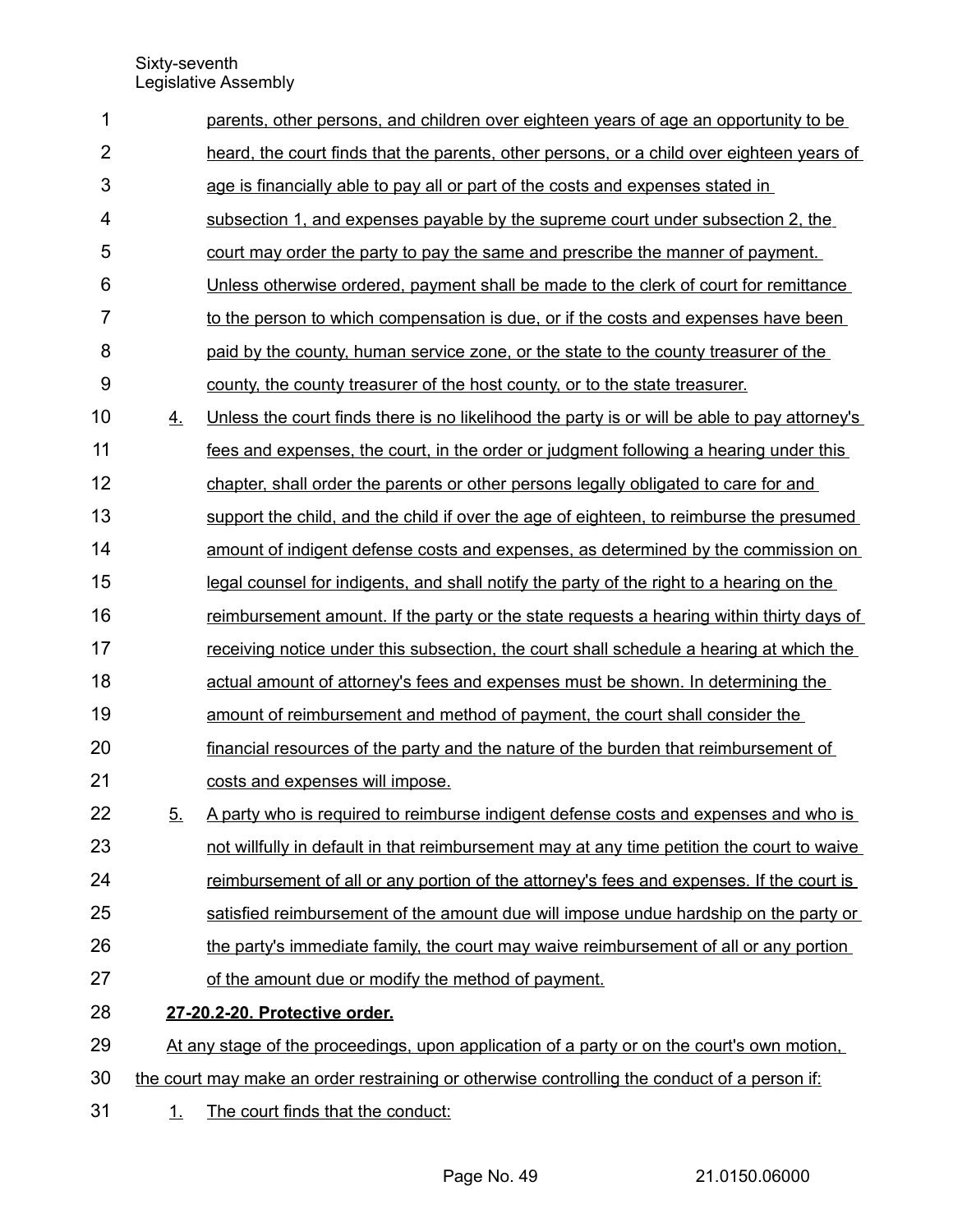| 1              |    | <u>a.</u> | Is or may be detrimental or harmful to the child; or                                        |  |  |  |  |  |
|----------------|----|-----------|---------------------------------------------------------------------------------------------|--|--|--|--|--|
| $\overline{2}$ |    | <u>b.</u> | Will tend to defeat the execution of an order of disposition; and                           |  |  |  |  |  |
| 3              | 2. |           | Notice of the application or motion and the grounds for the appropriate motion and an       |  |  |  |  |  |
| 4              |    |           | opportunity to be heard have been given to the person against which the order is            |  |  |  |  |  |
| 5              |    |           | directed.                                                                                   |  |  |  |  |  |
| 6              |    |           | 21-20.2-21. Inspection of court files and records - Penalty.                                |  |  |  |  |  |
| 7              | 1. |           | Except as provided in this section, all files and records of the juvenile court, whether in |  |  |  |  |  |
| 8              |    |           | the office of the clerk of court or juvenile court, of a proceeding under this chapter are  |  |  |  |  |  |
| 9              |    |           | closed to the public. Juvenile court files and records are open to inspection only by:      |  |  |  |  |  |
| 10             |    | <u>a.</u> | The judge and staff of the juvenile court.                                                  |  |  |  |  |  |
| 11             |    | <u>b.</u> | The parties to the proceeding or the parties' counsel or the quardian ad litem of           |  |  |  |  |  |
| 12             |    |           | any party.                                                                                  |  |  |  |  |  |
| 13             |    | <u>C.</u> | A public or private agency or institution providing supervision or having custody of        |  |  |  |  |  |
| 14             |    |           | the child under order of the juvenile court which must be given a copy of the               |  |  |  |  |  |
| 15             |    |           | findings and order of disposition when the agency or institution receives custody           |  |  |  |  |  |
| 16             |    |           | of the child. If a case involves the federal Indian Child Welfare Act of 1978 [25]          |  |  |  |  |  |
| 17             |    |           | U.S.C. 1901 through 1963], the agency or institution having custody of the child            |  |  |  |  |  |
| 18             |    |           | shall serve the appropriate Indian Child Welfare Act service agent, tribe or tribal         |  |  |  |  |  |
| 19             |    |           | designee, or an Indian Child Welfare Act qualified expert witness with the findings         |  |  |  |  |  |
| 20             |    |           | and order of disposition.                                                                   |  |  |  |  |  |
| 21             |    | <u>d.</u> | Any court and the court's probation and other officials or professional staff and           |  |  |  |  |  |
| 22             |    |           | the attorney for the defendant for use in preparing a presentence report in a               |  |  |  |  |  |
| 23             |    |           | criminal case in which the defendant is convicted and who, before the criminal              |  |  |  |  |  |
| 24             |    |           | case, had been a party to the proceeding in juvenile court.                                 |  |  |  |  |  |
| 25             |    | <u>e.</u> | The professional staff of the uniform crime victims compensation program if                 |  |  |  |  |  |
| 26             |    |           | necessary for the discharge of the duties of the staff pursuant to chapter 54-23.4.         |  |  |  |  |  |
| 27             |    | f.        | A staff member of the division of children and family services of the department of         |  |  |  |  |  |
| 28             |    |           | human services or a law enforcement officer if necessary for the performance of             |  |  |  |  |  |
| 29             |    |           | that staff member's duties under section 50-11.1-06.2 or the federal National               |  |  |  |  |  |
| 30             |    |           | Child Protection Act of 1993 [Pub. L. 103-209; 107 Stat. 2490; 42 U.S.C. 5119               |  |  |  |  |  |
| 31             |    |           | et seq.].                                                                                   |  |  |  |  |  |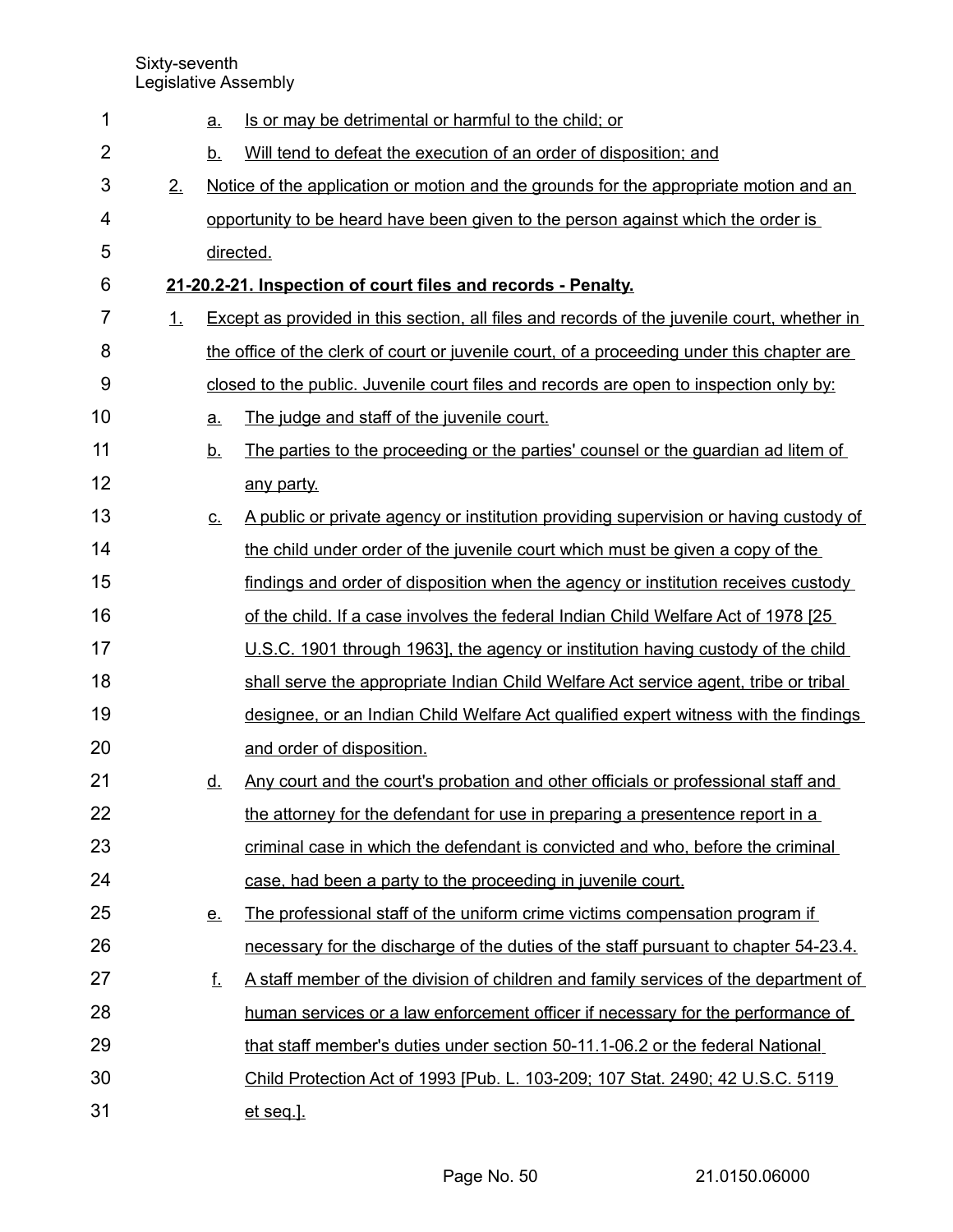| 1              |                   | g.        | An employee or agent of the department of human services if necessary for                   |
|----------------|-------------------|-----------|---------------------------------------------------------------------------------------------|
| $\overline{2}$ |                   |           | performance of that individual's duty under chapter 50-11 or 50-11.1 to                     |
| 3              |                   |           | investigate the background of an individual living or working in the facility, home,        |
| 4              |                   |           | or residence for which licensure is sought.                                                 |
| 5              |                   | <u>h.</u> | A criminal justice agency if the juvenile is required to register under section             |
| 6              |                   |           | 12.1-32-15.                                                                                 |
| 7              |                   | İ.        | The staff of a children's advocacy center if the juvenile or a victim of the child has      |
| 8              |                   |           | been referred for or has received services at the children's advocacy center.               |
| 9              |                   | j.        | A victim of the delinguent child or the victim's guardian. All records including            |
| 10             |                   |           | medical, educational, and school information must be redacted before inspection.            |
| 11             |                   |           | For purposes of this subdivision, only records pertaining to the specific offense           |
| 12             |                   |           | between the victim and the delinguent child may be inspected.                               |
| 13             | 2.                |           | <u>Juvenile court files and records are also open to inspection with written leave of a</u> |
| 14             |                   |           | juvenile court judge or judicial referee to whom juvenile court matters have been           |
| 15             |                   |           | referred:                                                                                   |
| 16             |                   | <u>a.</u> | Upon a showing in writing of a legitimate interest in a proceeding or in the work of        |
| 17             |                   |           | the juvenile court, but only to the extent necessary to respond to the legitimate           |
| 18             |                   |           | interest; and                                                                               |
| 19             |                   | <u>b.</u> | By the principal of any public or private school that is a member of the North              |
| 20             |                   |           | Dakota high school activities association, or the superintendent of any school              |
| 21             |                   |           | district that has one or more schools involved in the association, but only to the          |
| 22             |                   |           | extent necessary to enforce the rules and regulations of the North Dakota high              |
| 23             |                   |           | school activities association.                                                              |
| 24             | $\underline{3}$ . |           | In a proceeding under this chapter, if the juvenile court finds a child committed a         |
| 25             |                   |           | delinguent act that constitutes a violation of a law or local ordinance governing the       |
| 26             |                   |           | operation of a motor vehicle or a delinguent act of manslaughter or negligent homicide      |
| 27             |                   |           | caused by the child's operation of a motor vehicle, the juvenile court shall report the     |
| 28             |                   |           | finding to the director of the department of transportation within ten days.                |
| 29             | <u>4.</u>         |           | Following an adjudication of delinguency for an offense that would be a felony if           |
| 30             |                   |           | committed by an adult, the child's school principal, chief administrative officer, or       |
| 31             |                   |           | designated school guidance counselor, if requested, must be allowed access to the           |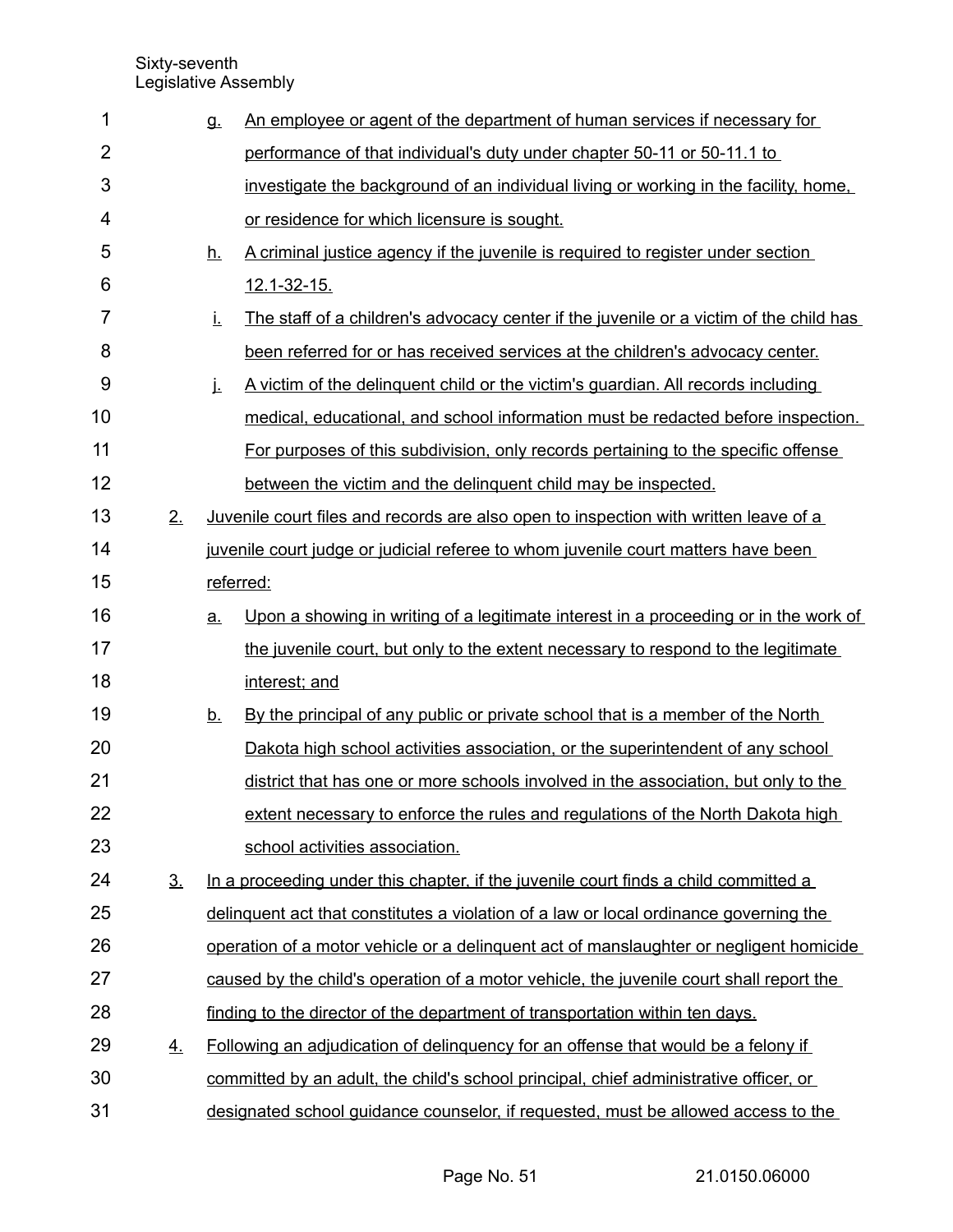| 1              |                   | disposition order. Any other juvenile court files and records of a child may be disclosed          |
|----------------|-------------------|----------------------------------------------------------------------------------------------------|
| $\overline{2}$ |                   | to a superintendent or principal of the school in which the child is currently enrolled or         |
| 3              |                   | in which the child wishes to enroll if the child's documented behavior appears to                  |
| 4              |                   | present a danger to self or to the students or staff of the school.                                |
| 5              | 5 <sub>1</sub>    | Following an adjudication of delinguency for an offense that results in the prohibitions           |
| 6              |                   | included in subsection 1 or 2 of section 62.1-02-01, if requested, a law enforcement               |
| $\overline{7}$ |                   | officer must be allowed access to the disposition order.                                           |
| 8              | 6.                | The juvenile court may notify a referring agency of the disposition of a case.                     |
| $9$            | $\underline{7}$ . | Notwithstanding that juvenile court records are closed to the public, nothing in this              |
| 10             |                   | section may be construed to limit the release upon request of general information not              |
| 11             |                   | identifying the identity of any juvenile, witness, or victim in any proceeding under this          |
| 12             |                   | chapter. Files in the clerk of court's office are open to public inspection if the related         |
| 13             |                   | hearing was open to the public under section 27-20.3-13.                                           |
| 14             | <u>8.</u>         | To the extent necessary to provide victim services or benefits under chapter 12.1-41,              |
| 15             |                   | the judge and staff of the juvenile court may disclose information to refer a child, who           |
| 16             |                   | may be a victim of human trafficking, to a program for runaway and homeless children               |
| 17             |                   | located in the state and approved by the juvenile court of jurisdiction. Information               |
| 18             |                   | disclosed under this subsection must remain confidential.                                          |
| 19             | 9.                | An individual with access or authorization to inspect juvenile court files and records             |
| 20             |                   | under this section may not share the information contained in the files and records                |
| 21             |                   | with any other person not authorized by law. An individual who violates this subsection            |
| 22             |                   | is guilty of a class B misdemeanor.                                                                |
| 23             |                   | 27-20.2-22. Disclosure of information needed to apprehend child.                                   |
| 24             |                   | <u>Notwithstanding any other provision of law, the name, photographs, fingerprints, or other</u>   |
| 25             |                   | identifying information of a child who is alleged to have committed a delinguent act involving     |
| 26             |                   | actual or threat of serious bodily injury which would constitute a felony if committed by an adult |
| 27             |                   | or who left without authorization from a secure detention facility may be released by law          |
| 28             |                   | enforcement, the division of juvenile services, or the juvenile court for purposes of              |
| 29             |                   | apprehending the child.                                                                            |
|                |                   |                                                                                                    |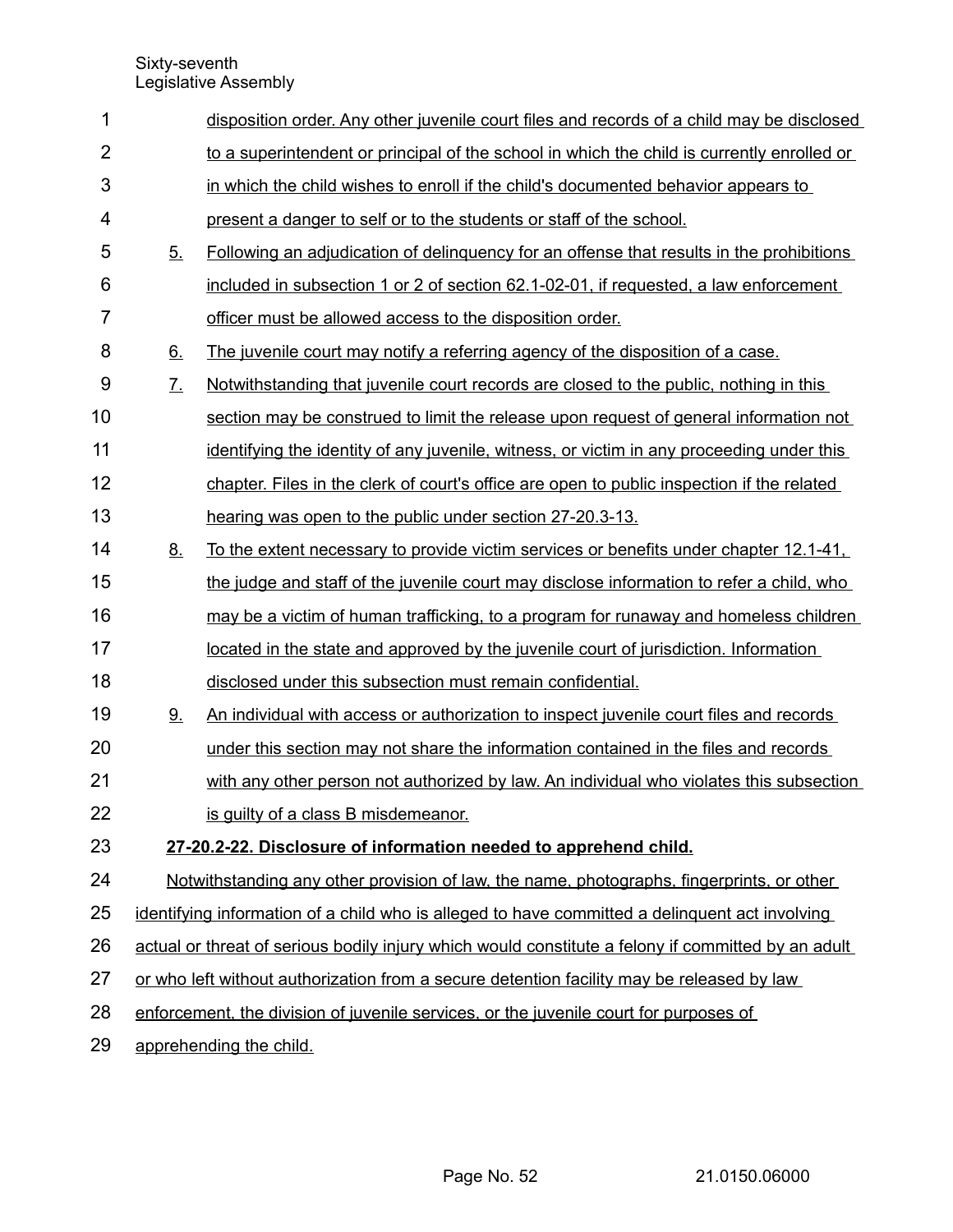| 1              |           | 27-20.2-23. Law enforcement and correctional facility records.                                               |  |  |  |  |  |
|----------------|-----------|--------------------------------------------------------------------------------------------------------------|--|--|--|--|--|
| $\overline{2}$ | 1.        | Unless a charge of delinguency is transferred for criminal prosecution under section                         |  |  |  |  |  |
| 3              |           | 27-20.4-20, the interest of national security requires, or the court otherwise orders in                     |  |  |  |  |  |
| 4              |           | the interest of the child, the law enforcement and correctional facility records and files                   |  |  |  |  |  |
| 5              |           | of a child alleged or found to be delinguent or in need of services or protection are not                    |  |  |  |  |  |
| 6              |           | open to public inspection; but inspection of these records and files is permitted by:                        |  |  |  |  |  |
| 7              |           | A juvenile court having the child before the court in any proceeding;<br><u>a.</u>                           |  |  |  |  |  |
| 8              |           | Counsel for a party to the proceeding:<br><u>b.</u>                                                          |  |  |  |  |  |
| 9              |           | The officers of public institutions or agencies to whom the child is or may be<br>$\underline{\mathbf{C}}$ . |  |  |  |  |  |
| 10             |           | committed;                                                                                                   |  |  |  |  |  |
| 11             |           | Law enforcement officers of other jurisdictions if necessary for the discharge of<br><u>d.</u>               |  |  |  |  |  |
| 12             |           | official duties of the officers;                                                                             |  |  |  |  |  |
| 13             |           | A court in which the child is convicted of a criminal offense for the purpose of a<br><u>e.</u>              |  |  |  |  |  |
| 14             |           | presentence report or other dispositional proceeding, or by officials of correctional                        |  |  |  |  |  |
| 15             |           | facilities to which the child is detained or committed, or by the parole board, the                          |  |  |  |  |  |
| 16             |           | governor, or the pardon advisory board, if one has been appointed, in considering                            |  |  |  |  |  |
| 17             |           | the child's parole or discharge or in exercising supervision over the child;                                 |  |  |  |  |  |
| 18             |           | f.<br>The professional staff of the uniform crime victims compensation program if                            |  |  |  |  |  |
| 19             |           | necessary for the discharge of the duties of the professional staff pursuant to                              |  |  |  |  |  |
| 20             |           | chapter 54-23.4; and                                                                                         |  |  |  |  |  |
| 21             |           | A superintendent, assistant superintendent, principal, or designee of the school in<br>g.                    |  |  |  |  |  |
| 22             |           | which the child is currently enrolled or of a school in which the child wishes to                            |  |  |  |  |  |
| 23             |           | enroll.                                                                                                      |  |  |  |  |  |
| 24             | 2.        | Notwithstanding that law enforcement records and files of a child alleged or found to                        |  |  |  |  |  |
| 25             |           | be delinguent or in need of services or protection are not open to public inspection.                        |  |  |  |  |  |
| 26             |           | this section does not limit the release of general information that does not identify the                    |  |  |  |  |  |
| 27             |           | identity of the child.                                                                                       |  |  |  |  |  |
| 28             |           | 27-20.2-24. Children's fingerprints, photographs.                                                            |  |  |  |  |  |
| 29             | <u>1.</u> | A child under fourteen years of age may not be fingerprinted in the investigation of a                       |  |  |  |  |  |
| 30             |           | crime except as provided in this section. Fingerprints of a child who is referred to the                     |  |  |  |  |  |
| 31             |           | court may be taken and filed by law enforcement officers in investigating the                                |  |  |  |  |  |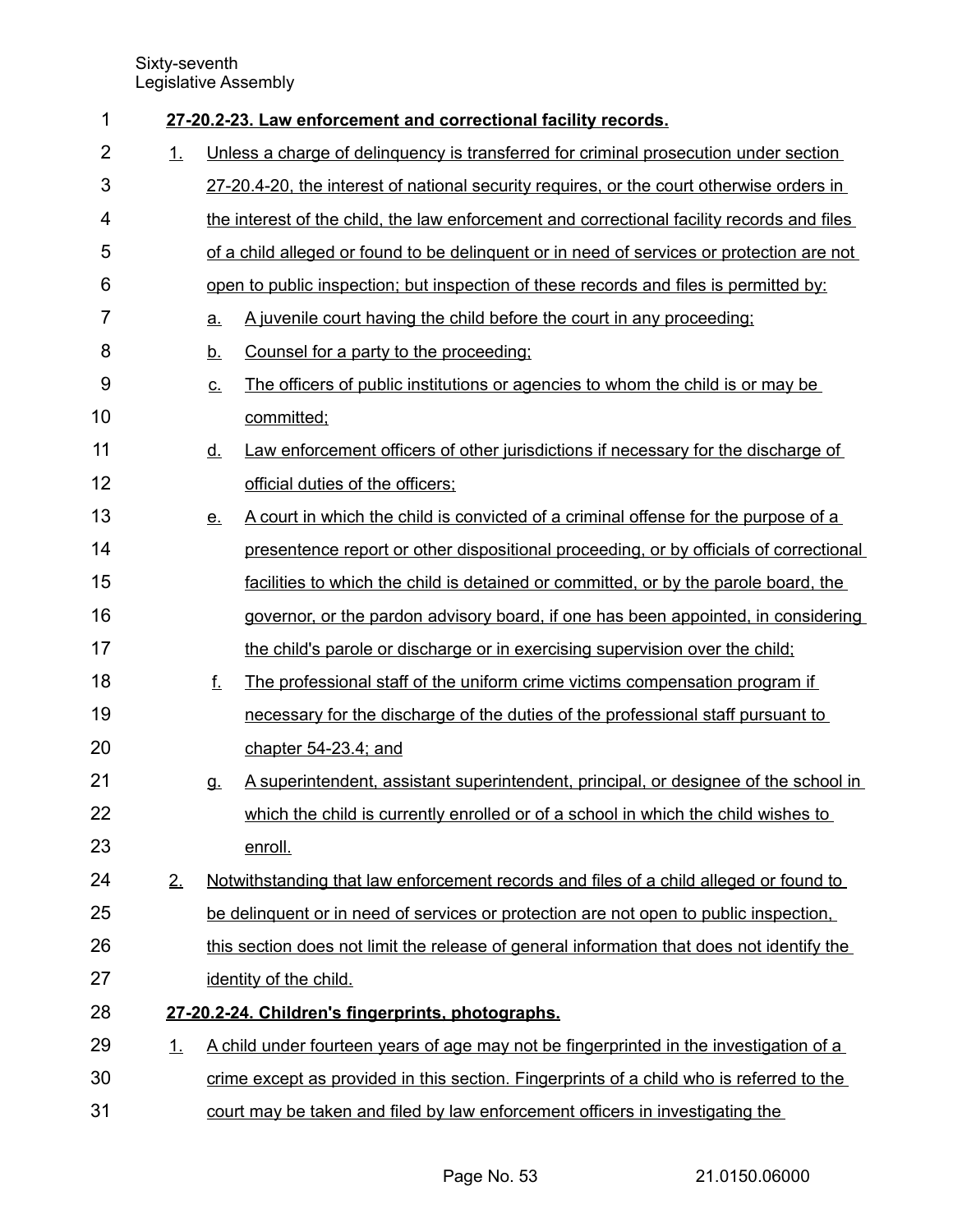| 1              |                  | commission of the following crimes: murder, manslaughter, gross sexual imposition,                  |
|----------------|------------------|-----------------------------------------------------------------------------------------------------|
| $\overline{2}$ |                  | robbery, aggravated assault, burglary, theft, forgery, and unlawful possession or use of            |
| 3              |                  | a handgun.                                                                                          |
| 4              | 2.               | Fingerprint files of children must be kept separate from those of adults. Copies of                 |
| 5              |                  | fingerprints known to be those of a child may be maintained locally and copies may be               |
| 6              |                  | sent to a central state depository but may not be sent to a federal depository unless               |
| $\overline{7}$ |                  | needed in the interest of national security.                                                        |
| 8              | 3 <sub>1</sub>   | <b>Fingerprint files of children may be inspected by law enforcement officers if necessary</b>      |
| 9              |                  | for the discharge of official duties of law enforcement officers. Other inspections may             |
| 10             |                  | be authorized by the court in individual cases upon a showing it is necessary in the                |
| 11             |                  | public interest.                                                                                    |
| 12             | $\overline{4}$ . | <b>Fingerprints of a child are considered a part of the child's juvenile or adult investigative</b> |
| 13             |                  | file and must be removed from the state and local files and destroyed in accordance                 |
| 14             |                  | with section 27-20.2-25.                                                                            |
| 15             | 5.               | If latent fingerprints are found during the investigation of an offense and a law                   |
| 16             |                  | enforcement officer has probable cause to believe the latent fingerprints are those of a            |
| 17             |                  | particular child, the officer may fingerprint the child regardless of age or offense for            |
| 18             |                  | purposes of immediate comparison with the latent fingerprints. If the comparison is                 |
| 19             |                  | negative, the fingerprint card and other copies of the fingerprints taken must be                   |
| 20             |                  | destroyed immediately. If the child is not referred to the court, the fingerprints must be          |
| 21             |                  | destroyed immediately.                                                                              |
| 22             | 6.               | A child may be photographed by a law enforcement officer at the time of arrest for the              |
| 23             |                  | crimes of murder, manslaughter, gross sexual imposition, robbery, aggravated assault,               |
| 24             |                  | burglary, theft, forgery, or unlawful possession or use of a handgun. The photograph                |
| 25             |                  | must be destroyed if the child is not referred to the juvenile court. If a court finds facts        |
| 26             |                  | that would justify a finding that a child at least fourteen years of age at the time of the         |
| 27             |                  | offense is delinguent and the finding involves the unlawful use or possession of a                  |
| 28             |                  | handgun or the commission of an act proscribed by the criminal laws of this state and               |
| 29             |                  | punishable as a felony or a class A misdemeanor committed for the benefit of, at the                |
| 30             |                  | direction of, or in association or affiliation with any criminal street gang, with the intent       |
| 31             |                  | to promote, further, or assist in the activities of a criminal gang, the juvenile court shall       |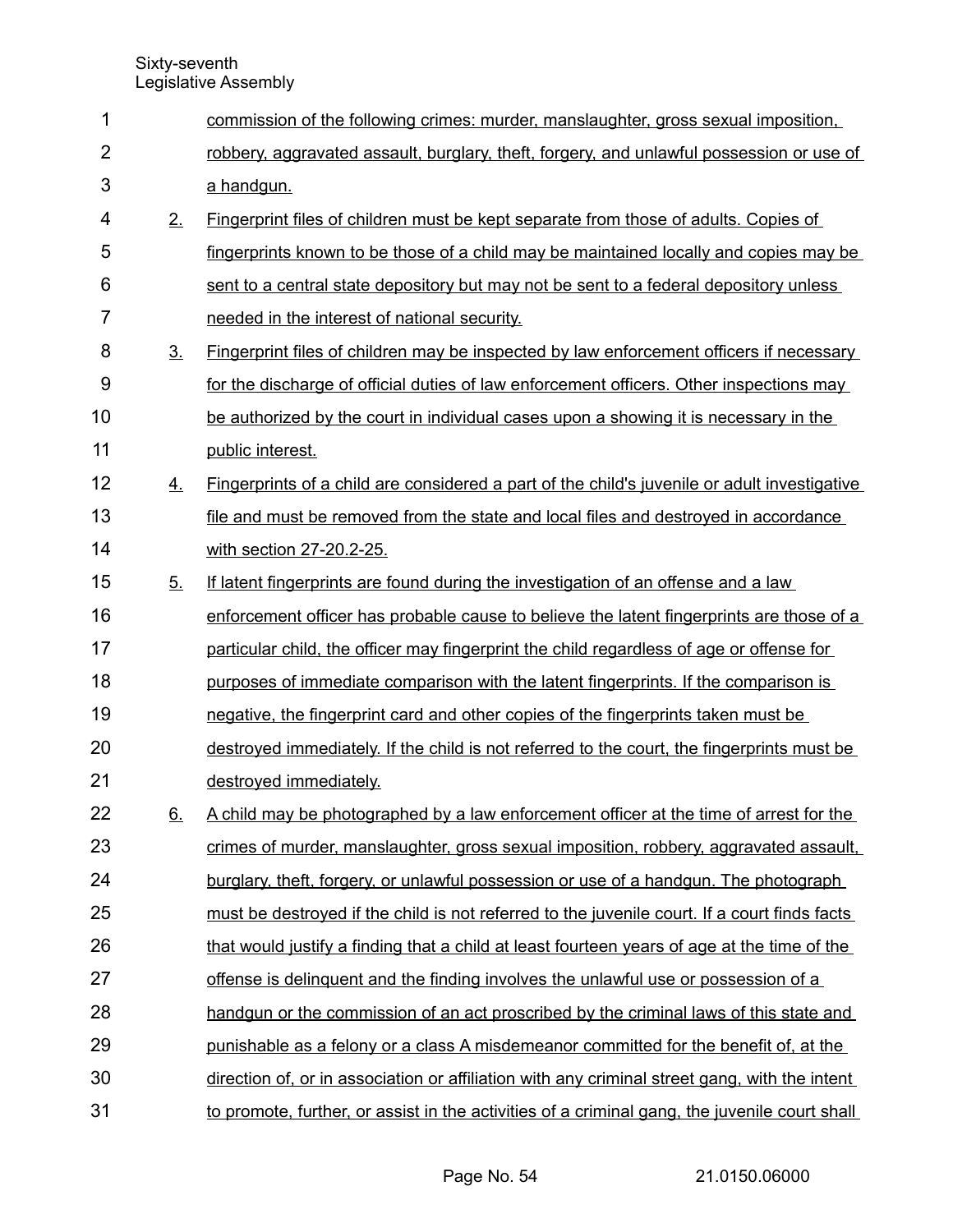| 1              |    | order upon the request of the state's attorney the taking and retention of a photograph   |
|----------------|----|-------------------------------------------------------------------------------------------|
| $\overline{2}$ |    | of the child for purposes of identification. Photographs of children under this           |
| 3              |    | subsection may be maintained on a local basis and sent to a central state depository      |
| 4              |    | but must be maintained separate from those of adults and must be destroyed in             |
| 5              |    | accordance with section 27-20.2-25.                                                       |
| 6              |    | 27-20.2-25. Destruction of juvenile court records.                                        |
| 7              | 1. | Except as otherwise required under section 25-03.3-04, all juvenile court records must    |
| 8              |    | be retained and disposed of pursuant to rules and policies established by the North       |
| 9              |    | Dakota supreme court.                                                                     |
| 10             | 2. | Upon the final destruction of a file or record, the proceeding must be treated as if the  |
| 11             |    | proceeding never occurred. The juvenile court shall notify each agency named in the       |
| 12             |    | file or record of the destruction. All index references, except those which may be made   |
| 13             |    | by the attorney general and the directors of the department of transportation, the        |
| 14             |    | department of human services, the department of corrections and rehabilitation, the       |
| 15             |    | commission on legal counsel for indigents and its public defender offices, law            |
| 16             |    | enforcement agencies, and human service zones, must be deleted. Each agency,              |
| 17             |    | except the attorney general and the directors of the department of transportation, the    |
| 18             |    | department of human services, the department of corrections and rehabilitation, the       |
| 19             |    | commission on legal counsel for indigents and its public defender offices, law            |
| 20             |    | enforcement agencies, and human service zones, upon notification of the destruction       |
| 21             |    | of a file or record, shall destroy all files, records, and references to the child's      |
| 22             |    | apprehension, detention, and referral to the juvenile court and any record of             |
| 23             |    | disposition made by the juvenile court. The attorney general, the department of human     |
| 24             |    | services, the department of corrections and rehabilitation, the commission on legal       |
| 25             |    | counsel for indigents and its public defender offices, law enforcement agencies, and      |
| 26             |    | human service zones may not keep a juvenile file or record longer than is required by     |
| 27             |    | the records retention policy of that official, department, or agency. Upon inquiry in any |
| 28             |    | matter the child, the court, and representatives of agencies, except the attorney         |
| 29             |    | general and the directors of the department of transportation, the department of          |
| 30             |    | human services, the department of corrections and rehabilitation, law enforcement         |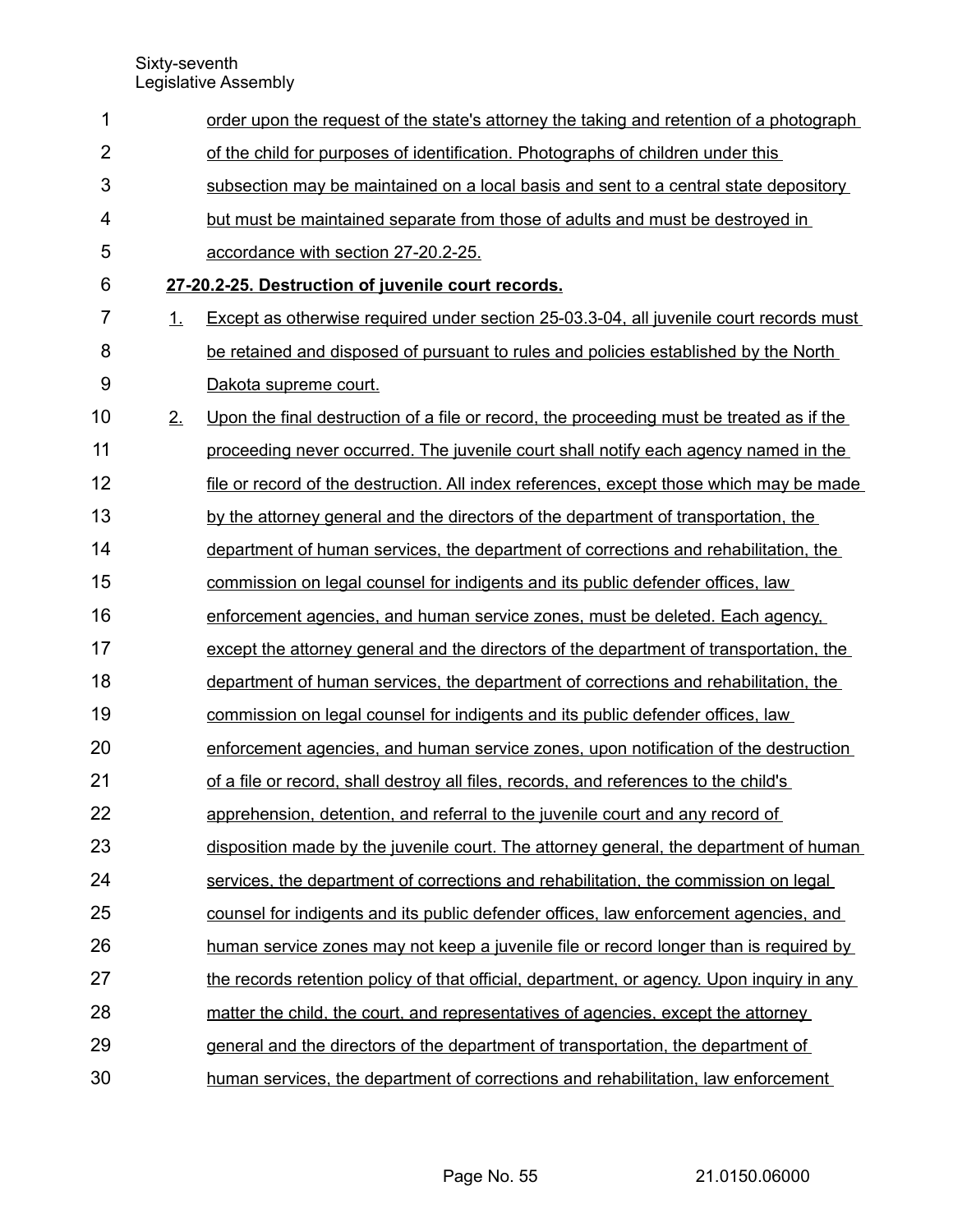agencies, and human service zones, properly shall reply that no record exists with respect to the child.  **27 - 20.2 - 26. Appeals.** 1. An aggrieved party, including the state or a subdivision of the state, may appeal from a final order, judgment, or decree of the juvenile court to the supreme court by filing written notice of appeal within thirty days after entry of the order, judgment, or decree, or within any further time the supreme court grants, after entry of the order, judgment, or decree. The appeal must be heard by the supreme court upon the files, records, and minutes or transcript of the evidence of the juvenile court, giving appreciable weight to the findings of the juvenile court. The name of the child may not appear on the record on appeal. 2. The appeal does not stay the order, judgment, or decree appealed from, but the supreme court may otherwise order on application and hearing consistent with this chapter if suitable provision is made for the care and custody of the child. If the order, judgment, or decree appealed from grants the custody of the child to, or withholds custody of the child from, one or more of the parties to the appeal, the appeal must be heard at the earliest practicable time.  **27 - 20.2 - 27. Rules of court.** The North Dakota supreme court may adopt rules of procedure governing proceedings under this chapter.  **27 - 20.2 - 28. In-state placement of juveniles - Exception.** Except for cases in which the specific necessary treatment is unavailable in the state or cases in which the appropriate treatment or services cannot be provided in a timely manner in the state, all juveniles in need of residential treatment or residential care placement must be placed in in-state residential facilities. **SECTION 23.** Chapter 27-20.3 of the North Dakota Century Code is created and enacted as follows:  **27 - 20.3 - 01. Definitions.** As used in this chapter: 1. "Abandon" means: 1 2 3 4 5 6 7 8 9 10 11 12 13 14 15 16 17 18 19 20 21 22 23 24 25 26 27 28 29 30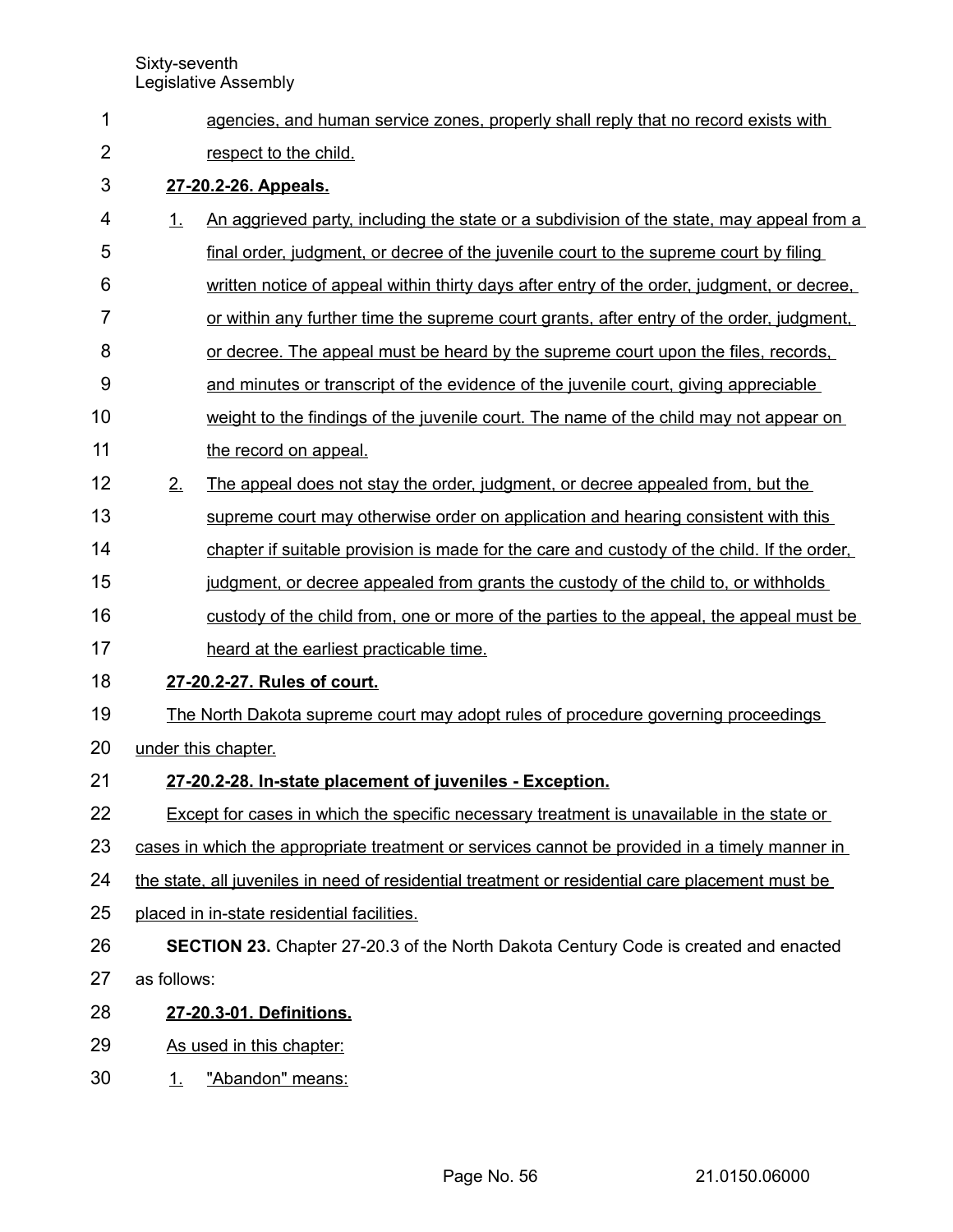| 1              |                | <u>a.</u>         | As to a parent of a child not in the custody of that parent, failure by the |                                                                                           |  |
|----------------|----------------|-------------------|-----------------------------------------------------------------------------|-------------------------------------------------------------------------------------------|--|
| $\overline{2}$ |                |                   |                                                                             | noncustodial parent significantly without justifiable cause:                              |  |
| 3              |                |                   | (1)                                                                         | To communicate with the child; or                                                         |  |
| 4              |                |                   | (2)                                                                         | To provide for the care and support of the child as required by law; or                   |  |
| 5              |                | <u>b.</u>         |                                                                             | As to a parent of a child in that parent's custody:                                       |  |
| 6              |                |                   | (1)                                                                         | To leave the child for an indefinite period without making firm and agreed                |  |
| 7              |                |                   |                                                                             | plans, with the child's immediate caregiver, for the parent's resumption of               |  |
| 8              |                |                   |                                                                             | physical custody;                                                                         |  |
| 9              |                |                   | (2)                                                                         | Following the child's birth or treatment at a hospital, to fail to arrange for the        |  |
| 10             |                |                   |                                                                             | child's discharge within ten days after the child no longer requires hospital             |  |
| 11             |                |                   |                                                                             | care; or                                                                                  |  |
| 12             |                |                   | (3)                                                                         | Willfully to fail to furnish food, shelter, clothing, or medical attention                |  |
| 13             |                |                   |                                                                             | reasonably sufficient to meet the child's needs.                                          |  |
| 14             | 2.             |                   |                                                                             | "Abandoned infant" means a child who has been abandoned before reaching the age           |  |
| 15             |                |                   | of one year.                                                                |                                                                                           |  |
| 16             | 3 <sub>1</sub> |                   |                                                                             | "Aggravated circumstances" means circumstances in which a parent:                         |  |
| 17             |                | <u>a.</u>         |                                                                             | Abandons, tortures, chronically abuses, or sexually abuses a child;                       |  |
| 18             |                | <u>b.</u>         |                                                                             | <u>Fails to make substantial, meaningful efforts to secure treatment for the parent's</u> |  |
| 19             |                |                   |                                                                             |                                                                                           |  |
|                |                |                   |                                                                             | addiction, mental illness, behavior disorder, or any combination of those                 |  |
| 20             |                |                   |                                                                             | conditions for one year;                                                                  |  |
| 21             |                | $\underline{C}$ . |                                                                             | Engages in conduct prohibited under sections 12.1-20-01 through 12.1-20-08 or             |  |
| 22             |                |                   |                                                                             | chapter 12.1-27.2, in which a child is the victim or intended victim;                     |  |
| 23             |                | <u>d.</u>         |                                                                             | Engages in conduct that constitutes one of the following crimes, or of an offense         |  |
| 24             |                |                   |                                                                             | under the laws of another jurisdiction which requires proof of substantially similar      |  |
| 25             |                |                   |                                                                             | elements:                                                                                 |  |
| 26             |                |                   | (1)                                                                         | A violation of section 12.1-16-01, 12.1-16-02, 12.1-16-03, or 14-09-22 in                 |  |
| 27             |                |                   |                                                                             | which the victim is another child of the parent;                                          |  |
| 28             |                |                   | (2)                                                                         | Aiding, abetting, attempting, conspiring, or soliciting a violation of section            |  |
| 29             |                |                   |                                                                             | 12.1-16-01, 12.1-16-02, or 12.1-16-03 in which the victim is a child of the               |  |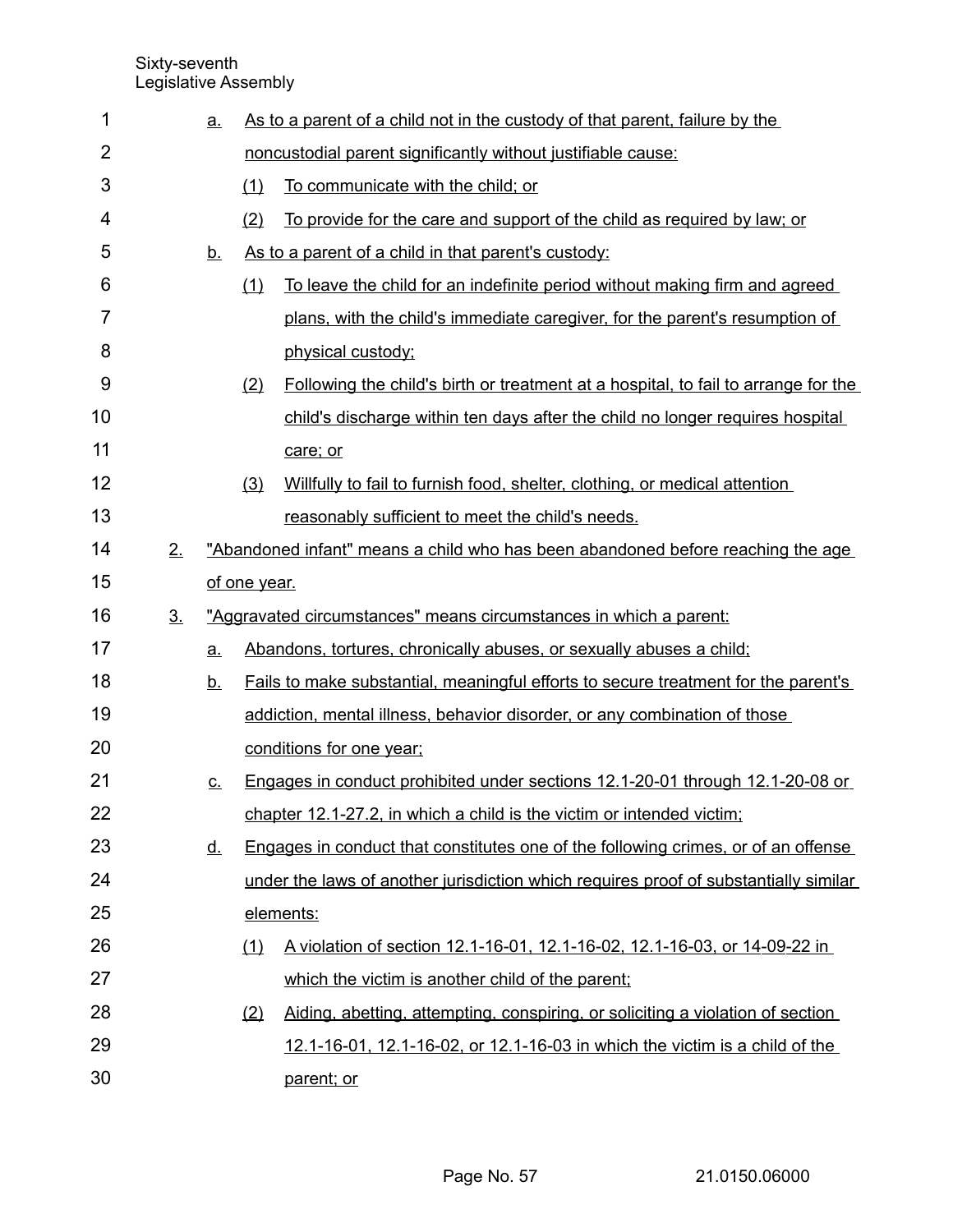| 1              |    |           | (3)        | A violation of section 12.1-17-02 in which the victim is a child of the parent        |
|----------------|----|-----------|------------|---------------------------------------------------------------------------------------|
| $\overline{2}$ |    |           |            | and has suffered serious bodily injury;                                               |
| 3              |    | <u>e.</u> |            | Engages or attempts to engage in conduct, prohibited under sections 12.1-17-01        |
| 4              |    |           |            | through 12.1-17-04, in which a child is the victim or intended victim;                |
| 5              |    | f.        |            | In the case of a child age nine or older, has been incarcerated under a sentence      |
| 6              |    |           |            | for which the latest release date after the child's age of majority;                  |
| 7              |    | <b>g</b>  |            | Subjects the child to prenatal exposure to chronic or severe use of alcohol or any    |
| 8              |    |           |            | controlled substance as defined in chapter 19-03.1 in a manner not lawfully           |
| 9              |    |           |            | prescribed by a practitioner; or                                                      |
| 10             |    | <u>h.</u> |            | Allows the child to be present in an environment subjecting the child to exposure     |
| 11             |    |           |            | to a controlled substance, chemical substance, or drug paraphernalia as               |
| 12             |    |           |            | prohibited by section 19-03.1-22.2.                                                   |
| 13             | 4. |           |            | "Attendant care" means a nonsecure holdover site for children in need of services who |
| 14             |    |           |            | are in the custody of law enforcement and need constant short-term supervision on a   |
| 15             |    |           |            | preadjudicatory basis.                                                                |
|                |    |           |            |                                                                                       |
| 16             | 5. |           |            | "Child in need of protection" means a child who:                                      |
| 17             |    | <u>a.</u> |            | Is without proper parental care or control, subsistence, education as required by     |
| 18             |    |           |            | law, or other care or control necessary for the child's physical, mental, or          |
| 19             |    |           |            | emotional health, or morals, and the need for services or protection is not due       |
| 20             |    |           |            | primarily to the lack of financial means of the child's parents, quardian, or other   |
| 21             |    |           | custodian; |                                                                                       |
| 22             |    | <u>b.</u> |            | Has been placed for care or adoption in violation of law;                             |
| 23             |    | <u>C.</u> |            | Has been abandoned by the child's parents, quardian, or other custodian;              |
| 24             |    | <u>d.</u> |            | Is without proper parental care, control, or education as required by law, or other   |
| 25             |    |           |            | care and control necessary for the child's well-being because of the physical.        |
| 26             |    |           |            | mental, emotional, or other illness or disability of the child's parent or parents,   |
| 27             |    |           |            | and that such lack of care is not due to a willful act of commission or act of        |
| 28             |    |           |            | omission by the child's parents, and care is requested by a parent;                   |
| 29             |    | <u>e.</u> |            | Is in need of treatment and whose parents, guardian, or other custodian have          |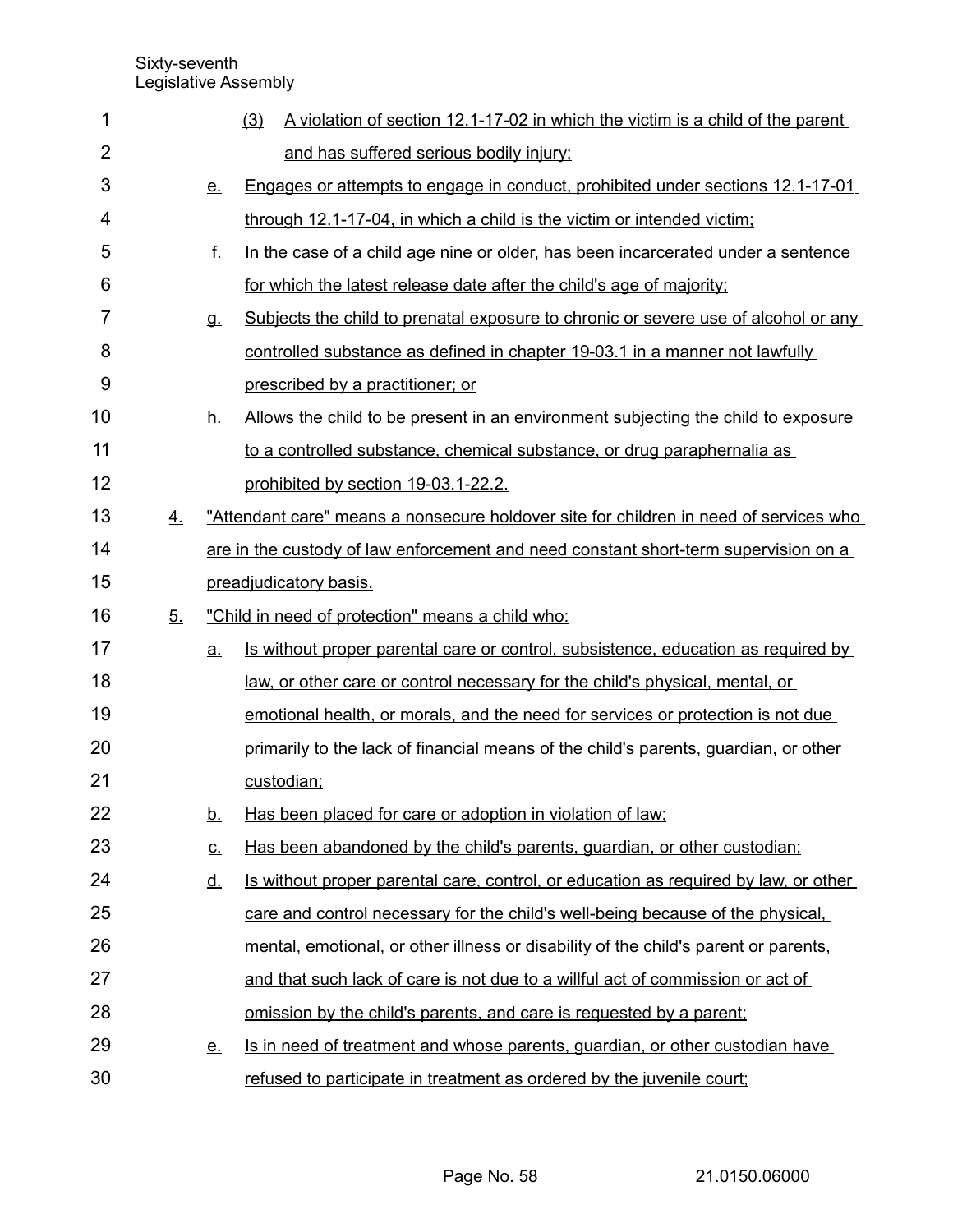| 1              |           | f.        | Was subject to prenatal exposure to chronic or severe use of alcohol or any              |
|----------------|-----------|-----------|------------------------------------------------------------------------------------------|
| $\overline{2}$ |           |           | controlled substance as defined in chapter 19-03.1 in a manner not lawfully              |
| 3              |           |           | prescribed by a practitioner;                                                            |
| 4              |           | <b>g.</b> | Is present in an environment subjecting the child to exposure to a controlled            |
| 5              |           |           | substance, chemical substance, or drug paraphernalia as prohibited by section            |
| 6              |           |           | 19-03.1-22.2; or                                                                         |
| 7              |           | h.        | Is a victim of human trafficking as defined in title 12.1.                               |
| 8              | 6.        |           | "Child in need of services" means a child who:                                           |
| 9              |           | <u>a.</u> | <u>Is habitually and without justification truant from school subject to compulsory</u>  |
| 10             |           |           | school attendance and is absent from school without an authorized excuse more            |
| 11             |           |           | than three days during a school year;                                                    |
| 12             |           | <u>b.</u> | Is habitually disobedient of the reasonable and lawful commands of the child's           |
| 13             |           |           | parent, quardian, or other custodian, including running away, and is ungovernable        |
| 14             |           |           | or who is willfully in a situation dangerous or injurious to the health, safety, or      |
| 15             |           |           | morals of the child or others;                                                           |
| 16             |           | <u>C.</u> | Has committed an offense applicable only to a child, except for an offense               |
| 17             |           |           | committed by a minor fourteen years of age or older under subsection 2 of                |
| 18             |           |           | section 12.1-31-03 or an equivalent local ordinance or resolution; or                    |
| 19             |           | <u>d.</u> | Is under the age of fourteen years and has purchased, possessed, smoked, or              |
| 20             |           |           | used tobacco, a tobacco-related product, an electronic smoking device, or an             |
| 21             |           |           | alternative nicotine product in violation of subsection 2 of section 12.1-31-03. As      |
| 22             |           |           | used in this subdivision, "electronic smoking device" and "alternative nicotine          |
| 23             |           |           | product" have the same meaning as in section 12.1-31-03; and                             |
| 24             |           | <u>e.</u> | In any of the foregoing instances is in need of treatment or rehabilitation.             |
| 25             | <u>Z.</u> |           | "Custodian" means a person, other than a parent or legal guardian, which stands in       |
| 26             |           |           | loco parentis to the child and a person to which legal custody of the child has been     |
| 27             |           |           | given by order of a court.                                                               |
| 28             | 8.        |           | "Diversion" means an intervention strategy that redirects a child away from formal       |
| 29             |           |           | processing in the juvenile justice system, while still holding the child accountable for |
| 30             |           |           | that child's actions.                                                                    |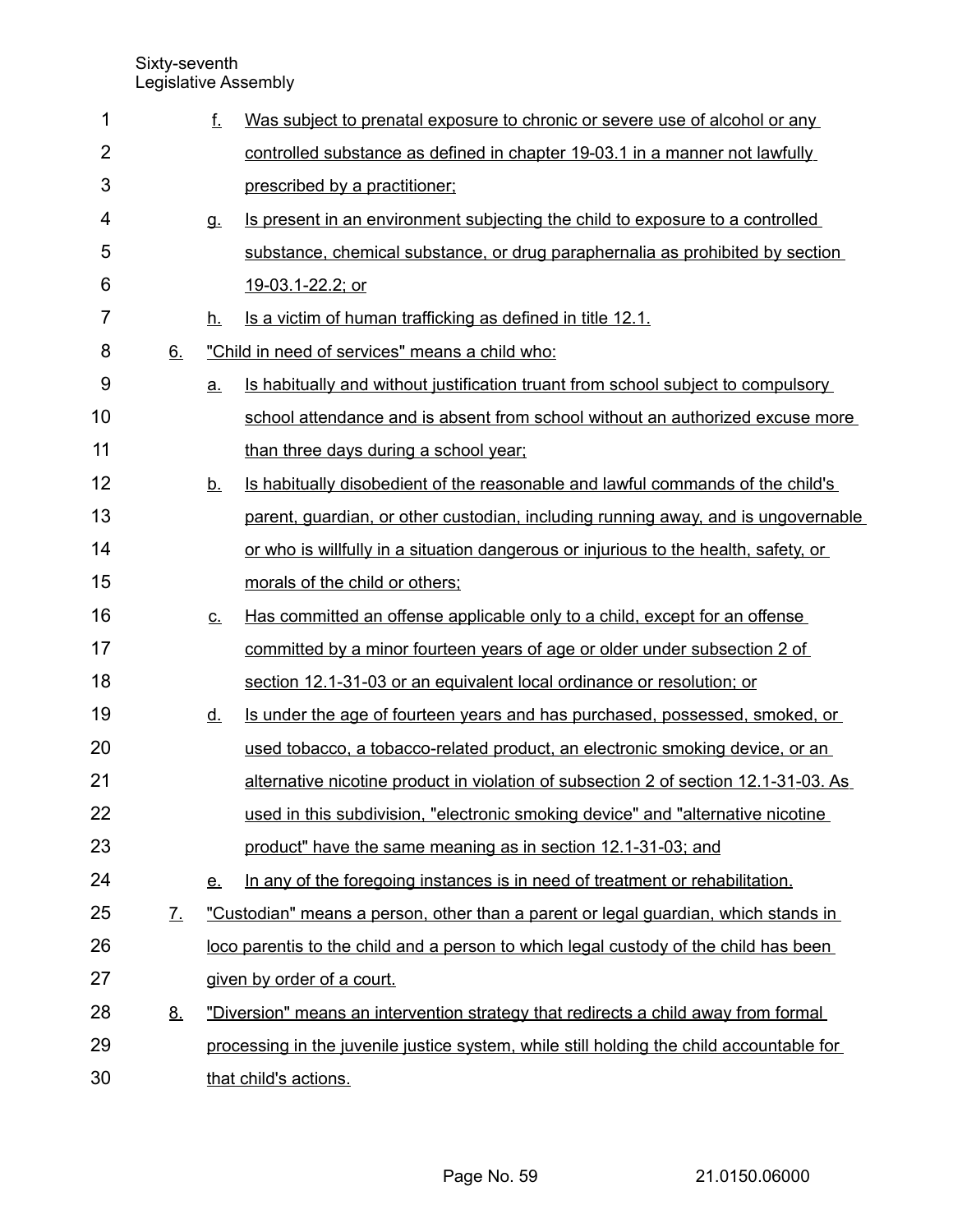| 1              | 9.         |           | "Fit and willing relative or other appropriate individual" means a relative or other      |  |  |  |  |  |
|----------------|------------|-----------|-------------------------------------------------------------------------------------------|--|--|--|--|--|
| $\overline{2}$ |            |           | individual who has been determined, after consideration of an assessment that             |  |  |  |  |  |
| 3              |            |           | includes a criminal history record investigation under chapter 50-11.3, to be a qualified |  |  |  |  |  |
| 4              |            |           | individual under chapters 27-20.1 and 30.1-27, and who consents in writing to act as a    |  |  |  |  |  |
| 5              |            |           | legal guardian.                                                                           |  |  |  |  |  |
| 6              | <u>10.</u> |           | "Home" as used in the phrase "to return home" means the abode of the child's parent       |  |  |  |  |  |
| 7              |            |           | with whom the child formerly resided.                                                     |  |  |  |  |  |
| 8              | <u>11.</u> |           | "Human service zone" means a county or consolidated group of counties                     |  |  |  |  |  |
| 9              |            |           | administering human services within a designated area in accordance with an               |  |  |  |  |  |
| 10             |            |           | agreement or plan approved by the department of human services.                           |  |  |  |  |  |
| 11             | 12.        |           | "Permanency hearing" means a hearing, conducted with respect to a child who is in         |  |  |  |  |  |
| 12             |            |           | foster care, to determine the permanency plan for the child which includes the            |  |  |  |  |  |
| 13             |            |           | following:                                                                                |  |  |  |  |  |
| 14             |            | a.        | Whether and, if applicable, when the child will be returned to the parent.                |  |  |  |  |  |
| 15             |            | <u>b.</u> | Whether and, if applicable, when the child will be placed for adoption and the            |  |  |  |  |  |
| 16             |            |           | state will file a petition for termination of parental rights.                            |  |  |  |  |  |
| 17             |            | <u>C.</u> | Whether and, if applicable, when a fit and willing relative or other appropriate          |  |  |  |  |  |
| 18             |            |           | individual will be appointed as a legal guardian.                                         |  |  |  |  |  |
| 19             |            | <u>d.</u> | Whether and, if applicable, to place siblings in the same foster care, relative,          |  |  |  |  |  |
| 20             |            |           | guardianship, or adoptive placement, unless it is determined that the joint               |  |  |  |  |  |
| 21             |            |           | placement would be contrary to the safety or well-being of any of the siblings.           |  |  |  |  |  |
| 22             |            | <u>e.</u> | Whether and, if applicable, in the case of siblings removed from the home of the          |  |  |  |  |  |
| 23             |            |           | siblings who are not jointly placed, to provide for frequent visitation or other          |  |  |  |  |  |
| 24             |            |           | ongoing interaction between the siblings, unless it is determined to be contrary to       |  |  |  |  |  |
| 25             |            |           | the safety or well-being of any of the siblings.                                          |  |  |  |  |  |
| 26             |            | f.        | In cases in which a compelling reason has been shown that it would not be in the          |  |  |  |  |  |
| 27             |            |           | child's best interests to return home, to have parental rights terminated, to be          |  |  |  |  |  |
| 28             |            |           | placed for adoption, to be placed with a fit and willing relative, or to be placed        |  |  |  |  |  |
| 29             |            |           | with a legal guardian, whether and, if applicable, when the child, aged sixteen or        |  |  |  |  |  |
| 30             |            |           | older, will be placed in another planned permanent living arrangement. The court          |  |  |  |  |  |
| 31             |            |           | shall:                                                                                    |  |  |  |  |  |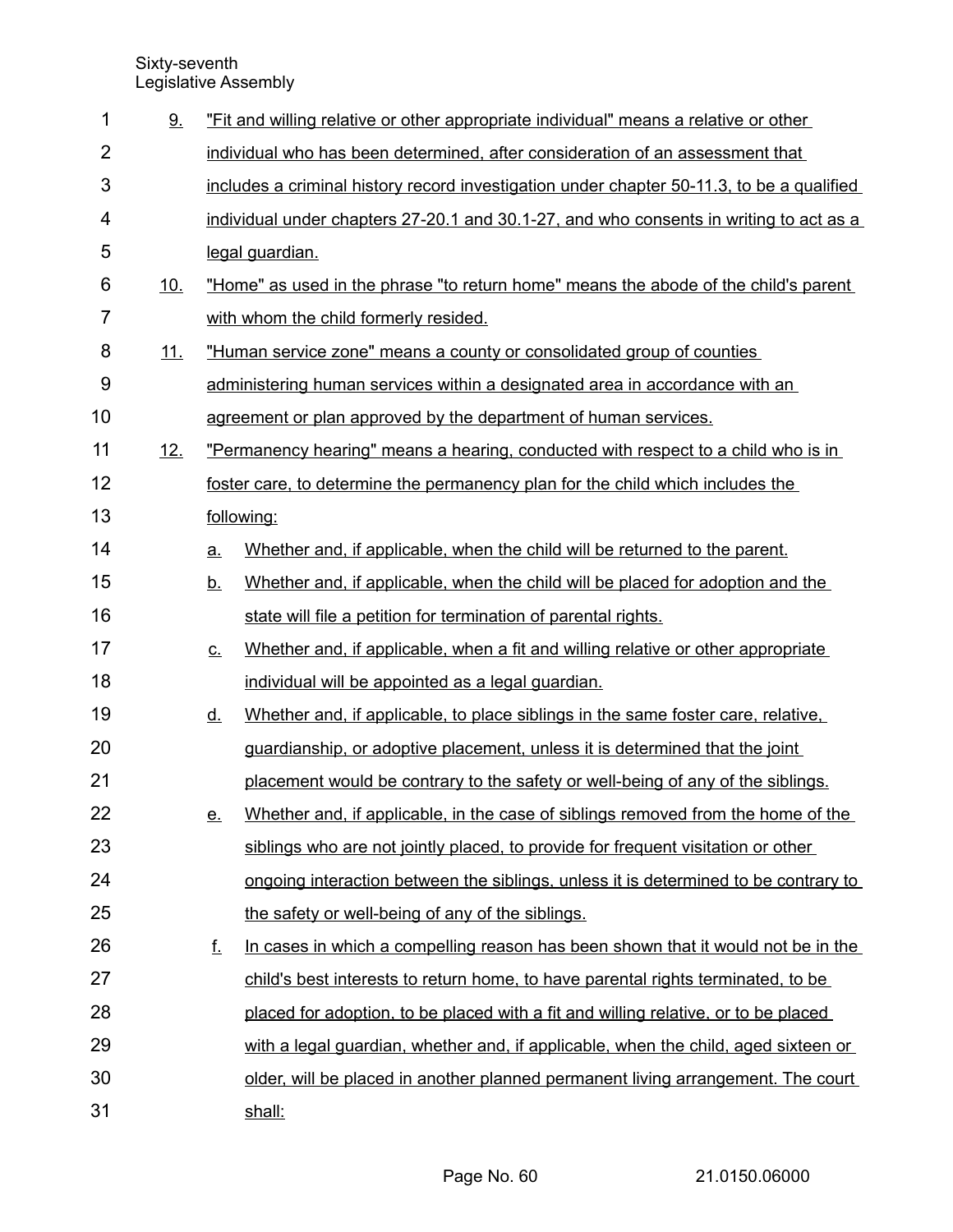| 1              |            |           | (1) | Ask the child whether the child has a desired permanency outcome of                       |
|----------------|------------|-----------|-----|-------------------------------------------------------------------------------------------|
| $\overline{2}$ |            |           |     | another planned permanent living arrangement;                                             |
| 3              |            |           | (2) | Make a judicial determination explaining why another planned permanent                    |
| 4              |            |           |     | living arrangement is the best permanency plan for the child; and                         |
| 5              |            |           | (3) | Identify the compelling reasons it continues not to be in the best interest of            |
| 6              |            |           |     | the child to return home, be placed for adoption, be placed with a legal                  |
| $\overline{7}$ |            |           |     | guardian, or be placed with a fit and willing relative.                                   |
| 8              |            | g.        |     | In the case of a child who has been placed in foster care outside the state in            |
| 9              |            |           |     | which the home of the parents is located, or if the parents maintain separate             |
| 10             |            |           |     | homes, outside the state in which the home of the parent who was the child's              |
| 11             |            |           |     | primary caregiver is located, whether out-of-state placements have been                   |
| 12             |            |           |     | considered. If the child is currently in an out-of-state placement, the court shall       |
| 13             |            |           |     | determine whether the placement continues to be appropriate and in the child's            |
| 14             |            |           |     | best interests.                                                                           |
| 15             |            | <u>h.</u> |     | In the case of a child who has attained age fourteen, the services needed to              |
| 16             |            |           |     | assist the child to make the transition to successful adulthood.                          |
| 17             | <u>13.</u> |           |     | "Qualified residential treatment programs" mean residential child care facilities that    |
| 18             |            |           |     | provide a higher level of care which must use a trauma-informed treatment model and       |
| 19             |            |           |     | employ registered or licensed nursing staff and other licensed clinical staff to meet the |
| 20             |            |           |     | treatment needs of children in out-of-home placement.                                     |
| 21             | <u>14.</u> |           |     | "Referral" means a written report submitted to the director of juvenile court or the      |
| 22             |            |           |     | director of the human service zone concerning behavior without an arrest or taking into   |
| 23             |            |           |     | custody having occurred and the child remains in the parental home to be notified of      |
| 24             |            |           |     | any action taken by the director or human service zone as authorized in this chapter.     |
| 25             | 15.        |           |     | "Relative" means:                                                                         |
| 26             |            | <u>a.</u> |     | The child's grandparent, great-grandparent, sibling, half-sibling, aunt, great-aunt,      |
| 27             |            |           |     | uncle, great-uncle, nephew, niece, or first cousin;                                       |
| 28             |            | <u>b.</u> |     | An individual with a relationship to the child, derived through a current or former       |
| 29             |            |           |     | spouse of the child's parent, similar to a relationship described in subdivision a;       |
| 30             |            | <u>c.</u> |     | An individual recognized in the child's community as having a relationship with           |
| 31             |            |           |     | the child similar to a relationship described in subdivision a; or                        |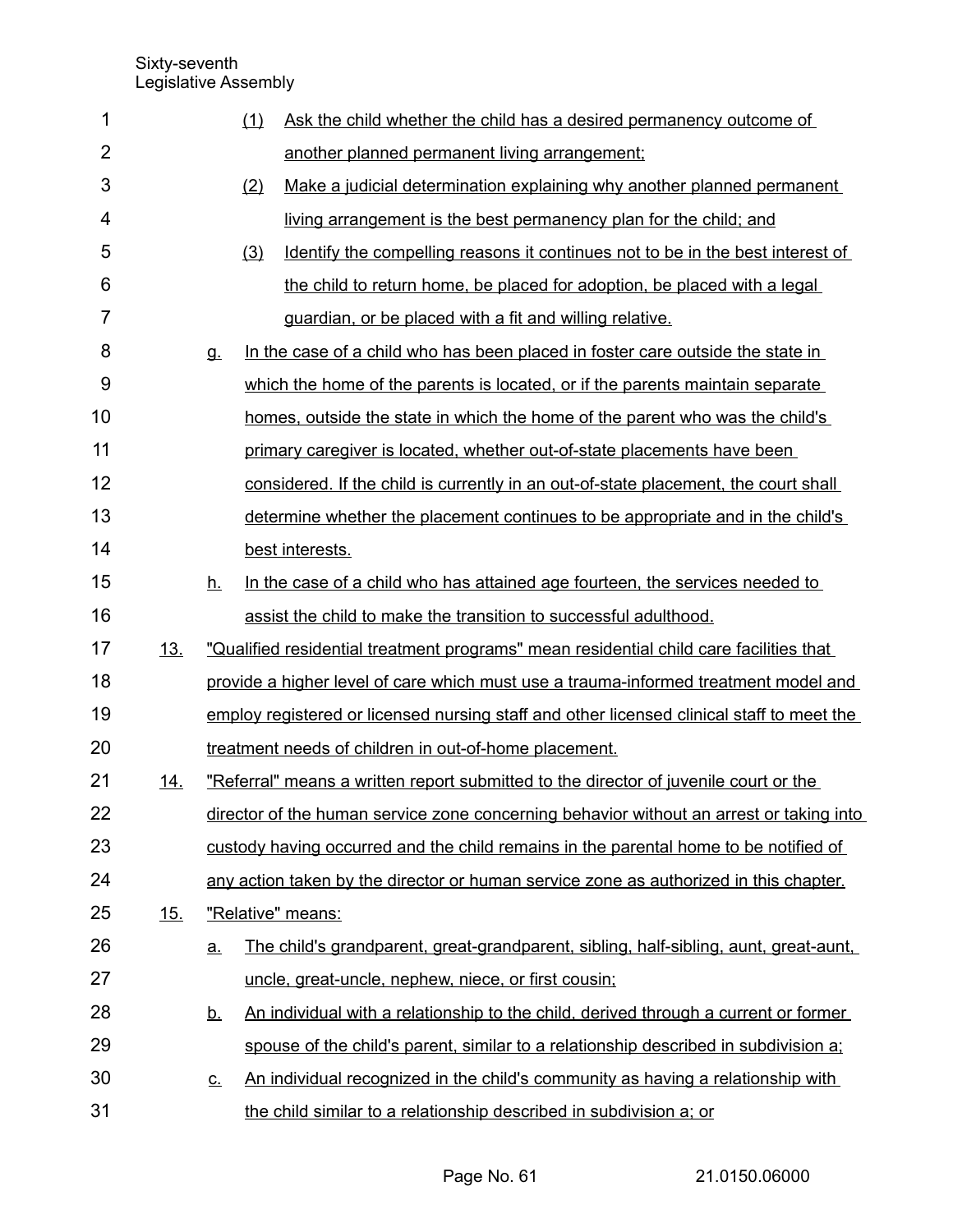| 1              | The child's stepparent.<br><u>d.</u>                                                               |  |  |  |  |  |
|----------------|----------------------------------------------------------------------------------------------------|--|--|--|--|--|
| $\overline{2}$ | "Shelter care" means temporary care of a child in physically unrestricted facilities.<br>16.       |  |  |  |  |  |
| 3              | 27-20.3-02. Jurisdiction.                                                                          |  |  |  |  |  |
| 4              | Jurisdiction as set forth in section 27-20.2-03 is applicable to this chapter.                     |  |  |  |  |  |
| 5              | 27-20.3-03. Venue.                                                                                 |  |  |  |  |  |
| 6              | Except as otherwise provided by this section, a proceeding under this chapter must be              |  |  |  |  |  |
| 7              | commenced in the county in which the child resides. If the need for services or protection are     |  |  |  |  |  |
| 8              | alleged, the proceeding may be brought in the county in which the child is present at the time     |  |  |  |  |  |
| 9              | the proceeding is commenced, the county in which the child has resided for the majority of the     |  |  |  |  |  |
| 10             | thirty days before the date of the alleged need for services or protection, or the county in which |  |  |  |  |  |
| 11             | the alleged need for services or protection has occurred. The court shall determine the            |  |  |  |  |  |
| 12             | appropriate venue for a child in need of services or a child in need of protection based on the    |  |  |  |  |  |
| 13             | best interest of the child.                                                                        |  |  |  |  |  |
| 14             | 27-20.3-04. Powers and duties of director of juvenile court.                                       |  |  |  |  |  |
| 15             | For the purpose of carrying out the objectives and purposes of this chapter and<br>1.              |  |  |  |  |  |
| 16             | subject to the limitations of this chapter or imposed by the court, a director shall:              |  |  |  |  |  |
| 17             | Make investigations, reports, and recommendations to the juvenile court.<br><u>a.</u>              |  |  |  |  |  |
| 18             | Receive and examine referrals of a child in need of services or child in need of<br><u>b.</u>      |  |  |  |  |  |
| 19             | protection for the purpose of considering diversion of services.                                   |  |  |  |  |  |
| 20             | Make a determination upon intake of referrals regarding the appropriate manner<br><u>C.</u>        |  |  |  |  |  |
| 21             | to handle delinguent conduct, a child in need of services, or a child in need of                   |  |  |  |  |  |
| 22             | protection under this chapter.                                                                     |  |  |  |  |  |
| 23             | Make appropriate referrals to other private or public agencies of the community if<br><u>d.</u>    |  |  |  |  |  |
| 24             | their assistance appears to be needed or desirable.                                                |  |  |  |  |  |
| 25             | Issue a temporary custody order concerning a child who is referred to the<br><u>e.</u>             |  |  |  |  |  |
| 26             | director's supervision or care as a child in need of services or a child in need of                |  |  |  |  |  |
| 27             | protection. Except as provided by this chapter, a director does not have the                       |  |  |  |  |  |
| 28             | powers of a law enforcement officer.                                                               |  |  |  |  |  |
| 29             | f.<br>Take acknowledgments of instruments for the purpose of this chapter.                         |  |  |  |  |  |
| 30             | Make such temporary order not to exceed ninety-six hours for the custody and<br>g.                 |  |  |  |  |  |
| 31             | control of a child alleged to be in need of services or protection as may be                       |  |  |  |  |  |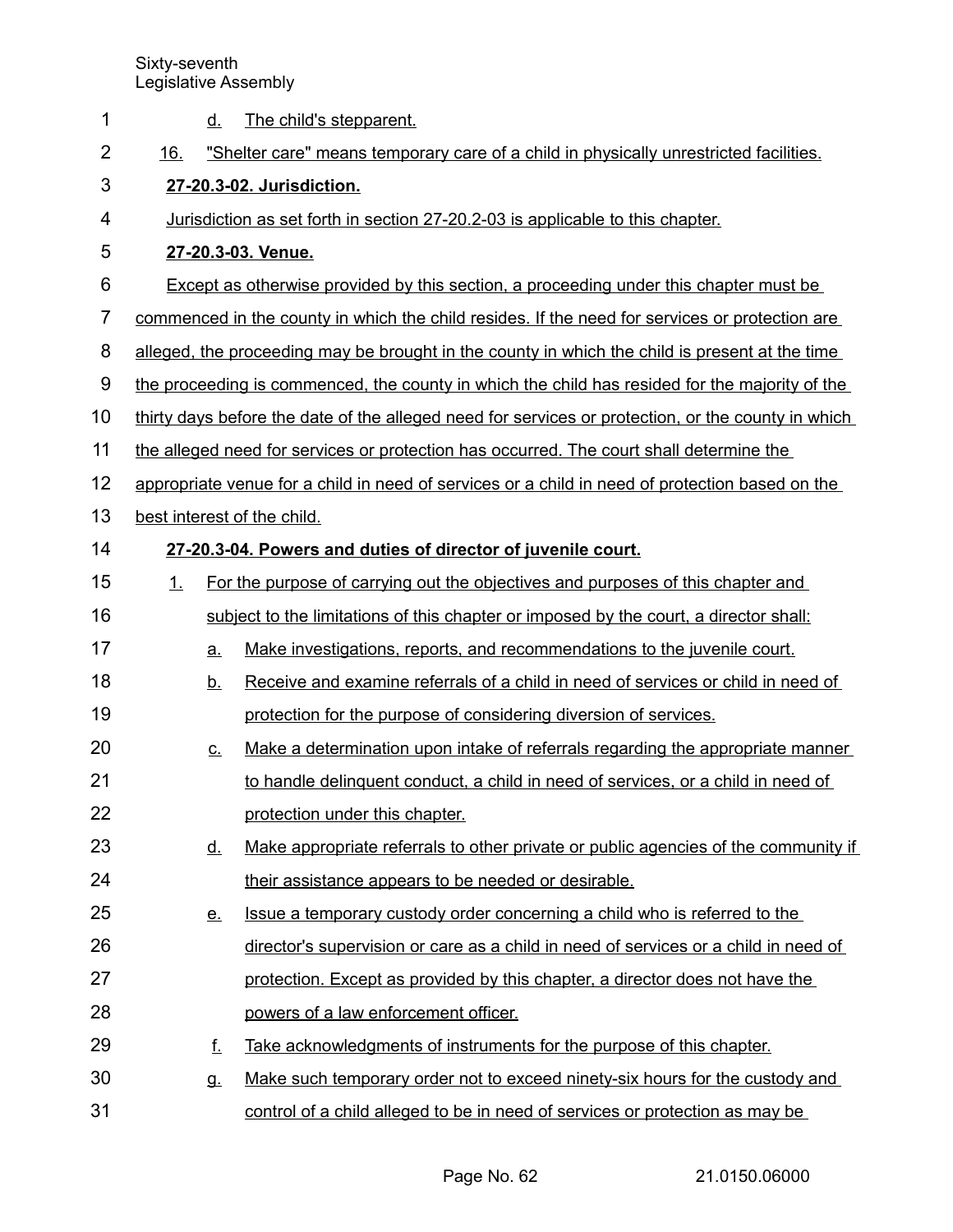| 1              |                   |                            | deemed appropriate. The order must be reduced to writing within twenty-four                |
|----------------|-------------------|----------------------------|--------------------------------------------------------------------------------------------|
| $\overline{2}$ |                   |                            | hours, excluding holidays and weekends.                                                    |
| 3              |                   | <u>h.</u>                  | Perform all other functions designated by this chapter or under section 27-05-30           |
| 4              |                   |                            | or by order of the court, including, if qualified, those of a referee.                     |
| 5              |                   | Ĺ.                         | Issue an order to a law enforcement authority to transport a child to and from a           |
| 6              |                   |                            | specified location.                                                                        |
| 7              |                   | į.                         | Receive and examine requests for review of a child's placement at a qualified              |
| 8              |                   |                            | residential treatment program under the Family First Prevention Services Act               |
| 9              |                   |                            | [Pub. L. 115-123; 132 Stat. 64; 42 U.S.C. 675].                                            |
| 10             | 2.                |                            | Any of the foregoing functions may be performed in another state if authorized by the      |
| 11             |                   |                            | court of this state and permitted by the laws of the other state.                          |
| 12             |                   |                            | 27-20.3-05. Method of making a child in need of services referral.                         |
| 13             | 1.                |                            | A referral alleging a child is a child in need of services may be made by a parent,        |
| 14             |                   |                            | guardian or other custodian, a law enforcement officer, a school official, or any other    |
| 15             |                   |                            | person that has knowledge of the facts alleged and believes such facts are true.           |
| 16             | 2.                |                            | A referral alleging a child is a child in need of services under section 27-20.2-01 must   |
| 17             |                   |                            | be sent to the juvenile court.                                                             |
| 18             | $\underline{3}$ . |                            | The referral must be set forth in writing and must set forth the following:                |
| 19             |                   | <u>a.</u>                  | The name, date of birth, and residence address of the child alleged to be a child          |
| 20             |                   |                            | in need of services;                                                                       |
| 21             |                   | <u>b.</u>                  | The names and residence addresses of the parent, guardian or legal custodian,              |
| 22             |                   |                            | any other family members, or any other individuals living within the child's home;         |
| 23             |                   | $\underline{\mathsf{C}}$ . | The name of any public institution or agency having the responsibility or ability to       |
| 24             |                   |                            | supply services alleged to be needed by the child; and                                     |
| 25             |                   | <u>d.</u>                  | Whether any of the matters required by this subsection are unknown.                        |
| 26             | 4.                |                            | If a school official is filing a referral alleging a child is a child in need of services, |
| 27             |                   |                            | information must be included which shows:                                                  |
| 28             |                   | <u>a.</u>                  | The legally responsible school district has sought to resolve the expressed                |
| 29             |                   |                            | problem through all appropriate and available educational approaches; and                  |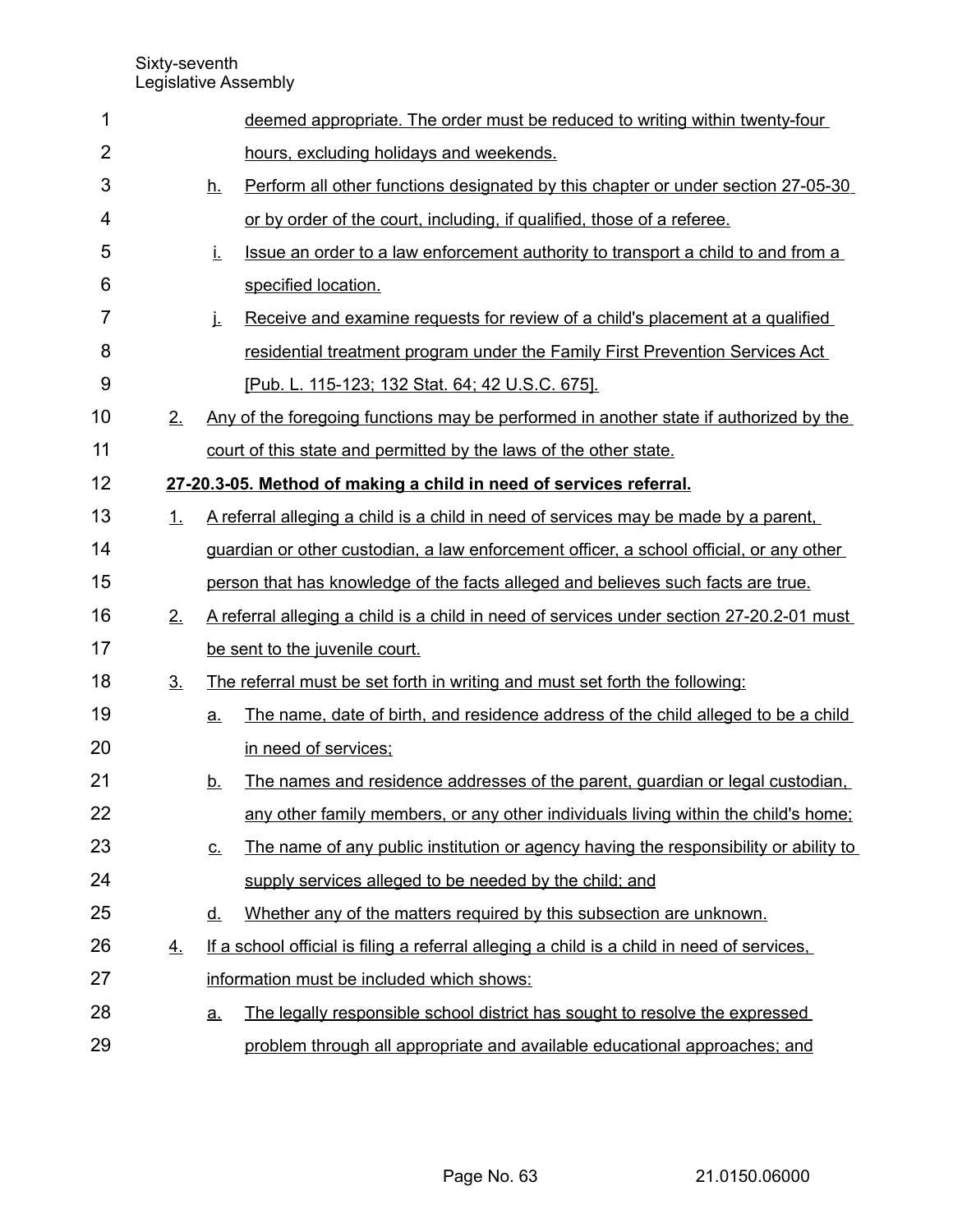| 1              |                | <u>b.</u> | The school district has sought to engage the parent, guardian, or legal custodian          |
|----------------|----------------|-----------|--------------------------------------------------------------------------------------------|
| $\overline{2}$ |                |           | of such child in solving the problem but such person has been unwilling or unable          |
| 3              |                |           | to do so, that the problem remains, and that court intervention is needed.                 |
| 4              | 5 <sub>1</sub> |           | If a school official is filing a complaint alleging a child is a child in need of services |
| 5              |                |           | involving a child who is eligible or suspected to be eligible for services under the       |
| 6              |                |           | federal Individuals with Disabilities Education Act of 1990 [20 U.S.C. 1400 et seq.] or    |
| $\overline{7}$ |                |           | Section 504 of the federal Rehabilitation Act of 1973 [29 U.S.C. 725], information must    |
| 8              |                |           | be included which demonstrates that the legally liable school district:                    |
| $9$            |                | <u>a.</u> | Has determined the child is eligible or suspected to be eligible under the federal         |
| 10             |                |           | Individuals with Disabilities Education Act of 1990 [20 U.S.C. 1400 et seq.] or            |
| 11             |                |           | Section 504 of the federal Rehabilitation Act of 1973 [29 U.S.C. 725]; and                 |
| 12             |                | <u>b.</u> | Has reviewed for appropriateness the child's current individualized education              |
| 13             |                |           | program and placement and has made modifications as appropriate.                           |
| 14             |                |           | 27-20.3-06. Taking into protective custody.                                                |
| 15             | 1.             |           | A child alleged to be in need of protection may be taken into protective custody:          |
| 16             |                | a.        | Pursuant to an order of the court under this chapter;                                      |
| 17             |                | <u>b.</u> | By a law enforcement officer or designee if there are reasonable grounds to                |
| 18             |                |           | believe:                                                                                   |
| 19             |                |           | (1)<br>The child is suffering from illness or injury or is in immediate danger from        |
| 20             |                |           | the child's surroundings, and the child's removal is necessary; or                         |
| 21             |                |           | The child has run away from the child's parents, guardian, or other<br>(2)                 |
| 22             |                |           | custodian; or                                                                              |
| 23             |                | <u>c.</u> | By order of the director made pursuant to section 27-20.3-04.                              |
| 24             | 2.             |           | The taking of a child into protective custody is not an arrest, except for the purpose of  |
| 25             |                |           | determining the validity of the arrest under the Constitution of North Dakota or the       |
| 26             |                |           | United States Constitution.                                                                |
| 27             | 3 <sub>1</sub> |           | A law enforcement officer may transport a child to and from attendant care.                |
| 28             | 4.             |           | Without a compelling reason to the contrary, a court order transferring a child into       |
| 29             |                |           | custody must provide a reasonable period of time to facilitate a beneficial transition for |
| 30             |                |           | the child and other parties involved.                                                      |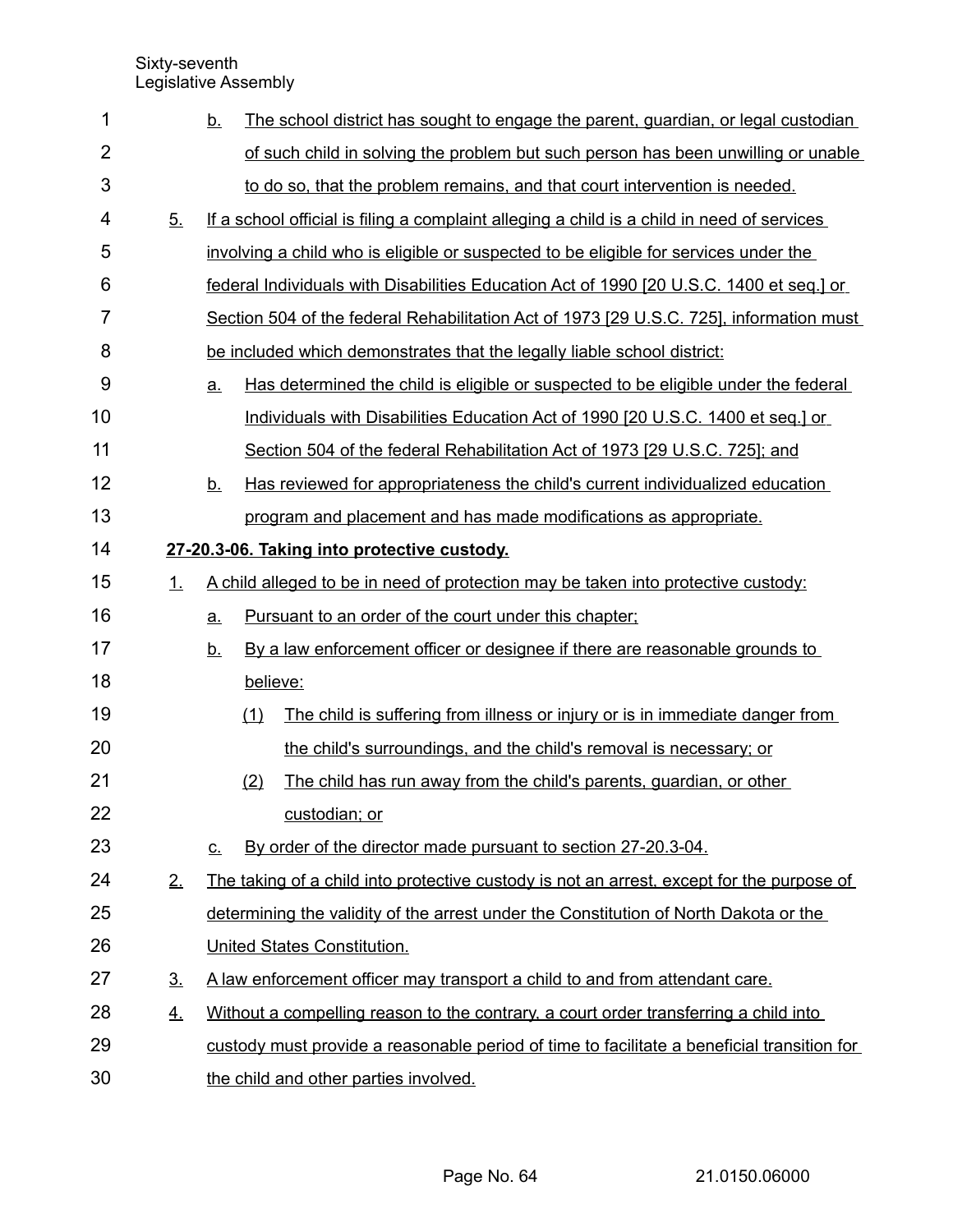| 1              | 27-20.3-07. Shelter care of child.                                                                  |           |                                                                                                       |  |  |
|----------------|-----------------------------------------------------------------------------------------------------|-----------|-------------------------------------------------------------------------------------------------------|--|--|
| $\overline{2}$ | A child taken into protective custody may not be placed in shelter care before the hearing          |           |                                                                                                       |  |  |
| $\mathfrak{S}$ | on the petition unless the child's care is required to protect a person or property of others or of |           |                                                                                                       |  |  |
| 4              |                                                                                                     |           | the child or because the child may abscond or be removed from the jurisdiction of the court or        |  |  |
| 5              |                                                                                                     |           | because the child has no parent, guardian or custodian, or other person able to provide               |  |  |
| 6              |                                                                                                     |           | supervision and care for the child and return the child to the court if required, or an order for the |  |  |
| 7              |                                                                                                     |           | child's shelter care has been made by the court pursuant to this chapter.                             |  |  |
| 8              |                                                                                                     |           | 27-20.3-08. Release or delivery to court.                                                             |  |  |
| 9              | 1.                                                                                                  |           | A person taking a child into protective custody, with all reasonable speed and without                |  |  |
| 10             |                                                                                                     |           | first taking the child elsewhere, shall:                                                              |  |  |
| 11             |                                                                                                     | <u>a.</u> | Release the child to the child's parent, guardian, custodian, or other responsible                    |  |  |
| 12             |                                                                                                     |           | adult able and willing to assume custody of the child, upon that person's promise                     |  |  |
| 13             |                                                                                                     |           | to bring the child before the court if requested by the court, unless the child's                     |  |  |
| 14             |                                                                                                     |           | shelter care is warranted or required; or                                                             |  |  |
| 15             |                                                                                                     | <u>b.</u> | Bring the child before the court or deliver the child to a shelter care facility                      |  |  |
| 16             |                                                                                                     |           | designated by the court or to a medical facility if the child is believed to suffer                   |  |  |
| 17             |                                                                                                     |           | from a serious physical condition or illness that requires prompt treatment. The                      |  |  |
| 18             |                                                                                                     |           | person taking the child into custody promptly shall give notice of taking the child                   |  |  |
| 19             |                                                                                                     |           | into custody, together with a statement of the reason for taking the child into                       |  |  |
| 20             |                                                                                                     |           | custody, to a parent, guardian, or other custodian and to the court. Any                              |  |  |
| 21             |                                                                                                     |           | questioning of the child necessary to comply with this subdivision must conform                       |  |  |
| 22             |                                                                                                     |           | to the procedures and conditions prescribed by this chapter and rules of court.                       |  |  |
| 23             | 2.                                                                                                  |           | If a parent, quardian, or other custodian, when requested, fails to bring the child before            |  |  |
| 24             |                                                                                                     |           | the court as provided in subsection 1, the court may issue a temporary custody order                  |  |  |
| 25             |                                                                                                     |           | directing the child be taken into custody and brought before the court.                               |  |  |
| 26             | 3.                                                                                                  |           | If the petition is not filed, the child must be released from shelter care.                           |  |  |
| 27             |                                                                                                     |           | 27-20.3-09. Place of shelter care.                                                                    |  |  |
| 28             |                                                                                                     |           | A child alleged to be in need of shelter care may be placed only in:                                  |  |  |
| 29             | 1.                                                                                                  |           | A licensed foster home or a home approved by the court;                                               |  |  |
| 30             | 2.                                                                                                  |           | A facility operated by a licensed child welfare agency; or                                            |  |  |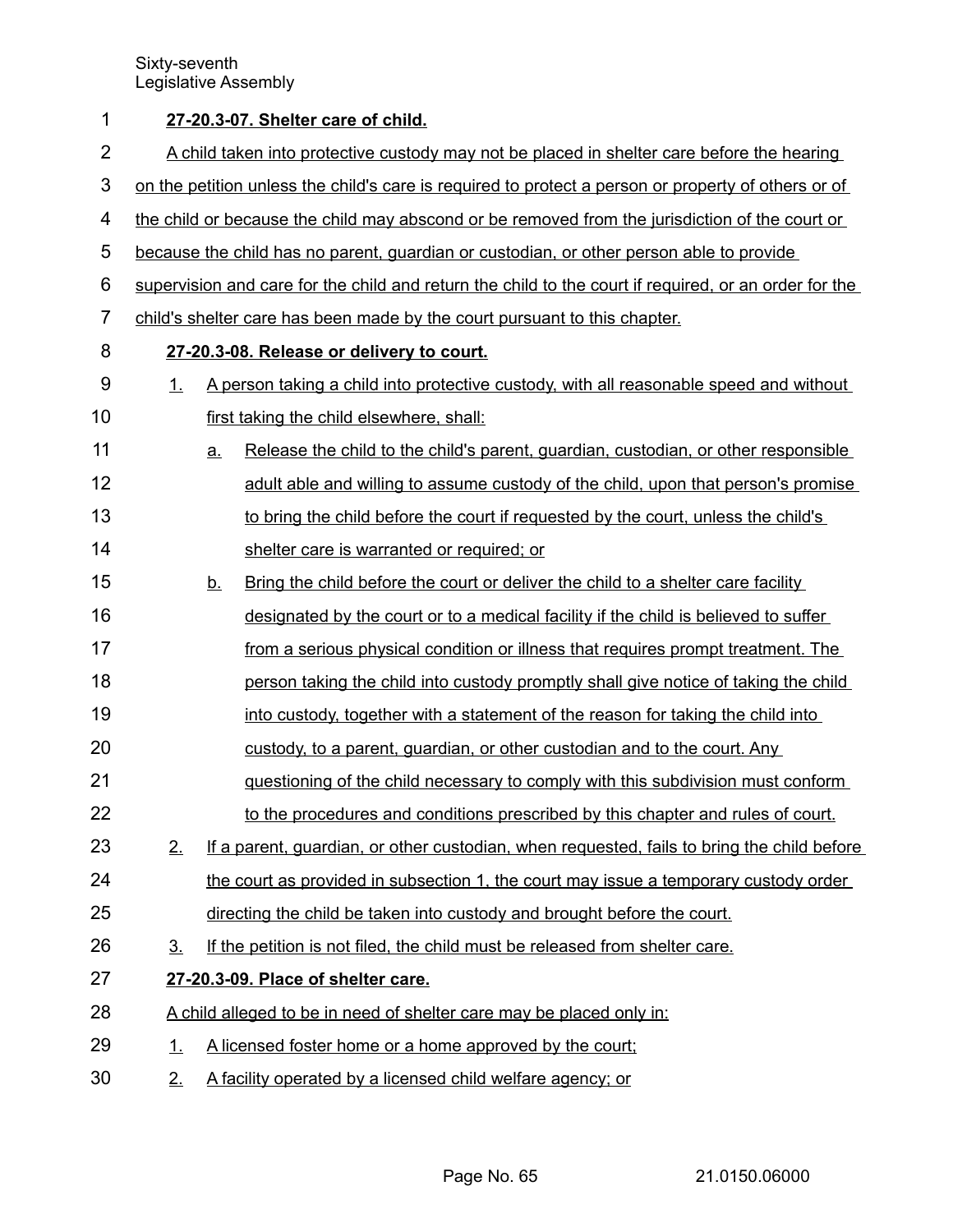| 1              | 3 <sub>1</sub> | Any other suitable place or facility, including a medical facility for the treatment of         |
|----------------|----------------|-------------------------------------------------------------------------------------------------|
| $\overline{2}$ |                | mental illness, alcoholism, or drug addiction, designated by the court.                         |
| 3              |                | 27-20.3-10. Release from shelter care - Hearing - Conditions of release.                        |
| 4              | 1.             | If a child is brought before the court or delivered to a shelter care facility designated by    |
| 5              |                | the court, the director, an intake officer, or other authorized officer of the court or         |
| 6              |                | human service zone immediately shall make an investigation and release the child                |
| $\overline{7}$ |                | unless it appears that the child's shelter care is warranted or required under section          |
| 8              |                | 27-20.3-07. If there is reason to believe the child may be an Indian child and the              |
| 9              |                | federal Indian Child Welfare Act of 1978 [25 U.S.C. 1901 through 1963] may apply, the           |
| 10             |                | judge or referee may order the child be placed under the custody of the human service           |
| 11             |                | zone for a maximum of thirty days from the date of the emergency removal upon                   |
| 12             |                | finding:                                                                                        |
| 13             |                | A return of the child to the parent or Indian custodian would subject the child to<br><u>a.</u> |
| 14             |                | imminent danger or harm;                                                                        |
| 15             |                | The court has been unable to transfer the proceeding to the appropriate Indian<br><u>b.</u>     |
| 16             |                | tribe; or                                                                                       |
| 17             |                | Holding an adjudicatory hearing is not possible.<br>$C_{-}$                                     |
| 18             | 2.             | If the child is not released, a judge or referee shall hold a shelter care hearing              |
| 19             |                | promptly and not later than ninety-six hours after the child is placed in shelter care to       |
| 20             |                | determine whether there is probable cause to believe that the child is in need of               |
| 21             |                | protection and whether the child's shelter care is required under section 27-20.3-07.           |
| 22             |                | Reasonable notice, either oral or written, stating the time, place, and purpose of the          |
| 23             |                | shelter care hearing must be given to the child and, if able to be found, to the child's        |
| 24             |                | parents, quardian, or other custodian. Before the commencement of the hearing, the              |
| 25             |                | court shall inform the parties of the rights of the parties to counsel and to counsel at        |
| 26             |                | public expense if the parties are indigent.                                                     |
| 27             | <u>3.</u>      | If continued shelter care is required, the judge or referee may order that the child be         |
| 28             |                | kept in shelter care for no more than sixty days from the date the child was placed in          |
| 29             |                | shelter care.                                                                                   |
| 30             | <u>4.</u>      | As a condition to the child's release from shelter care, the court may order a parent,          |
| 31             |                | guardian, custodian, or any other member of the household in which the child resides            |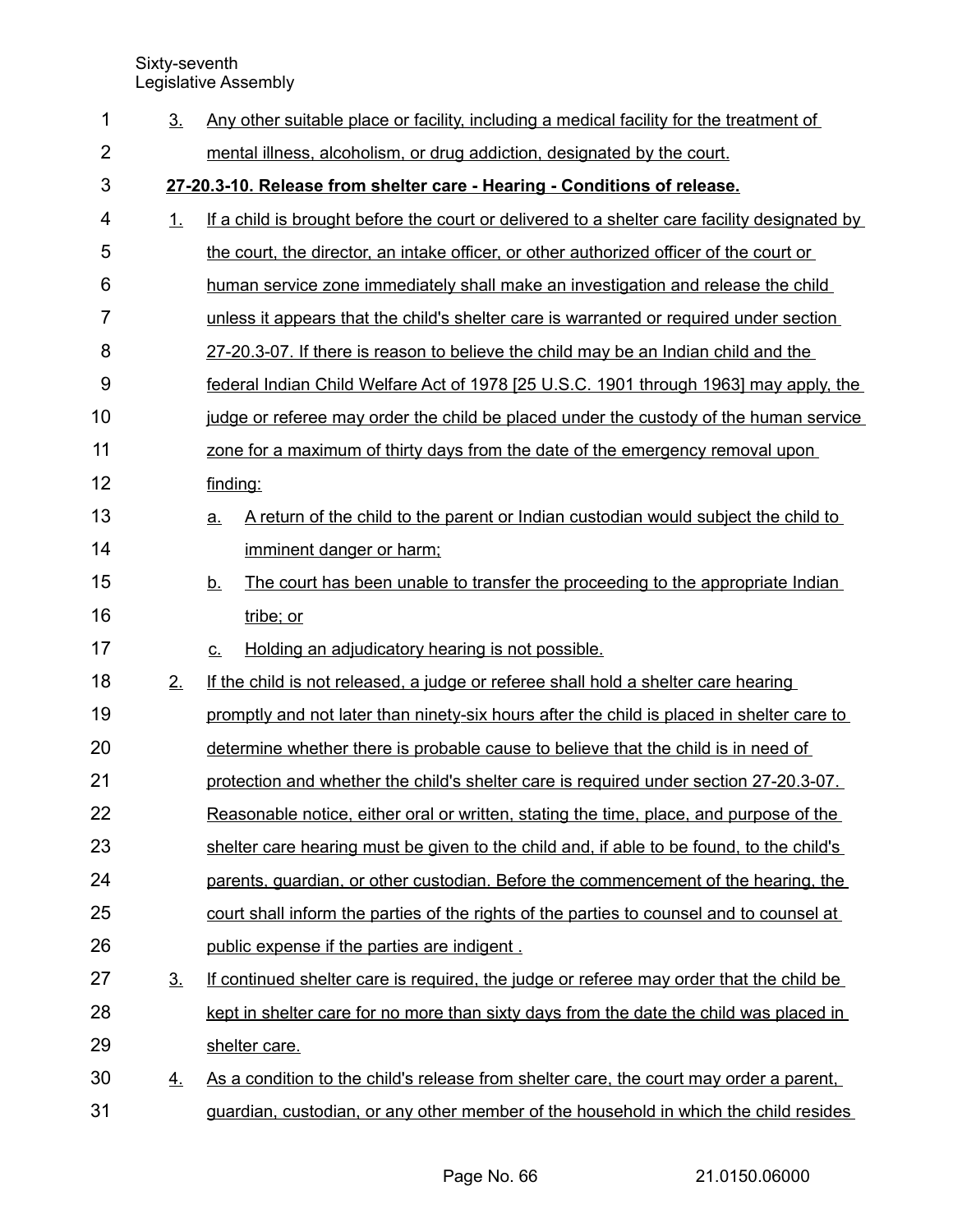| 1              |                                                                                                   | to vacate the child's residence if probable cause exists to believe that the parent,        |  |  |  |  |  |
|----------------|---------------------------------------------------------------------------------------------------|---------------------------------------------------------------------------------------------|--|--|--|--|--|
| $\overline{2}$ |                                                                                                   | guardian, custodian, or other member of the household has committed a sexual                |  |  |  |  |  |
| 3              | offense with or against the child, pursuant to sections 12.1-20-03 through 12.1-20-07             |                                                                                             |  |  |  |  |  |
| 4              | or section 12.1-20-11, and the presence of the alleged sexual offender in the child's             |                                                                                             |  |  |  |  |  |
| 5              |                                                                                                   | residence presents a danger to the child's life or physical, emotional, or mental health.   |  |  |  |  |  |
| 6              |                                                                                                   | The court may order that the parent, guardian, or custodian not allow contact with an       |  |  |  |  |  |
| $\overline{7}$ |                                                                                                   | identified person if the court determines the order is in the best interests of the child.  |  |  |  |  |  |
| 8              | 5.                                                                                                | If the child is not released and a parent, guardian, or custodian has not been notified     |  |  |  |  |  |
| 9              |                                                                                                   | of the hearing, did not appear or waive appearance at the hearing, and files an             |  |  |  |  |  |
| 10             |                                                                                                   | affidavit showing these facts, the court shall rehear the matter without unnecessary        |  |  |  |  |  |
| 11             |                                                                                                   | delay and order the child's release, unless it appears from the hearing that the child's    |  |  |  |  |  |
| 12             |                                                                                                   | shelter care is required under section 27-20.3-07.                                          |  |  |  |  |  |
| 13             |                                                                                                   | 27-20.3-11. Diversion.                                                                      |  |  |  |  |  |
| 14             |                                                                                                   | A child in need of services may be diverted.                                                |  |  |  |  |  |
| 15             |                                                                                                   | 27-20.3-12. Petition - Who may prepare and file - Review.                                   |  |  |  |  |  |
| 16             | A petition alleging a child in need of protection must be prepared, filed, and served upon the    |                                                                                             |  |  |  |  |  |
| 17             | parties by the state's attorney. A petition may also be prepared by any other person, including a |                                                                                             |  |  |  |  |  |
| 18             | law enforcement officer, which has knowledge of the facts alleged or is informed and believes     |                                                                                             |  |  |  |  |  |
| 19             | the facts are true. A petition prepared by any person other than a state's attorney may not be    |                                                                                             |  |  |  |  |  |
| 20             | filed unless the director or the court has determined the filing of the petition is in the best   |                                                                                             |  |  |  |  |  |
| 21             |                                                                                                   | interest of the public and the child.                                                       |  |  |  |  |  |
| 22             |                                                                                                   | 27-20.3-13. Conduct of child in need of protection hearings.                                |  |  |  |  |  |
| 23             | 1.                                                                                                | A hearing under this chapter must be conducted by the court without a jury, in an           |  |  |  |  |  |
| 24             |                                                                                                   | informal but orderly manner and separately from other proceedings not included in           |  |  |  |  |  |
| 25             |                                                                                                   | section 27-20.2-03 and in accordance with the rules of North Dakota juvenile                |  |  |  |  |  |
| 26             |                                                                                                   | procedure.                                                                                  |  |  |  |  |  |
| 27             | 2.                                                                                                | If the hearing has not been held within the time limit, or any extension of the time limit, |  |  |  |  |  |
| 28             |                                                                                                   | required by supreme court rule, the petition must be dismissed.                             |  |  |  |  |  |
| 29             | <u>3.</u>                                                                                         | The state's attorney shall present the evidence in support of any allegations of the        |  |  |  |  |  |
| 30             |                                                                                                   | petition not admitted and otherwise conduct the proceedings on behalf of the state.         |  |  |  |  |  |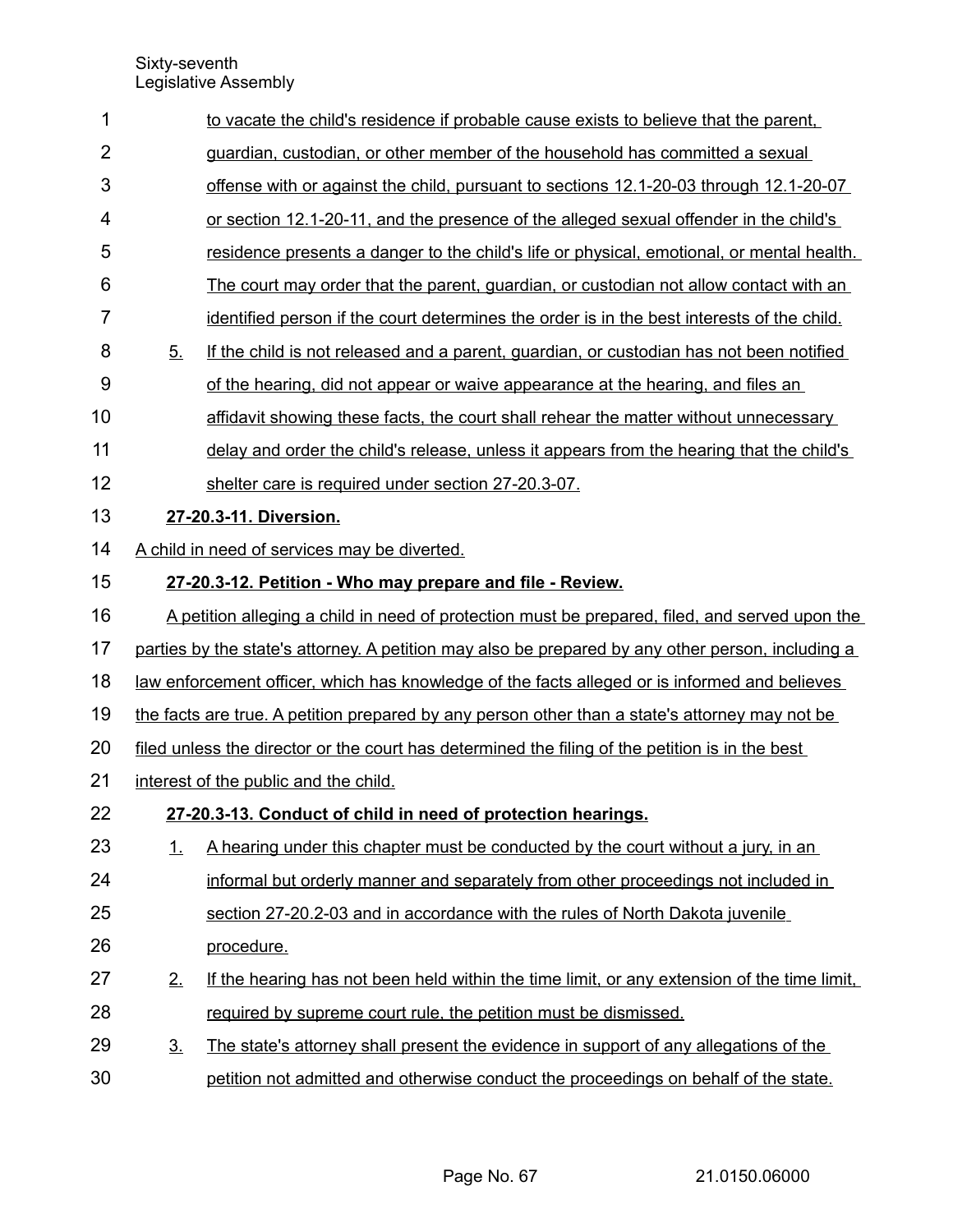| 1              | <u>4.</u>      | The proceedings must be recorded by stenographic notes or by electronic.                         |
|----------------|----------------|--------------------------------------------------------------------------------------------------|
| $\overline{2}$ |                | mechanical, or other appropriate means.                                                          |
| 3              | 5.             | <u>Juvenile court hearings are closed to the public even if the purpose of the hearing is to</u> |
| 4              |                | declare a person in contempt of court. The general public must be excluded from other            |
| 5              |                | hearings under this chapter. In hearings from which the general public is excluded,              |
| 6              |                | only the parties, counsel of the parties, witnesses, victims, and any other persons the          |
| $\overline{7}$ |                | court finds have a proper interest in the proceedings may be admitted by the court.              |
| 8              |                | The court may temporarily exclude the child or other person from the hearing if, after           |
| 9              |                | being warned by the court that disruptive conduct will cause removal from the                    |
| 10             |                | courtroom, the child or other person persists in conduct that justifies removal from the         |
| 11             |                | courtroom.                                                                                       |
| 12             |                | 27-20.3-14. Adjudication.                                                                        |
| 13             | 1.             | If the court finds from clear and convincing evidence that the child is in need of               |
| 14             |                | protection, the court shall proceed immediately or at a postponed hearing to make a              |
| 15             |                | proper disposition of the case.                                                                  |
| 16             | 2.             | After hearing the evidence on the petition, the court shall make and file findings as to         |
| 17             |                | whether the child is in need of protection. If the court finds the child is not in need of       |
| 18             |                | protection, the court shall dismiss the petition and order the child discharged from any         |
| 19             |                | restriction previously ordered in the proceeding.                                                |
| 20             | 3 <sub>1</sub> | In hearings under this section, all evidence helpful in determining the questions                |
| 21             |                | presented, including oral and written reports, may be received by the court and relied           |
| 22             |                | upon to the extent of the probative value of the evidence even though not otherwise              |
| 23             |                | competent in the hearing on the petition. The parties or the counsel of the parties must         |
| 24             |                | be afforded an opportunity to examine and controvert written reports so received and             |
| 25             |                | to cross-examine individuals making the reports. Sources of confidential information             |
| 26             |                | need not be disclosed.                                                                           |
| 27             | <u>4.</u>      | <u>On motion of the court or that of a party, the court may continue the hearings under</u>      |
| 28             |                | this section for a reasonable period to receive reports and other evidence bearing on            |
| 29             |                | the disposition. In scheduling investigations and hearings the court shall give priority to      |
| 30             |                | proceedings in which a child has otherwise been removed from the child's home                    |
| 31             |                | before an order of disposition has been made.                                                    |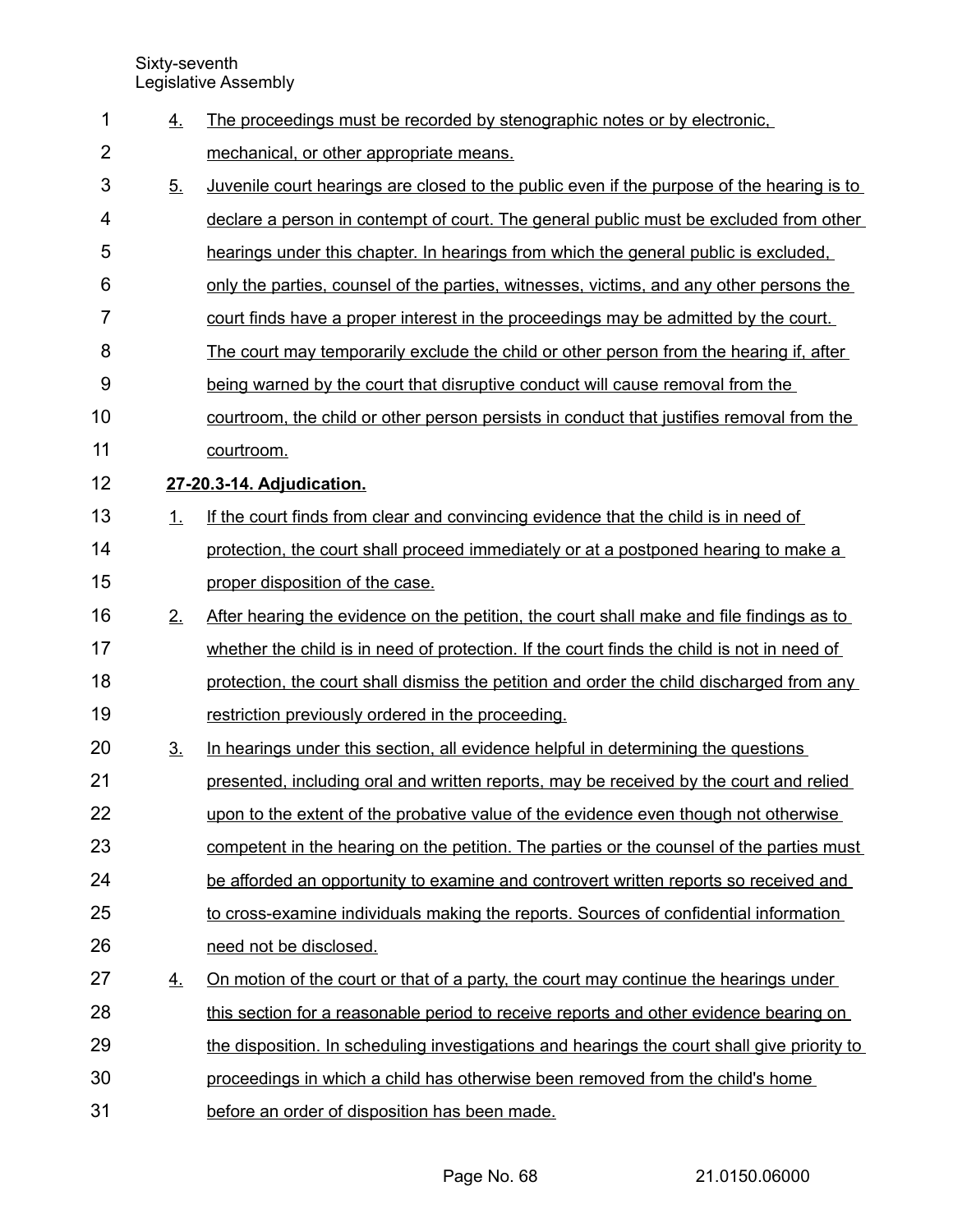| 1              |                |                                                                                         | 27-20.3-15. Disposition of a child in need of protection.                                |  |  |
|----------------|----------------|-----------------------------------------------------------------------------------------|------------------------------------------------------------------------------------------|--|--|
| $\overline{2}$ | 1.             | If a child is found to be a child in need of protection, the court may make any of the  |                                                                                          |  |  |
| 3              |                | following orders of disposition best suited to the protection and physical, mental, and |                                                                                          |  |  |
| 4              |                |                                                                                         | moral welfare of the child:                                                              |  |  |
| 5              |                | а.                                                                                      | Permit the child to reside with the child's parents, guardian, or other custodian,       |  |  |
| 6              |                |                                                                                         | subject to conditions and limitations as the court prescribes, including supervision     |  |  |
| 7              |                |                                                                                         | as directed by the court for the protection of the child.                                |  |  |
| 8              |                | <u>b.</u>                                                                               | Subject to conditions and limitations as the court prescribes, transfer temporary        |  |  |
| 9              |                |                                                                                         | legal custody to any of the following:                                                   |  |  |
| 10             |                |                                                                                         | An agency or other private organization licensed or otherwise authorized by<br>(1)       |  |  |
| 11             |                |                                                                                         | law to receive and provide care for the child.                                           |  |  |
| 12             |                |                                                                                         | (2)<br>The director of the human service zone or other public agency authorized by       |  |  |
| 13             |                |                                                                                         | law to receive and provide care for the child.                                           |  |  |
| 14             |                | $C_{\cdot}$                                                                             | Require the parents, guardian, or other custodian to participate in treatment.           |  |  |
| 15             |                | <u>d.</u>                                                                               | Appoint a fit and willing relative or other appropriate individual as the child's legal  |  |  |
| 16             |                |                                                                                         | guardian under section 27-20.1-11.                                                       |  |  |
| 17             |                | <u>e.</u>                                                                               | In cases in which a compelling reason has been shown that it would not be in the         |  |  |
| 18             |                |                                                                                         | child's best interests to return home, to have parental rights terminated, to be         |  |  |
| 19             |                |                                                                                         | placed for adoption, to be placed with a fit and willing relative, or to be placed       |  |  |
| 20             |                |                                                                                         | with a legal guardian, establish, by order, some other planned permanent living          |  |  |
| 21             |                |                                                                                         | arrangement.                                                                             |  |  |
| 22             | 2.             |                                                                                         | Without a compelling reason to the contrary, a court order that transfers the child from |  |  |
| 23             |                |                                                                                         | the current protective placement to a parent or other biological family must provide a   |  |  |
| 24             |                |                                                                                         | reasonable period of time to facilitate a beneficial transition for the child and other  |  |  |
| 25             |                |                                                                                         | parties involved.                                                                        |  |  |
| 26             | 3 <sub>1</sub> |                                                                                         | A child in need of protection may not be placed in a residential facility that houses    |  |  |
| 27             |                |                                                                                         | delinquent children.                                                                     |  |  |
| 28             |                |                                                                                         | 27-20.3-16. Disposition of child needing continued foster care services.                 |  |  |
| 29             | <u>1.</u>      |                                                                                         | As used in this section, "child" means an individual between the ages of eighteen and    |  |  |
| 30             |                |                                                                                         | twenty-one years who is in need of continued foster care services.                       |  |  |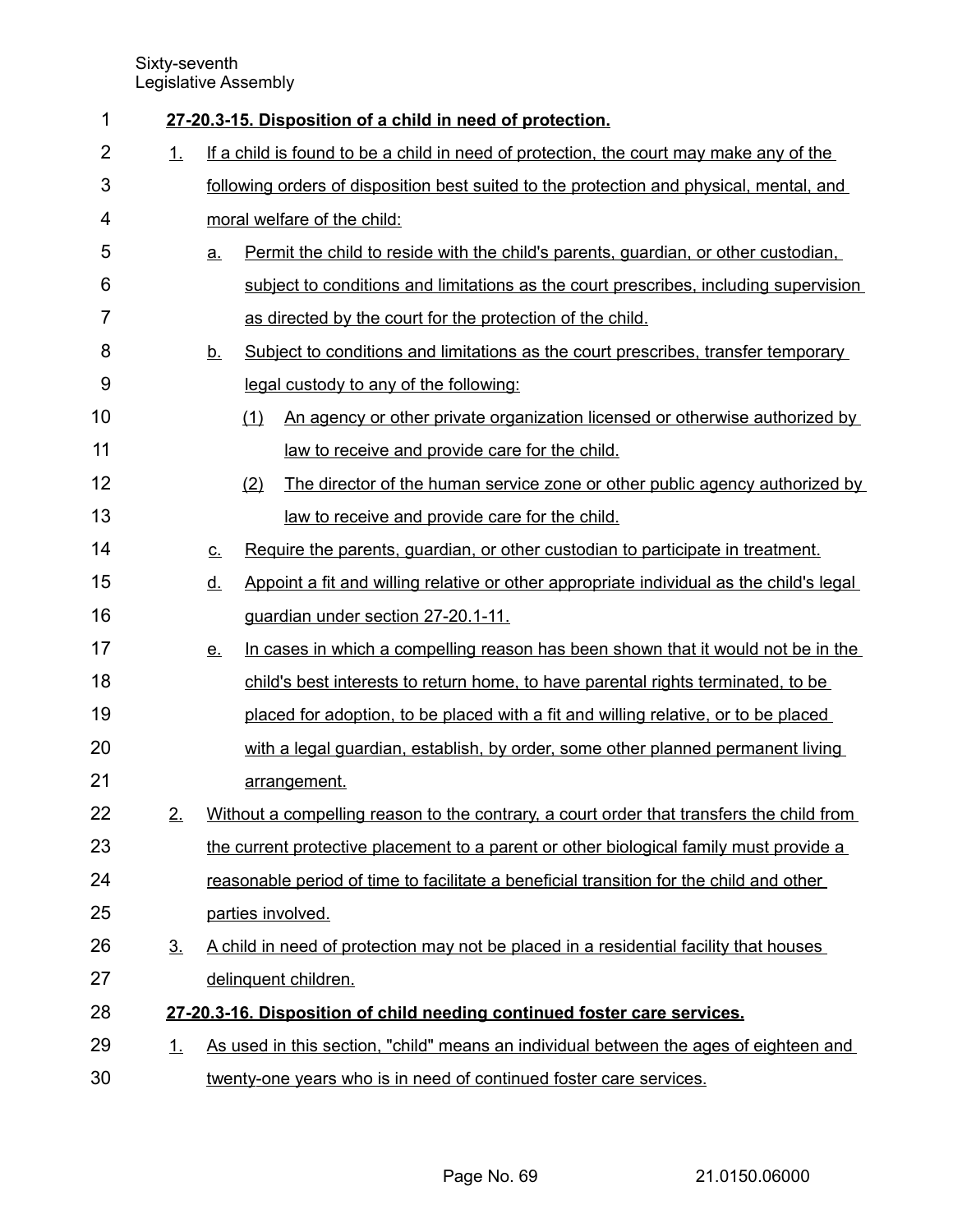| 1  | 2.             |                          |                | A petition to commence an action under this section must contain information as          |
|----|----------------|--------------------------|----------------|------------------------------------------------------------------------------------------|
| 2  |                |                          |                | required by supreme court rule along with an affidavit either prepared by the            |
| 3  |                |                          |                | administrative human service zone, as determined by the department of human              |
| 4  |                |                          |                | services, or prepared by an agency or tribal council of a recognized Indian reservation  |
| 5  |                |                          | in this state. |                                                                                          |
| 6  | 3 <sub>1</sub> |                          |                | The court shall issue a summons upon the filing of a petition and affidavit.             |
| 7  | 4.             |                          |                | If a child is in need of continued foster care services as determined by the human       |
| 8  |                |                          |                | service zone or the department of human services and as set forth in a continued         |
| 9  |                |                          |                | <u>foster care agreement, the court shall make the following judicial determination:</u> |
| 10 |                | a.                       |                | That the child is not in need of services or protection or delinguent, but is in need    |
| 11 |                |                          |                | of continued foster care services;                                                       |
| 12 |                | <u>b.</u>                |                | That the child will remain in or will return to foster care pursuant to the child's      |
| 13 |                |                          |                | continued foster care agreement;                                                         |
| 14 |                | $\underline{\mathsf{C}}$ |                | That the child's continued foster care agreement has been willfully entered              |
| 15 |                |                          |                | between:                                                                                 |
| 16 |                |                          | (1)            | The human service zone or the department of human services or its agent,                 |
| 17 |                |                          |                | the child, and the foster care provider; or                                              |
| 18 |                |                          | (2)            | An agency or tribal council of a recognized Indian reservation in the state if           |
| 19 |                |                          |                | the child is not subject to the jurisdiction of the state, the child, and the            |
| 20 |                |                          |                | foster care provider:                                                                    |
| 21 |                | <u>d.</u>                |                | That it is in the best interest of the child to remain in or return to foster care;      |
| 22 |                | <u>e.</u>                |                | That reasonable efforts were made in accordance with subsection 7 of section             |
| 23 |                |                          |                | $27 - 20.3 - 18$ ;                                                                       |
| 24 |                | <u>f.</u>                |                | That the child has attained the age of eighteen or older but does not exceed the         |
| 25 |                |                          |                | age of twenty-one years;                                                                 |
| 26 |                | g.                       |                | That the child has satisfied the education, employment, or disability requirements       |
| 27 |                |                          |                | under the federal Fostering Connections to Success and Increasing Adoptions              |
| 28 |                |                          |                | Act of 2008 [Pub. L. 110-351] and as set forth by the department of human                |
| 29 |                |                          |                | services;                                                                                |
| 30 |                | <u>h.</u>                |                | That the human service zone, as determined by the department of human                    |
| 31 |                |                          |                | services, or that an agency or tribal council of a recognized Indian reservation in      |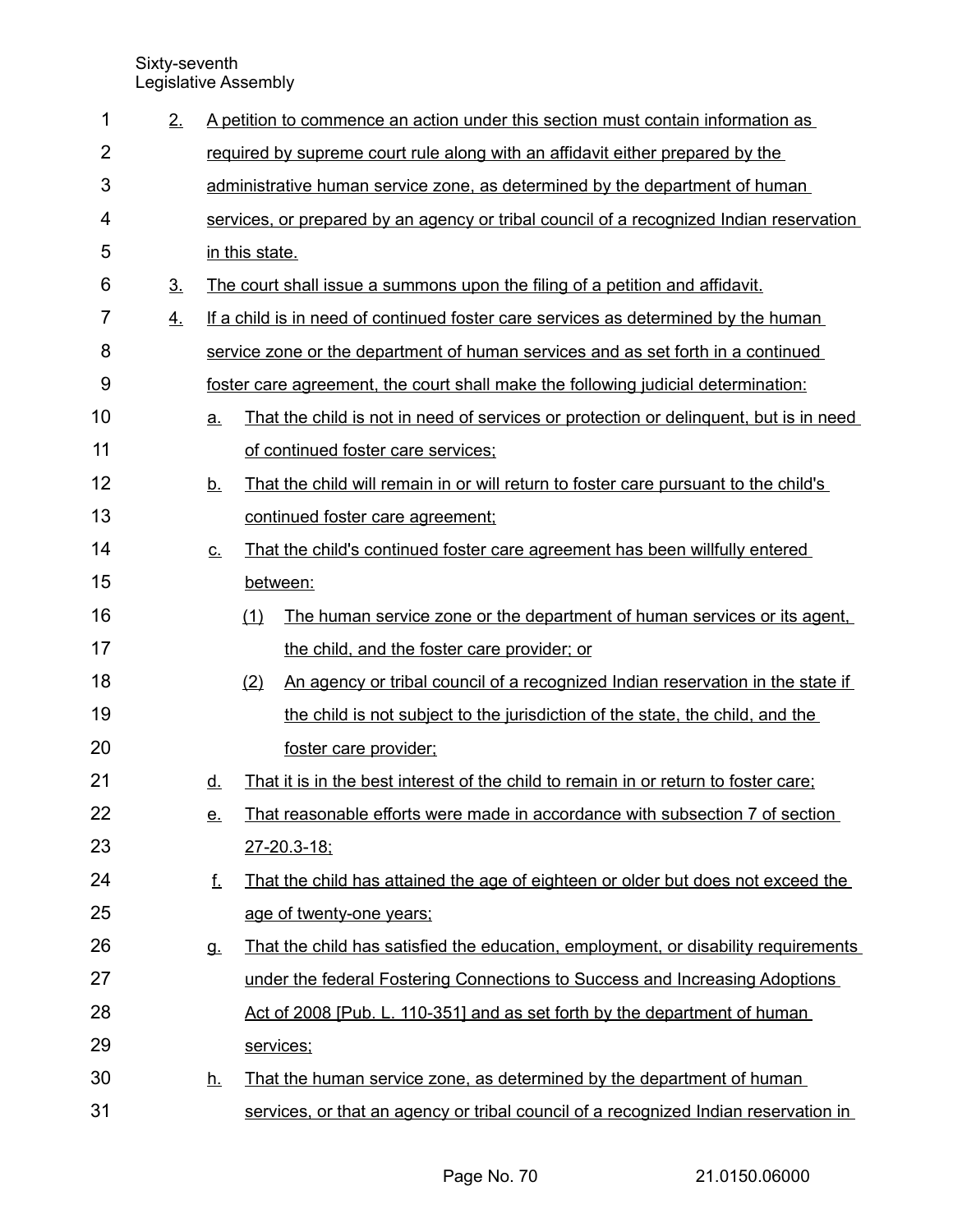| 1              |    | the state, shall continue foster care case management, unless otherwise agreed                    |
|----------------|----|---------------------------------------------------------------------------------------------------|
| $\overline{2}$ |    | to or required by the department of human services;                                               |
| 3              |    | Ţ.<br>That the human service zone or an agency or tribal council of a recognized                  |
| 4              |    | Indian reservation in the state must have care and placement responsibility of the                |
| 5              |    | child:                                                                                            |
| 6              |    | <u>That permanency hearing must be as set forth in section 27-20.3-24; and</u><br>j.              |
| $\overline{7}$ |    | <u>k.</u><br>That there are no grounds to file a petition to terminate parental rights under      |
| 8              |    | section 27-20.3-20.                                                                               |
| 9              | 5. | Pursuant to rule 16 of the North Dakota Rules of Juvenile Procedure, a court may                  |
| 10             |    | modify or vacate the judicial determination made under subsection 4.                              |
| 11             |    | 27-20.3-17. Human service zone to report to committing juvenile court.                            |
| 12             | 1. | A human service zone shall develop a family case plan and file the plan with the                  |
| 13             |    | committing juvenile court within sixty days.                                                      |
| 14             | 2. | A human service zone shall review each placement of a child found to be in need or                |
| 15             |    | protection with custody ordered to a human service zone and shall review the current              |
| 16             |    | status of each child every three months to determine whether a change in placement                |
| 17             |    | or program is necessary for continued efforts toward reunification and permanency of              |
| 18             |    | the child, and shall report the findings to the committing juvenile court.                        |
| 19             |    | 27-20.3-18. Reasonable efforts to prevent removal or to reunify - When required.                  |
| 20             | 1. | As used in this section, "reasonable efforts" means the exercise of due diligence, by             |
| 21             |    | the agency granted authority over the child under this chapter, to use appropriate and            |
| 22             |    | available services to meet the needs of the child and the child's family in order to              |
| 23             |    | prevent removal of the child from the child's family or, after removal, to use appropriate        |
| 24             |    | and available services to eliminate the need for removal, to reunite the child and the            |
| 25             |    | child's family, and to maintain family connections. In determining reasonable efforts to          |
| 26             |    | be made with respect to a child under this section, and in making reasonable efforts.             |
| 27             |    | the child's health and safety must be the paramount concern.                                      |
| 28             | 2. | <b>Except as provided in subsection 4, reasonable efforts must be made to preserve</b>            |
| 29             |    | families, reunify families, and maintain family connections:                                      |
| 30             |    | Before the placement of a child in foster care, to prevent or eliminate the need for<br><u>a.</u> |
| 31             |    | removing the child from the child's home:                                                         |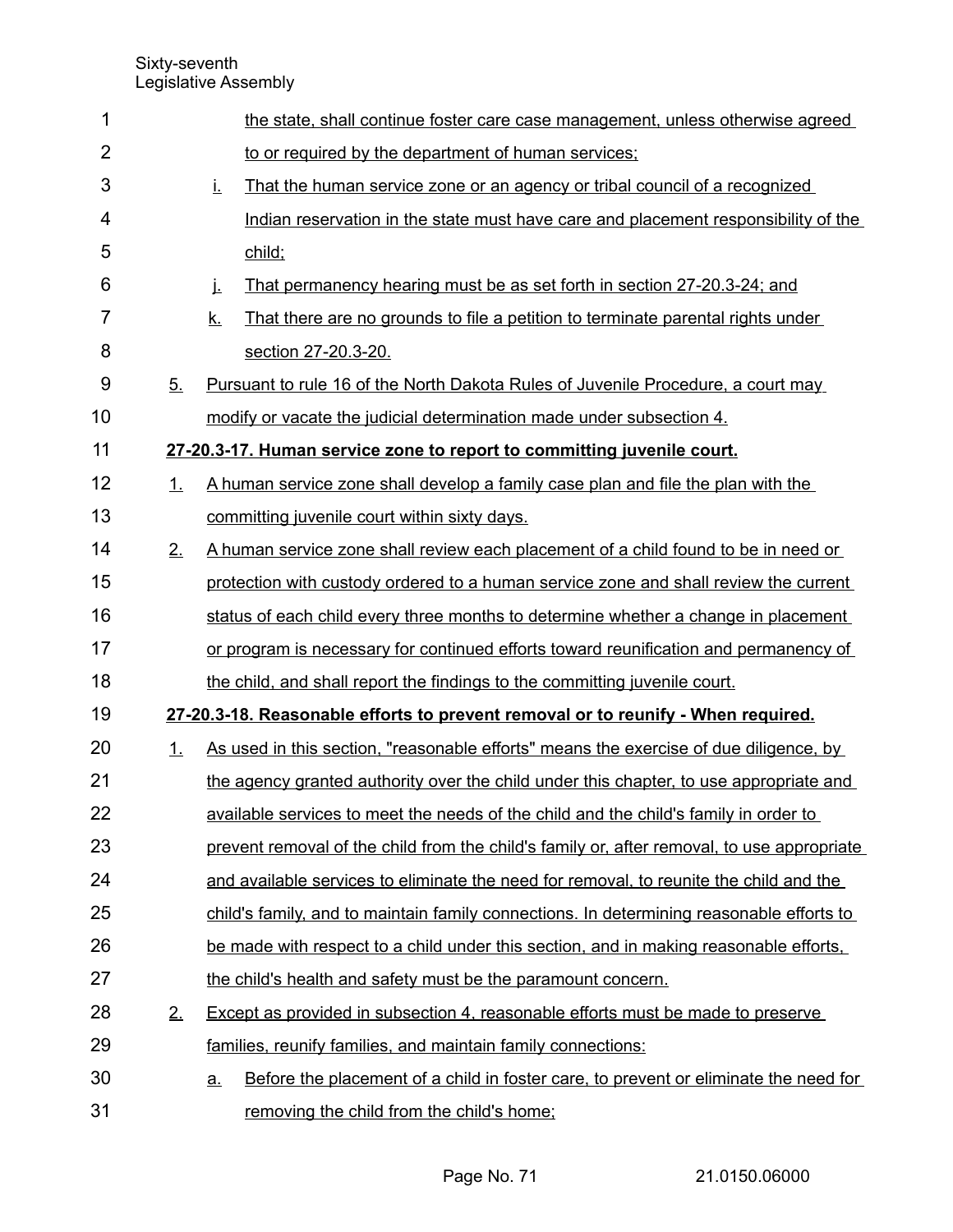| 1              |                   | <u>b.</u>                  | To make it possible for a child to return safely to the child's home;                       |
|----------------|-------------------|----------------------------|---------------------------------------------------------------------------------------------|
| $\overline{2}$ |                   | $\underline{\mathsf{C}}$ . | Whether and, if applicable, to place siblings in the same foster care, relative,            |
| 3              |                   |                            | guardianship, or adoptive placement, unless it is determined that such a joint              |
| 4              |                   |                            | placement would be contrary to the safety or well-being of any of the siblings;             |
| 5              |                   |                            | and                                                                                         |
| 6              |                   | <u>d.</u>                  | In the case of siblings removed from the home of the siblings who are not jointly           |
| $\overline{7}$ |                   |                            | placed, to provide for frequent visitation or other ongoing interaction between the         |
| 8              |                   |                            | siblings, unless it is contrary to the safety or well-being of any of the siblings.         |
| 9              | 3 <sub>1</sub>    |                            | If the court or the child's custodian determined that continuation of reasonable efforts.   |
| 10             |                   |                            | as described in subsection 2, is inconsistent with the permanency plan for the child,       |
| 11             |                   |                            | reasonable efforts must be made to place the child in a timely manner in accordance         |
| 12             |                   |                            | with the permanency plan and to complete steps that are necessary to finalize the           |
| 13             |                   |                            | permanent placement of the child.                                                           |
| 14             | 4.                |                            | Reasonable efforts of the type described in subsection 2 are not required if:               |
| 15             |                   | a.                         | A court of competent jurisdiction has determined a parent has subjected a child to          |
| 16             |                   |                            | aggravated circumstances; or                                                                |
| 17             |                   | <u>b.</u>                  | The parental rights of the parent, with respect to another child of the parent, have        |
| 18             |                   |                            | been involuntarily terminated.                                                              |
| 19             | 5.                |                            | Efforts to place a child for adoption, with a fit and willing relative or other appropriate |
| 20             |                   |                            | individual as a legal guardian, or in another planned permanent living arrangement,         |
| 21             |                   |                            | may be made concurrently with reasonable efforts of the type described in                   |
| 22             |                   |                            | subsection 2.                                                                               |
| 23             | 6.                |                            | Removal of a child from the child's home for placement in foster care must be based         |
| 24             |                   |                            | on judicial findings stated in the court's order, and determined on a case-by-case basis    |
| 25             |                   |                            | in a manner that complies with the requirements of titles IV-B and IV-E of the federal      |
| 26             |                   |                            | Social Security Act [42 U.S.C. 620 et seq. and 42 U.S.C. 6701 et seq.], as amended,         |
| 27             |                   |                            | and federal regulations adopted under this federal Act, provided that this subsection       |
| 28             |                   |                            | may not provide a basis for overturning an otherwise valid court order.                     |
| 29             | $\mathcal{I}_{-}$ |                            | For the purpose of section 27-20.3-19, reasonable efforts were made under this              |
| 30             |                   |                            | section to meet the child's needs before a foster care placement for a child remaining      |
| 31             |                   |                            | in care for continued foster care purposes.                                                 |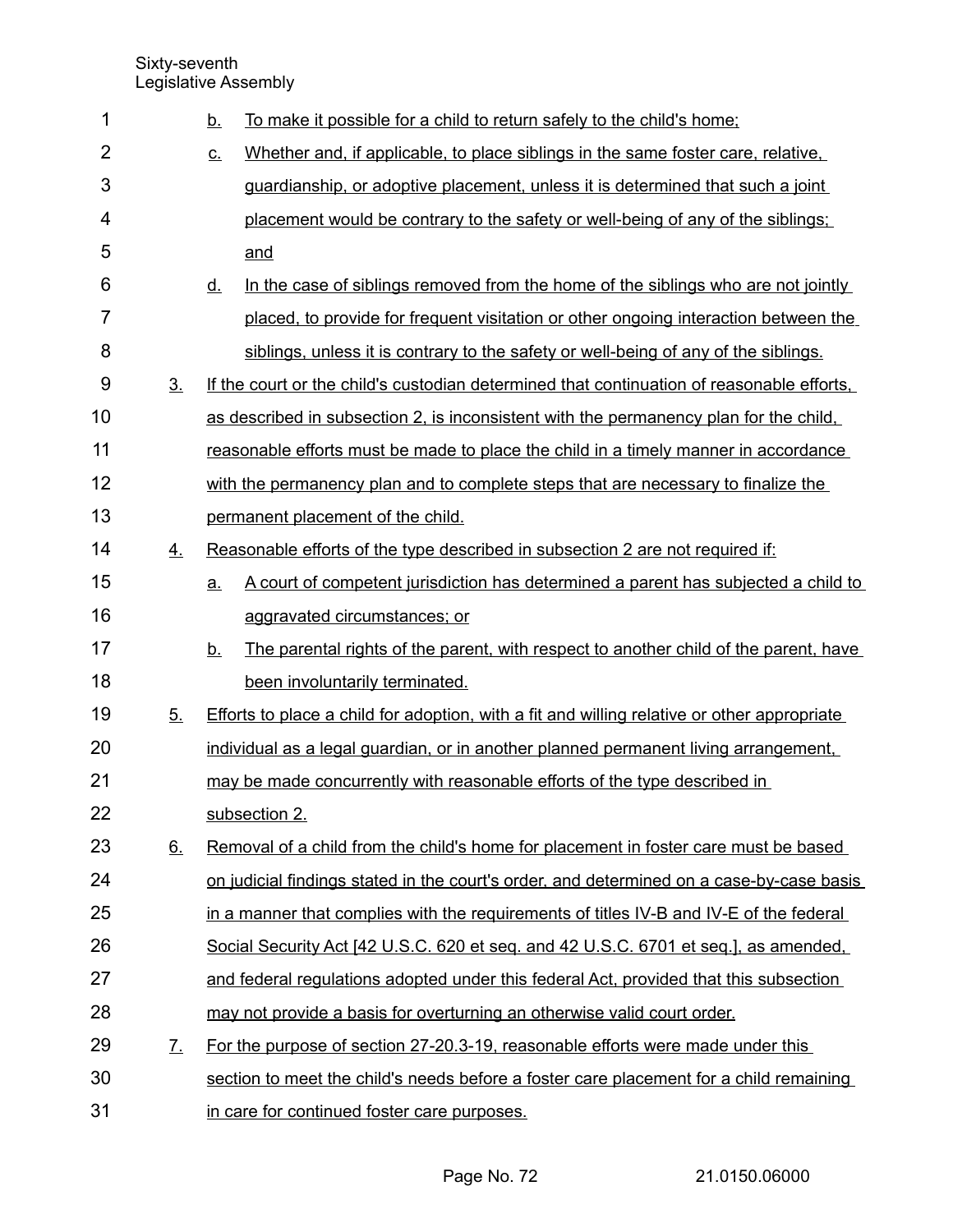- **27 20.3 19. Indian child welfare Active efforts and procedures.** 1
- 1. As used in this section: 2

| 3  | <u>a.</u> |     | "Active efforts" means affirmative, active, thorough, and timely efforts intended        |
|----|-----------|-----|------------------------------------------------------------------------------------------|
| 4  |           |     | primarily to maintain or reunite an Indian child with the child's family. Active efforts |
| 5  |           |     | required of the federal Indian Child Welfare Act of 1978 [25 U.S.C. 1901 through         |
| 6  |           |     | <u>1963] apply or may apply, including during the verification process. If an agency</u> |
| 7  |           |     | is involved in the child-custody proceeding, active efforts must involve assisting       |
| 8  |           |     | the parent or parents or Indian custodian through the steps of a case plan and           |
| 9  |           |     | with accessing or developing the resources necessary to satisfy the case plan. To        |
| 10 |           |     | the maximum extent possible, active efforts should be provided in a manner               |
| 11 |           |     | consistent with the prevailing social and cultural conditions and way of life of the     |
| 12 |           |     | Indian child's tribe and should be conducted in partnership with the Indian child        |
| 13 |           |     | and the Indian child's parents, extended family members, Indian custodians, and          |
| 14 |           |     | tribe. Active efforts are to be tailored to the facts and circumstances of the case.     |
| 15 |           |     | The term includes:                                                                       |
| 16 |           | (1) | Conducting a comprehensive assessment of the circumstances of the                        |
| 17 |           |     | Indian child's family, with a focus on safe reunification as the most desirable          |
| 18 |           |     | goal, with ongoing timely assessment to determine when the threat is                     |
| 19 |           |     | resolved and placement of the child can be returned to the custodian.                    |
| 20 |           | (2) | Identifying appropriate services and helping the parents to overcome                     |
| 21 |           |     | barriers, including actively assisting the parents in obtaining such services.           |
| 22 |           | (3) | Identifying, notifying, and inviting representatives of the Indian child's tribe to      |
| 23 |           |     | participate in providing support and services to the Indian child's family and           |
| 24 |           |     | in family team meetings, permanency planning, and resolution of placement                |
| 25 |           |     | issues.                                                                                  |
| 26 |           | (4) | Conducting or causing to be conducted a diligent search for the Indian                   |
| 27 |           |     | child's extended family members, and contacting and consulting with                      |
| 28 |           |     | extended family members to provide family structure and support for the                  |
| 29 |           |     | Indian child and the Indian child's parents.                                             |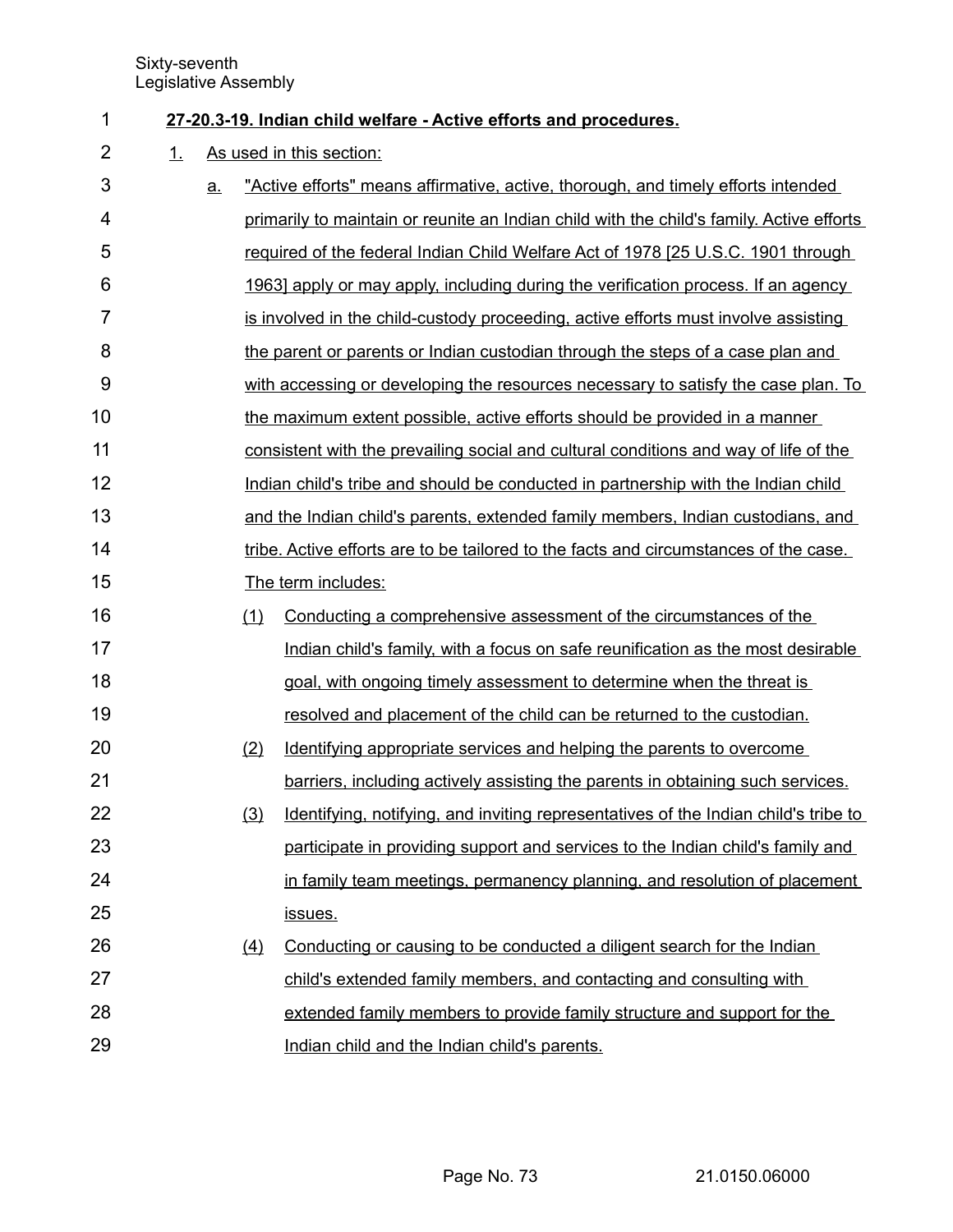| 1              |                            | (5)  | Offering and employing available and culturally appropriate family                    |
|----------------|----------------------------|------|---------------------------------------------------------------------------------------|
| $\overline{2}$ |                            |      | preservation strategies and facilitating the use of remedial and rehabilitative       |
| 3              |                            |      | services provided by the child's tribe.                                               |
| 4              |                            | (6)  | Taking steps to keep siblings together, if possible.                                  |
| 5              |                            | (7)  | Supporting regular visits with parents or Indian custodians in the most               |
| 6              |                            |      | natural setting possible as well as trial home visits of the Indian child during      |
| 7              |                            |      | any period of removal, consistent with the need to ensure the health, safety,         |
| 8              |                            |      | and welfare of the child.                                                             |
| 9              |                            | (8)  | Identifying community resources, including housing, financial,                        |
| 10             |                            |      | transportation, mental health, substance abuse, and peer support services             |
| 11             |                            |      | and actively assisting the Indian child's parents or, as appropriate, the             |
| 12             |                            |      | child's family, in utilizing and accessing those resources.                           |
| 13             |                            | (9)  | Monitoring progress and participation in services.                                    |
| 14             |                            | (10) | Considering alternative ways to address the needs of the Indian child's               |
| 15             |                            |      | parents and where appropriate, the family, if the optimum services do not             |
| 16             |                            |      | exist or are not available.                                                           |
| 17             |                            | (11) | Providing post-reunification services and monitoring.                                 |
| 18             | <u>b.</u>                  |      | "Extended family member" means a relationship defined by the law or custom of         |
| 19             |                            |      | the Indian child's tribe or, in the absence of such law or custom, means an           |
| 20             |                            |      | individual who has reached the age of eighteen and who is the Indian child's          |
| 21             |                            |      | grandparent, aunt or uncle, brother or sister, brother-in-law or sister-in-law, niece |
| 22             |                            |      | or nephew, first or second cousin, or stepparent.                                     |
| 23             | $\underline{\mathsf{C}}$ . |      | "Indian" means an individual who is a member of an Indian tribe, or who is a          |
| 24             |                            |      | native and a member of a regional corporation as defined under 43 U.S.C. 1606.        |
| 25             | <u>d.</u>                  |      | "Indian child" means any unmarried individual who is under the age of eighteen        |
| 26             |                            |      | and is either a member of an Indian tribe or is eligible for membership in an         |
| 27             |                            |      | Indian tribe and is the biological child of a member of an Indian tribe.              |
| 28             | <u>e.</u>                  |      | "Indian child's tribe" means the Indian tribe in which an Indian child is a member    |
| 29             |                            |      | or eligible for membership or, in the case of an Indian child who is a member of or   |
| 30             |                            |      | eligible for membership in more than one tribe, the Indian tribe with which the       |
| 31             |                            |      | Indian child has the more significant contacts.                                       |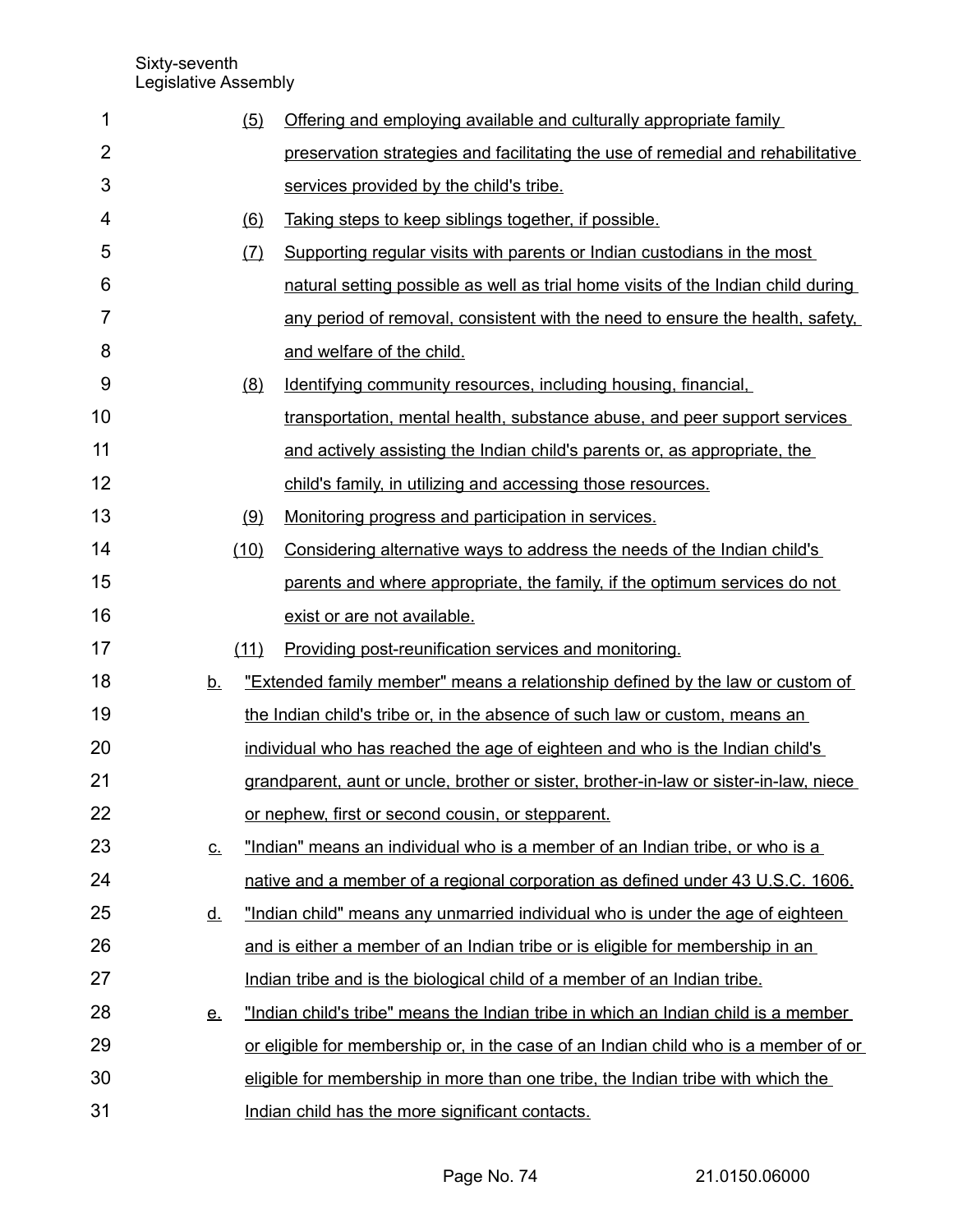| 1              |    | f.        | "Indian custodian" means any Indian individual who has legal custody of an                |
|----------------|----|-----------|-------------------------------------------------------------------------------------------|
| $\overline{2}$ |    |           | Indian child under tribal law or custom or under state law or to whom temporary           |
| 3              |    |           | physical care, custody, and control has been transferred by the parent of the             |
| 4              |    |           | child.                                                                                    |
| 5              |    | <b>g.</b> | "Indian tribe" means an Indian tribe, band, nation, or other organized Indian             |
| 6              |    |           | group or community of Indians recognized as eligible for services provided to             |
| $\overline{7}$ |    |           | Indians by the United States secretary of the interior because of their status as         |
| 8              |    |           | Indians, including any Alaska native village as defined in 43 U.S.C. 1602(c).             |
| 9              |    | <u>h.</u> | "Parent" means any biological parent or parents of an Indian child or any Indian          |
| 10             |    |           | individual who has lawfully adopted an Indian child, including adoptions under            |
| 11             |    |           | tribal law or custom. The term does not include the unwed father if paternity has         |
| 12             |    |           | not been acknowledged or established.                                                     |
| 13             |    | İ.        | "Termination of parental rights" means any action resulting in the termination of         |
| 14             |    |           | the parent-child relationship. It does not include a placement based upon an act          |
| 15             |    |           | by an Indian child which, if committed by an adult, would be deemed a crime or a          |
| 16             |    |           | placement upon award of custody to one of the child's parents in a divorce                |
| 17             |    |           | proceeding.                                                                               |
| 18             | 2. |           | Before removal of an Indian child from the custody of a parent or Indian custodian for    |
| 19             |    |           | purposes of involuntary foster care placement or the termination of parental rights over  |
| 20             |    |           | an Indian child, the court shall find that active efforts have been made to provide       |
| 21             |    |           | remedial services and rehabilitative services designed to prevent the breakup of the      |
| 22             |    |           | Indian family and that these efforts have proved unsuccessful. The court may not          |
| 23             |    |           | order the removal unless evidence of active efforts shows there has been a vigorous       |
| 24             |    |           | and concerted level of casework beyond the level that would constitute reasonable         |
| 25             |    |           | efforts under section 27-20.3-26. Reasonable efforts may not be construed to be           |
| 26             |    |           | active efforts. Active efforts must be made in a manner that takes into account the       |
| 27             |    |           | prevailing social and cultural values, conditions, and way of life of the Indian child's  |
| 28             |    |           | tribe. Active efforts must utilize the available resources of the Indian child's extended |
| 29             |    |           | family, tribe, tribal and other relevant social service agencies, and individual Indian   |
| 30             |    |           | caregivers.                                                                               |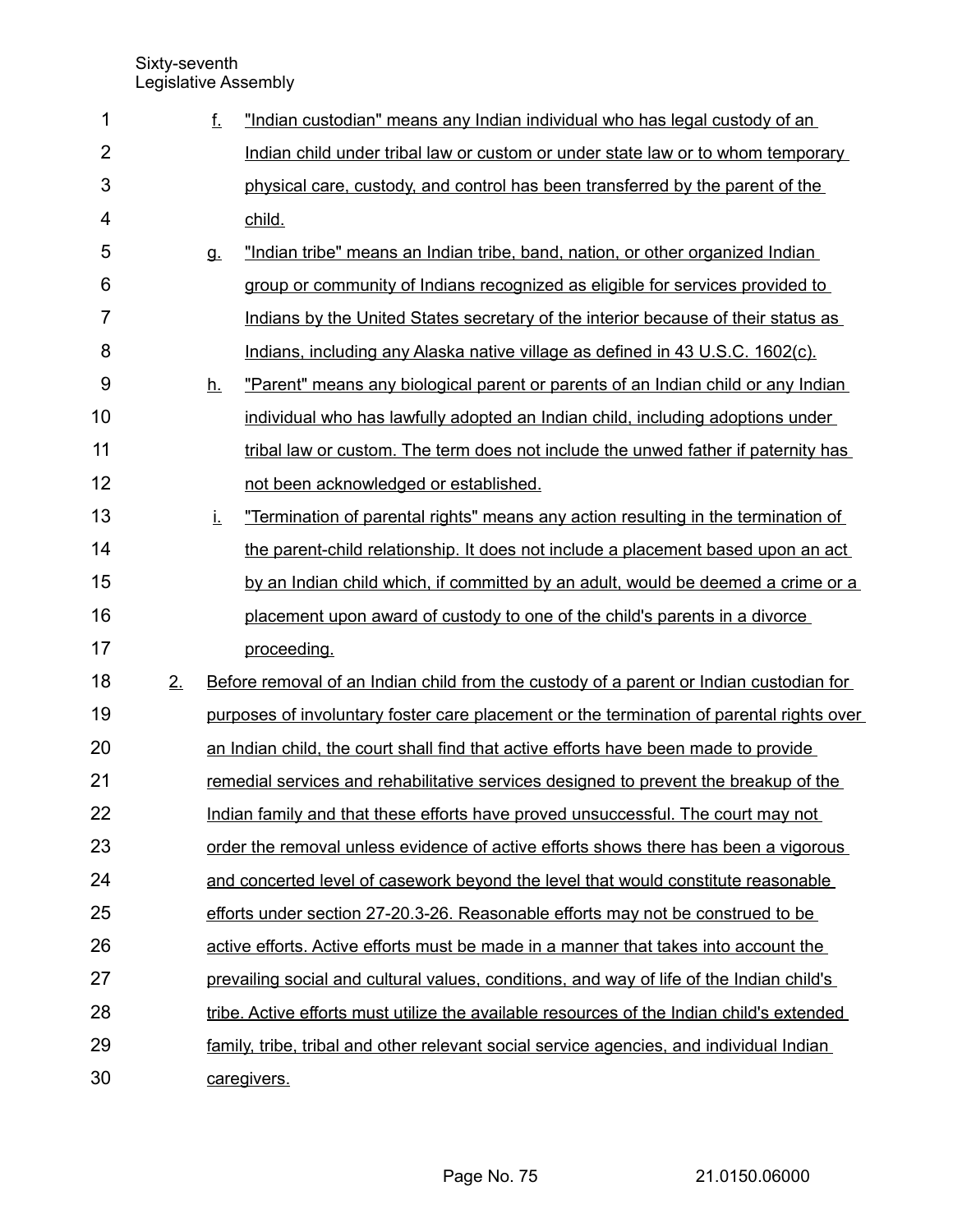| 1              | 3 <sub>1</sub> | The court may order the removal of the Indian child for involuntary foster care              |
|----------------|----------------|----------------------------------------------------------------------------------------------|
| $\overline{2}$ |                | placement only if the court determines, by clear and convincing evidence, that               |
| 3              |                | continued custody of the child by the parent or Indian custodian is likely to result in      |
| 4              |                | serious emotional or physical damage to the child. Evidence must show a causal               |
| 5              |                | relationship between the particular conditions in the home and the likelihood that           |
| 6              |                | continued custody of the child will result in serious emotional or physical damage to        |
| $\overline{7}$ |                | the particular child who is the subject of the proceeding. Poverty, isolation, custodian     |
| 8              |                | age, crowded or inadequate housing, substance use, or nonconforming social                   |
| 9              |                | behavior does not by itself constitute clear and convincing evidence of imminent             |
| 10             |                | serious emotional or physical damage to the child. As soon as the threat has been            |
| 11             |                | removed and the child is no longer at risk, the state should terminate the removal, by       |
| 12             |                | returning the child to the parent while offering a solution to mitigate the situation that   |
| 13             |                | gave rise to the need for emergency removal and placement.                                   |
| 14             | 4.             | The court may only order the termination of parental rights over the Indian child if the     |
| 15             |                | court determines, by evidence beyond a reasonable doubt that continued custody of            |
| 16             |                | the child by the parent or Indian custodian is likely to result in serious emotional or      |
| 17             |                | physical damage to the child.                                                                |
| 18             | 5.             | In considering whether to involuntarily place an Indian child in foster care or to           |
| 19             |                | terminate the parental rights of the parent of an Indian child, the court shall require that |
| 20             |                | a qualified expert witness must be qualified to testify regarding whether the child's        |
| 21             |                | continued custody by the parent or Indian custodian is likely to result in serious           |
| 22             |                | emotional or physical damage to the child and should be qualified to testify as to the       |
| 23             |                | prevailing social and cultural standards of the Indian child's tribe. An individual may be   |
| 24             |                | designated by the Indian child's tribe as being qualified to testify to the prevailing       |
| 25             |                | social and cultural standards of the Indian child's tribe. The court or any party may        |
| 26             |                | request the assistance of the Indian child's tribe or the bureau of Indian affairs office    |
| 27             |                | serving the Indian child's tribe in locating individuals qualified to serve as expert        |
| 28             |                | witnesses. The social worker regularly assigned to the Indian child may not serve as a       |
| 29             |                | qualified expert witness in child-custody proceedings concerning the child. The              |
| 30             |                | gualified expert witness should be someone familiar with the particular child and have       |
| 31             |                | contact with the parents to observe interaction between the parents, child, and              |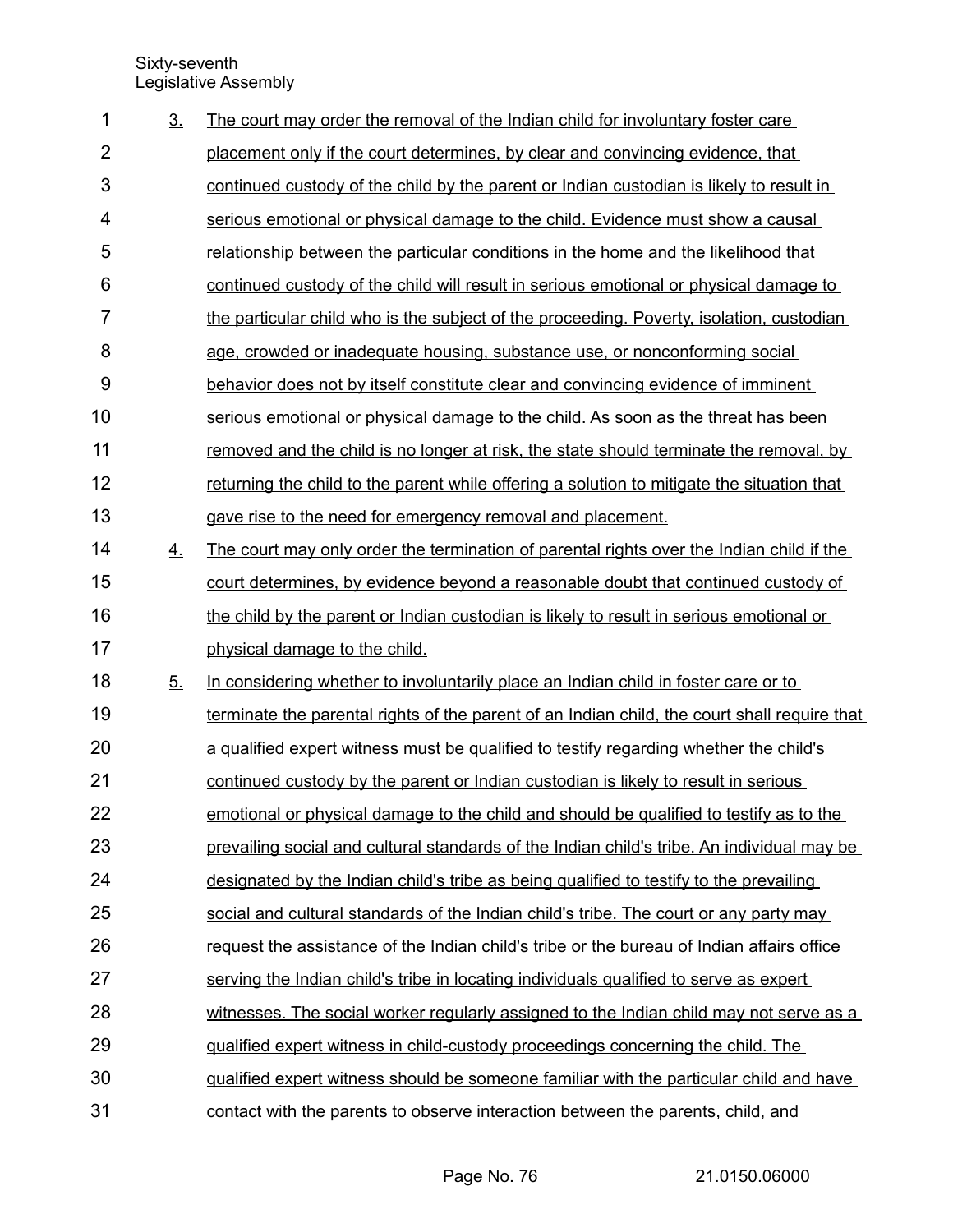| 1              |           |                                             |      | extended family members. The child welfare agency and courts should facilitate         |  |  |  |  |  |
|----------------|-----------|---------------------------------------------|------|----------------------------------------------------------------------------------------|--|--|--|--|--|
| $\overline{2}$ |           |                                             |      | access to the family and records to facilitate accurate testimony.                     |  |  |  |  |  |
| 3              |           | 27-20.3-20. Termination of parental rights. |      |                                                                                        |  |  |  |  |  |
| 4              | 1.        |                                             |      | The court by order may terminate the parental rights of a parent with respect to the   |  |  |  |  |  |
| 5              |           |                                             |      | parent's child if:                                                                     |  |  |  |  |  |
| 6              |           | a.                                          |      | The parent has abandoned the child;                                                    |  |  |  |  |  |
| 7              |           | <u>b.</u>                                   |      | The child is subjected to aggravated circumstances;                                    |  |  |  |  |  |
| 8              |           | $\underline{\mathbf{C}}$ .                  |      | The child is in need of protection and the court finds:                                |  |  |  |  |  |
| 9              |           |                                             | (1)  | The conditions and causes of the need for protection are likely to continue            |  |  |  |  |  |
| 10             |           |                                             |      | or will not be remedied and for that reason the child is suffering or will             |  |  |  |  |  |
| 11             |           |                                             |      | probably suffer serious physical, mental, moral, or emotional harm; or                 |  |  |  |  |  |
| 12             |           |                                             | (2)  | The child has been in foster care, in the care, custody, and control of the            |  |  |  |  |  |
| 13             |           |                                             |      | department or human service zone for at least four hundred fifty out of the            |  |  |  |  |  |
| 14             |           |                                             |      | previous six hundred sixty nights;                                                     |  |  |  |  |  |
| 15             |           | <u>d.</u>                                   |      | The written consent of the parent acknowledged before the court has been given;        |  |  |  |  |  |
| 16             |           |                                             | $or$ |                                                                                        |  |  |  |  |  |
| 17             |           | <u>e.</u>                                   |      | The parent has pled guilty or nolo contendere to, or has been found guilty of          |  |  |  |  |  |
| 18             |           |                                             |      | engaging in a sexual act under section 12.1-20-03 or 12.1-20-04, the sexual act        |  |  |  |  |  |
| 19             |           |                                             |      | led to the birth of the parent's child, and termination of the parental rights of the  |  |  |  |  |  |
| 20             |           |                                             |      | parent is in the best interests of the child.                                          |  |  |  |  |  |
| 21             | 2.        |                                             |      | If the court does not make an order of termination of parental rights, it may grant an |  |  |  |  |  |
| 22             |           |                                             |      | order under section 27-20.3-15 if the court finds from clear and convincing evidence   |  |  |  |  |  |
| 23             |           |                                             |      | that the child is in need of protection.                                               |  |  |  |  |  |
| 24             |           |                                             |      | 27-20.3-21. Petition for termination of parental rights.                               |  |  |  |  |  |
| 25             | <u>1.</u> |                                             |      | As used in this section:                                                               |  |  |  |  |  |
| 26             |           | <u>a.</u>                                   |      | "A finding that the child has been subjected to child abuse or neglect" means:         |  |  |  |  |  |
| 27             |           |                                             | (1)  | A finding of a child in need of protection made under this chapter; or                 |  |  |  |  |  |
| 28             |           |                                             | (2)  | A conviction of a person, responsible for a child's welfare, for conduct               |  |  |  |  |  |
| 29             |           |                                             |      | involving the child, under chapter 12.1-16 or sections 12.1-17-01 through              |  |  |  |  |  |
| 30             |           |                                             |      | 12.1-17-04 or 12.1-20-01 through 12.1-20-08.                                           |  |  |  |  |  |
| 31             |           | <u>b.</u>                                   |      | "Compelling reason" means a recorded statement that reflects consideration of:         |  |  |  |  |  |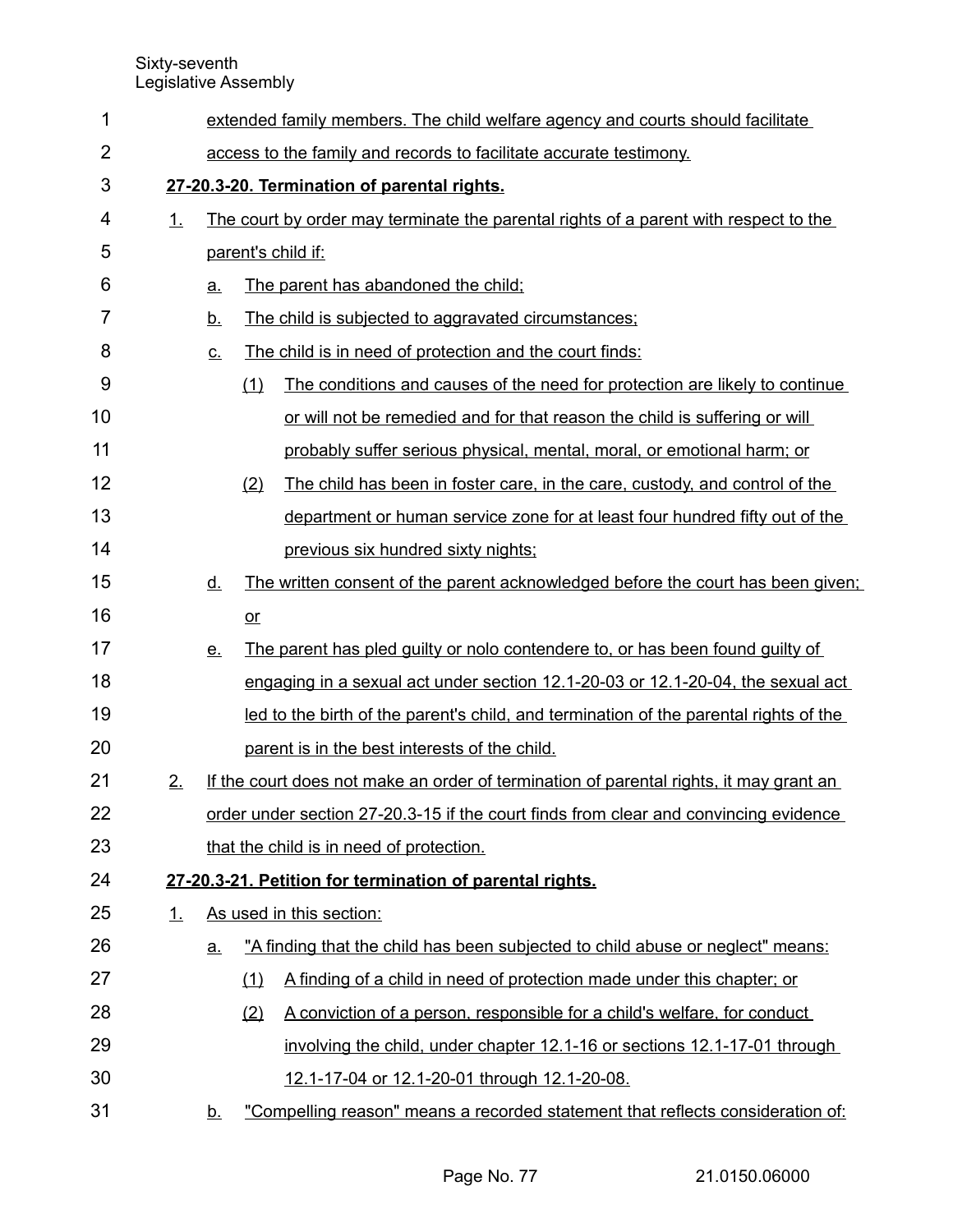| 1              |                   |           | (1)        | The child's age:                                                                           |
|----------------|-------------------|-----------|------------|--------------------------------------------------------------------------------------------|
| $\overline{2}$ |                   |           | (2)        | The portion of the child's life spent living in the household of a parent of the           |
| 3              |                   |           |            | child;                                                                                     |
| 4              |                   |           | (3)        | The availability of an adoptive home suitable to the child's needs;                        |
| 5              |                   |           | (4)        | Whether the child has special needs; and                                                   |
| 6              |                   |           | (5)        | The expressed wishes of a child age ten or older.                                          |
| $\overline{7}$ |                   | <u>C.</u> |            | "Department" means the department of human services.                                       |
| 8              |                   | <u>d.</u> |            | "Human service zone" means a county or consolidated group of counties                      |
| 9              |                   |           |            | administering human services within a designated area in accordance with an                |
| 10             |                   |           |            | agreement or plan approved by the department.                                              |
| 11             | 2.                |           |            | A petition for termination of parental rights must be prepared, filed, and served upon     |
| 12             |                   |           |            | the parties by the state's attorney. A petition may also be prepared by any other          |
| 13             |                   |           |            | person that is not the court, including a law enforcement officer, who has knowledge of    |
| 14             |                   |           |            | the facts alleged or is informed and believes that they are true. A petition prepared by   |
| 15             |                   |           |            | any person other than a state's attorney may not be filed unless the director or the       |
| 16             |                   |           |            | court, has determined the filing of the petition is in the best interest of the public and |
| 17             |                   |           | the child. |                                                                                            |
| 18             | $\underline{3}$ . |           |            | Except as provided in subsection 4, a petition for termination of parental rights must be  |
| 19             |                   | filed:    |            |                                                                                            |
| 20             |                   | <u>a</u>  |            | If the child has been in foster care, in the custody of the department, human              |
| 21             |                   |           |            | service zone, or, in cases arising out of an adjudication by the court of a child in       |
| 22             |                   |           |            | need of services, the division of juvenile services, for at least four hundred fifty       |
| 23             |                   |           |            | out of the previous six hundred sixty nights;                                              |
| 24             |                   | <u>b.</u> |            | Within sixty days after the court has found the child to be an abandoned infant; or        |
| 25             |                   | <u>c.</u> |            | Within sixty days after the court has convicted the child's parent of one of the           |
| 26             |                   |           |            | following crimes, or of an offense under the laws of another jurisdiction which            |
| 27             |                   |           |            | requires proof of substantially similar elements:                                          |
| 28             |                   |           | (1)        | A violation of section 12.1-16-01, 12.1-16-02, or 12.1-16-03, or subsection 1              |
| 29             |                   |           |            | of section 14-09-22 in which the victim is another child of the parent;                    |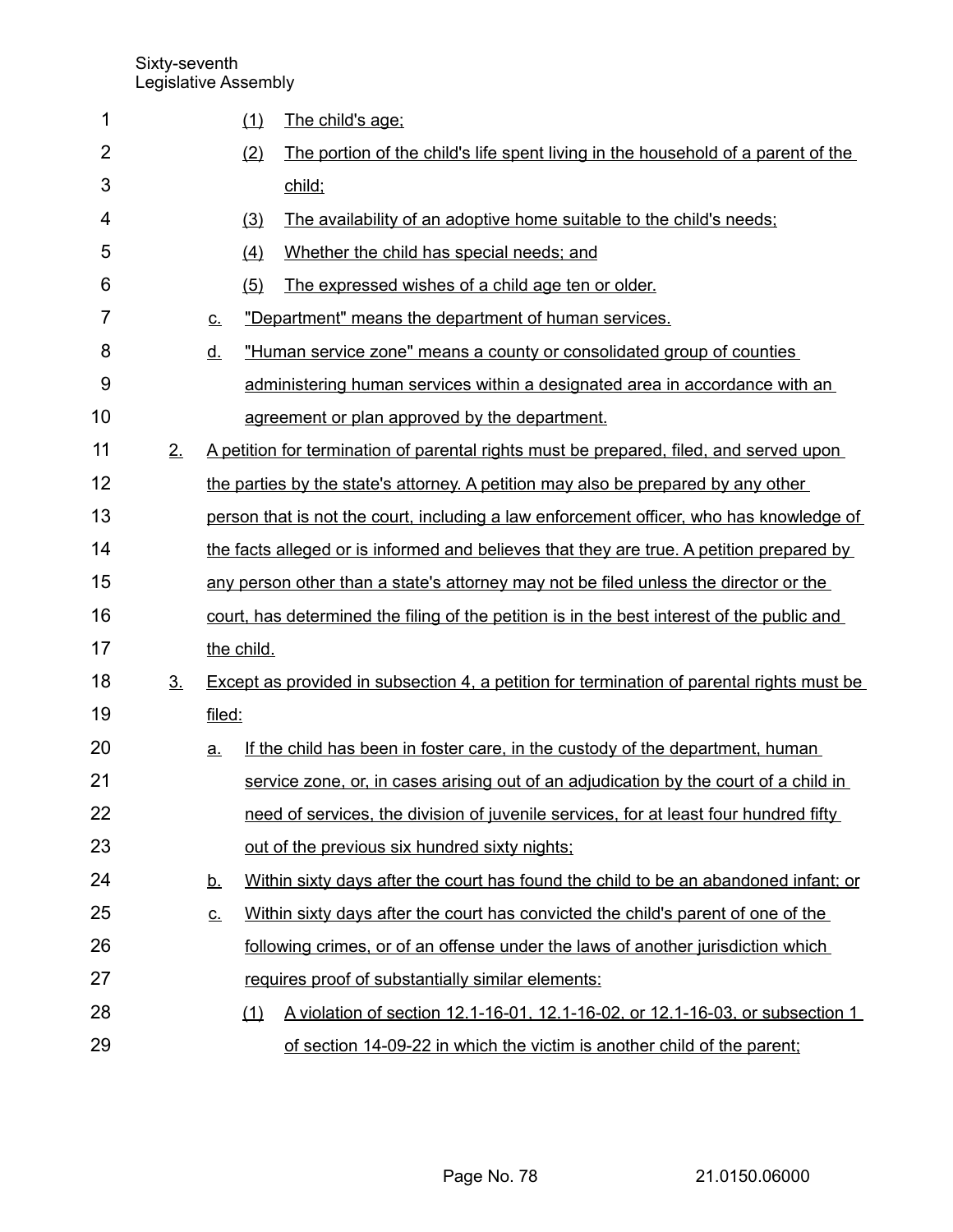| 1              |                  |            | (2) | Aiding, abetting, attempting, conspiring, or soliciting a violation of section          |
|----------------|------------------|------------|-----|-----------------------------------------------------------------------------------------|
| $\overline{2}$ |                  |            |     | 12.1-16-01, 12.1-16-02, or 12.1-16-03 in which the victim is a child of the             |
| 3              |                  |            |     | parent; or                                                                              |
| 4              |                  |            | (3) | A violation of section 12.1-17-02 in which the victim is a child of the parent          |
| 5              |                  |            |     | and has suffered serious bodily injury.                                                 |
| 6              | $\overline{4}$ . |            |     | A petition for termination of parental rights need not be filed if:                     |
| 7              |                  | a.         |     | The child is being cared for by a relative approved by the department and human         |
| 8              |                  |            |     | service zone;                                                                           |
| 9              |                  | <u>b.</u>  |     | The department or human service zone has documented in the case plan a                  |
| 10             |                  |            |     | compelling reason for determining that filing such a petition would not be in the       |
| 11             |                  |            |     | child's best interests and has notified the court that the documentation is             |
| 12             |                  |            |     | available for review by the court; or                                                   |
| 13             |                  | <u>C.</u>  |     | The department or the human service zone has determined:                                |
| 14             |                  |            | (1) | Reasonable efforts to preserve and reunify the family are required under                |
| 15             |                  |            |     | section 27-20.3-26 to be made with respect to the child;                                |
| 16             |                  |            | (2) | The case plan provides such services are necessary for the safe return of               |
| 17             |                  |            |     | the child to the child's home; and                                                      |
| 18             |                  |            | (3) | Such services have not been provided consistent with time periods                       |
| 19             |                  |            |     | described in the case plan.                                                             |
| 20             | 5.               |            |     | For purposes of subsection 3, a child in foster care entered foster care on the earlier |
| 21             |                  | <u>of:</u> |     |                                                                                         |
| 22             |                  | <u>a.</u>  |     | The date of the court's order if the court:                                             |
| 23             |                  |            | (1) | Made a finding that the child has been subjected to child abuse or neglect;             |
| 24             |                  |            | (2) | Determined that it is unsafe or contrary to the welfare of the child to remain          |
| 25             |                  |            |     | in the home; and                                                                        |
| 26             |                  |            | (3) | <u>Granted custody of the child to the department or human service zone or, in</u>      |
| 27             |                  |            |     | cases arising out of an adjudication by the court that a child is in need of            |
| 28             |                  |            |     | services, the division of juvenile services; or                                         |
| 29             |                  | <u>b.</u>  |     | The date that is sixty days after:                                                      |
| 30             |                  |            | (1) | The date of a hearing under section 27-20.3-10 which results in maintaining             |
| 31             |                  |            |     | a child in shelter care;                                                                |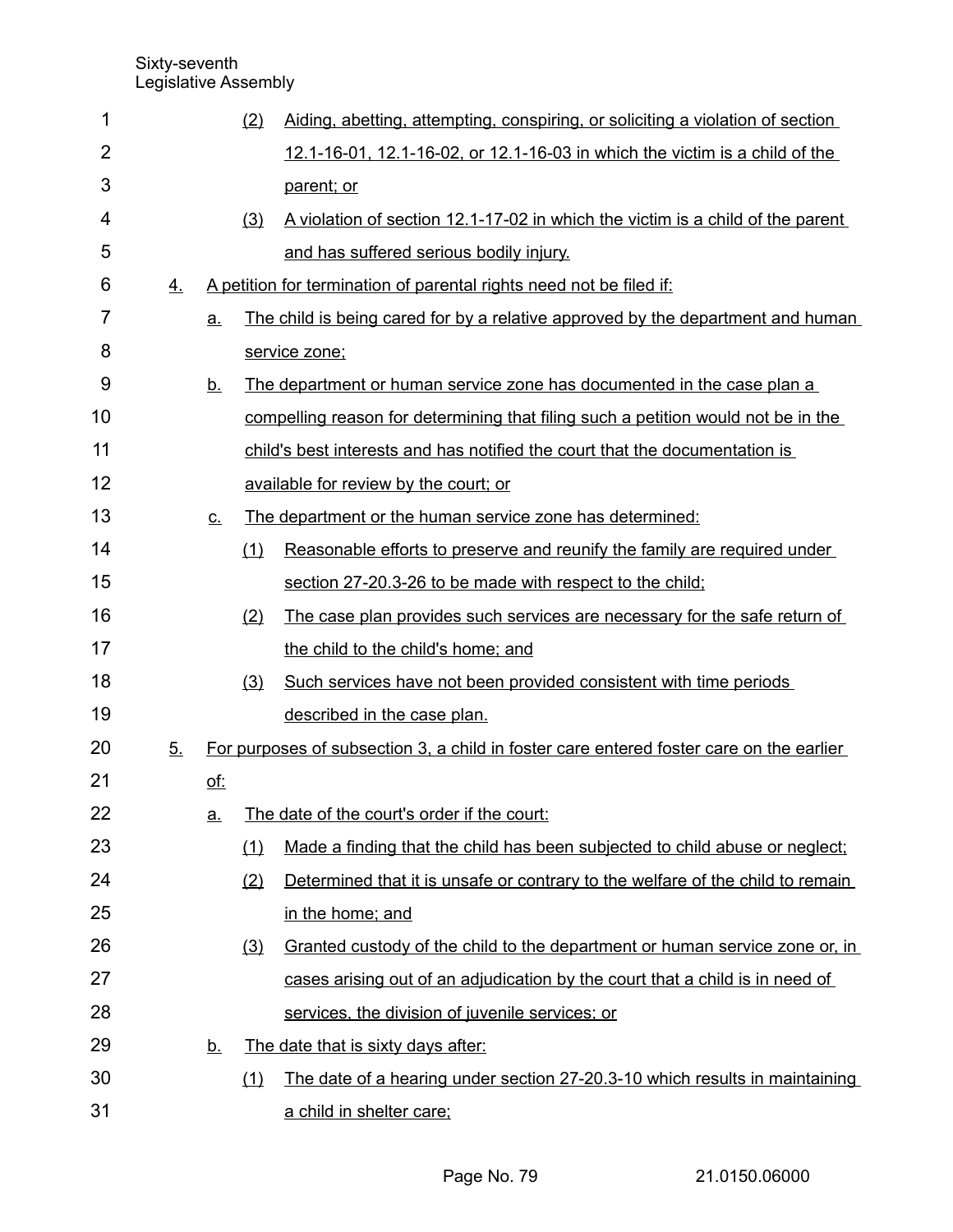| 1  |                   |             | (2)           | The date of an order in a dispositional hearing under which a child is placed             |
|----|-------------------|-------------|---------------|-------------------------------------------------------------------------------------------|
| 2  |                   |             |               | in foster care; or                                                                        |
| 3  |                   |             | (3)           | The date a child is placed in foster care voluntarily and with the consent of             |
| 4  |                   |             |               | the child's parent.                                                                       |
| 5  | 6.                |             |               | For purposes of subsection 3, a child leaves foster care at the time:                     |
| 6  |                   | <u>a.</u>   |               | The court enters an order:                                                                |
| 7  |                   |             | (1)           | Denying a petition to grant care, custody, and control of the child to the                |
| 8  |                   |             |               | human service zone or the division of juvenile services;                                  |
| 9  |                   |             | (2)           | <u>Terminating an order that granted custody of the child to the human service</u>        |
| 10 |                   |             |               | zone or the division of juvenile services; or                                             |
| 11 |                   |             | (3)           | Appointing a legal guardian under chapter 27-20.1;                                        |
| 12 |                   | <u>b.</u>   |               | The court order under which the child entered foster care ends by operation of            |
| 13 |                   |             | law;          |                                                                                           |
| 14 |                   | <u>c.</u>   |               | The child is placed in a parental home by the court or a legal custodian other            |
| 15 |                   |             |               | than the division of juvenile services and the legal custodian lacks authority to         |
| 16 |                   |             |               | remove the child without further order of the court; or                                   |
| 17 |                   | <u>d.</u>   |               | The child is placed in a parental home by the division of juvenile services.              |
| 18 | $\underline{7}$ . |             |               | For purposes of subsection 3, a child is not in foster care on any night during which     |
| 19 |                   |             | the child is: |                                                                                           |
| 20 |                   | <u>a.</u>   |               | On a trial home visit;                                                                    |
| 21 |                   | <u>b.</u>   |               | Receiving services at the youth correctional center pursuant to an adjudication of        |
| 22 |                   |             |               | delinquency; or                                                                           |
| 23 |                   | $C_{\cdot}$ |               | Absent without leave from the place in which the child was receiving foster care.         |
| 24 |                   |             |               | 27-20.3-22. Proceeding for termination of parental rights.                                |
| 25 | 1.                |             |               | The petition must contain information required by the North Dakota Rules of Juvenile      |
| 26 |                   |             |               | Procedure and state clearly that an order for termination of parental rights is requested |
| 27 |                   |             |               | and that the effect will be as stated in section 27-20.3-23.                              |
| 28 | 2.                |             |               | If both of the biological parents of the child are not named in the petition either as    |
| 29 |                   |             |               | petitioner or as respondent, the court shall cause inquiry to be made of the petitioner   |
| 30 |                   |             |               | and other appropriate persons in an effort to identify an unnamed parent. The inquiry     |
| 31 |                   |             |               | must include, to the extent necessary and appropriate, all of the following:              |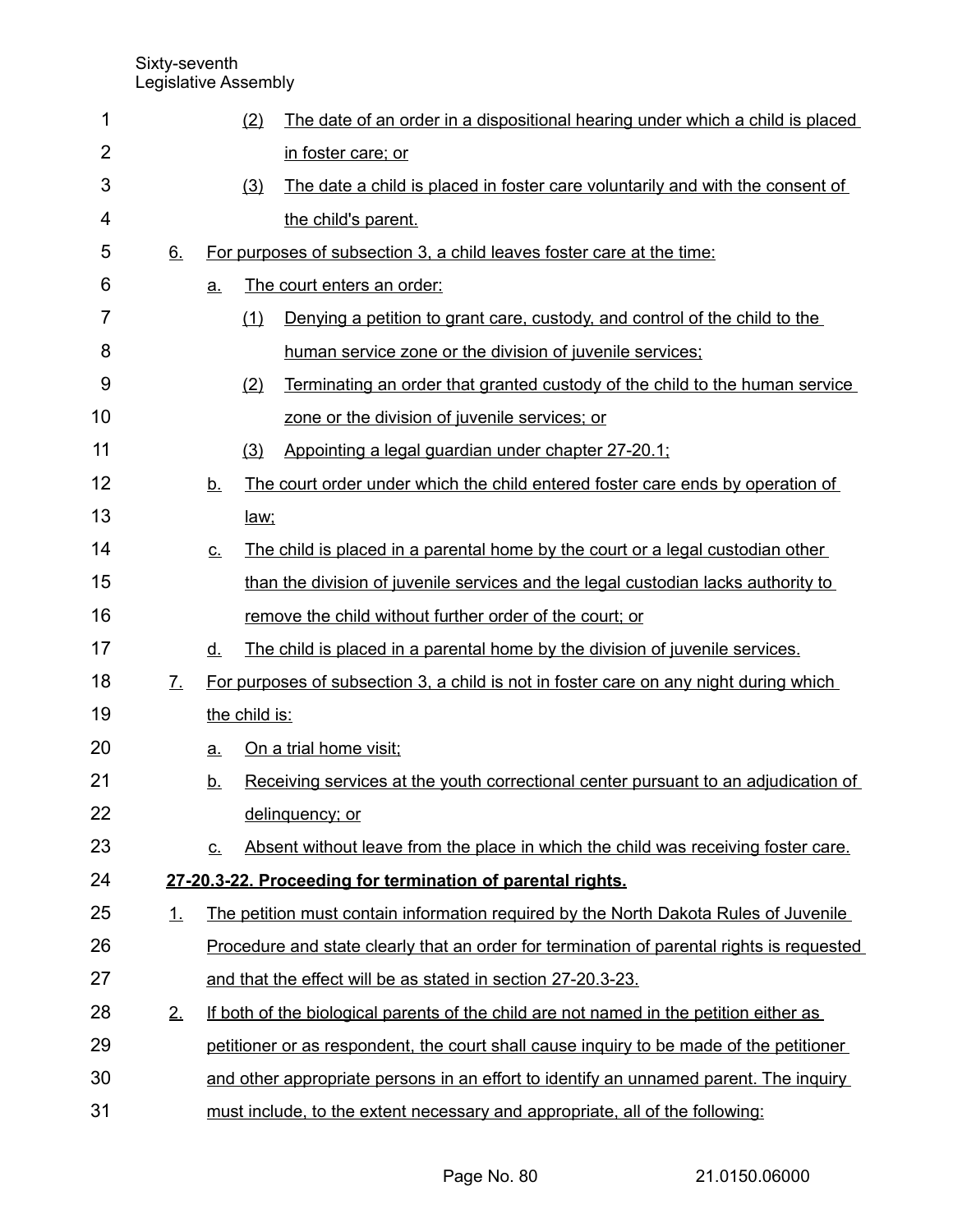| 1  |                   | <u>a.</u> | Whether any man is presumed to be the father of the child under chapter 14-20.                |
|----|-------------------|-----------|-----------------------------------------------------------------------------------------------|
| 2  |                   | <u>b.</u> | Whether the biological mother of the child was cohabiting with a man at the time              |
| 3  |                   |           | of conception or birth of the child.                                                          |
| 4  |                   | <u>C.</u> | Whether the biological mother of the child has received from any man support                  |
| 5  |                   |           | payments or promises of support with respect to the child or in connection with               |
| 6  |                   |           | the pregnancy.                                                                                |
| 7  |                   | <u>d.</u> | Whether any individual has formally or informally acknowledged or declared that               |
| 8  |                   |           | individual's possible parentage of the child.                                                 |
| 9  |                   | <u>e.</u> | Whether any individual claims any right to custody of the child.                              |
| 10 | 3 <sub>1</sub>    |           | The court shall add as respondent to the petition and cause to be served with a               |
| 11 |                   |           | summons any individual identified by the court as an unnamed parent, unless the               |
| 12 |                   |           | individual has relinquished parental rights, or parental rights have been previously          |
| 13 |                   |           | terminated by a court.                                                                        |
| 14 | 4.                |           | If the court, after inguiry, is unable to identify an unnamed parent and no individual has    |
| 15 |                   |           | appeared in the proceeding claiming to be an unnamed parent of the child or to have           |
| 16 |                   |           | any right of custody of the child, the court shall enter an order terminating all parental    |
| 17 |                   |           | rights of the unnamed parent with reference to the child and the parent and child             |
| 18 |                   |           | relationship.                                                                                 |
| 19 | 5 <sub>1</sub>    |           | If a petition for termination of parental rights is made by a parent of the child under this  |
| 20 |                   |           | section or if a parent consents to termination of parental rights, that parent is entitled    |
| 21 |                   |           | to legal counsel during all stages of a proceeding to terminate the parent and child          |
| 22 |                   |           | relationship.                                                                                 |
| 23 | 6.                |           | Subject to the disposition of an appeal, upon the expiration of thirty days after an order    |
| 24 |                   |           | terminating parental rights is issued under this section, the order may not be                |
| 25 |                   |           | <u>questioned by any person, including the petitioner, in any manner, or upon any</u>         |
| 26 |                   |           | ground, including fraud, misrepresentation, failure to give any required notice, or lack      |
| 27 |                   |           | of jurisdiction of the parties or of the subject matter, unless the person retained           |
| 28 |                   |           | custody of the child.                                                                         |
| 29 | $\mathcal{I}_{-}$ |           | At least ten days before the petition is heard, the clerk of district court or juvenile court |
| 30 |                   |           | shall provide a copy of the petition and summons, if any, to the director of the human        |
| 31 |                   |           | service zone.                                                                                 |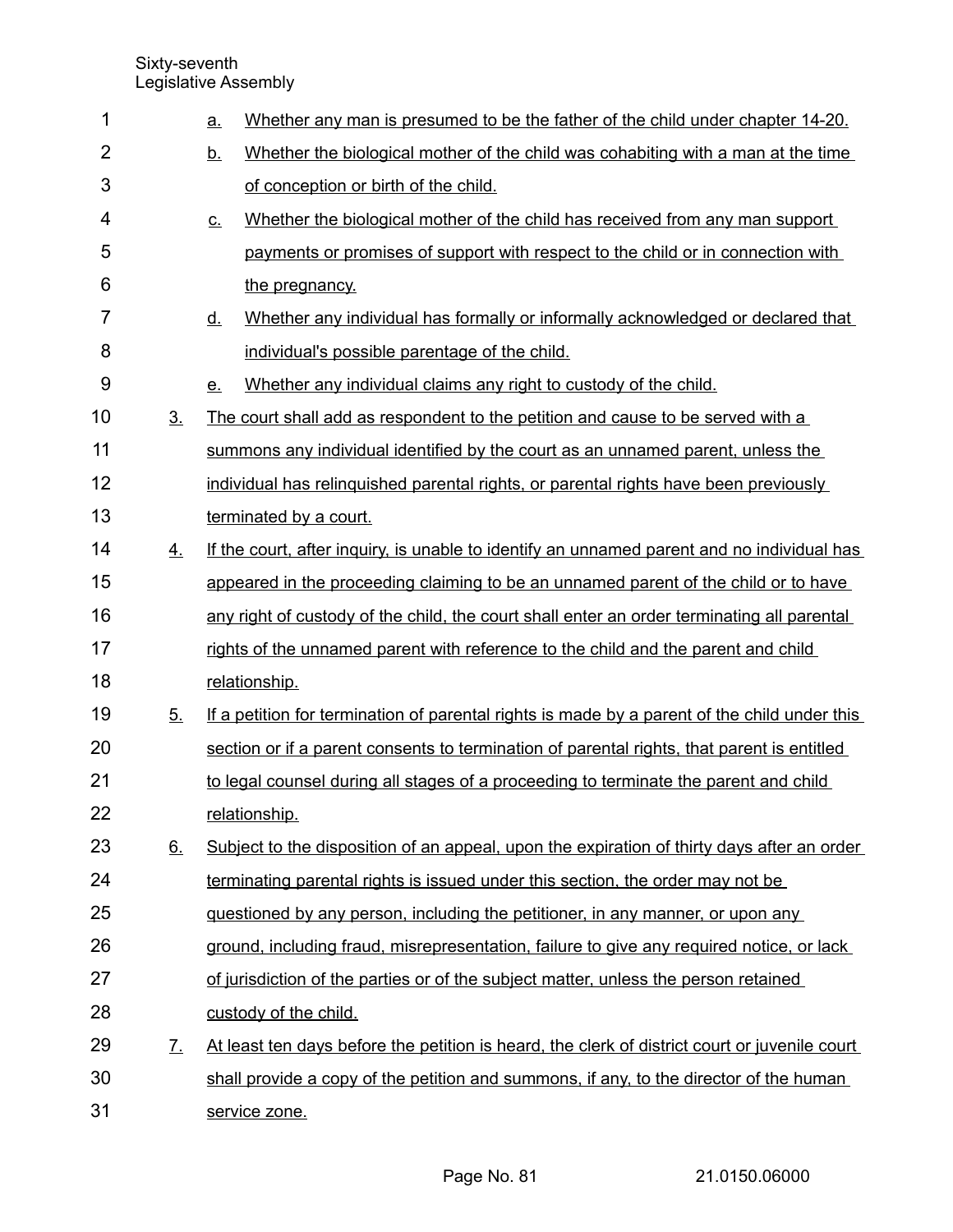| 1              | 27-20.3-23. Effect of order terminating parental rights or appointing a legal guardian.               |           |                                                                                                |  |  |  |  |  |
|----------------|-------------------------------------------------------------------------------------------------------|-----------|------------------------------------------------------------------------------------------------|--|--|--|--|--|
| $\overline{2}$ | An order terminating parental rights of a parent terminates all the parent's rights and               |           |                                                                                                |  |  |  |  |  |
| 3              | obligations with respect to the child and of the child to or through the parent arising from the      |           |                                                                                                |  |  |  |  |  |
| 4              | parental relationship. Following the order terminating parental rights, the parent is not entitled to |           |                                                                                                |  |  |  |  |  |
| 5              |                                                                                                       |           | notice of proceedings for the adoption of the child by another nor has the parent any right to |  |  |  |  |  |
| 6              |                                                                                                       |           | object to the adoption or otherwise to participate in the proceedings.                         |  |  |  |  |  |
| $\overline{7}$ |                                                                                                       |           | 27-20.3-24. Disposition upon termination of parental rights.                                   |  |  |  |  |  |
| 8              | 1.                                                                                                    |           | If, upon entering an order terminating the parental rights of a parent, there is no parent     |  |  |  |  |  |
| 9              |                                                                                                       |           | having parental rights, the court shall:                                                       |  |  |  |  |  |
| 10             |                                                                                                       | a.        | Commit the child to the custody of the human service zone director or a licensed               |  |  |  |  |  |
| 11             |                                                                                                       |           | child-placing agency willing to accept custody for the purpose of placing the child            |  |  |  |  |  |
| 12             |                                                                                                       |           | for adoption or, in the absence of such an agreement, in a foster home;                        |  |  |  |  |  |
| 13             |                                                                                                       | <u>b.</u> | Appoint a fit and willing relative or other appropriate individual as the child's legal        |  |  |  |  |  |
| 14             |                                                                                                       |           | guardian; or                                                                                   |  |  |  |  |  |
| 15             |                                                                                                       | $C_{-}$   | <b>Establish some other planned permanent living arrangement.</b>                              |  |  |  |  |  |
| 16             | 2.                                                                                                    |           | The custodian has the rights of a legal custodian and authority to consent to the child's      |  |  |  |  |  |
| 17             |                                                                                                       |           | adoption, marriage, enlistment in the armed forces of the United States, and surgical          |  |  |  |  |  |
| 18             |                                                                                                       |           | and other medical treatment.                                                                   |  |  |  |  |  |
| 19             | 3 <sub>1</sub>                                                                                        |           | If the child is not placed for adoption within twelve months after the date of the order       |  |  |  |  |  |
| 20             |                                                                                                       |           | and a legal guardianship or other planned permanent living arrangement for the child           |  |  |  |  |  |
| 21             |                                                                                                       |           | has not been established by a court of competent jurisdiction, the child must be               |  |  |  |  |  |
| 22             |                                                                                                       |           | returned to the court issuing the original termination order for entry of further orders for   |  |  |  |  |  |
| 23             |                                                                                                       |           | the care, custody, and control of the child.                                                   |  |  |  |  |  |
| 24             |                                                                                                       |           | 27-20.3-25. Court order required for removal of child.                                         |  |  |  |  |  |
| 25             |                                                                                                       |           | An order of disposition or other adjudication in a proceeding under this chapter, in those     |  |  |  |  |  |
| 26             |                                                                                                       |           | cases in which a child is removed from the home of a parent, custodian, or quardian for the    |  |  |  |  |  |
| 27             |                                                                                                       |           | reason that continuation in such home would be contrary to the welfare of such child, must     |  |  |  |  |  |
| 28             |                                                                                                       |           | specifically state that a continuation of the child in the home of the parent, custodian, or   |  |  |  |  |  |
| 29             |                                                                                                       |           | guardian would be contrary to the welfare of the child.                                        |  |  |  |  |  |
| 30             |                                                                                                       |           | 27-20.3-26. Limitations of time on orders of disposition.                                      |  |  |  |  |  |
| 31             | <u>1.</u>                                                                                             |           | An order terminating parental rights is without limit as to duration.                          |  |  |  |  |  |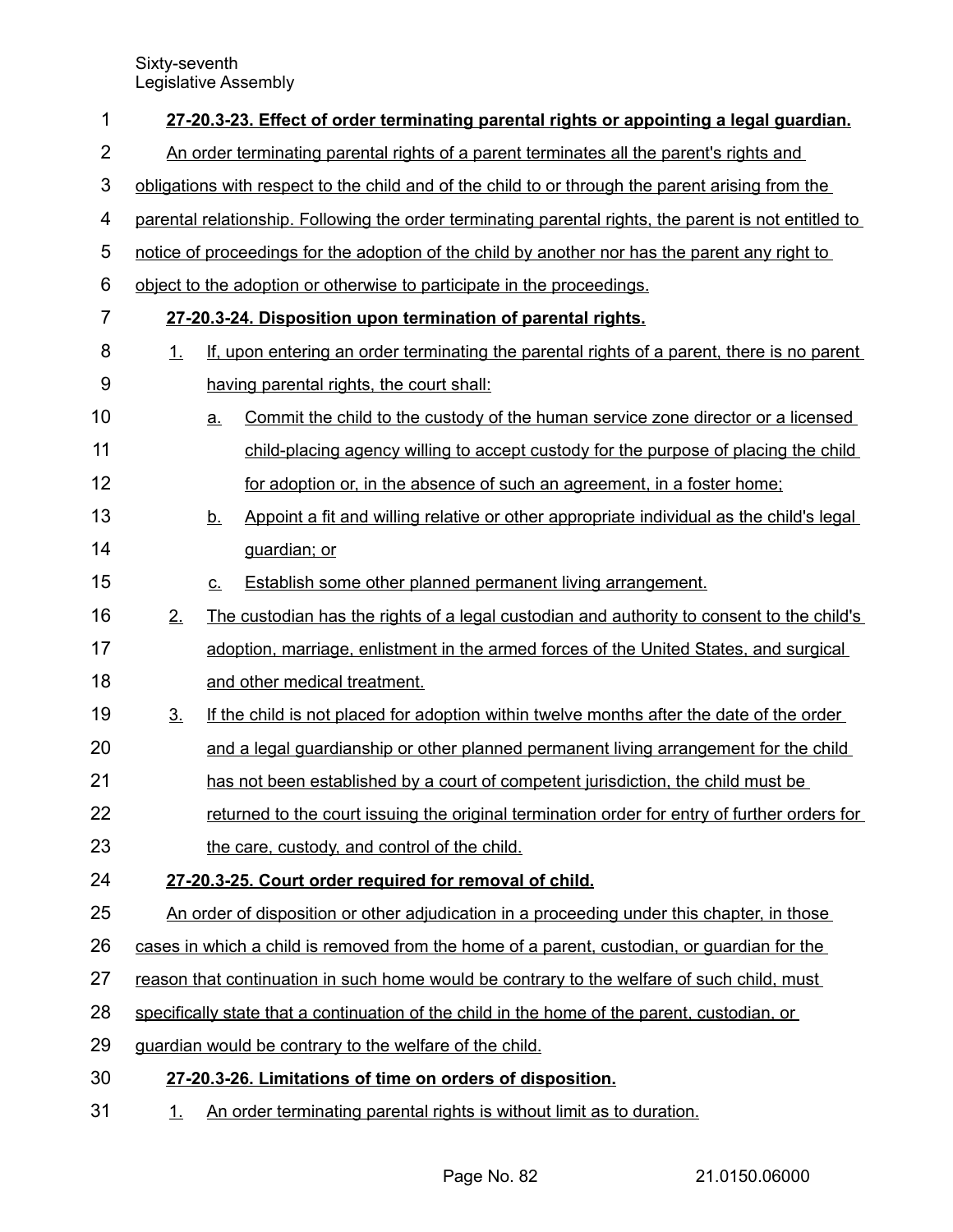| 1              | 2.                    | An order of disposition requiring services for the family without the removal of custody       |  |  |  |  |  |
|----------------|-----------------------|------------------------------------------------------------------------------------------------|--|--|--|--|--|
| $\overline{2}$ |                       | may not exceed twelve months from disposition unless extended by the court. The                |  |  |  |  |  |
| 3              |                       | human service zone may request two extensions of up to four months each for the                |  |  |  |  |  |
| 4              |                       | family to complete the treatment goals of the court order and the case plan.                   |  |  |  |  |  |
| 5              | 3 <sub>1</sub>        | Except as provided in subsection 2, an order of disposition pursuant to which a child is       |  |  |  |  |  |
| 6              |                       | placed in foster care may not continue in force for more than twelve months after the          |  |  |  |  |  |
| $\overline{7}$ |                       | child is considered to have entered foster care. Before the extension of any court order       |  |  |  |  |  |
| 8              |                       | limited under this subsection, a permanency hearing must be conducted. Any other               |  |  |  |  |  |
| 9              |                       | order of disposition may not continue in force for more than twelve months.                    |  |  |  |  |  |
| 10             | 4.                    | Except after a termination of parental rights finding, the court may terminate an order        |  |  |  |  |  |
| 11             |                       | of disposition before the expiration of the order or extend its duration for further           |  |  |  |  |  |
| 12             |                       | periods. An order of extension may be made if:                                                 |  |  |  |  |  |
| 13             |                       | A hearing is held before the expiration of the order upon motion of a party or on<br><u>a.</u> |  |  |  |  |  |
| 14             |                       | the court's own motion:                                                                        |  |  |  |  |  |
| 15             |                       | Reasonable notice of the hearing and opportunity to be heard are given to the<br><u>b.</u>     |  |  |  |  |  |
| 16             |                       | parties affected;                                                                              |  |  |  |  |  |
| 17             |                       | The court finds the extension is necessary to accomplish the purposes of the<br><u>C.</u>      |  |  |  |  |  |
| 18             |                       | order extended; and                                                                            |  |  |  |  |  |
| 19             |                       | The extension does not exceed twelve months from the expiration of an order<br><u>d.</u>       |  |  |  |  |  |
| 20             |                       | limited by subsection 3 or two years from the expiration of any other limited order.           |  |  |  |  |  |
| 21             | 5.                    | The court may terminate an order of disposition or extension before its expiration, on         |  |  |  |  |  |
| 22             |                       | or without an application of a party, if it appears to the court the purposes of the order     |  |  |  |  |  |
| 23             |                       | have been accomplished. If a party may be affected adversely by the order of                   |  |  |  |  |  |
| 24             |                       | termination, the order may be made only after reasonable notice and opportunity to be          |  |  |  |  |  |
| 25             |                       | heard have been given to the party.                                                            |  |  |  |  |  |
| 26             | 6.                    | Except as provided in subsection 1, when the child attains the age of twenty years, all        |  |  |  |  |  |
| 27             |                       | orders affecting the child then in force terminate and the child is discharged from            |  |  |  |  |  |
| 28             |                       | further obligation or control.                                                                 |  |  |  |  |  |
| 29             | $\mathcal{I}_{\cdot}$ | If an order of disposition is made with respect to a child under the age of ten years          |  |  |  |  |  |
| 30             |                       | pursuant to which the child is placed in foster care without terminating parental rights       |  |  |  |  |  |
| 31             |                       | and the parent and child relationship, the court, before extending the duration of the         |  |  |  |  |  |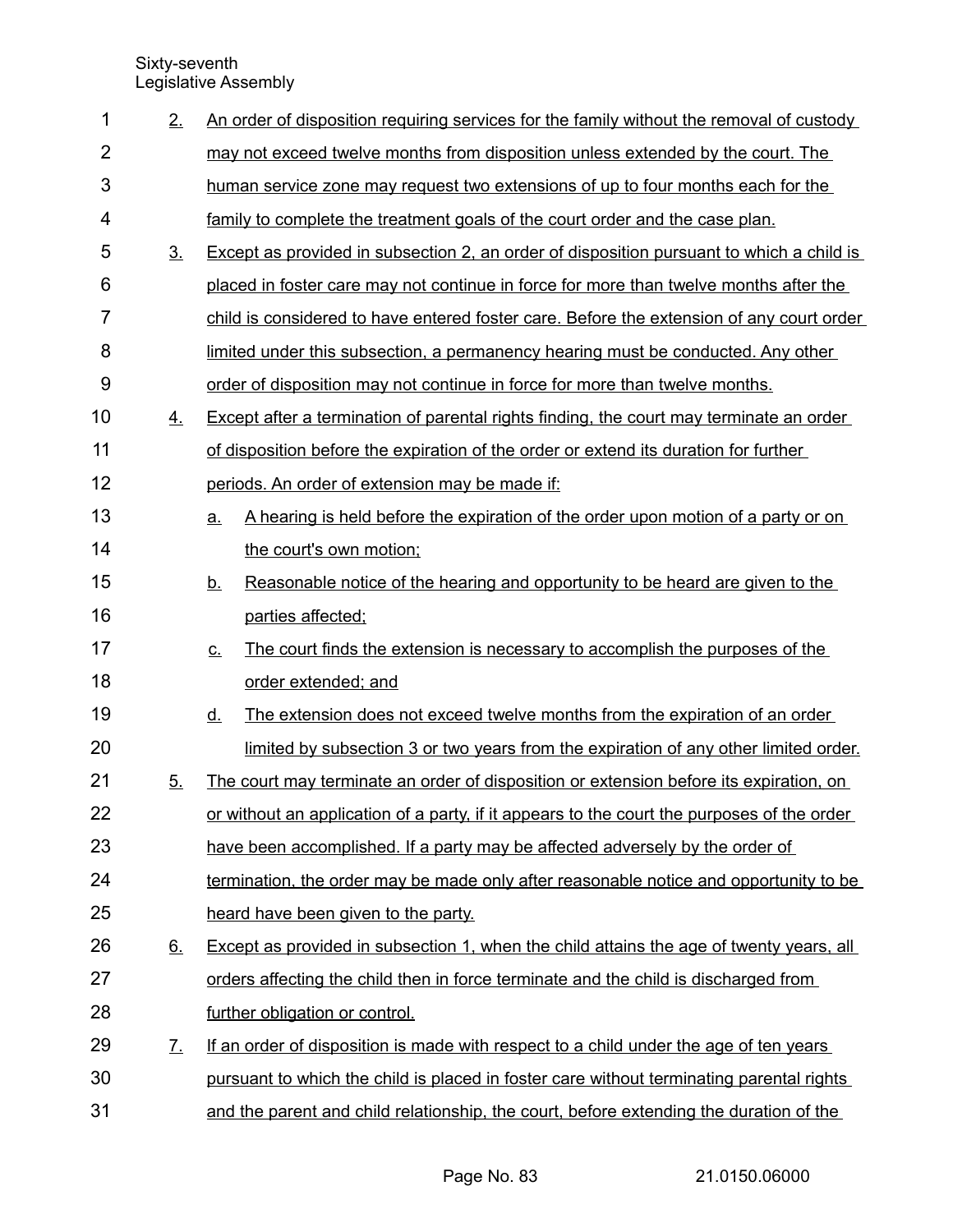| 1              |                                                                                         |                                                                                       | order, shall determine upon the extension hearing whether the child is adoptable and       |  |  |  |  |  |  |  |
|----------------|-----------------------------------------------------------------------------------------|---------------------------------------------------------------------------------------|--------------------------------------------------------------------------------------------|--|--|--|--|--|--|--|
| $\overline{2}$ |                                                                                         | whether termination of those rights and that relationship is warranted under section  |                                                                                            |  |  |  |  |  |  |  |
| 3              |                                                                                         | 27-20.3-03.1 and is in the best interest of the child. In that case the notice of the |                                                                                            |  |  |  |  |  |  |  |
| 4              | extension hearing also must inform the parties affected that the court will determine   |                                                                                       |                                                                                            |  |  |  |  |  |  |  |
| 5              | whether the child is adoptable and whether termination of their parental rights and the |                                                                                       |                                                                                            |  |  |  |  |  |  |  |
| 6              |                                                                                         |                                                                                       | parent and child relationship is warranted and in the best interest of the child and that  |  |  |  |  |  |  |  |
| $\overline{7}$ |                                                                                         |                                                                                       | a further order of disposition may be made by the court placing the child with a view to   |  |  |  |  |  |  |  |
| 8              |                                                                                         |                                                                                       | adoption. If the court determines the child is adoptable and termination of parental       |  |  |  |  |  |  |  |
| 9              |                                                                                         |                                                                                       | rights and the parent and child relationship is warranted and is in the best interest of   |  |  |  |  |  |  |  |
| 10             |                                                                                         |                                                                                       | the child, the court shall make a further order of disposition terminating those rights    |  |  |  |  |  |  |  |
| 11             |                                                                                         |                                                                                       | and that relationship and committing the child under section 27-20.3-09.                   |  |  |  |  |  |  |  |
| 12             |                                                                                         |                                                                                       | <b>SECTION 24.</b> Section 27-20.3-05 of the North Dakota Century Code, as created by      |  |  |  |  |  |  |  |
| 13             |                                                                                         |                                                                                       | section 23 of this Act, is amended and reenacted as follows:                               |  |  |  |  |  |  |  |
| 14             |                                                                                         |                                                                                       | 27-20.3-05. Method of making a child in need of services referral.                         |  |  |  |  |  |  |  |
| 15             | 1.                                                                                      |                                                                                       | A referral alleging a child is a child in need of services may be made by a parent,        |  |  |  |  |  |  |  |
| 16             |                                                                                         |                                                                                       | guardian or other custodian, a law enforcement officer, a school official, or any other    |  |  |  |  |  |  |  |
| 17             |                                                                                         |                                                                                       | person that has knowledge of the facts alleged and believes such facts are true.           |  |  |  |  |  |  |  |
| 18             | 2.                                                                                      |                                                                                       | A referral alleging a child is a child in need of services under section 27-20.2-01 must   |  |  |  |  |  |  |  |
| 19             |                                                                                         |                                                                                       | be sent to the juvenile court.                                                             |  |  |  |  |  |  |  |
| 20             | 3.                                                                                      |                                                                                       | The referral must be set forth in writing and must set forth the following:                |  |  |  |  |  |  |  |
| 21             |                                                                                         | a.                                                                                    | The name, date of birth, and residence address of the child alleged to be a child          |  |  |  |  |  |  |  |
| 22             |                                                                                         |                                                                                       | in need of services;                                                                       |  |  |  |  |  |  |  |
| 23             |                                                                                         | b.                                                                                    | The names and residence addresses of the parent, guardian or legal custodian,              |  |  |  |  |  |  |  |
| 24             |                                                                                         |                                                                                       | any other family members, or any other individuals living within the child's home;         |  |  |  |  |  |  |  |
| 25             |                                                                                         | C.                                                                                    | The name of any public institution or agency having the responsibility or ability to       |  |  |  |  |  |  |  |
| 26             |                                                                                         |                                                                                       | supply services alleged to be needed by the child; and                                     |  |  |  |  |  |  |  |
| 27             |                                                                                         | d.                                                                                    | Whether any of the matters required by this subsection are unknown.                        |  |  |  |  |  |  |  |
| 28             | 4.                                                                                      |                                                                                       | If a school official is filing a referral alleging a child is a child in need of services, |  |  |  |  |  |  |  |
| 29             |                                                                                         |                                                                                       | information must be included which shows:                                                  |  |  |  |  |  |  |  |
| 30             |                                                                                         | a.                                                                                    | The legally responsible school district has sought to resolve the expressed                |  |  |  |  |  |  |  |
| 31             |                                                                                         |                                                                                       | problem through all appropriate and available educational approaches; and                  |  |  |  |  |  |  |  |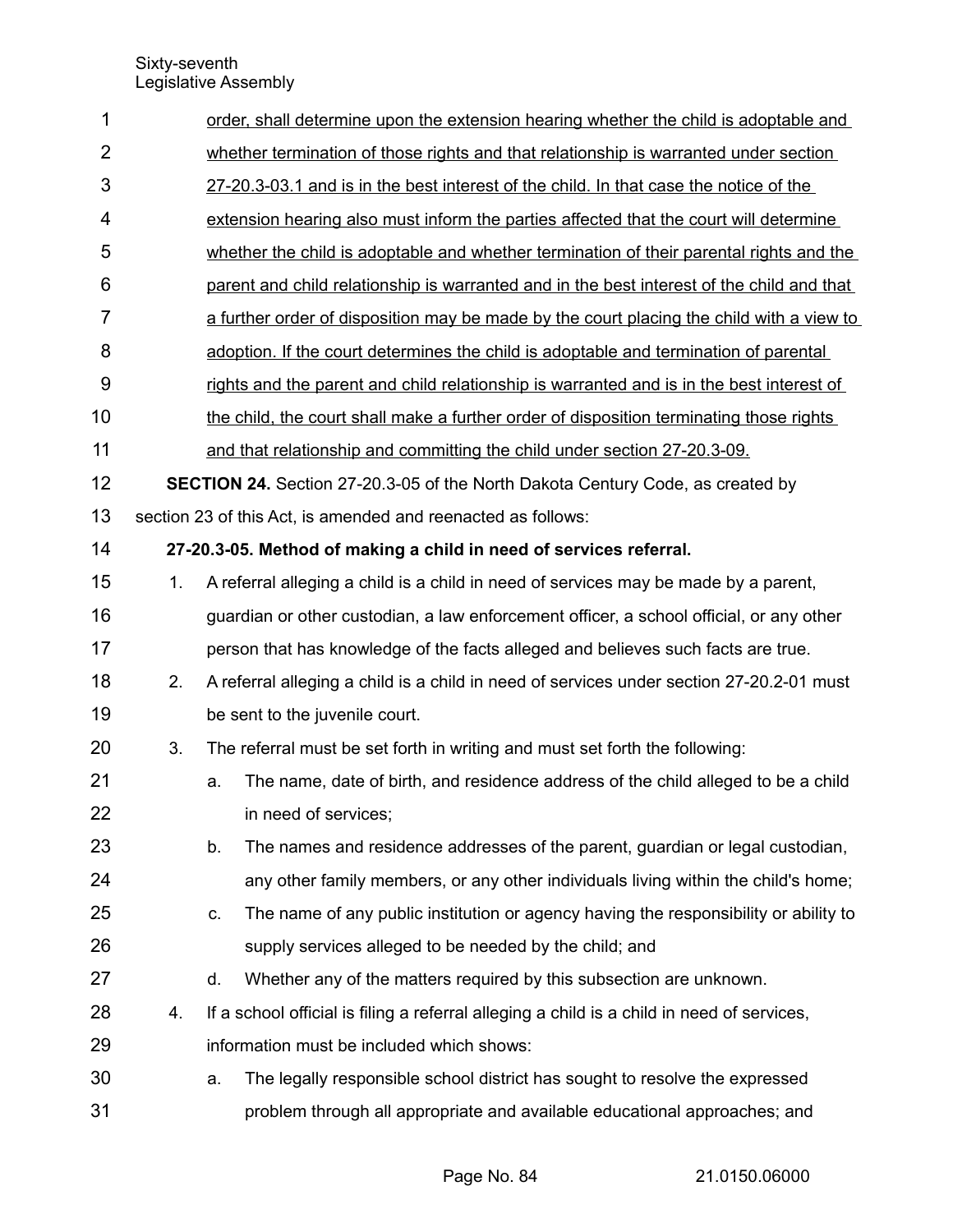| 1              |             | The school district has sought to engage the parent, guardian, or legal custodian<br>b.    |
|----------------|-------------|--------------------------------------------------------------------------------------------|
| $\overline{2}$ |             | of such child in solving the problem but such person has been unwilling or unable          |
| 3              |             | to do so, that the problem remains, and that court intervention is needed.                 |
| 4              | 5.          | If a school official is filing a complaint alleging a child is a child in need of services |
| 5              |             | involving a child who is eligible or suspected to be eligible for services under the       |
| 6              |             | federal Individuals with Disabilities Education Act of 1990 [20 U.S.C. 1400 et seq.] or    |
| 7              |             | Section 504 of the federal Rehabilitation Act of 1973 [29 U.S.C. 725], information must    |
| 8              |             | be included which demonstrates that the legally liable school district:                    |
| 9              |             | Has determined the child is eligible or suspected to be eligible under the federal<br>a.   |
| 10             |             | Individuals with Disabilities Education Act of 1990 [20 U.S.C. 1400 et seq.] or            |
| 11             |             | Section 504 of the federal Rehabilitation Act of 1973 [29 U.S.C. 725]; and                 |
| 12             |             | Has reviewed for appropriateness the child's current individualized education<br>b.        |
| 13             |             | program and placement and has made modifications as appropriate.                           |
| 14             | 6.          | A referral alleging that a child is a child in need of services under section 27-20.2-01   |
| 15             |             | must be sent to the applicable human service zone.                                         |
| 16             |             | <b>SECTION 25.</b> Chapter 27-20.4 of the North Dakota Century Code is created and enacted |
| 17             | as follows: |                                                                                            |
| 18             |             | 27-20.4-01. Definitions.                                                                   |
| 19             |             | As used in this chapter:                                                                   |
| 20             | <u>1.</u>   | "Accountability" means that after a child is determined to have committed delinguent       |
| 21             |             | behavior, by admission or adjudication, the child is held responsible for the behavior     |
| 22             |             | through individualized and structured consequences or sanctions for the loss,              |
| 23             |             | damage, or injury suffered and proportionate to the offense.                               |
| 24             | 2.          | "Arrest" means a taking into custody of a child by law enforcement in the manner           |
| 25             |             | authorized by law to answer for the commission of a delinguent offense.                    |
| 26             | <u>3.</u>   | "Attendant care" is a nonsecure holdover site for delinguent children or children in       |
| 27             |             | need of services who have been picked up by law enforcement and need constant              |
| 28             |             | short-term supervision on a preadjudicatory basis.                                         |
| 29             | 4.          | "Child" means an individual who is:                                                        |
| 30             |             | Under the age of eighteen years and is not married; or<br><u>a.</u>                        |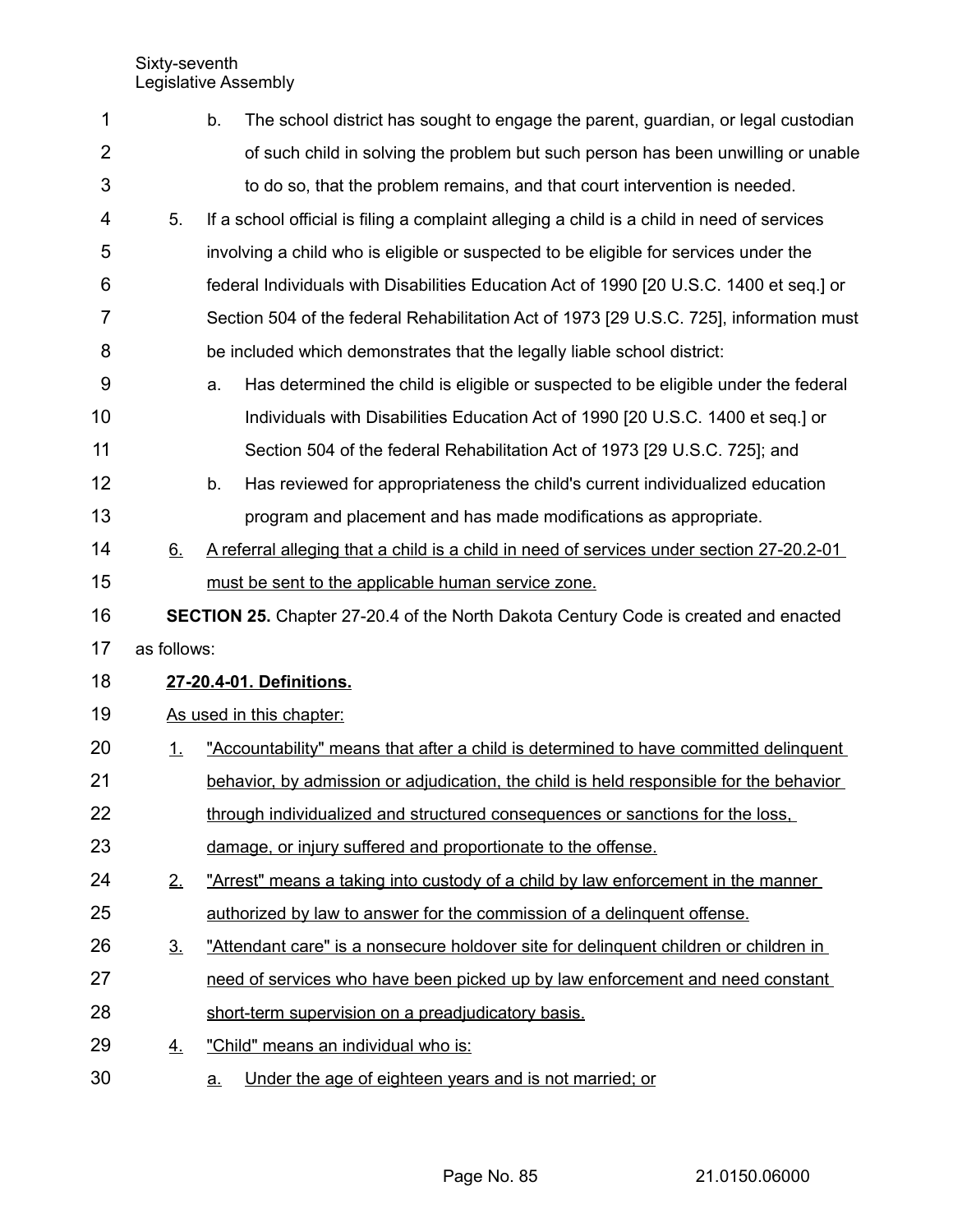| 1              |                             | <u>b.</u><br>Under the age of twenty years with respect to a delinguent act committed while |
|----------------|-----------------------------|---------------------------------------------------------------------------------------------|
| $\overline{2}$ |                             | under the age of eighteen years and not married.                                            |
| 3              | 5.                          | "Community-based program" means a nonresidential program.                                   |
| 4              | 6.                          | "Custodian" means a person, other than a parent or legal guardian, which stands in          |
| 5              |                             | loco parentis to the child and a person that has been given legal custody of the child      |
| 6              |                             | by order of a court.                                                                        |
| 7              | $\mathcal{I}_{\mathcal{L}}$ | "Delinquent act" means an act designated a crime under the law, including local             |
| 8              |                             | ordinances or resolutions of this state, or of another state if the act occurred in that    |
| 9              |                             | state, or under federal law.                                                                |
| 10             | <u>8.</u>                   | "Delinquent child" means a child who has committed a delinquent act and is in need of       |
| 11             |                             | treatment or rehabilitation.                                                                |
| 12             | 9.                          | "Detention" means a physically secure facility with locked doors. The term does not         |
| 13             |                             | include shelter care, attendant care, or home confinement.                                  |
| 14             | 10.                         | "Director" means the director of juvenile court services.                                   |
| 15             | 11.                         | "Dispositional stage" means any proceeding after adjudication for a delinquent              |
| 16             |                             | offense.                                                                                    |
| 17             | <u>12.</u>                  | "Diversion" means an intervention strategy made by a person with authority which            |
| 18             |                             | directs the child away from formal court processing to a specifically designed program      |
| 19             |                             | or activity to hold the child accountable for the actions of the child and prevents further |
| 20             |                             | involvement in the formal legal system.                                                     |
| 21             | 13.                         | "Division" means the division of juvenile services.                                         |
| 22             | <u>14.</u>                  | "Evidence-based" means a program or practice that has had multiple randomized               |
| 23             |                             | control studies demonstrating the program or practice is effective for a specific           |
| 24             |                             | population, has been researched, and has been rated as effective by a standardized          |
| 25             |                             | program evaluation tool.                                                                    |
| 26             | <u>15.</u>                  | "Facility" means buildings, structures, or systems, including those for essential           |
| 27             |                             | administration and support, which are used to provide residential treatment for             |
| 28             |                             | children.                                                                                   |
| 29             | <u>16.</u>                  | "Fit and willing relative or other appropriate individual" means a relative or other        |
| 30             |                             | individual who has been determined, after consideration of an assessment that               |
| 31             |                             | includes a criminal history record investigation under chapter 50-11.3, to be a qualified   |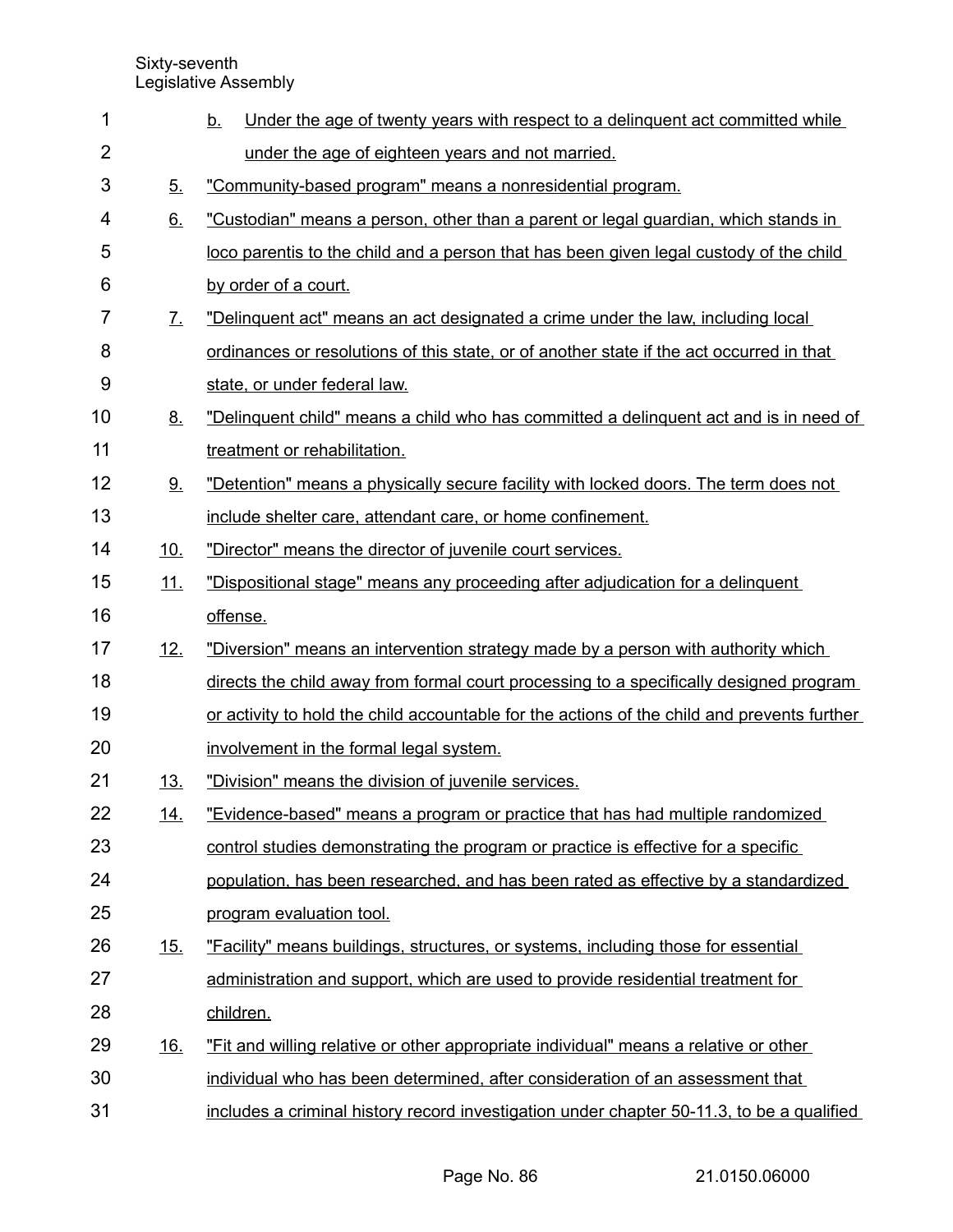| 1              |            | individual under chapters 27-20.1 and 30.1-27, and who consents in writing to act as a       |
|----------------|------------|----------------------------------------------------------------------------------------------|
| $\overline{2}$ |            | legal guardian.                                                                              |
| 3              | <u>17.</u> | "Graduated sanctions" means a calibrated system of sanctions designed to ensure              |
| 4              |            | that children face timely and consistent consequences that correspond to the                 |
| 5              |            | frequency and nature of a child's noncompliant behaviors, public safety risk, and            |
| 6              |            | engagement in supervision and services.                                                      |
| $\overline{7}$ | <u>18.</u> | "Home" when used in the phrase "to return home" means the abode of the child's               |
| 8              |            | parent with whom the child formerly resided.                                                 |
| 9              | <u>19.</u> | "Home confinement" means predisposition or post-disposition temporary placement of           |
| 10             |            | a child in the child's home, or a surrogate home with the consent of the child's parent.     |
| 11             |            | guardian, or custodian for supervision.                                                      |
| 12             | 20.        | "Human service zone" means a county or consolidated group of counties                        |
| 13             |            | administering human services within a designated area in accordance with an                  |
| 14             |            | agreement or plan approved by the department of human services.                              |
| 15             | 21.        | "Incentives" means calibrated system of rewards designed so that children receive            |
| 16             |            | immediate and consistent feedback that supports appropriate behavior and follow              |
| 17             |            | through with probation conditions.                                                           |
| 18             | 22.        | "Informal adjustment" means a meeting held by the director of juvenile court or              |
| 19             |            | designee to resolve a low-level delinguent referral and is an alternative to the filing of a |
| 20             |            | petition for formal court processing.                                                        |
| 21             | 23.        | "Intensive supervision probation program" means a community-based alternative that           |
| 22             |            | provides a higher degree of supervision and use of graduated incentives and                  |
| 23             |            | sanctions over a child, post-adjudication, to ensure public safety and applies to            |
| 24             |            | children who are at high risk to reoffend.                                                   |
| 25             | 24.        | "Juvenile court" means the district court of this state.                                     |
| 26             | 25.        | "Juvenile drug court" means a program established by the supreme court which is a            |
| 27             |            | post-petition or post-adjudication program aimed at intervening in substance use             |
| 28             |            | disorders through intense supervision and participation in recovery services.                |
| 29             | 26.        | "Pick up and hold order" means an order of the court to take a child into custody            |
|                |            |                                                                                              |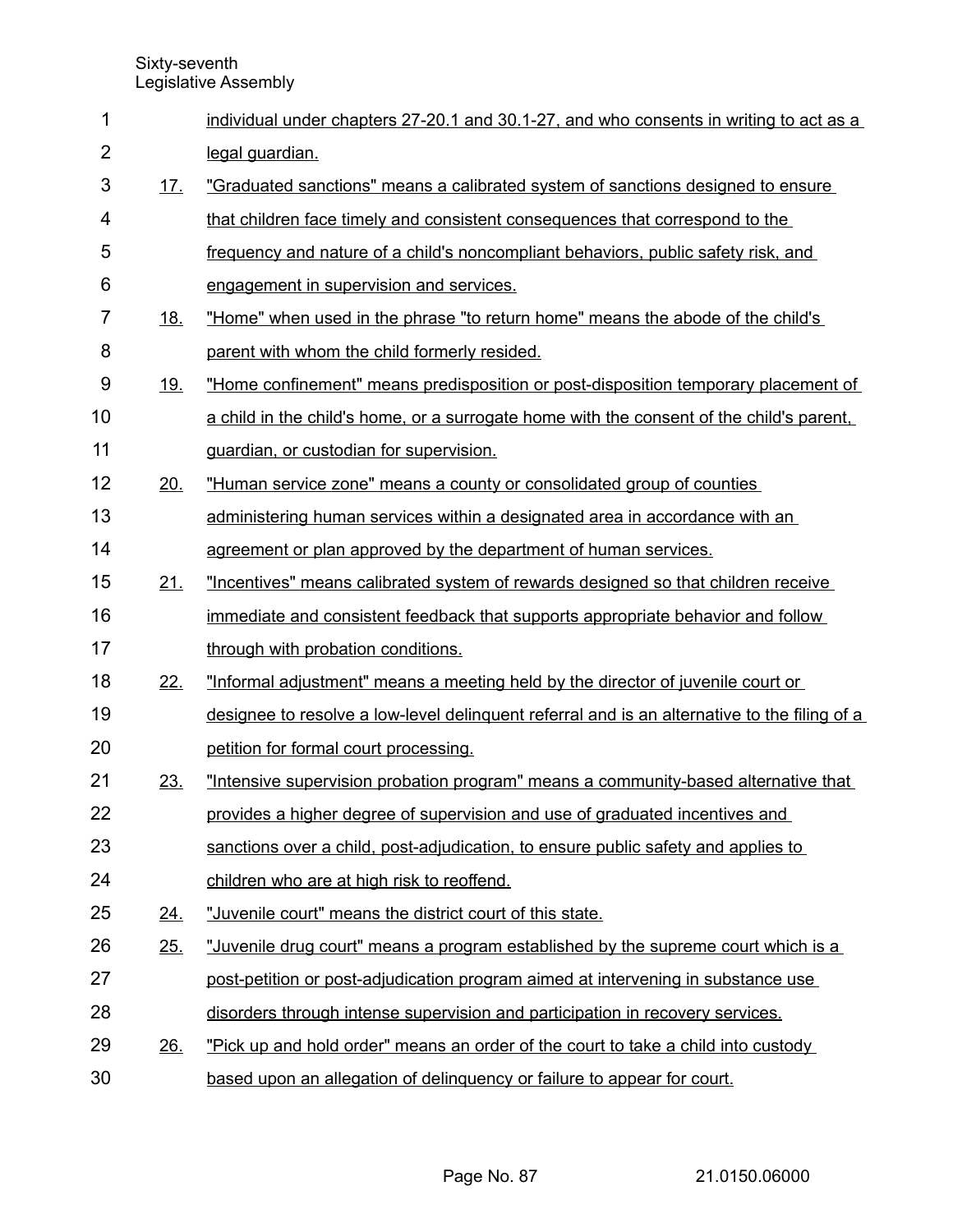| 1              | 27.                                                                                                | "Predisposition assessment" means an investigation, assessment, and written report |                                                                                       |  |  |  |
|----------------|----------------------------------------------------------------------------------------------------|------------------------------------------------------------------------------------|---------------------------------------------------------------------------------------|--|--|--|
| $\overline{2}$ |                                                                                                    |                                                                                    | to the court based on the results of risk and need screening and assessment tools     |  |  |  |
| 3              |                                                                                                    | regarding a disposition for a delinquent child.                                    |                                                                                       |  |  |  |
| 4              | 28.                                                                                                |                                                                                    | "Proceeding" means any hearing or informal adjustment conducted before a court.       |  |  |  |
| 5              | 29.                                                                                                |                                                                                    | "Qualified residential treatment program" means a licensed or approved residence      |  |  |  |
| 6              |                                                                                                    |                                                                                    | providing an out-of-home treatment placement for children including a trauma-         |  |  |  |
| $\overline{7}$ |                                                                                                    |                                                                                    | informed model.                                                                       |  |  |  |
| 8              | 30.                                                                                                |                                                                                    | "Referral" means a written report of alleged delinguent behavior of a child which is  |  |  |  |
| 9              |                                                                                                    |                                                                                    | received by the director of juvenile court.                                           |  |  |  |
| 10             | <u>31.</u>                                                                                         |                                                                                    | "Relative" means:                                                                     |  |  |  |
| 11             |                                                                                                    | <u>a.</u>                                                                          | The child's grandparent, great-grandparent, sibling, half-sibling, aunt, great-aunt,  |  |  |  |
| 12             |                                                                                                    |                                                                                    | uncle, great-uncle, nephew, niece, or first cousin;                                   |  |  |  |
| 13             |                                                                                                    | <u>b.</u>                                                                          | An individual with a relationship to the child, derived through a current or former   |  |  |  |
| 14             |                                                                                                    |                                                                                    | spouse of the child's parent, similar to a relationship described in subdivision a;   |  |  |  |
| 15             |                                                                                                    | <u>c.</u>                                                                          | An individual recognized in the child's community as having a relationship with       |  |  |  |
| 16             |                                                                                                    |                                                                                    | the child similar to a relationship described in subdivision a; or                    |  |  |  |
| 17             |                                                                                                    | <u>d.</u>                                                                          | The child's stepparent.                                                               |  |  |  |
| 18             | 32.                                                                                                |                                                                                    | "Risk factors" means characteristics and behaviors that, when addressed or changed,   |  |  |  |
| 19             |                                                                                                    |                                                                                    | affect a child's risk for committing delinquent acts.                                 |  |  |  |
| 20             | 33.                                                                                                |                                                                                    | "Shelter care" means temporary care of a child in physically unrestricted facilities. |  |  |  |
| 21             | 34.                                                                                                |                                                                                    | "Treatment" means targeting interventions that focus on risk factors, improved mental |  |  |  |
| 22             |                                                                                                    |                                                                                    | health, and improved positive youth outcomes.                                         |  |  |  |
| 23             | 27-20.4-02. Jurisdiction.                                                                          |                                                                                    |                                                                                       |  |  |  |
| 24             |                                                                                                    |                                                                                    | Jurisdiction as set forth in section 27-20.2-03 is applicable to this chapter.        |  |  |  |
| 25             |                                                                                                    |                                                                                    | 27-20.4-03. Venue.                                                                    |  |  |  |
| 26             |                                                                                                    |                                                                                    | A proceeding under this chapter may be commenced in the county in which the child     |  |  |  |
| 27             | resides. If delinguent conduct is alleged, the proceeding is commenced in the county in which      |                                                                                    |                                                                                       |  |  |  |
| 28             | the acts constituting the alleged delinguent conduct occurred. If delinguent conduct is alleged in |                                                                                    |                                                                                       |  |  |  |
| 29             | part in one county and in part in another county, the venue is in either of the counties.          |                                                                                    |                                                                                       |  |  |  |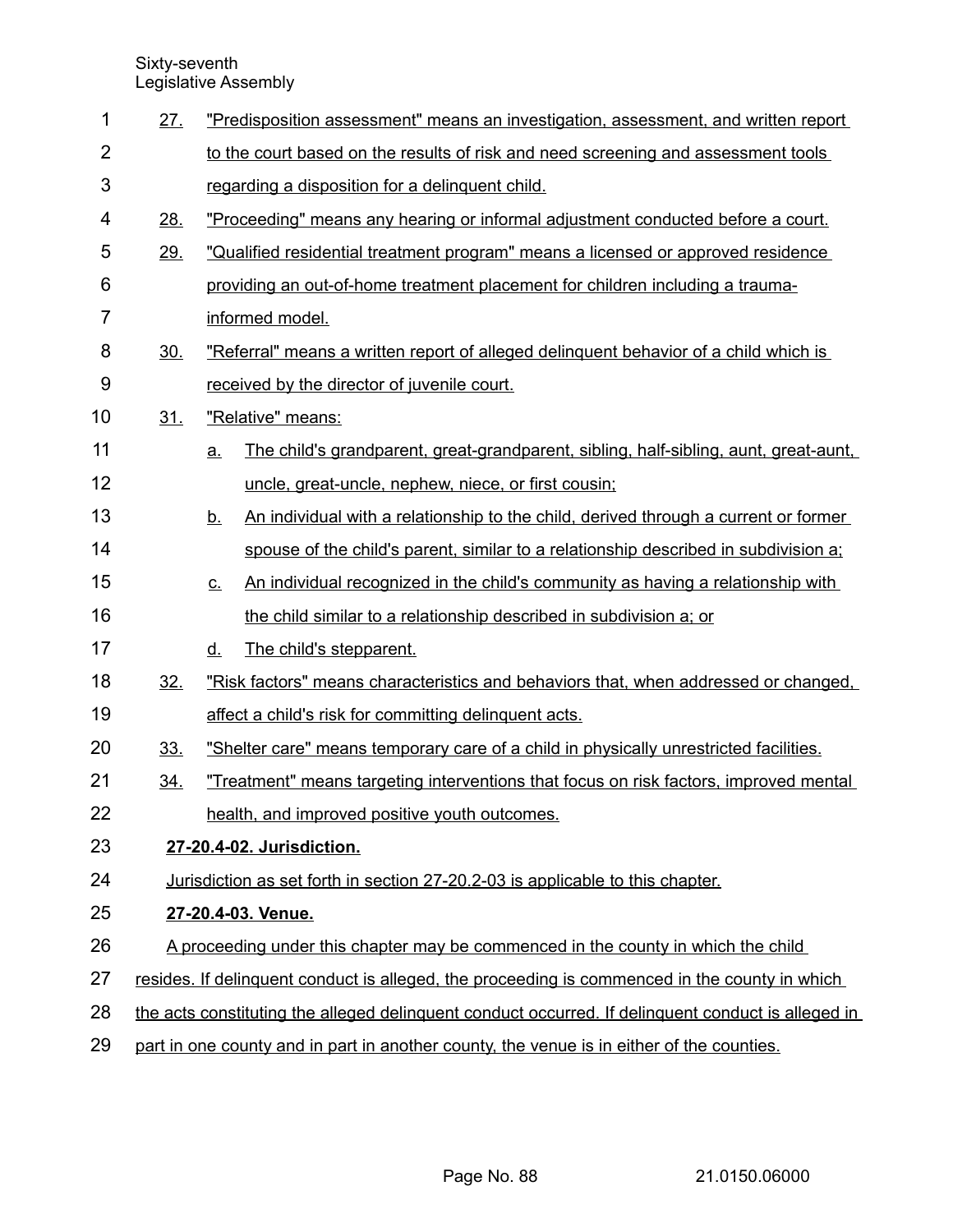| 1              |    |           | 27-20.4-04. Powers and duties of director of juvenile court.                           |
|----------------|----|-----------|----------------------------------------------------------------------------------------|
| $\overline{2}$ | 1. |           | For the purpose of carrying out the objectives and purposes of this chapter and        |
| 3              |    |           | subject to the limitations of this chapter or imposed by the court, a director shall:  |
| 4              |    | <u>a.</u> | Make investigations, reports, and recommendations to the juvenile court.               |
| 5              |    | <u>b.</u> | Receive and examine complaints, referrals, and charges of delinguency for the          |
| 6              |    |           | purpose of considering the commencement of proceedings under this chapter.             |
| 7              |    | <u>C.</u> | Make a determination upon intake of referrals regarding the appropriate manner         |
| 8              |    |           | to handle a child in need of services or a child in need of protection by use of       |
| 9              |    |           | nonjudicial commencement of proceedings under this chapter.                            |
| 10             |    | <u>d.</u> | Supervise and assist a child placed on probation for delinquency.                      |
| 11             |    | <u>e.</u> | Make appropriate referrals to other private or public agencies of the community if     |
| 12             |    |           | their assistance appears to be needed or desirable.                                    |
| 13             |    | f.        | Issue a temporary custody order concerning a child who is referred to the              |
| 14             |    |           | director's supervision or care as a delinguent child. Except as provided by this       |
| 15             |    |           | chapter, a director does not have the powers of a law enforcement officer.             |
| 16             |    | <b>g.</b> | Take acknowledgments of instruments for the purpose of this chapter.                   |
| 17             |    | <u>h.</u> | Perform all other functions designated by this chapter, under section 27-05-30, or     |
| 18             |    |           | by order of the court, including, if qualified, those of a referee.                    |
| 19             |    | İ.        | Issue an order to a law enforcement authority to transport a child to and from a       |
| 20             |    |           | specified location.                                                                    |
| 21             |    | j.        | Receive and examine requests for review of a child's placement at a qualified          |
| 22             |    |           | residential treatment program under the Family First Prevention Services Act           |
| 23             |    |           | [Pub. L. 115-123; 132 Stat. 64; 42 U.S.C. 675].                                        |
| 24             | 2. |           | Any of the foregoing functions may be performed in another state if authorized by the  |
| 25             |    |           | court of this state and permitted by the laws of the other state.                      |
| 26             |    |           | 27-20.4-05. Taking into custody.                                                       |
| 27             | 1. |           | A child may be taken into custody:                                                     |
| 28             |    | <u>a.</u> | Pursuant to a pick up and hold order or other order of the court under this            |
| 29             |    |           | chapter;                                                                               |
| 30             |    | <u>b.</u> | <u>Pursuant to the laws of arrest and as authorized after scoring of the detention</u> |
| 31             |    |           | screening tool; or                                                                     |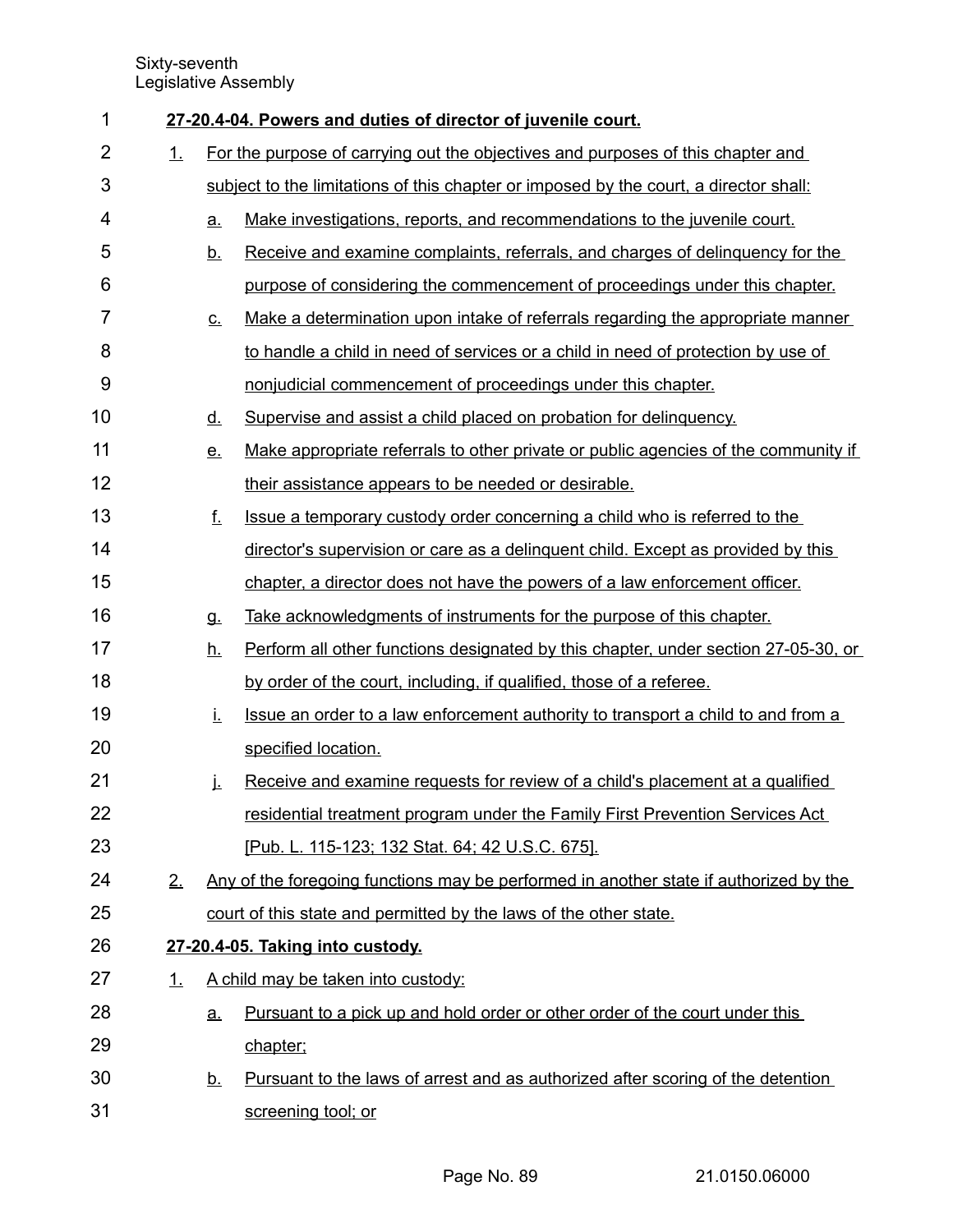|                   | For preadjudicatory supervision in attendant care or shelter care.<br><u>C.</u>                 |  |  |  |  |
|-------------------|-------------------------------------------------------------------------------------------------|--|--|--|--|
| 2.                | The taking of a child into custody is not an arrest, except for the purpose of                  |  |  |  |  |
|                   | determining the validity of the arrest under the Constitution of North Dakota or the            |  |  |  |  |
|                   | United States Constitution.                                                                     |  |  |  |  |
| 3.                | A law enforcement officer shall transport a child if necessary as determined by the             |  |  |  |  |
|                   | court.                                                                                          |  |  |  |  |
|                   | 27-20.4-06. Detention - Nonsecure care of child.                                                |  |  |  |  |
| 1.                | A child taken into custody may not be detained or placed in nonsecure care before the           |  |  |  |  |
|                   | hearing on the petition unless the child's detention or nonsecure care is required to           |  |  |  |  |
|                   | protect the person or property of others or of the child or because the child may               |  |  |  |  |
|                   | abscond or be removed from the jurisdiction of the court or because the child has no            |  |  |  |  |
|                   | parent, quardian, or custodian or other person able to provide supervision and care for         |  |  |  |  |
|                   | the child and return the child to the court if required, or an order for the child's            |  |  |  |  |
|                   | detention or nonsecure care has been made by the court pursuant to this chapter.                |  |  |  |  |
| 2.                | Law enforcement, juvenile court staff, and division staff shall use a detention                 |  |  |  |  |
|                   | screening tool to assure the appropriate use of detention and whether the child is a            |  |  |  |  |
|                   | public safety risk. The juvenile court shall establish the detention screening tool, which      |  |  |  |  |
|                   | must include objective factors to aid in the decision of placement of the child. Law            |  |  |  |  |
|                   | enforcement, court records, and division records must include data on detention                 |  |  |  |  |
|                   | screening scores and, if the score does not authorize detention, the explanation for the        |  |  |  |  |
|                   | override resulting in placing the juvenile in detention.                                        |  |  |  |  |
| $\underline{3}$ . | The court may place a juvenile in detention before adjudication only if the court finds         |  |  |  |  |
|                   | releasing the child would pose an unreasonable risk to public safety and that all less          |  |  |  |  |
|                   | restrictive alternatives have been considered.                                                  |  |  |  |  |
| <u>4.</u>         | A juvenile may be placed in a secure detention facility if one or more of the following         |  |  |  |  |
|                   | conditions are met:                                                                             |  |  |  |  |
|                   | The child is alleged to have committed an offense that if committed by an adult<br><u>a.</u>    |  |  |  |  |
|                   | would constitute a felony against person, felony weapon, or felony drug                         |  |  |  |  |
|                   | distribution;                                                                                   |  |  |  |  |
|                   | The child has a record of failure to appear in court or there is probable cause to<br><u>b.</u> |  |  |  |  |
|                   |                                                                                                 |  |  |  |  |
|                   |                                                                                                 |  |  |  |  |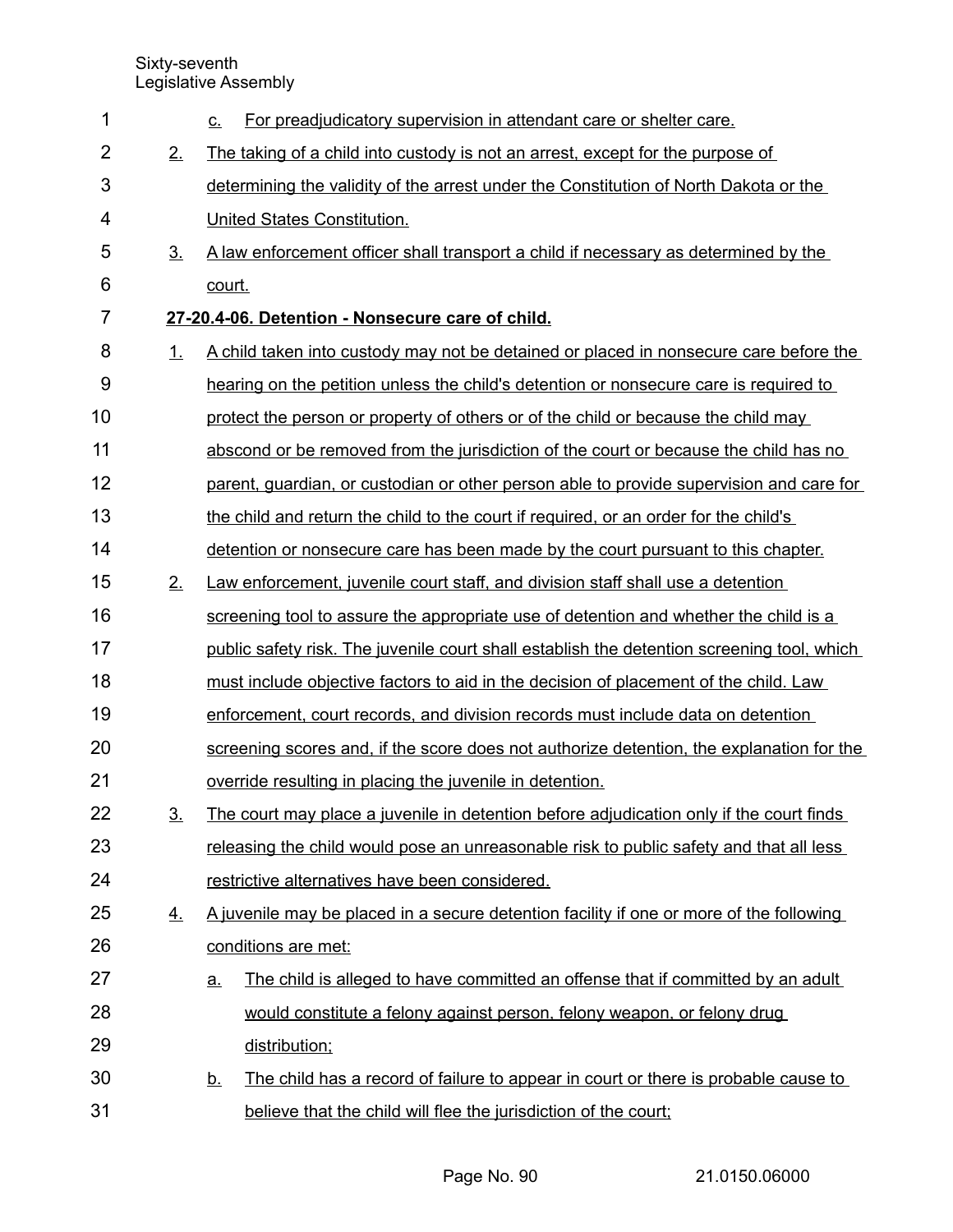| 1              |           | <u>c.</u> | The child has violated the terms of detention release on home confinement or             |
|----------------|-----------|-----------|------------------------------------------------------------------------------------------|
| $\overline{2}$ |           |           | electronic monitoring;                                                                   |
| 3              |           | <u>d.</u> | There is oral or written verification that the child is an alleged delinguent child      |
| 4              |           |           | sought for an offense in another jurisdiction or that the child left a juvenile          |
| 5              |           |           | detention facility without authorization.                                                |
| 6              |           | <u>e.</u> | The child is an out-of-state runaway subject to the rules of the interstate              |
| 7              |           |           | commission on juveniles;                                                                 |
| 8              |           | f.        | The child meets criteria for secure detention on the detention screening tool; or        |
| 9              |           | <b>g.</b> | The child meets criteria for an override on the detention screening tool.                |
| 10             |           | <u>h.</u> | If a child is participating in a juvenile drug court program as a result of an           |
| 11             |           |           | adjudication for a delinguent offense, the court may order the child detained in a       |
| 12             |           |           | juvenile detention center operated pursuant to chapter 12-44.1. The child may be         |
| 13             |           |           | detained twice during the child's participation in the program with the total period     |
| 14             |           |           | of detention under this section not to exceed four days in a one-year period.            |
| 15             | 5.        |           | A child may not be placed in detention solely due to lack of supervision alternatives or |
| 16             |           |           | due to the community's inability to provide appropriate treatment or services.           |
| 17             | 6.        |           | Alternatives to secure detention may be utilized to include home confinement.            |
| 18             |           |           | electronic monitoring, and parental or guardian supervision if the court determines      |
| 19             |           |           | there is no unreasonable risk to public safety.                                          |
| 20             | 7.        |           | A child placed in detention must have a mental health and trauma screening tool          |
| 21             |           |           | completed by the juvenile detention center or by juvenile court upon entry and provide   |
| 22             |           |           | that information to the juvenile court before release or detention hearing.              |
| 23             |           |           | 27-20.4-07. Release or delivery to court.                                                |
| 24             | <u>1.</u> |           | A person taking a child into custody, with all reasonable speed and without first taking |
| 25             |           |           | the child elsewhere, shall:                                                              |
| 26             |           | <u>a</u>  | Complete the detention screening instrument and use the results in making a              |
| 27             |           |           | release or hold decision. Release options include allowing a child to return home        |
| 28             |           |           | with parental supervision and a promise to appear for court if notified, or release      |
| 29             |           |           | with limited supervision, such as an electronic monitoring device or conditions for      |
| 30             |           |           | home confinement.                                                                        |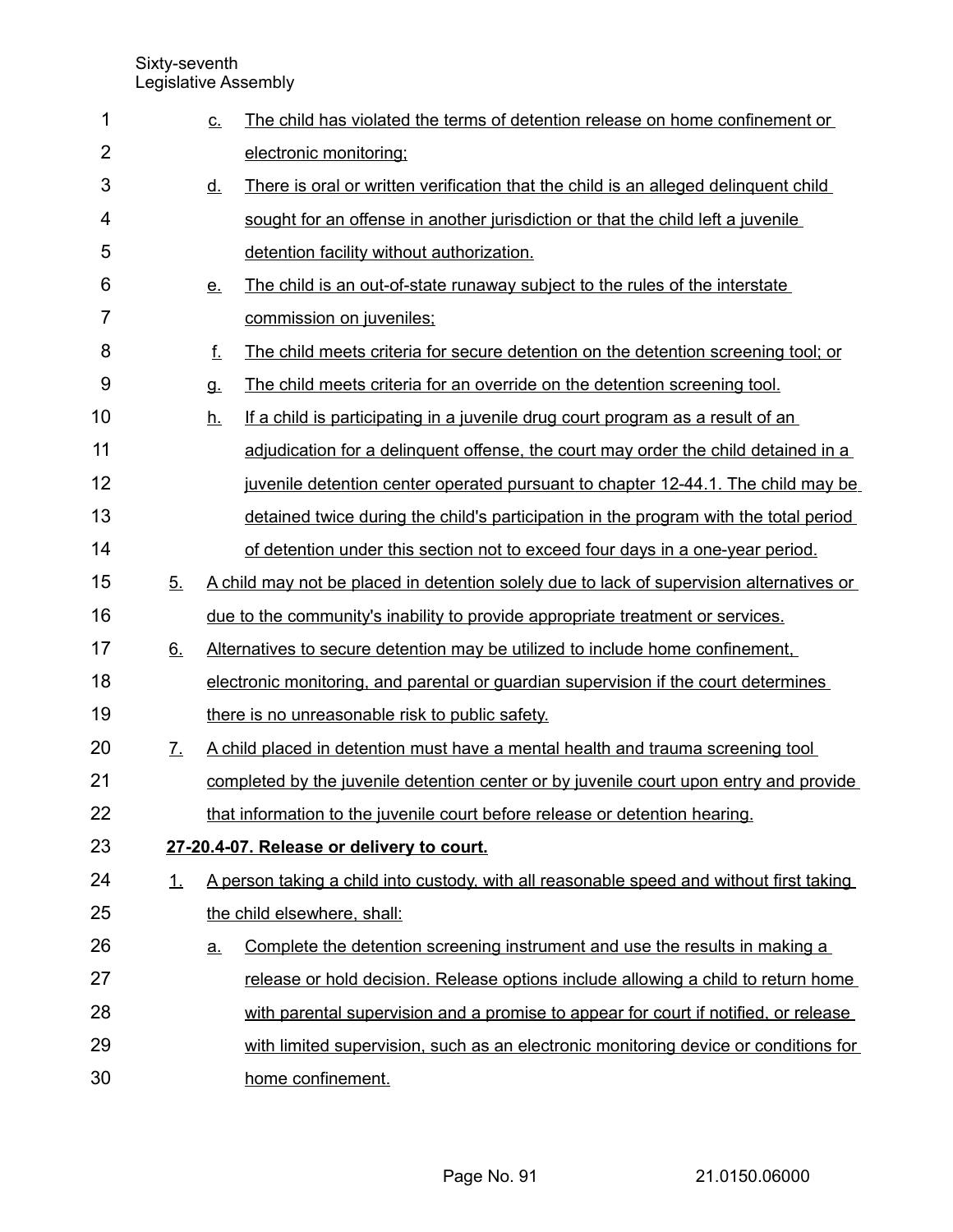| 1              |                | <u>b.</u>                       | Release the child to the child's parent, guardian, custodian, or other responsible           |  |  |
|----------------|----------------|---------------------------------|----------------------------------------------------------------------------------------------|--|--|
| $\overline{2}$ |                |                                 | adult able and willing to assume custody of the child, upon that individual's                |  |  |
| 3              |                |                                 | promise to bring the child before the court if requested by the court, unless the            |  |  |
| 4              |                |                                 | child's detention warranted or required under section 27-20.4-05; or                         |  |  |
| 5              |                | $C_{\cdot}$                     | Bring the child before the court or deliver the child to a detention facility                |  |  |
| 6              |                |                                 | designated by the court or to a medical facility if the child is believed to suffer          |  |  |
| $\overline{7}$ |                |                                 | from a serious physical condition or illness that requires prompt treatment. The             |  |  |
| 8              |                |                                 | person taking the child into custody promptly shall give notice of taking the child          |  |  |
| 9              |                |                                 | into custody, together with a statement of the reason for taking the child into              |  |  |
| 10             |                |                                 | custody, to a parent, guardian, or other custodian and to the court. Any temporary           |  |  |
| 11             |                |                                 | detention or questioning of the child necessary to comply with this subdivision              |  |  |
| 12             |                |                                 | must conform to the procedures and conditions prescribed by this chapter and                 |  |  |
| 13             |                |                                 | rules of court.                                                                              |  |  |
| 14             | 2.             |                                 | If a parent, guardian, or other custodian, if requested, fails to bring the child before the |  |  |
| 15             |                |                                 | court as provided in subsection 1, the court may issue a pick up and hold order              |  |  |
| 16             |                |                                 | directing that the child be taken into custody and brought before the court.                 |  |  |
| 17             | 3 <sub>1</sub> |                                 | If the petition is not filed within five days after the date of the detention hearing, the   |  |  |
| 18             |                |                                 | child must be released from detention.                                                       |  |  |
| 19             |                | 27-20.4-08. Place of detention. |                                                                                              |  |  |
| 20             |                |                                 | A child alleged to be delinquent may be detained only in:                                    |  |  |
| 21             | 1.             |                                 | A licensed foster home or a home approved by the court;                                      |  |  |
| 22             | 2.             |                                 | A facility operated by a licensed child welfare agency;                                      |  |  |
| 23             | 3.             |                                 | A detention home or center for delinguent children which is under the direction or           |  |  |
| 24             |                |                                 | supervision of the court or other public authority or of a private agency approved by        |  |  |
| 25             |                |                                 | the court:                                                                                   |  |  |
| 26             |                | <u>a.</u>                       | Any other suitable place or facility, including a medical facility for the treatment of      |  |  |
| 27             |                |                                 | mental illness, alcoholism, or drug addiction, designated by the court; or                   |  |  |
| 28             |                | <u>b.</u>                       | A jail or other facility for the detention of adults only if the facility is not available.  |  |  |
| 29             |                |                                 | the detention is in a room separate and removed from those for adults, it appears            |  |  |
| 30             |                |                                 | to the satisfaction of the court, the director, or designee, that public safety and          |  |  |
| 31             |                |                                 | protection reasonably require detention, and it is so authorized.                            |  |  |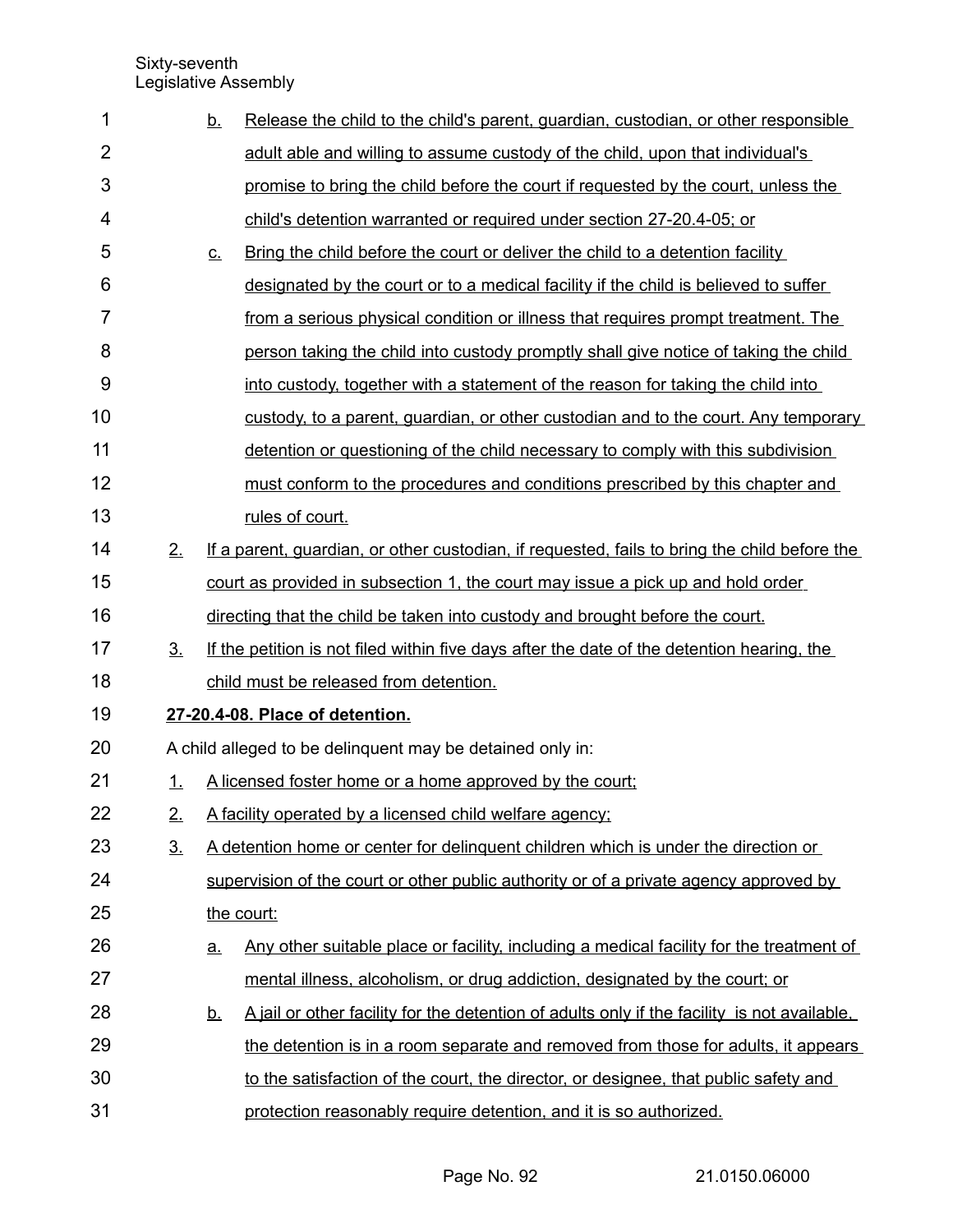| 1              | 27-20.4-09. Release from detention or nonsecure care - Hearing - Conditions of |                                                                                                |  |  |  |  |
|----------------|--------------------------------------------------------------------------------|------------------------------------------------------------------------------------------------|--|--|--|--|
| $\overline{2}$ | release.                                                                       |                                                                                                |  |  |  |  |
| 3              | 1.                                                                             | If a child is brought before the court or delivered to a detention or nonsecure care           |  |  |  |  |
| 4              |                                                                                | facility designated by the court, the director, the intake officer, or other authorized        |  |  |  |  |
| 5              |                                                                                | officer of the court immediately shall make an investigation and release the child             |  |  |  |  |
| 6              |                                                                                | unless it appears that the child's detention is warranted or required under section            |  |  |  |  |
| 7              |                                                                                | 27-20.4-05.                                                                                    |  |  |  |  |
| 8              | 2.                                                                             | Reasonable notice of the release from detention must be provided to any victim as              |  |  |  |  |
| 9              |                                                                                | required by subsection 19 of section 12.1-34-02.                                               |  |  |  |  |
| 10             | $\underline{3}$ .                                                              | If the child is not released, reasonable notice, either oral or written, stating the time,     |  |  |  |  |
| 11             |                                                                                | place, and purpose of the detention or shelter care must be given to the child and, if         |  |  |  |  |
| 12             |                                                                                | able to be found, to the child's parents, guardian, or other custodian. If the child is not    |  |  |  |  |
| 13             |                                                                                | represented by counsel at a proceeding, the court shall inform the child of the right to       |  |  |  |  |
| 14             |                                                                                | counsel, regardless of income. Before the commencement of the hearing, the court               |  |  |  |  |
| 15             |                                                                                | shall inform the child's parents, legal guardian, or custodian of the right to counsel at      |  |  |  |  |
| 16             |                                                                                | public expense at the dispositional stage if the parent, guardian, or custodian applies        |  |  |  |  |
| 17             |                                                                                | and is determined to be indigent and of the child's right to remain silent with respect to     |  |  |  |  |
| 18             |                                                                                | any allegations of delinquent conduct.                                                         |  |  |  |  |
| 19             |                                                                                | If the child is not released from detention, a judge or referee shall hold a<br><u>a.</u>      |  |  |  |  |
| 20             |                                                                                | detention hearing within twenty-four hours after the time the child is placed in               |  |  |  |  |
| 21             |                                                                                | detention, excluding weekends or legal holidays, to determine whether there is                 |  |  |  |  |
| 22             |                                                                                | probable cause to believe the child has committed the delinguent act alleged.                  |  |  |  |  |
| 23             |                                                                                | and whether the child's detention is required under section 27-20.4-05. In                     |  |  |  |  |
| 24             |                                                                                | determining whether a child requires detention, the court shall consider the                   |  |  |  |  |
| 25             |                                                                                | results of the detention screening tool.                                                       |  |  |  |  |
| 26             |                                                                                | If the child is not released from nonsecure care, a judge or referee shall hold a<br><u>b.</u> |  |  |  |  |
| 27             |                                                                                | hearing promptly and not later than ninety-six hours after the child is placed in              |  |  |  |  |
| 28             |                                                                                | nonsecure care to determine whether there is probable cause to believe the child               |  |  |  |  |
| 29             |                                                                                | has committed a delinguent act and whether the child's shelter care is required.               |  |  |  |  |
| 30             | <u>4.</u>                                                                      | If the child is not released and a parent, guardian, or custodian has not been notified        |  |  |  |  |
| 31             |                                                                                | of the hearing, did not appear or waive appearance at the hearing, and files an                |  |  |  |  |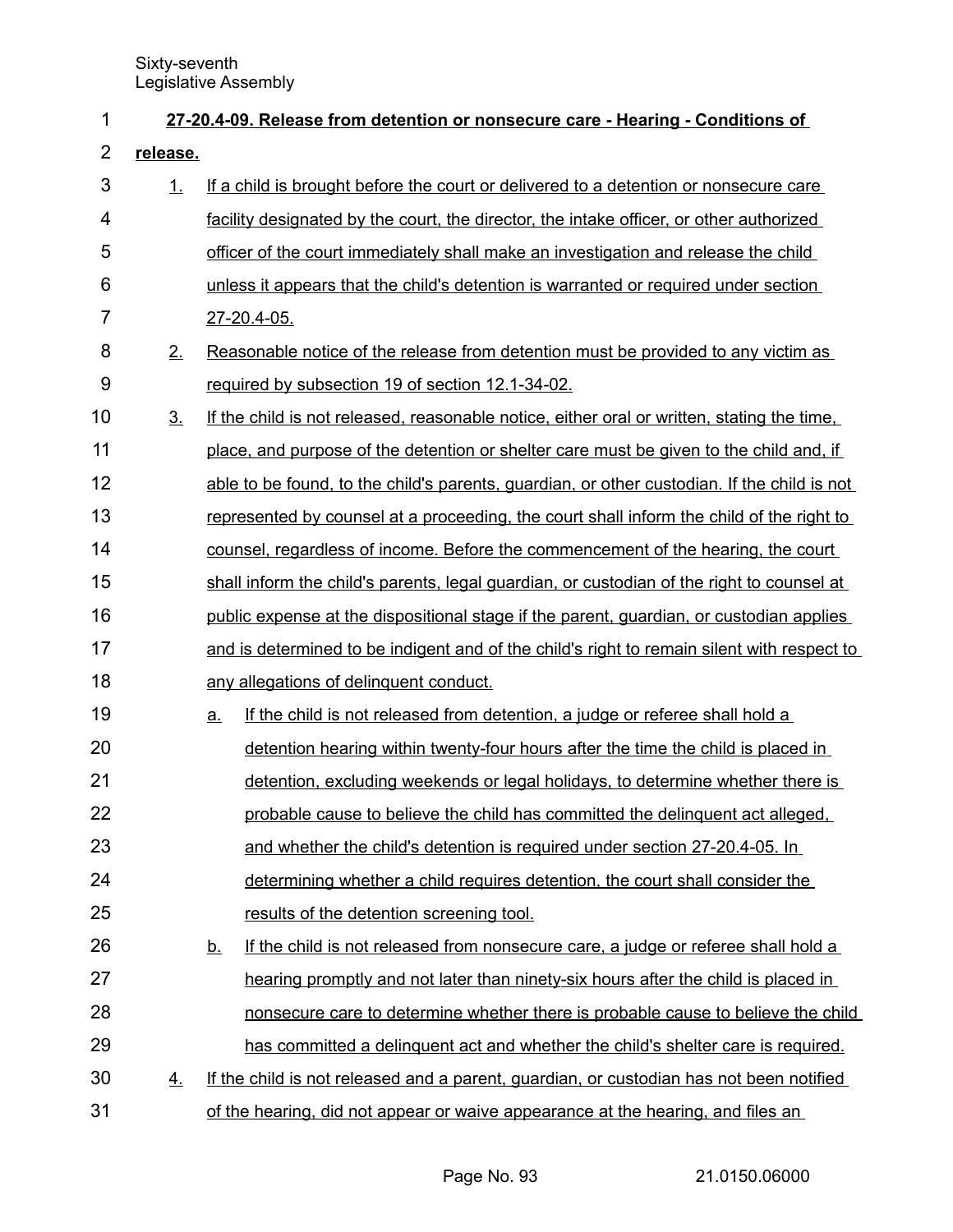| 1              |                   | affidavit showing these facts, the court shall rehear the matter without unnecessary         |
|----------------|-------------------|----------------------------------------------------------------------------------------------|
| $\overline{2}$ |                   | delay and order the child's release, unless it appears from the hearing that the child's     |
| 3              |                   | detention is required under section 27-20.4-05.                                              |
| 4              | 5.                | If the parents cannot be found or fail to appear for the detention or nonsecure care         |
| 5              |                   | hearing and the child does not pose a substantial risk to the community and needs to         |
| 6              |                   | be detained, the human service zone is notified and a child in need of protection or         |
| $\overline{7}$ |                   | services care hearing is held.                                                               |
| 8              | 6.                | If it appears that any child being held in detention or shelter care may have an             |
| 9              |                   | intellectual or developmental disability, the court or detention personnel shall refer the   |
| 10             |                   | child to the department of human services for an eligibility determination for intellectual  |
| 11             |                   | or developmental disabilities program management services and a level of care                |
| 12             |                   | assessment and the results must be filed with the court upon completion. The                 |
| 13             |                   | department of human services shall provide status updates to the court within the time       |
| 14             |                   | required by the court.                                                                       |
| 15             | $\underline{7}$ . | If it appears that any child being held in detention or nonsecure care appears to have       |
| 16             |                   | a serious and persistent mental illness, the detention staff or court intake officer shall   |
| 17             |                   | request that the court order a diagnostic assessment that includes a recommendation          |
| 18             |                   | for necessary level of care that must be conducted within forty-eight hours after the        |
| 19             |                   | court's order. The person conducting the diagnostic assessment shall file the results        |
| 20             |                   | with the court.                                                                              |
| 21             | 8.                | If an individual who is or appears to be a child is received at a jail facility or other     |
| 22             |                   | facility for the detention of adult offenders or individuals charged with a crime, the       |
| 23             |                   | official in charge of the facility immediately shall inform the court and bring the          |
| 24             |                   | individual before the court upon request or deliver the individual to a detention or         |
| 25             |                   | nonsecure facility designated by the court.                                                  |
| 26             | <u>9.</u>         | If a case is transferred to another court for criminal prosecution, the child may be         |
| 27             |                   | transferred to the appropriate officer or detention facility in accordance with the law      |
| 28             |                   | governing the detention of persons charged with crime.                                       |
| 29             |                   | 27-20.4-10. Diversion.                                                                       |
| 30             | <u>1.</u>         | Before an informal adjustment is held or a petition is filed, the director of juvenile court |
| 31             |                   | or designee may determine that no further action is required or impose conditions in         |
|                |                   |                                                                                              |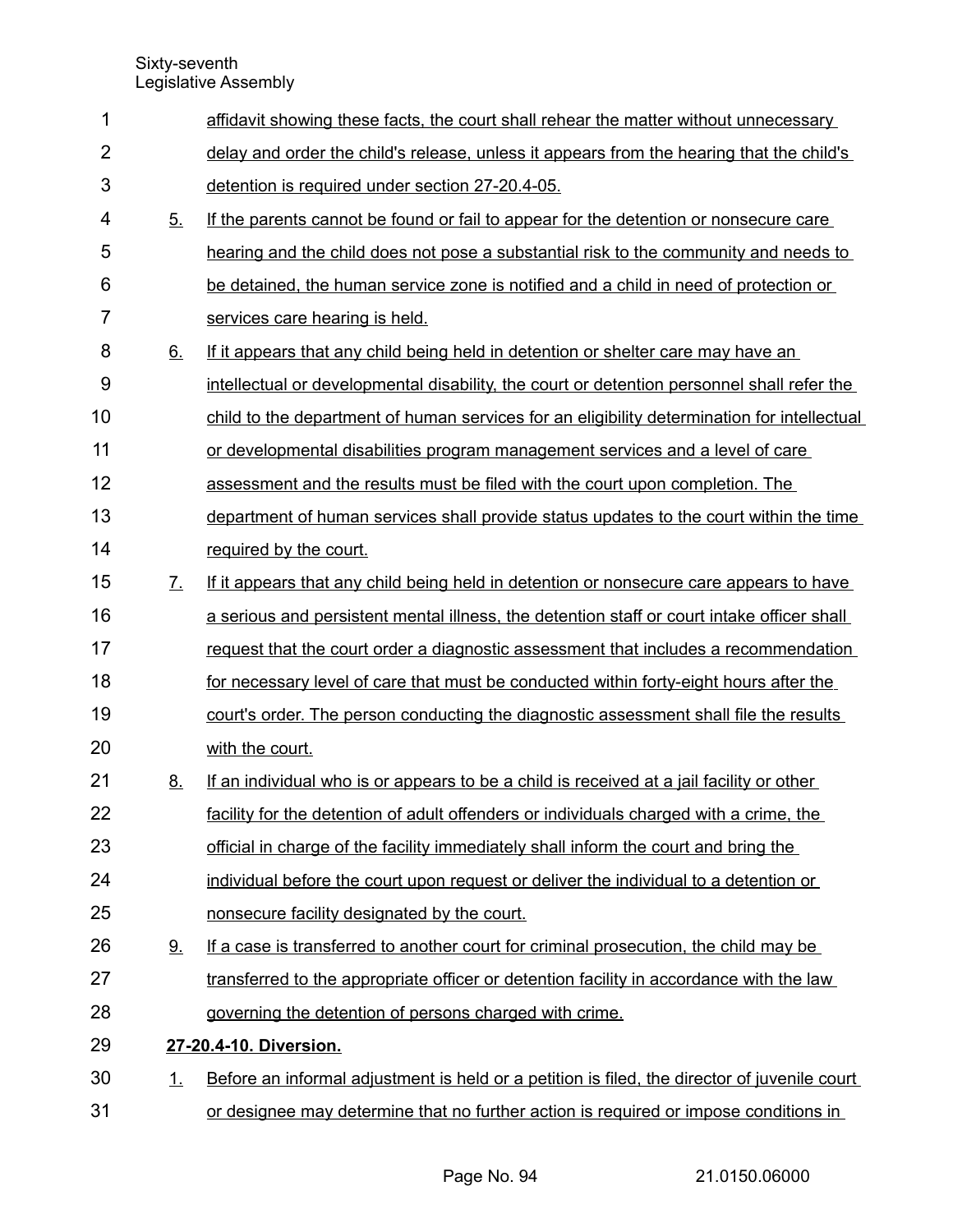| 1              |                |                                     | lieu of further proceedings for the conduct and control of the child with a diversion to a |  |  |  |
|----------------|----------------|-------------------------------------|--------------------------------------------------------------------------------------------|--|--|--|
| $\overline{2}$ |                | community-based program or service. |                                                                                            |  |  |  |
| $\mathbf{3}$   | 2.             |                                     | A child referred to the court may be considered for diversion if any of the following      |  |  |  |
| 4              |                |                                     | criteria are met:                                                                          |  |  |  |
| 5              |                | <u>a.</u>                           | The referral is for a delinguent act that is not an offense requiring a notification to    |  |  |  |
| 6              |                |                                     | be sent to the department of transportation;                                               |  |  |  |
| 7              |                | <u>b.</u>                           | The referral is for a delinguent act that has not been previously diverted more            |  |  |  |
| 8              |                |                                     | than twice by the juvenile court within the last twelve months; or                         |  |  |  |
| 9              |                | <u>c.</u>                           | The referral is not an offense that could require sex offender registration.               |  |  |  |
| 10             | 3 <sub>1</sub> |                                     | <b>Effective August 1, 2023, except for a drug-related offense, simple assault under</b>   |  |  |  |
| 11             |                |                                     | chapter 12.1-17-01, or domestic violence under chapter 12.1-17-01.2, a child who           |  |  |  |
| 12             |                |                                     | commits an infraction or misdemeanor offense on school grounds during hours of             |  |  |  |
| 13             |                |                                     | operation may not be referred to the juvenile court.                                       |  |  |  |
| 14             |                |                                     | 27-20.4-11. Informal adjustment.                                                           |  |  |  |
| 15             | 1.             |                                     | Before a petition is filed, the director of juvenile court, or other officer of the court  |  |  |  |
| 16             |                |                                     | designated by the court, subject to direction of the court may give counsel and advice     |  |  |  |
| 17             |                |                                     | to the parties and impose conditions for the conduct and control of the child in lieu of   |  |  |  |
| 18             |                |                                     | further proceedings with a view to an informal adjustment if it appears:                   |  |  |  |
| 19             |                | a.                                  | The admitted facts bring the case within the jurisdiction of the court;                    |  |  |  |
| 20             |                | <u>b.</u>                           | Counsel, advice, and conditions, if any, for the conduct and control of the child          |  |  |  |
| 21             |                |                                     | without an adjudication would be in the best interest of the public and the child;         |  |  |  |
| 22             |                |                                     | and                                                                                        |  |  |  |
| 23             |                | <u>c.</u>                           | The child and the child's parents, guardian, or other custodian consent to the             |  |  |  |
| 24             |                |                                     | conditions with knowledge that consent is not obligatory.                                  |  |  |  |
| 25             | 2.             |                                     | A child referred to the court may be considered for informal adjustment if any of the      |  |  |  |
| 26             |                |                                     | following criteria are met:                                                                |  |  |  |
| 27             |                | <u>a.</u>                           | The child has no prior formal court adjudications for a similar case type within the       |  |  |  |
| 28             |                |                                     | last twelve months;                                                                        |  |  |  |
| 29             |                | <u>b.</u>                           | The referral is for a delinguent act and the child has not been previously diverted        |  |  |  |
| 30             |                |                                     | more than twice by the juvenile court;                                                     |  |  |  |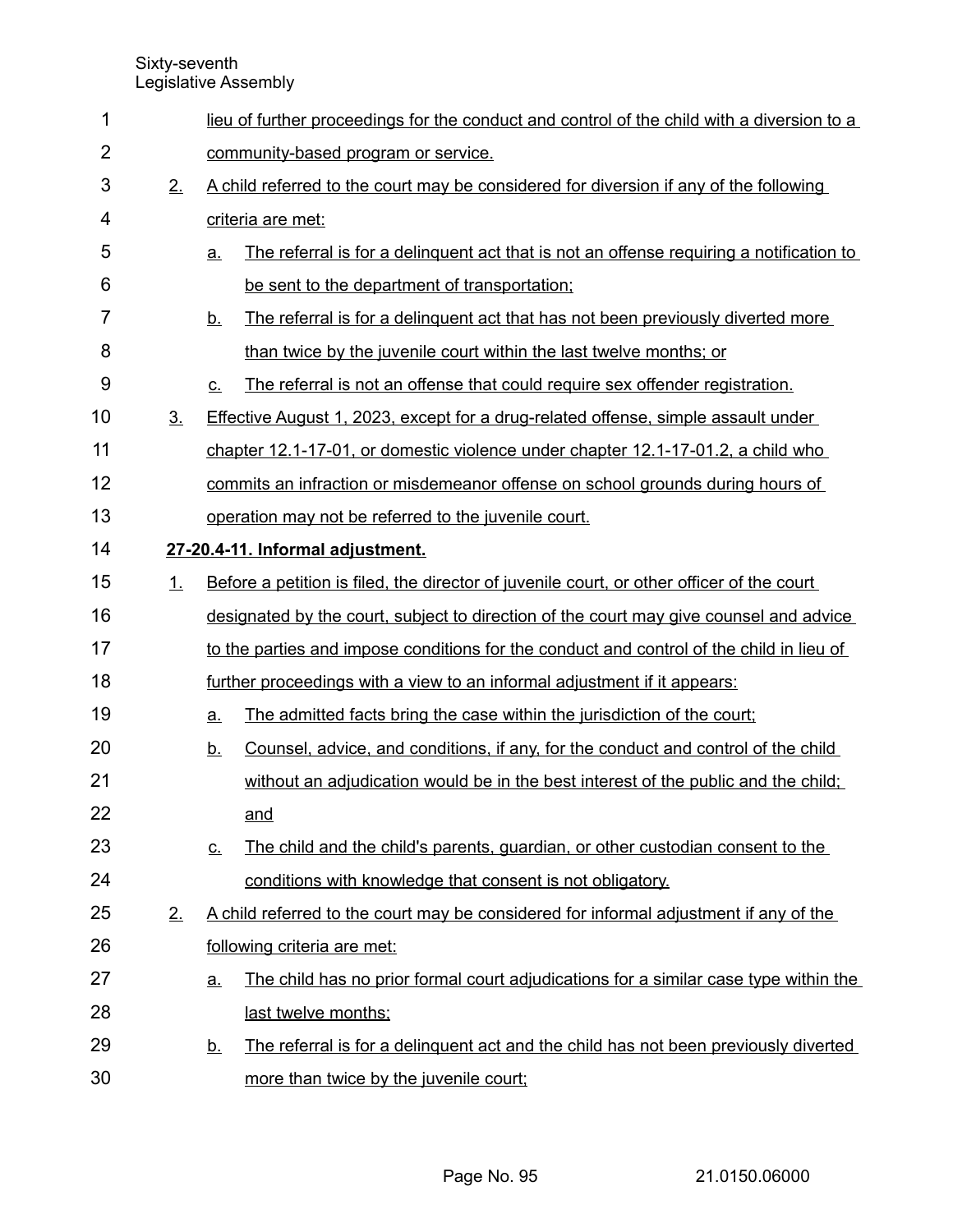| 1              |                | <u>c.</u> | A formal petition was filed but an informal adjustment has been requested by the           |
|----------------|----------------|-----------|--------------------------------------------------------------------------------------------|
| $\overline{2}$ |                |           | state's attorney as part of an agreement with defense counsel or was ordered by            |
| 3              |                |           | the court in dismissing a formal petition;                                                 |
| 4              |                | <u>d.</u> | The referral is a sex offense referral that could require sex offender registration        |
| 5              |                |           | but both the state's attorney and the victim have agreed to an informal                    |
| 6              |                |           | adjustment to address the matter; or                                                       |
| 7              |                | <u>e.</u> | The referral is from the division.                                                         |
| 8              | 3 <sub>1</sub> |           | Reasonable written notice of the informal adjustment is given by the court to the victim   |
| 9              |                |           | if one is identified on the referral.                                                      |
| 10             | 4.             |           | Upon an admission to the referred offense, the director of juvenile court or designee      |
| 11             |                |           | will conduct a preliminary risk and needs assessment and the results must be made          |
| 12             |                |           | available to the child and family. The results of the risk and needs assessment are        |
| 13             |                |           | used to inform the outcome of the informal adjustment. Individuals conducting the risk     |
| 14             |                |           | and needs screening tool must receive training on the appropriate delivery and use of      |
| 15             |                | the tool. |                                                                                            |
| 16             | 5 <sub>1</sub> |           | An informal agreement may not extend beyond six months from the day the                    |
| 17             |                |           | agreement was agreed upon. An extension may be granted by the court for an                 |
| 18             |                |           | additional period not to exceed six months. An extension may not authorize the             |
| 19             |                |           | detention of the child if not otherwise permitted by this chapter. If the child admits to  |
| 20             |                |           | driving or being in actual physical control of a vehicle in violation of section 39-08-01  |
| 21             |                |           | or an equivalent ordinance, the child may be required to pay a fine as a condition         |
| 22             |                |           | imposed under this section.                                                                |
| 23             | 6.             |           | An incriminating statement made by a child to the juvenile court director or designee      |
| 24             |                |           | giving counsel, advice, or as part of the risk and need screening and assessment           |
| 25             |                |           | process, may not be used against the child over objection in any proceeding.               |
| 26             |                |           | 27-20.4-12. Petition - Preliminary determination.                                          |
| 27             |                |           | A petition alleging delinguency under this chapter must be reviewed by the director, the   |
| 28             |                |           | court, or other person designated by the director and authorized by the court to determine |
| 29             |                |           | whether the filing of the petition is in the best interest of the public and the child.    |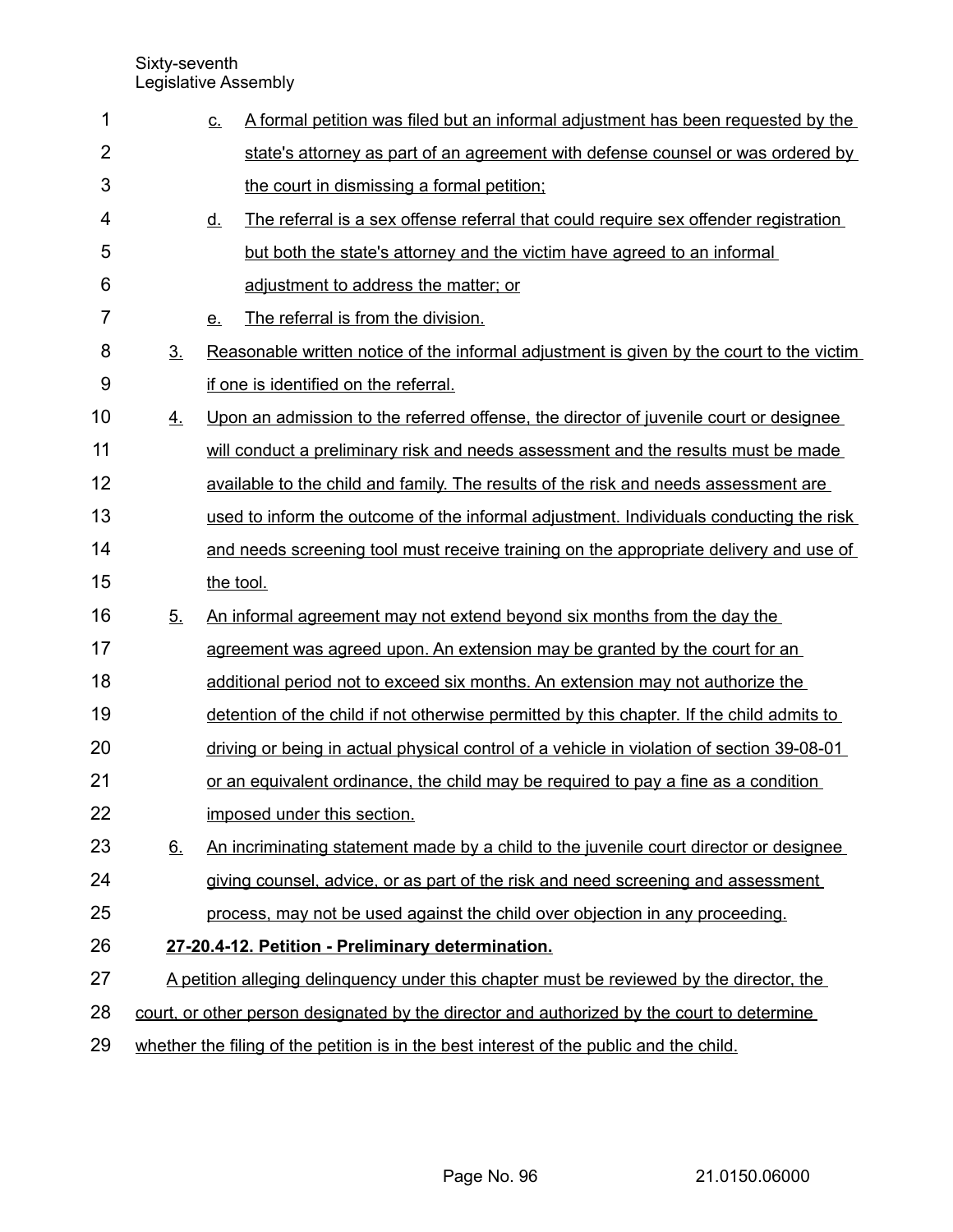| 1              | 27-20.4-13. Petition - Who may prepare and file - Review.                                   |                                                                                                    |  |  |
|----------------|---------------------------------------------------------------------------------------------|----------------------------------------------------------------------------------------------------|--|--|
| $\overline{2}$ | A petition alleging delinquent conduct must be prepared, filed, and served upon the parties |                                                                                                    |  |  |
| 3              |                                                                                             | by the state's attorney. The juvenile court shall conduct an inquiry into and provide the last     |  |  |
| 4              |                                                                                             | known addresses of the parents and guardians of the child in the referral to the state's attorney. |  |  |
| 5              |                                                                                             | 27-20.4-14. Conduct of hearings.                                                                   |  |  |
| 6              | <u>1.</u>                                                                                   | Hearings under this chapter must be conducted by the court without a jury, in an                   |  |  |
| $\overline{7}$ |                                                                                             | informal but orderly manner and separately from other proceedings not included in                  |  |  |
| 8              |                                                                                             | section 27-20.2-03 and in accordance with the North Dakota Rules of Juvenile                       |  |  |
| 9              |                                                                                             | Procedure.                                                                                         |  |  |
| 10             | 2.                                                                                          | If the hearing has not been held within the time limit, or any extension of the time limit,        |  |  |
| 11             |                                                                                             | required by the North Dakota Rules of Juvenile Procedure, the petition must be                     |  |  |
| 12             |                                                                                             | dismissed.                                                                                         |  |  |
| 13             | 3 <sub>1</sub>                                                                              | The state's attorney shall present the evidence in support of any allegations of the               |  |  |
| 14             |                                                                                             | petition not admitted and otherwise conduct the proceedings on behalf of the state.                |  |  |
| 15             | 4.                                                                                          | <b>Except for informal adjustments under section 27-20.4-10, the proceedings must be</b>           |  |  |
| 16             |                                                                                             | recorded by stenographic notes or by electronic, mechanical, or other appropriate                  |  |  |
| 17             |                                                                                             | means.                                                                                             |  |  |
| 18             | 5.                                                                                          | The general public must be excluded from all hearings under this chapter. During                   |  |  |
| 19             |                                                                                             | hearings, only the parties, the parties' counsel, witnesses, victims, and any other                |  |  |
| 20             |                                                                                             | persons the court finds have a proper interest in the proceedings may be admitted by               |  |  |
| 21             |                                                                                             | the court. The court may temporarily exclude the child or other person from the                    |  |  |
| 22             |                                                                                             | hearing if, after being warned by the court that disruptive conduct will cause removal             |  |  |
| 23             |                                                                                             | from the courtroom, the child or other person persists in conduct that justifies removal           |  |  |
| 24             |                                                                                             | from the courtroom.                                                                                |  |  |
| 25             |                                                                                             | 27-20.4-15. Predispositional assessment.                                                           |  |  |
| 26             | <u>1.</u>                                                                                   | Before the disposition hearing, the court shall direct the director or designee, to                |  |  |
| 27             |                                                                                             | conduct a predisposition assessment and to prepare a written report for the court,                 |  |  |
| 28             |                                                                                             | unless waived by the court.                                                                        |  |  |
| 29             | 2.                                                                                          | The predisposition assessment must consist of a risk and needs assessment together                 |  |  |
| 30             |                                                                                             | with any other appropriate screenings.                                                             |  |  |
| 31             | <u>3.</u>                                                                                   | During the pendency of any proceeding the court may order:                                         |  |  |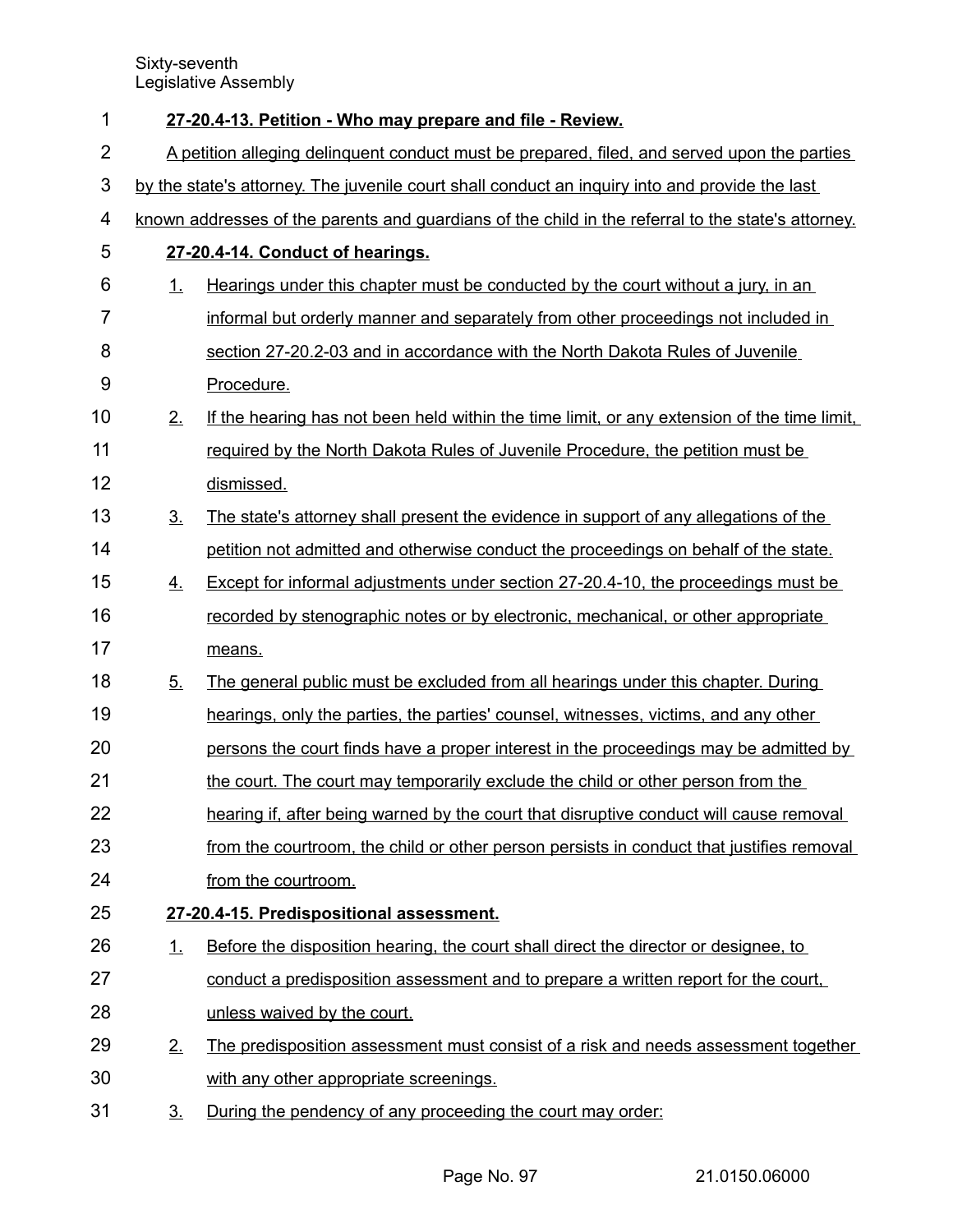| 1              |    | <u>a.</u>   |     | The child to be examined at a suitable place by a physician, psychologist, or                |
|----------------|----|-------------|-----|----------------------------------------------------------------------------------------------|
| $\overline{2}$ |    |             |     | certified addiction counselor;                                                               |
| 3              |    | <u>b.</u>   |     | The child to be tested by appropriate forensic methods to determine whether the              |
| 4              |    |             |     | child has been exposed to a controlled substance or other substance considered               |
| 5              |    |             |     | injurious to the child's health;                                                             |
| 6              |    | $C_{\cdot}$ |     | Medical or surgical treatment of a child who is suffering from a serious physical            |
| 7              |    |             |     | condition or illness, or alcohol or drug abuse, which in the opinion of a licensed           |
| 8              |    |             |     | physician requires prompt treatment, even if the parent, guardian, or other                  |
| 9              |    |             |     | custodian has not been given notice of a hearing, is not available, or without               |
| 10             |    |             |     | good cause informs the court of that person's refusal to consent to the treatment;           |
| 11             |    | <u>d.</u>   |     | An evidence-based risk and needs assessment, mental health screening, or                     |
| 12             |    |             |     | trauma screening; or                                                                         |
| 13             |    | <u>e.</u>   |     | The child to be examined to determine the child's competence or criminal                     |
| 14             |    |             |     | responsibility. If the child is found to lack competency or criminal responsibility the      |
| 15             |    |             |     | court may:                                                                                   |
| 16             |    |             | (1) | Dismiss the delinguency proceedings against the child and order the                          |
| 17             |    |             |     | release of the child to the child's parent, guardian, or legal custodian upon                |
| 18             |    |             |     | conditions considered appropriate by the court;                                              |
| 19             |    |             | (2) | Suspend the delinguency proceedings against the child for a period of up to                  |
| 20             |    |             |     | one year and order services be provided to the child as an outpatient or                     |
| 21             |    |             |     | inpatient, by commitment to an institution for persons with intellectual                     |
| 22             |    |             |     | disabilities or mental illness; or                                                           |
| 23             |    |             | (3) | Dismiss the delinguency proceedings and direct that child in need of                         |
| 24             |    |             |     | protection proceedings be initiated.                                                         |
| 25             |    |             |     | 27-20.4-16. Adjudication.                                                                    |
| 26             | 1. |             |     | If the court finds by proof beyond a reasonable doubt that the child committed the acts      |
| 27             |    |             |     | by reason of which the child is alleged to be delinguent, the court shall proceed            |
| 28             |    |             |     | immediately or at a postponed hearing to hear evidence as to whether the child is in         |
| 29             |    |             |     | need of treatment or rehabilitation and to make and file findings. In the absence of         |
| 30             |    |             |     | evidence to the contrary, evidence of the commission of which constitute a felony is         |
| 31             |    |             |     | sufficient to sustain a finding that the child is in need of treatment or rehabilitation. If |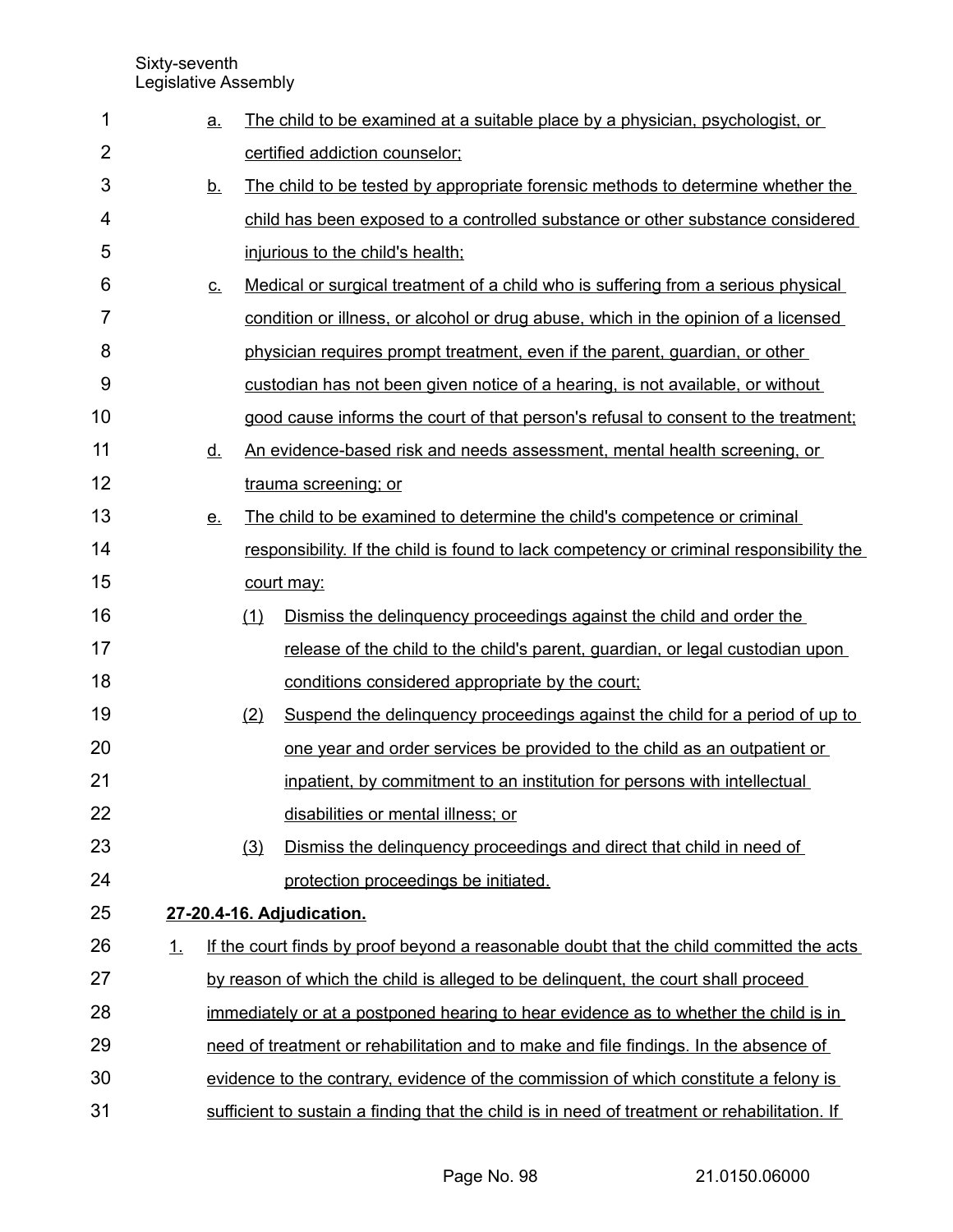| 1              |                | the court finds that the child is not in need of treatment or rehabilitation, the court shall |  |
|----------------|----------------|-----------------------------------------------------------------------------------------------|--|
| $\overline{2}$ |                | dismiss the proceeding and discharge the child from any detention or other restriction        |  |
| 3              |                | previously ordered.                                                                           |  |
| 4              | 2.             | After hearing the evidence on the petition, the court shall make and file findings as to      |  |
| 5              |                | whether the child is delinguent and whether the acts ascribed to the child were               |  |
| 6              |                | committed by the child. If the court finds the allegations of delinguent conduct have not     |  |
| $\overline{7}$ |                | been established, the court shall dismiss the petition and order the child discharged         |  |
| 8              |                | from any detention or other restriction previously ordered in the proceeding.                 |  |
| 9              | 3 <sub>1</sub> | In hearings under subsection 1, all evidence helpful in determining the questions             |  |
| 10             |                | presented, including the predisposition assessment and any other oral and written             |  |
| 11             |                | reports, may be received by the court and relied upon to the extent of its probative          |  |
| 12             |                | value even though not otherwise competent in the hearing on the petition. The parties         |  |
| 13             |                | or the counsel of the parties must be afforded an opportunity to examine and                  |  |
| 14             |                | controvert written reports so received and to cross-examine individuals making the            |  |
| 15             |                | reports. Sources of confidential information need not be disclosed.                           |  |
| 16             | <u>4.</u>      | <u>On motion of the court or that of a party, the court may continue the hearings under</u>   |  |
| 17             |                | this section for a reasonable period to receive reports and other evidence bearing on         |  |
| 18             |                | the disposition or the need for treatment or rehabilitation. In this event the court shall    |  |
| 19             |                | make an appropriate order for detention of the child or the child's release from              |  |
| 20             |                | detention subject to supervision of the court during the period of the continuance. In        |  |
| 21             |                | scheduling investigations and hearings the court shall give priority to proceedings in        |  |
| 22             |                | which a child is in detention or has otherwise been removed from the child's home             |  |
| 23             |                | before an order of disposition has been made.                                                 |  |
| 24             |                | 27-20.4-17. Disposition of a delinquent child.                                                |  |
| 25             | 1.             | If the child is found to be a delinguent child, the court shall make findings and include     |  |
| 26             |                | in the order of disposition any actions or steps necessary to ensure:                         |  |
| 27             |                | The child receives the treatment or rehabilitation the court deems most<br><u>a.</u>          |  |
| 28             |                | appropriate;                                                                                  |  |
| 29             |                | Repairing harm caused to the victim or community; and<br><u>b.</u>                            |  |
| 30             |                | Safety of the community.<br><u>c.</u>                                                         |  |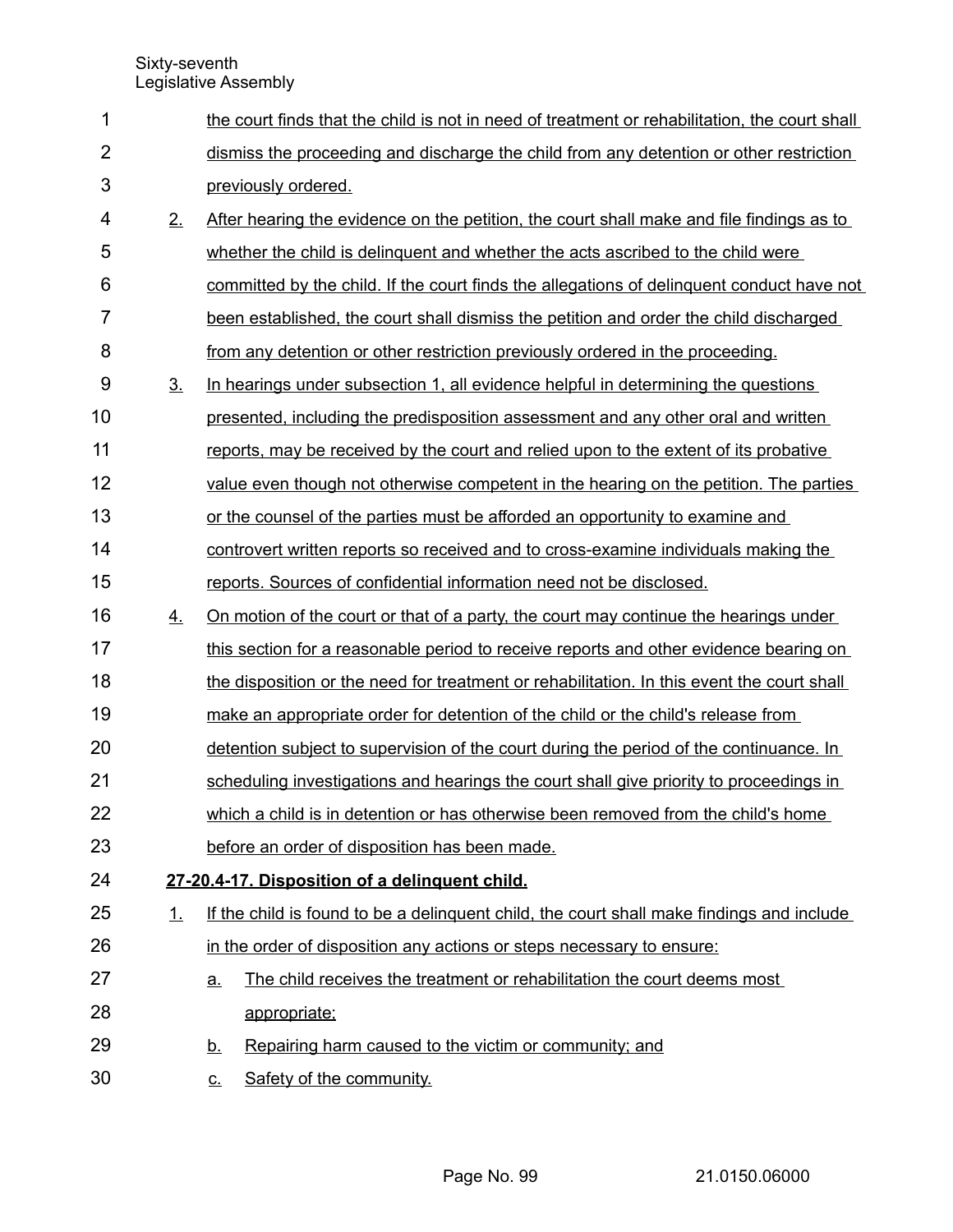| 1              | 2.             | If the child is found to be a delinguent child, the court may order probation with           |
|----------------|----------------|----------------------------------------------------------------------------------------------|
| $\overline{2}$ |                | conditions best suited to the child's individual need for treatment, rehabilitation, and     |
| 3              |                | welfare.                                                                                     |
| 4              | 3 <sub>1</sub> | If the court cannot find a less restrictive alternative, the court may commit a child to the |
| 5              |                | division of juvenile services. A risk and need assessment must be the basis for the          |
| 6              |                | determination of commitment to the division of juvenile services. The court only may         |
| 7              |                | commit a child to the division for a new delinguent offense. Unless all probation            |
| 8              |                | extensions have been exhausted, the child's risk and treatment needs continue to be          |
| 9              |                | high and the child is refusing to comply with the terms of probation, the court may not      |
| 10             |                | commit a child for a violation of the terms of probation.                                    |
| 11             | 4.             | The court may:                                                                               |
| 12             |                | Order the child to make monetary restitution to the victim of the offense or to<br>a.        |
| 13             |                | complete a specified number of hours of community service as determined by the               |
| 14             |                | court, or both;                                                                              |
| 15             |                | Order the periodic testing for the use of illicit drugs or alcohol; or<br><u>b.</u>          |
| 16             |                | Order the child's participation in a juvenile drug court program.<br>$\underline{C}$ .       |
| 17             | 5 <sub>1</sub> | If the delinguent act committed by the child was a sexual offense, the court shall           |
| 18             |                | ensure the child is assessed in a timely manner, not to exceed thirty days, with             |
| 19             |                | age-appropriate social assessments to determine the appropriate level of required            |
| 20             |                | treatment.                                                                                   |
| 21             |                | 27-20.4-18. Probation of a delinguent child.                                                 |
| 22             | 1.             | A probation order entered by the court must place the child under the supervision of         |
| 23             |                | the director.                                                                                |
| 24             | 2.             | The conditions of probation must be specifically stated in writing and provided to the       |
| 25             |                | child.                                                                                       |
| 26             | 3 <sub>1</sub> | Probation conditions must relate to the individual child's risk and needs assessment         |
| 27             |                | and the adjudicated offense.                                                                 |
| 28             | <u>4.</u>      | Violations of probation conditions may be sanctioned by the juvenile director, or            |
| 29             |                | designee utilizing graduated sanctions and incentives.                                       |
| 30             | <u>5.</u>      | Formal probation orders may not exceed twelve months from disposition.                       |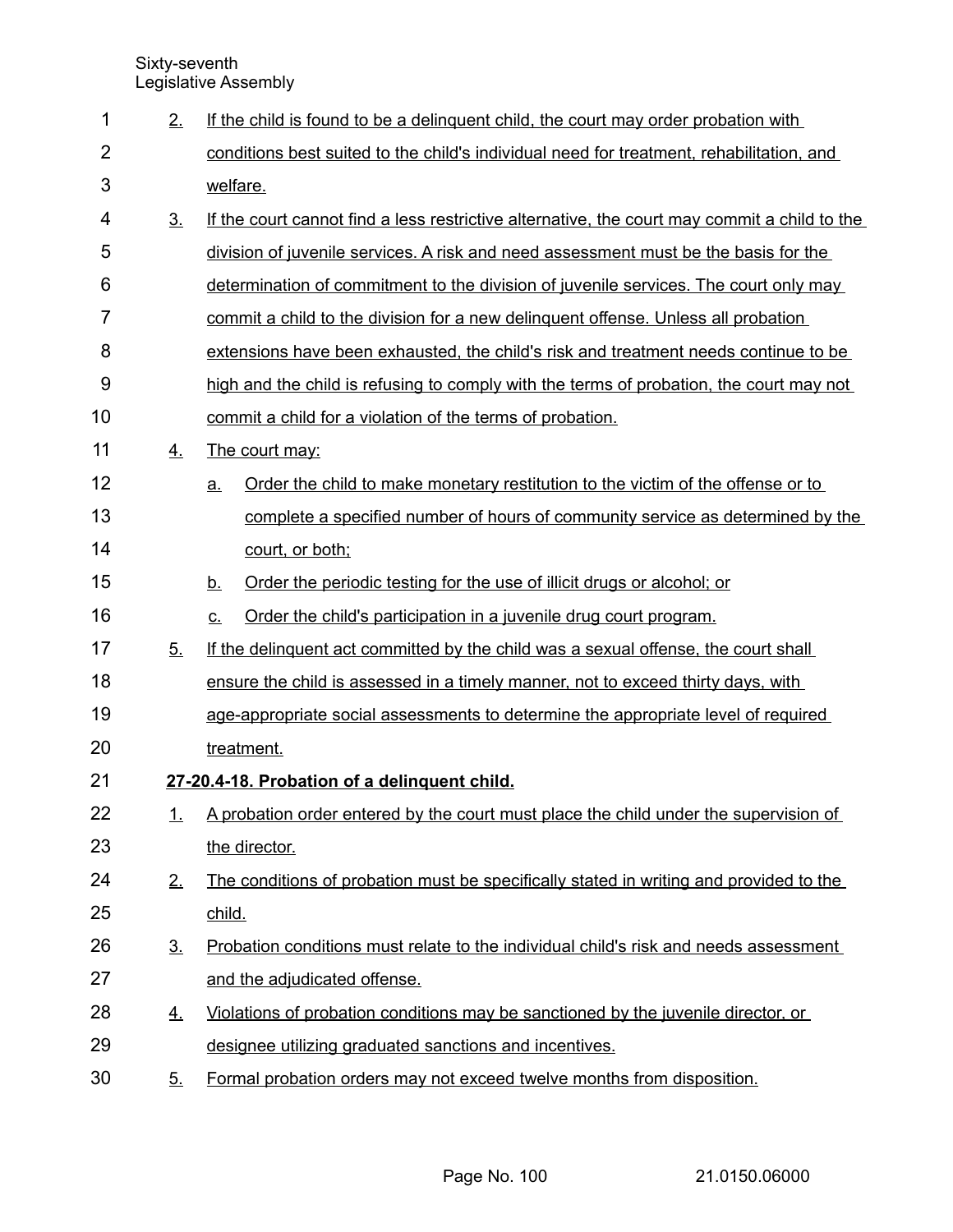| 1              | 6.                | The court may release a child from probation or modify the terms and conditions of the      |
|----------------|-------------------|---------------------------------------------------------------------------------------------|
| $\overline{2}$ |                   | probation at any time, but the court shall release a child who has complied                 |
| 3              |                   | satisfactorily with the terms, conditions, and duration of probation and the court shall    |
| 4              |                   | terminate the court's jurisdiction.                                                         |
| 5              | $\underline{7}$ . | The director of juvenile court shall establish procedures regarding graduated sanctions     |
| 6              |                   | and incentives. The graduated sanctions program may include a program of home               |
| 7              |                   | confinement or electronic monitoring but may not include a secure detention stay.           |
| 8              | <u>8.</u>         | The director or assigned probation court officer may request two extensions up to four      |
| 9              |                   | months each or one extension up to four months for intensive supervised probation           |
| 10             |                   | programs for failure to comply or meet the treatment goals of the court order and case      |
| 11             |                   | plan.                                                                                       |
| 12             | 9.                | Probation may not be extended solely to collect restitution. If probation is terminated     |
| 13             |                   | with restitution owing the victim, court procedure governs continued collection or          |
| 14             |                   | motion for civil judgment against the parents, if appropriate.                              |
| 15             |                   | 27-20.4-19. Delinquent children - Suspension of driving privileges.                         |
| 16             | 1.                | If a child is adjudicated delinguent of an offense that would be a class A misdemeanor      |
| 17             |                   | or a felony if the offense were committed by an adult, the juvenile court may order the     |
| 18             |                   | suspension of the child's driving privileges for a period of up to six months for the first |
| 19             |                   | offense. For a second or subsequent offense, the juvenile court may order the               |
| 20             |                   | suspension of the child's driving privileges for up to one year. As a condition to the      |
| 21             |                   | return of driving privileges, the juvenile court may order the successful completion of     |
| 22             |                   | an appropriate driver's examination.                                                        |
| 23             | 2.                | If the juvenile court orders the suspension of a child's driving privileges, the juvenile   |
| 24             |                   | court immediately shall take possession of the child's driver's license or permit and       |
| 25             |                   | send copies of the court's order to the director of the department of transportation who    |
| 26             |                   | shall make notation of the child's suspension of driving privileges.                        |
| 27             | $\underline{3}$ . | The record of the child's suspension of driving privileges under this section must be       |
| 28             |                   | kept confidential and may not be released except to law enforcement personnel in            |
| 29             |                   | connection with law enforcement activities. The record of a child's suspension of           |
| 30             |                   | driving privileges under this section may not be disclosed to or shared with the            |
| 31             |                   | licensing officials of any other state or jurisdiction. At the end of the six-month or      |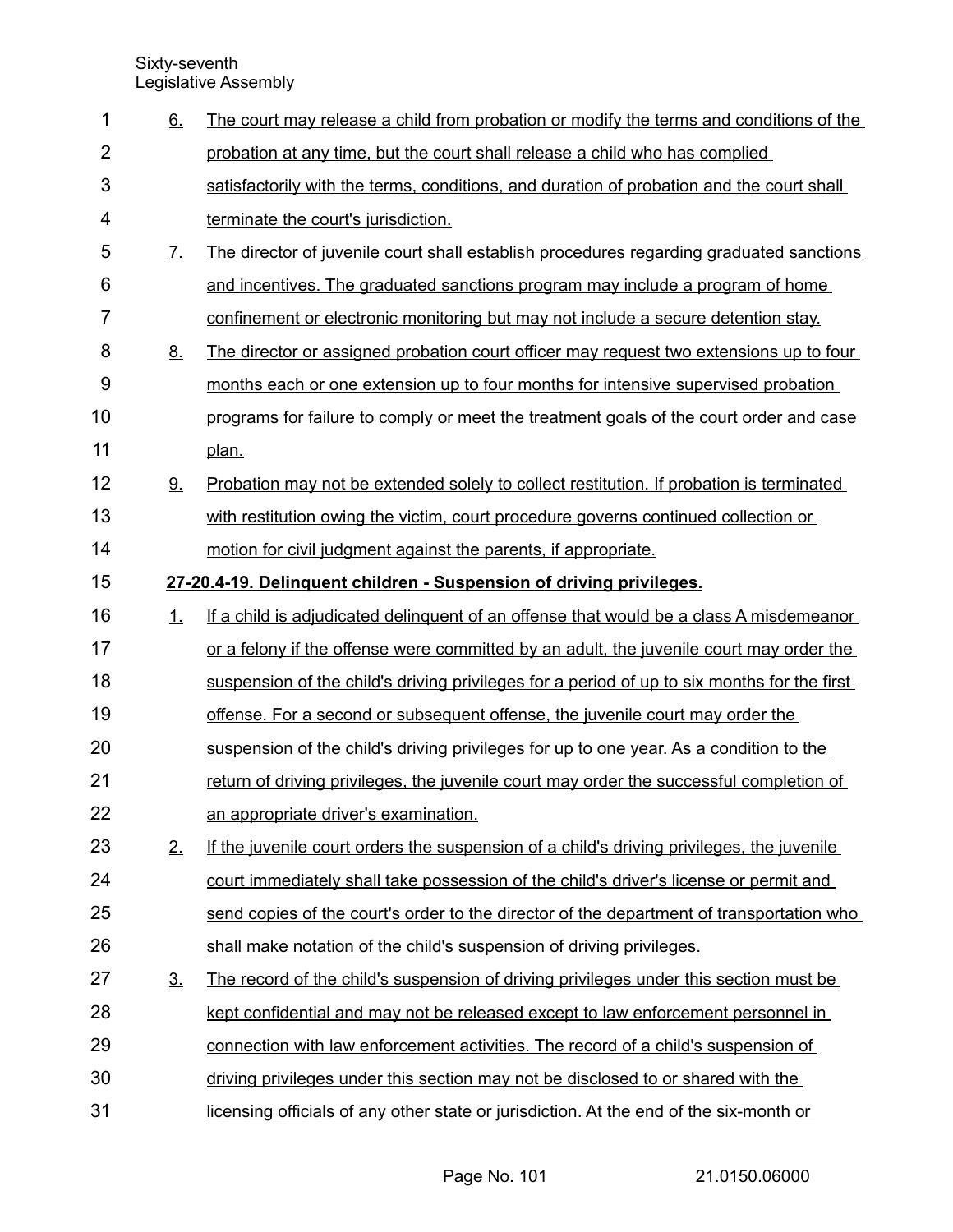| $\mathbf 1$    |                | one-year period, the director shall remove and destroy all record of the child's             |
|----------------|----------------|----------------------------------------------------------------------------------------------|
| $\overline{2}$ |                | suspension of driving privileges under this section.                                         |
| 3              | 4.             | This section may not be construed to limit consensual agreements between the                 |
| 4              |                | juvenile court and the child restricting the driving privileges of the child.                |
| 5              |                | 27-20.4-20. Restitution.                                                                     |
| 6              | 1.             | In addition to a child being ordered to make restitution under section 27-20.4-16, a         |
| 7              |                | parent of a child adjudged delinguent may be ordered to make restitution on the child's      |
| 8              |                | behalf in an amount not exceeding five thousand dollars.                                     |
| 9              | 2.             | Before ordering parental restitution under this section, the court shall hold a hearing on   |
| 10             |                | the matter with notice given to all interested parties as to the nature and amount of the    |
| 11             |                | parental restitution. In determining whether to order parental restitution, the court shall  |
| 12             |                | take the following factors into account:                                                     |
| 13             |                | The ability of the parent or parents to pay monetary restitution and the care and<br>a.      |
| 14             |                | control exercised by the parents.                                                            |
| 15             |                | The ability of the child to pay monetary restitution.<br><u>b.</u>                           |
| 16             |                | Whether ordering parental restitution would detract from the child's treatment.<br><u>c.</u> |
| 17             |                | rehabilitation, or welfare.                                                                  |
| 18             |                | The number of delinguent acts, if any, previously committed by the child.<br><u>d.</u>       |
| 19             | 3 <sub>1</sub> | A parental order of restitution must be limited to those damages directly related to the     |
| 20             |                | delinquent act and expenses actually incurred as a result of the delinquent act.             |
| 21             | 4.             | Unless the court directs otherwise, any order of restitution under this section or section   |
| 22             |                | 27-20.4-16 may be filed, transcribed, and enforced by the juvenile court or person           |
| 23             |                | entitled to the restitution in the same manner as civil judgments rendered by the courts     |
| 24             |                | of this state may be enforced. A child against whose parents a judgment may be               |
| 25             |                | entered under this section is jointly and severally liable with that child's parents for the |
| 26             |                | amounts up to five thousand dollars and solely liable for any amounts over that              |
| 27             |                | amount. Any judgment rendered under this section may not be discharged in                    |
| 28             |                | bankruptcy and is not subject to the statutes of limitation provided for in chapter 28-01    |
| 29             |                | and the judgment may not be canceled under section 28-20-35.                                 |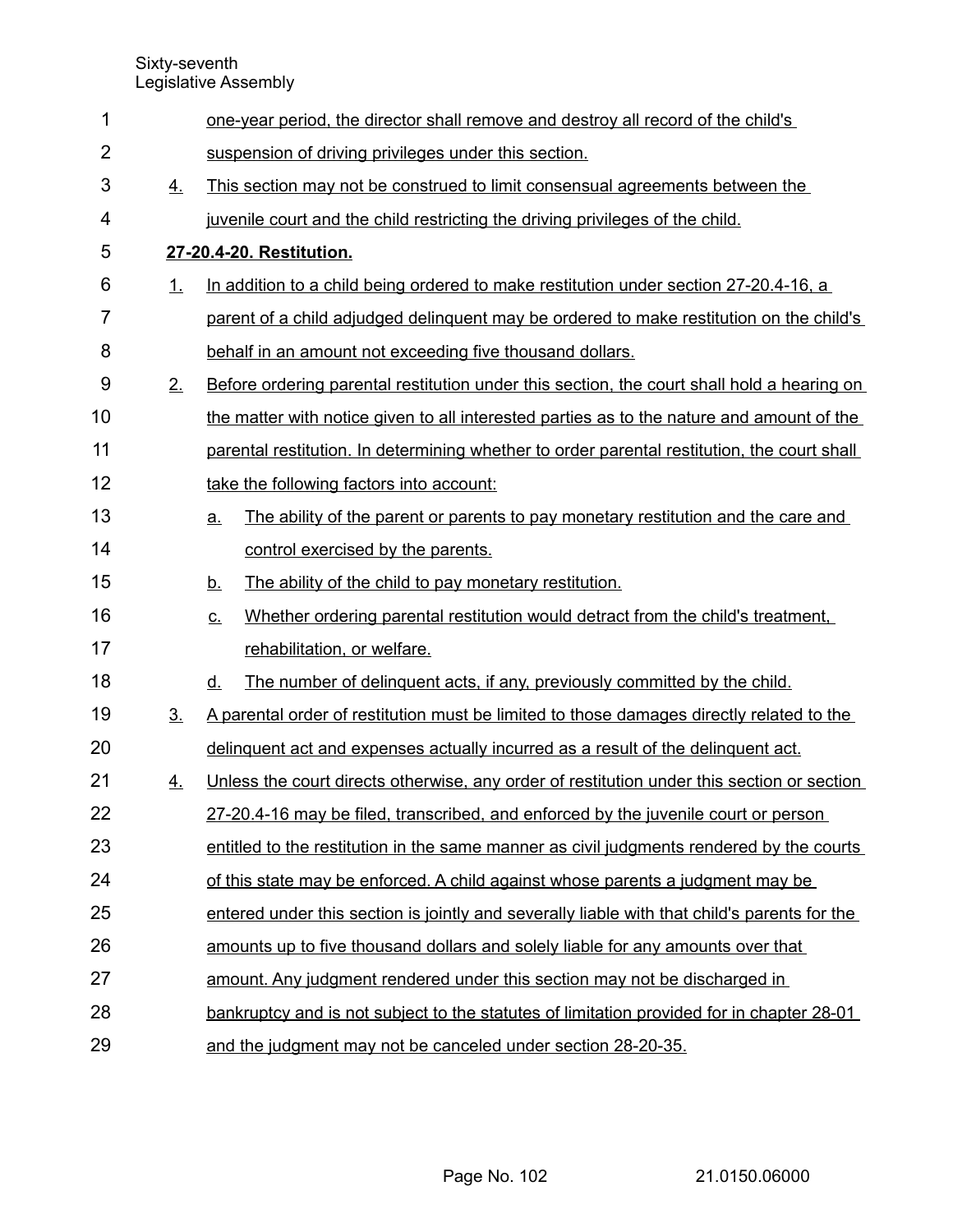| 1              |    |           |             |            | 27-20.4-21. Transfer to other courts.                                                    |
|----------------|----|-----------|-------------|------------|------------------------------------------------------------------------------------------|
| $\overline{2}$ | 1. |           |             |            | After a petition has been filed alleging delinguency based on conduct that is            |
| 3              |    |           |             |            | designated a crime or public offense under the laws, including local ordinances or       |
| 4              |    |           |             |            | resolutions of this state, the court before hearing the petition on the merits shall     |
| 5              |    |           |             |            | transfer the offense for prosecution to the appropriate court having jurisdiction of the |
| 6              |    |           | offense if: |            |                                                                                          |
| 7              |    | <u>a.</u> |             |            | The child is over sixteen years of age and requests the transfer;                        |
| 8              |    | <u>b.</u> |             |            | The child was fourteen years of age or more at the time of the alleged conduct           |
| 9              |    |           |             |            | and the court determines that there is probable cause to believe the child               |
| 10             |    |           |             |            | committed the alleged delinguent act and the delinguent act involves the offense         |
| 11             |    |           |             |            | of murder or attempted murder; gross sexual imposition or the attempted gross            |
| 12             |    |           |             |            | sexual imposition of a victim by force or by threat of imminent death, serious           |
| 13             |    |           |             |            | bodily injury, or kidnapping; or                                                         |
| 14             |    | $C_{-}$   | (1)         |            | The child was fourteen or more years of age at the time of the alleged                   |
| 15             |    |           |             | conduct;   |                                                                                          |
| 16             |    |           | (2)         |            | A hearing on whether the transfer should be made is held in conformity with              |
| 17             |    |           |             |            | sections 27-20.2-12, 27-20.2-13, and 27-20.4-14;                                         |
| 18             |    |           | (3)         |            | Notice in writing of the time, place, and purpose of the hearing is given to             |
| 19             |    |           |             |            | the child and the child's parents, guardian, or other custodian at least three           |
| 20             |    |           |             |            | days before the hearing; and                                                             |
| 21             |    |           | (4)         |            | The court finds that there are reasonable grounds to believe:                            |
| 22             |    |           |             | (a)        | The child committed the delinquent act alleged;                                          |
| 23             |    |           |             | (b)        | The child is not amenable to treatment or rehabilitation as a child                      |
| 24             |    |           |             |            | through available programs;                                                              |
| 25             |    |           |             | $\circ$    | The child is not treatable in an institution for individuals who are                     |
| 26             |    |           |             |            | intellectually disabled or who are mentally ill;                                         |
| 27             |    |           |             | <u>(d)</u> | The interests of the community require that the child be placed under                    |
| 28             |    |           |             |            | legal restraint or discipline; and                                                       |
| 29             |    |           |             | (e)        | If the child is fourteen or fifteen years old, the child committed a                     |
| 30             |    |           |             |            | delinguent act involving the infliction or threat of serious bodily harm.                |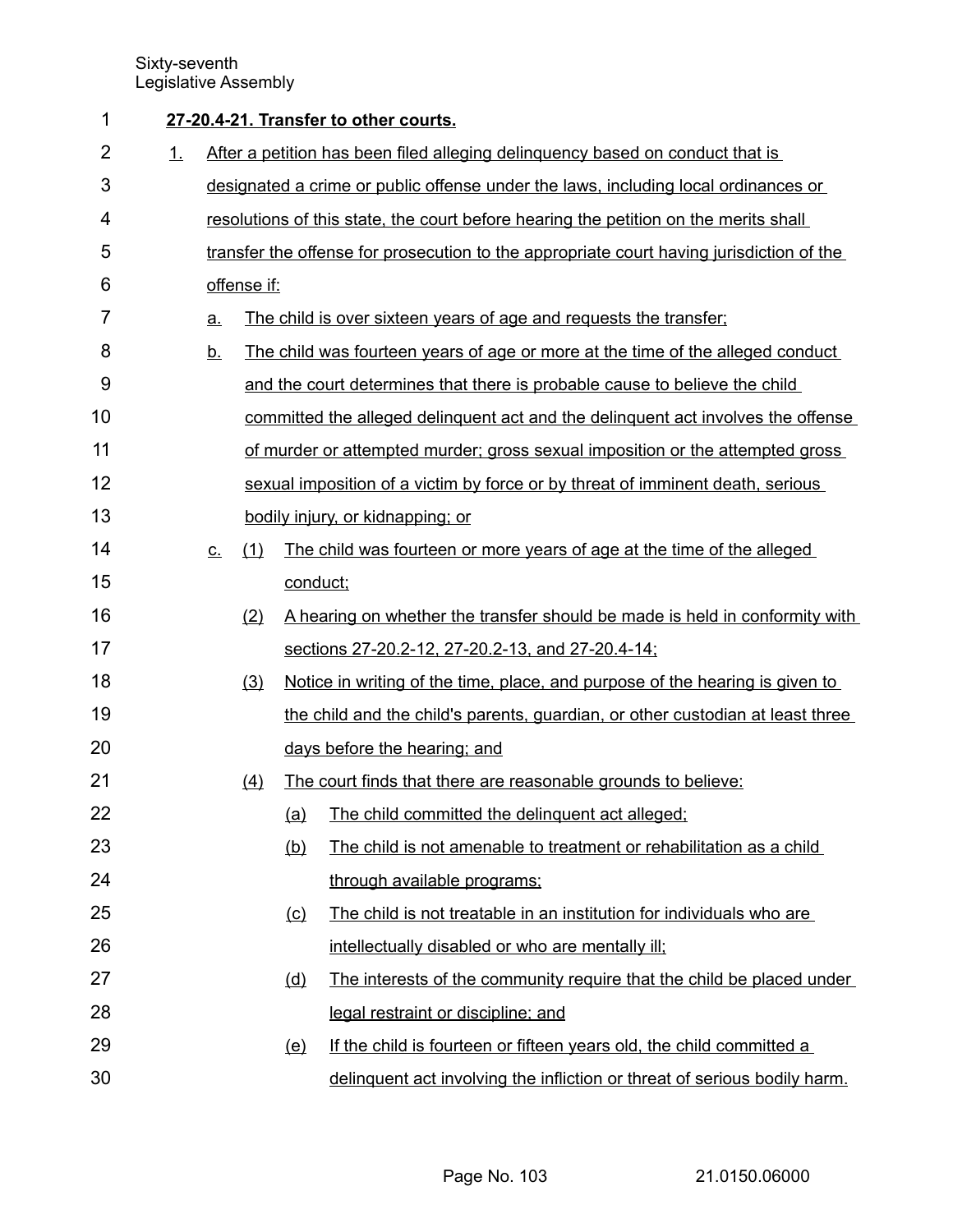| 1              | 2.        | The burden of proving reasonable grounds to believe that a child is amenable to            |
|----------------|-----------|--------------------------------------------------------------------------------------------|
| $\overline{2}$ |           | treatment or rehabilitation as a child through available programs is on the child in       |
| 3              |           | those cases in which the alleged delinguent act involves the offense of manslaughter,      |
| 4              |           | aggravated assault, robbery, arson involving an inhabited structure, or escape             |
| 5              |           | involving the use of a firearm, destructive device, or other dangerous weapon or in        |
| 6              |           | cases in which the alleged delinguent act involves an offense that if committed by an      |
| $\overline{7}$ |           | adult would be a felony and the child has two or more previous delinguency                 |
| 8              |           | adjudications for offenses that would be a felony if committed by an adult.                |
| 9              | <u>3.</u> | In determining a child's amenability to treatment and rehabilitation, the court shall      |
| 10             |           | consider and make specific findings on the following factors:                              |
| 11             |           | Age:<br>a.                                                                                 |
| 12             |           | Mental capacity;<br><u>b.</u>                                                              |
| 13             |           | Maturity;<br><u>c.</u>                                                                     |
| 14             |           | <u>d.</u><br>Degree of criminal sophistication exhibited;                                  |
| 15             |           | Previous record;<br>e.                                                                     |
| 16             |           | f.<br>Success or failure of previous attempts to rehabilitate;                             |
| 17             |           | Whether the child can be rehabilitated before expiration of juvenile court<br>g.           |
| 18             |           | jurisdiction;                                                                              |
| 19             |           | Any psychological, probation, or institutional reports;<br><u>h.</u>                       |
| 20             |           | İ.<br>The nature and circumstances of the acts for which the transfer is sought;           |
| 21             |           | The prospect for adequate protection of the public; and<br>j.                              |
| 22             |           | Any other relevant factors.<br><u>k.</u>                                                   |
| 23             | <u>4.</u> | A child subject to the jurisdiction of the juvenile court, either before or after reaching |
| 24             |           | eighteen years of age, may not be prosecuted for an offense previously committed           |
| 25             |           | unless the case has been transferred as provided in this section.                          |
| 26             | <u>5.</u> | Statements made by the child at a hearing under this section are not admissible            |
| 27             |           | against the child over objection in the criminal proceedings following the transfer        |
| 28             |           | except for impeachment.                                                                    |
| 29             | <u>6.</u> | If the case is not transferred, the judge who conducted the hearing may not over           |
| 30             |           | objection of an interested party preside at the hearing on the petition. If the case is    |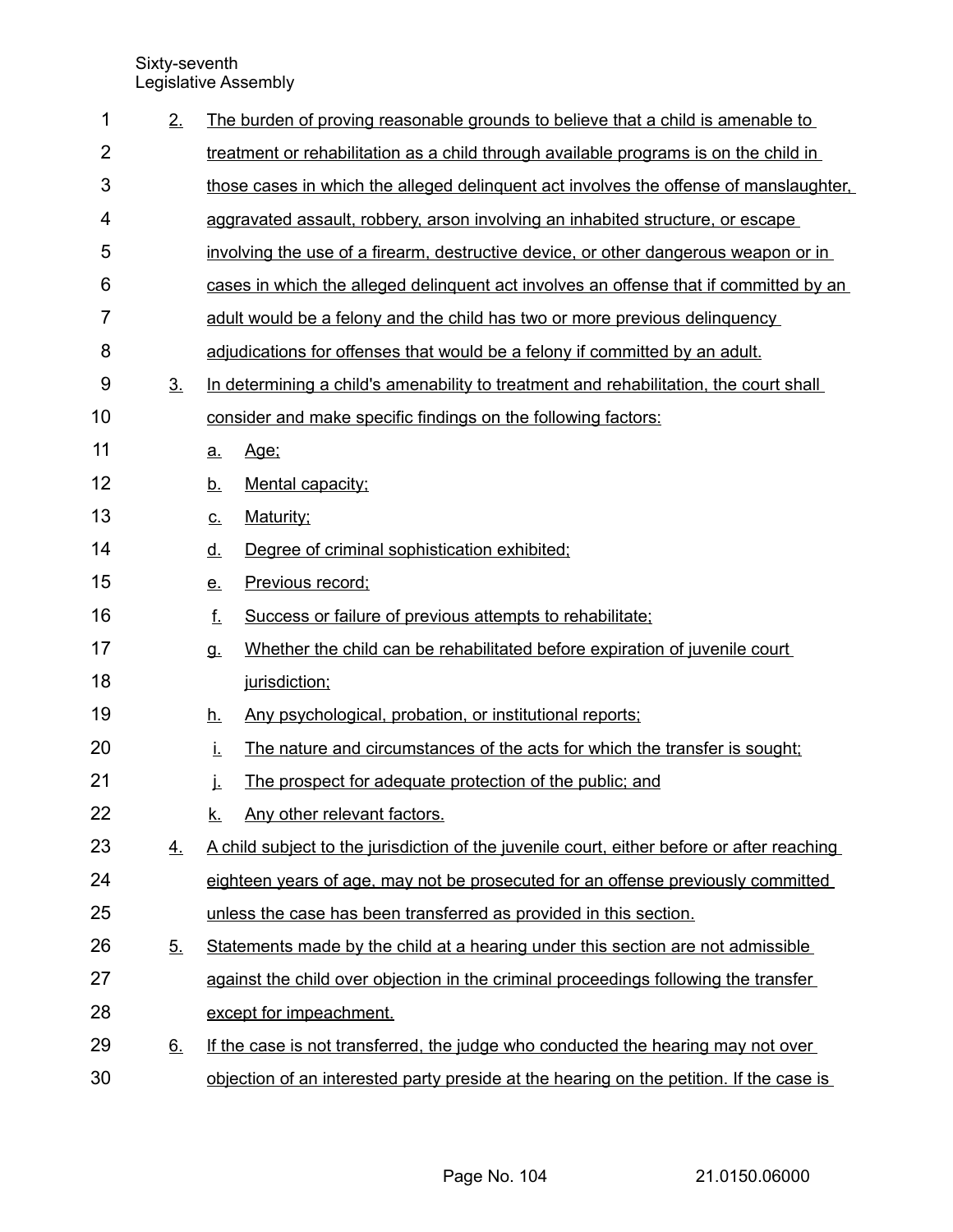| $\mathbf 1$    |                       |           | transferred to a court of which the judge who conducted the hearing is also a judge.             |
|----------------|-----------------------|-----------|--------------------------------------------------------------------------------------------------|
| $\overline{2}$ |                       |           | the judge likewise is disqualified over objection from presiding in the prosecution.             |
| 3              | $\mathcal{I}_{\cdot}$ |           | An individual at least twenty years of age who committed an offense while a child and            |
| 4              |                       |           | was not adjudicated for the offense in juvenile court may be prosecuted in district court        |
| 5              |                       |           | as an adult, unless the state intentionally delayed the prosecution to avoid juvenile            |
| 6              |                       |           | court jurisdiction. The district court has original and exclusive jurisdiction for the           |
| 7              |                       |           | prosecution under this subsection.                                                               |
| 8              |                       |           | 27-20.4-22. Court order required for removal of child.                                           |
| 9              |                       |           | An order of disposition or other adjudication in a proceeding under this chapter, in cases in    |
| 10             |                       |           | which a child is removed from the home of a parent, custodian, or guardian for the reason that   |
| 11             |                       |           | continuation in such home would be contrary to the welfare of the child, must specifically state |
| 12             |                       |           | that a continuation of the child in the home of the parent, custodian, or guardian would be      |
| 13             |                       |           | contrary to the welfare of the child.                                                            |
| 14             |                       |           | 27-20.4-23. Limitations of orders of disposition.                                                |
| 15             | 1 <sub>1</sub>        |           | An order of disposition may not exceed twelve months from disposition unless                     |
| 16             |                       |           | extended by the court. The director or designee may request two extensions up to four            |
| 17             |                       |           | months each for the child to complete the treatment goals of the court order and the             |
| 18             |                       |           | case plan.                                                                                       |
| 19             | 2.                    |           | An order of disposition committing a delinguent child to the division of juvenile services       |
| 20             |                       |           | may not exceed twelve months. The court may extend the order for an additional                   |
| 21             |                       |           | twelve-month period, if:                                                                         |
| 22             |                       | <u>a.</u> | A hearing is held upon motion of the division, or on the court's own motion, prior               |
| 23             |                       |           | to the expiration of the order:                                                                  |
| 24             |                       | <u>b.</u> | Reasonable notice of the hearing and an opportunity to be heard are given to the                 |
| 25             |                       |           | child and the parent, guardian, or other custodian;                                              |
| 26             |                       | <u>C.</u> | The court finds the extension is necessary for the treatment or rehabilitation of                |
| 27             |                       |           | the child and has determined that such treatment cannot be provided in their                     |
| 28             |                       |           | home community; and                                                                              |
| 29             |                       | <u>d.</u> | The extension does not exceed twelve months from the expiration of an order                      |
| 30             |                       |           | limited by subsection 3 or two years from the expiration of any other limited order.             |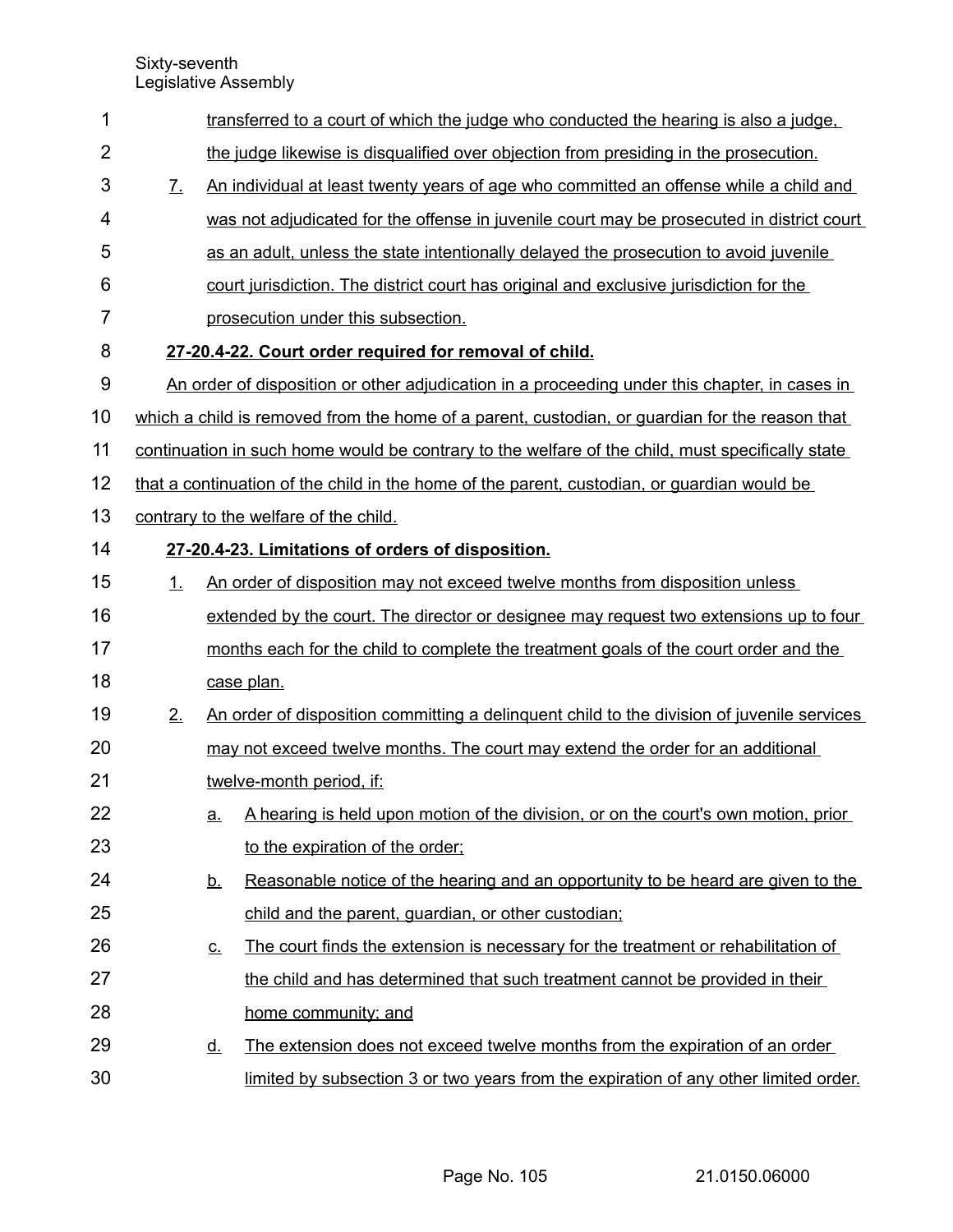| 1              | 3 <sub>1</sub> | Except as provided in subsection 2, an order of disposition pursuant to which a child is          |
|----------------|----------------|---------------------------------------------------------------------------------------------------|
| $\overline{2}$ |                | placed in foster care may not continue for more than twelve months after the child is             |
| 3              |                | considered to have entered foster care. A permanency hearing must be conducted                    |
| 4              |                | before the extension of any court order limited under this subsection. Any other order            |
| 5              |                | of disposition may not continue in force for more than twelve months.                             |
| 6              | 4.             | The court may terminate an order of disposition before the expiration of the order.               |
| $\overline{7}$ | 5.             | Except as provided in subsection 2, the court may terminate an order of disposition or            |
| 8              |                | extension before its expiration, on or without an application of a party, if it appears to        |
| $9\,$          |                | the court the purposes of the order have been accomplished. If a party may be                     |
| 10             |                | adversely affected by the order of termination, the order may be made only after                  |
| 11             |                | reasonable notice and opportunity to be heard have been given to the party.                       |
| 12             | 6.             | When the child attains the age of twenty years, all orders affecting the child then in            |
| 13             |                | force terminate and the child is discharged from further obligation or control.                   |
| 14             |                | 27-20.4-24. Reasonable efforts to prevent removal or to reunify - When required.                  |
| 15             | 1.             | As used in this section, "reasonable efforts" means the exercise of due diligence, by             |
| 16             |                | the agency granted authority over the child under this chapter, to use appropriate and            |
| 17             |                | available services to meet the needs of the child and the child's family in order to              |
| 18             |                | prevent removal of the child from the child's family or, after removal, to use appropriate        |
| 19             |                | and available services to eliminate the need for removal, to reunite the child and the            |
| 20             |                | child's family, and to maintain family connections. In determining reasonable efforts to          |
| 21             |                | be made with respect to a child under this section, and in making reasonable efforts.             |
| 22             |                | the child's health and safety must be the paramount concern.                                      |
| 23             | 2.             | Except as provided in subsection 4, reasonable efforts must be made to preserve                   |
| 24             |                | families, reunify families, and maintain family connections:                                      |
| 25             |                | Before the placement of a child in foster care, to prevent or eliminate the need for<br><u>a.</u> |
| 26             |                | removing the child from the child's home;                                                         |
| 27             |                | To make it possible for a child to return safely to the child's home;<br><u>b.</u>                |
| 28             |                | Whether and, if applicable, to place siblings in the same foster care, relative,<br><u>c.</u>     |
| 29             |                | guardianship, or adoptive placement, unless it is determined that such a joint                    |
| 30             |                | placement would be contrary to the safety or well-being of any of the siblings;                   |
| 31             |                | and                                                                                               |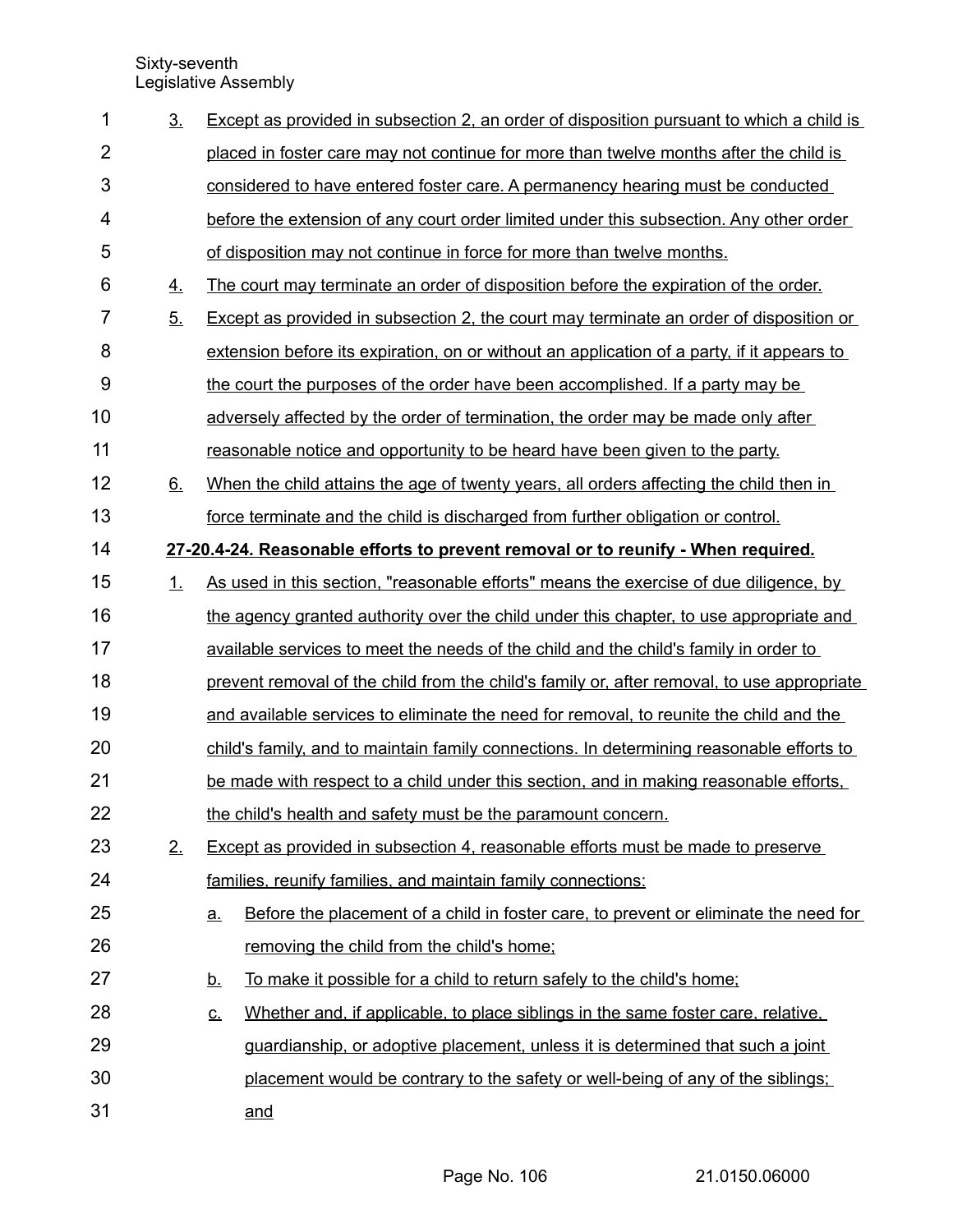| 1              |                | In the case of siblings removed from the home of the siblings who are not jointly<br><u>d.</u>    |
|----------------|----------------|---------------------------------------------------------------------------------------------------|
| $\overline{2}$ |                | placed, to provide for frequent visitation or other ongoing interaction between the               |
| 3              |                | siblings, unless it is contrary to the safety or well-being of any of the siblings.               |
| 4              | 3 <sub>1</sub> | If the court or the child's custodian determined that continuation of reasonable efforts.         |
| 5              |                | as described in subsection 2, is inconsistent with the permanency plan for the child,             |
| 6              |                | reasonable efforts must be made to place the child in a timely manner in accordance               |
| 7              |                | with the permanency plan and to complete whatever steps are necessary to finalize                 |
| 8              |                | the permanent placement of the child.                                                             |
| 9              | 4.             | Reasonable efforts of the type described in subsection 2 are not required if:                     |
| 10             |                | A court of competent jurisdiction has determined a parent has subjected a child to<br><u>a.</u>   |
| 11             |                | aggravated circumstances; or                                                                      |
| 12             |                | The parental rights of the parent, with respect to another child of the parent, have<br><u>b.</u> |
| 13             |                | been involuntarily terminated.                                                                    |
| 14             | 5 <sub>1</sub> | Efforts to place a child for adoption, with a fit and willing relative or other appropriate       |
| 15             |                | individual as a legal guardian, or in another planned permanent living arrangement,               |
| 16             |                | may be made concurrently with reasonable efforts of the type described in                         |
| 17             |                | subsection 2.                                                                                     |
| 18             | <u>6.</u>      | Removal of a child from the child's home for placement in foster care must be based               |
| 19             |                | on judicial findings stated in the court's order, and determined on a case-by-case basis          |
| 20             |                | in a manner that complies with the requirements of titles IV-B and IV-E of the federal            |
| 21             |                | Social Security Act [42 U.S.C. 620 et seq. and 42 U.S.C. 6701 et seq.], as amended.               |
| 22             |                | and federal regulations adopted under those federal laws, provided that this                      |
| 23             |                | subsection may not provide a basis for overturning an otherwise valid court order.                |
| 24             | <u>Z.</u>      | For the purpose of section 27-20.3-17, reasonable efforts were made under this                    |
| 25             |                | section to meet the child's needs before a foster care placement for a child remaining            |
| 26             |                | in care for continued foster care purposes.                                                       |
| 27             |                | 27-20.4-25. Law enforcement and correctional facility records.                                    |
| 28             | 1.             | Unless a charge of delinguency is transferred for criminal prosecution under section              |
| 29             |                | 27-20.4-20, the interest of national security requires, or the court otherwise orders in          |
| 30             |                | the interest of the child, the law enforcement and correctional facility records and files        |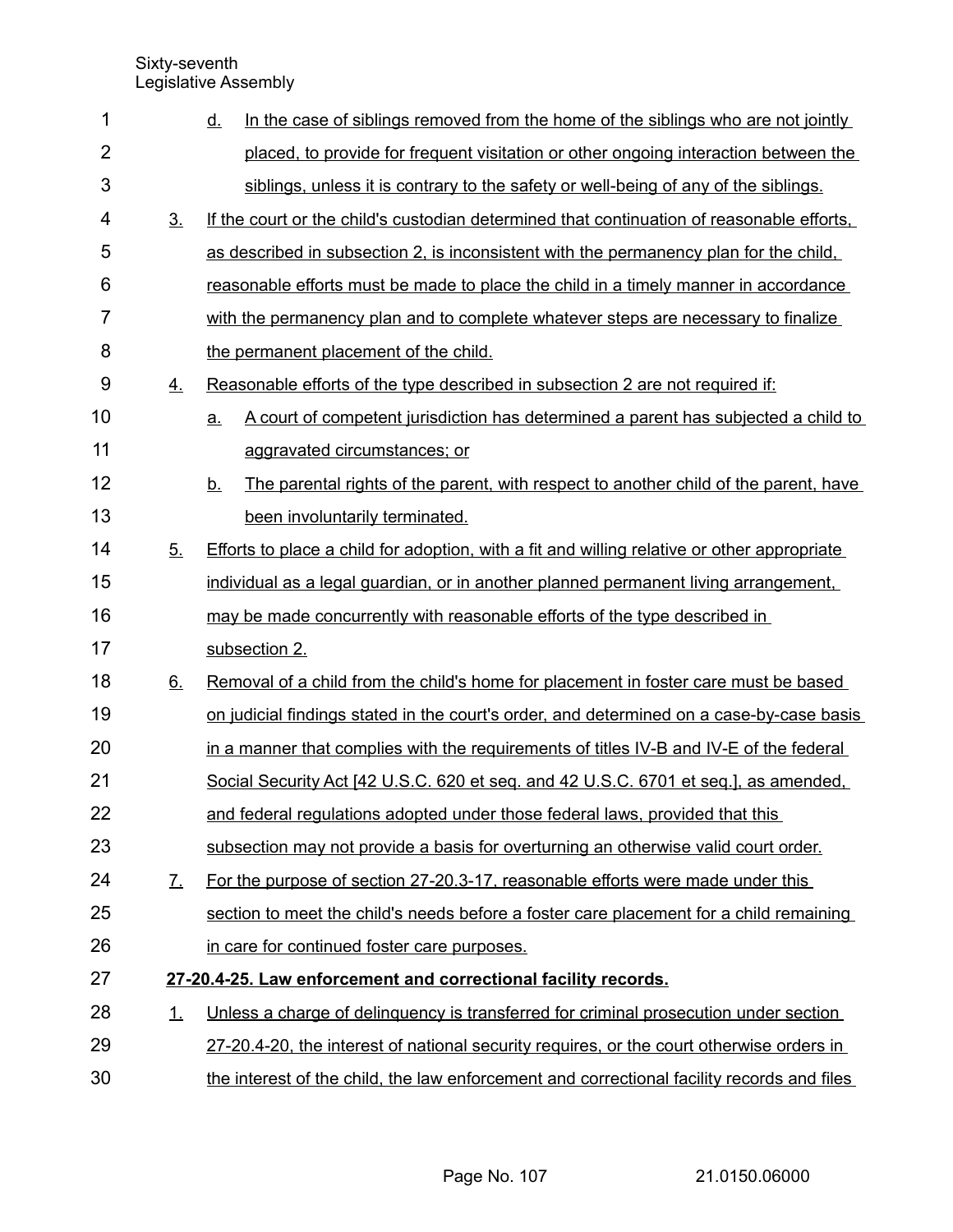| 1              |           |                            | of a child alleged or found to be delinguent or in need of services or protection are not |  |  |  |  |
|----------------|-----------|----------------------------|-------------------------------------------------------------------------------------------|--|--|--|--|
| $\overline{2}$ |           |                            | open to public inspection; but inspection of these records and files is permitted by:     |  |  |  |  |
| 3              |           | a.                         | A juvenile court having the child before the court in any proceeding;                     |  |  |  |  |
| 4              |           | <u>b.</u>                  | Counsel for a party to the proceeding:                                                    |  |  |  |  |
| 5              |           | $\underline{\mathsf{C}}$ . | The officers of public institutions or agencies to whom the child is or may be            |  |  |  |  |
| 6              |           |                            | committed;                                                                                |  |  |  |  |
| 7              |           | <u>d.</u>                  | Law enforcement officers of other jurisdictions if necessary for the discharge of         |  |  |  |  |
| 8              |           |                            | official duties of the officers;                                                          |  |  |  |  |
| 9              |           | <u>e.</u>                  | A court in which the child is convicted of a criminal offense for the purpose of a        |  |  |  |  |
| 10             |           |                            | presentence report or other dispositional proceeding, or by officials of correctional     |  |  |  |  |
| 11             |           |                            | facilities to which the child is detained or committed, or by the parole board, the       |  |  |  |  |
| 12             |           |                            | governor, or the pardon advisory board, if one has been appointed, in considering         |  |  |  |  |
| 13             |           |                            | the child's parole or discharge or in exercising supervision over the child;              |  |  |  |  |
| 14             |           | $f_{-}$                    | The professional staff of the uniform crime victims compensation program if               |  |  |  |  |
| 15             |           |                            | necessary for the discharge of the duties of the professional staff pursuant to           |  |  |  |  |
| 16             |           |                            | chapter $54-23.4$ ; and                                                                   |  |  |  |  |
| 17             |           | <b>g.</b>                  | A superintendent, assistant superintendent, principal, or designee of the school in       |  |  |  |  |
| 18             |           |                            | which the child is currently enrolled or of a school in which the child wishes to         |  |  |  |  |
| 19             |           |                            | enroll.                                                                                   |  |  |  |  |
| 20             | 2.        |                            | Notwithstanding that law enforcement records and files of a child alleged or found to     |  |  |  |  |
| 21             |           |                            | be delinguent or in need of services or protection are not open to public inspection.     |  |  |  |  |
| 22             |           |                            | this section does not limit the release of general information that does not identify the |  |  |  |  |
| 23             |           |                            | identity of the child.                                                                    |  |  |  |  |
| 24             |           |                            | 27-20.4-26. Substance use programming.                                                    |  |  |  |  |
| 25             | <u>1.</u> |                            | If a child is subject to nonjudicial adjustments under this chapter and is found to be    |  |  |  |  |
| 26             |           |                            | delinguent under section 27-20.4-16, or is found to be in need of services or protection  |  |  |  |  |
| 27             |           |                            | under section 27-20.3-16, the juvenile court may require a substance use screening        |  |  |  |  |
| 28             |           |                            | and subsequent programming to appropriately address:                                      |  |  |  |  |
| 29             |           | <u>a.</u>                  | A child who is found to have violated section 39-08-01 or equivalent; or                  |  |  |  |  |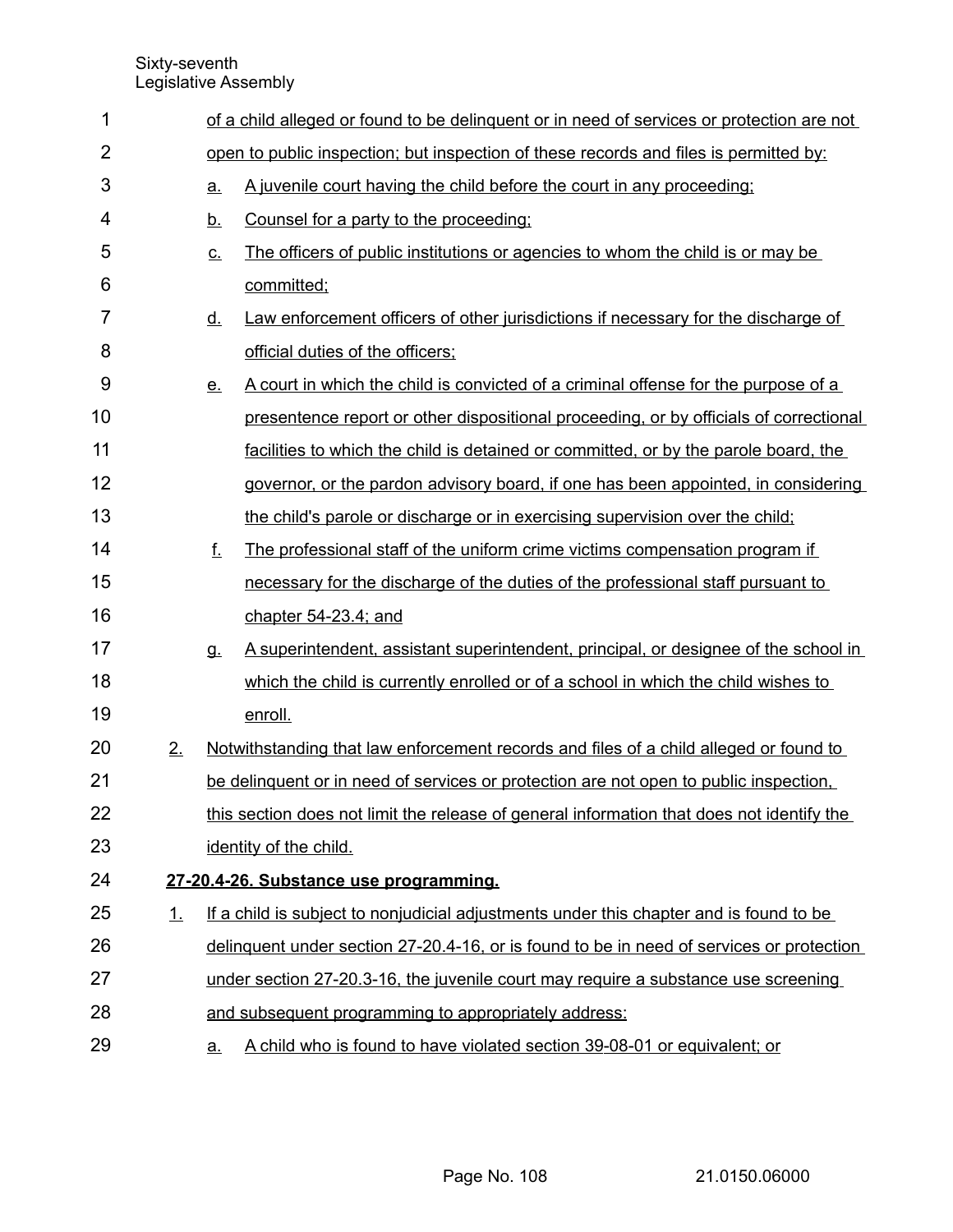| 1              |                | If a child is found to have an alcohol concentration of at least two one-hundredths<br><u>b.</u> |
|----------------|----------------|--------------------------------------------------------------------------------------------------|
| $\overline{2}$ |                | of one percent by weight at the time of performance of a test within two hours                   |
| 3              |                | after driving or being in physical control of a motor vehicle.                                   |
| 4              | 2.             | If a child is subject to informal adjustment under this chapter and is required to               |
| 5              |                | participate in the twenty-four seven sobriety program, the period of participation may           |
| 6              |                | not exceed six months.                                                                           |
| $\overline{7}$ | 3 <sub>1</sub> | If a child required to participate in the twenty-four seven sobriety program under this          |
| 8              |                | section fails to comply with program requirements without being excused, the testing             |
| 9              |                | site shall notify the juvenile court and refer the child to the juvenile court for further       |
| 10             |                | disposition. The child may not be detained or otherwise taken into custody without               |
| 11             |                | authorization from the juvenile court.                                                           |
| 12             | <u>4.</u>      | If the juvenile court requires the child to participate in a juvenile drug court program.        |
| 13             |                | the juvenile court may waive the participation in the twenty-four seven sobriety                 |
| 14             |                | program requirements of this section.                                                            |
| 15             |                | <b>SECTION 26.</b> Section 27-20.4-06 of the North Dakota Century Code, as created by section    |
| 16             |                | 25 of this Act, is amended and reenacted as follows:                                             |
| 17             |                | 27-20.4-06. Detention - Nonsecure care of child.                                                 |
| 18             | 1.             | A child taken into custody may not be detained or placed in nonsecure care before the            |
| 19             |                | hearing on the petition unless the child's detention or nonsecure care is required to            |
| 20             |                | protect the person or property of others or of the child or because the child may                |
| 21             |                | abscond or be removed from the jurisdiction of the court or because the child has no             |
| 22             |                | parent, guardian, or custodian or other person able to provide supervision and care for          |
| 23             |                | the child and return the child to the court if required, or an order for the child's             |
| 24             |                | detention or nonsecure care has been made by the court pursuant to this chapter.                 |
| 25             | 2.             | Law enforcement, juvenile court staff, and division staff shall use a detention                  |
| 26             |                | screening tool to assure the appropriate use of detention and whether the child is a             |
| 27             |                | public safety risk. The juvenile court shall establish the detention screening tool, which       |
| 28             |                | must include objective factors to aid in the decision of placement of the child. Law             |
| 29             |                | enforcement, court records, and division records must include data on detention                  |
| 30             |                | screening scores and, if the score does not authorize detention, the explanation for the         |
| 31             |                | override resulting in placing the juvenile in detention.                                         |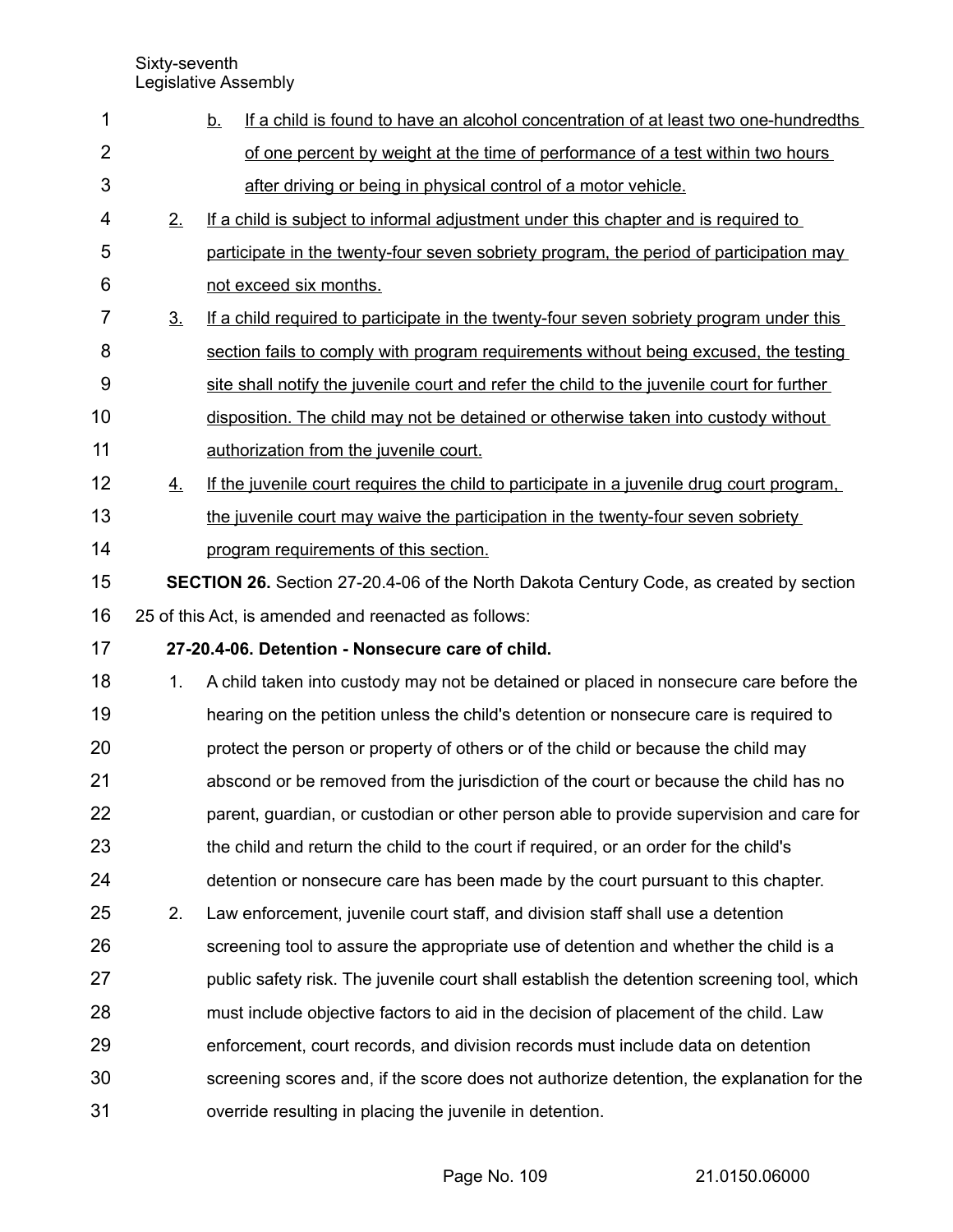| 1              | 3. |           | The court may place a juvenile in detention before adjudication only if the court finds  |  |  |
|----------------|----|-----------|------------------------------------------------------------------------------------------|--|--|
| $\overline{2}$ |    |           | releasing the child would pose an unreasonable risk to public safety and that all        |  |  |
| 3              |    |           | restrictive alternatives have been considered.                                           |  |  |
| 4              | 4. |           | A juvenile may be placed in a secure detention facility if one or more of the following  |  |  |
| 5              |    |           | conditions are met:                                                                      |  |  |
| 6              |    | a.        | The child is alleged to have committed an offense that if committed by an adult          |  |  |
| 7              |    |           | would constitute a felony against person, felony weapon, or felony drug                  |  |  |
| 8              |    |           | distribution;                                                                            |  |  |
| 9              |    | b.        | The child has a record of failure to appear in court or there is probable cause to       |  |  |
| 10             |    |           | believe that the child will flee the jurisdiction of the court;                          |  |  |
| 11             |    | C.        | The child has violated the terms of detention release on home confinement or             |  |  |
| 12             |    |           | electronic monitoring;                                                                   |  |  |
| 13             |    | d.        | There is oral or written verification that the child is an alleged delinguent child      |  |  |
| 14             |    |           | sought for an offense in another jurisdiction or that the child left a juvenile          |  |  |
| 15             |    |           | detention facility without authorization.                                                |  |  |
| 16             |    | е.        | The child is an out-of-state runaway subject to the rules of the interstate              |  |  |
| 17             |    |           | commission on juveniles;                                                                 |  |  |
| 18             |    | f.        | The child meets criteria for secure detention on the detention screening tool; or        |  |  |
| 19             |    | g.        | The child meets criteria for an override on the detention screening tool.                |  |  |
| 20             |    | h.        | If a child is participating in a juvenile drug court program as a result of an-          |  |  |
| 21             |    |           | adjudication for a delinguent offense, the court may order the child detained in a       |  |  |
| 22             |    |           | juvenile detention center operated pursuant to chapter 12-44.1. The child may be         |  |  |
| 23             |    |           | detained twice during the child's participation in the program with the total period-    |  |  |
| 24             |    |           | of detention under this section not to exceed four days in a one year period.            |  |  |
| 25             | 5. |           | A child may not be placed in detention solely due to lack of supervision alternatives or |  |  |
| 26             |    |           | due to the community's inability to provide appropriate treatment or services. A child   |  |  |
| 27             |    |           | may not be placed in detention by law enforcement or juvenile court, including drug      |  |  |
| 28             |    |           | court solely:                                                                            |  |  |
| 29             |    | <u>a.</u> | Due to a lack of supervision alternatives, service options, or more appropriate          |  |  |
| 30             |    |           | facilities.                                                                              |  |  |
| 31             |    | <u>b.</u> | Due to the community's inability to provide treatment or services.                       |  |  |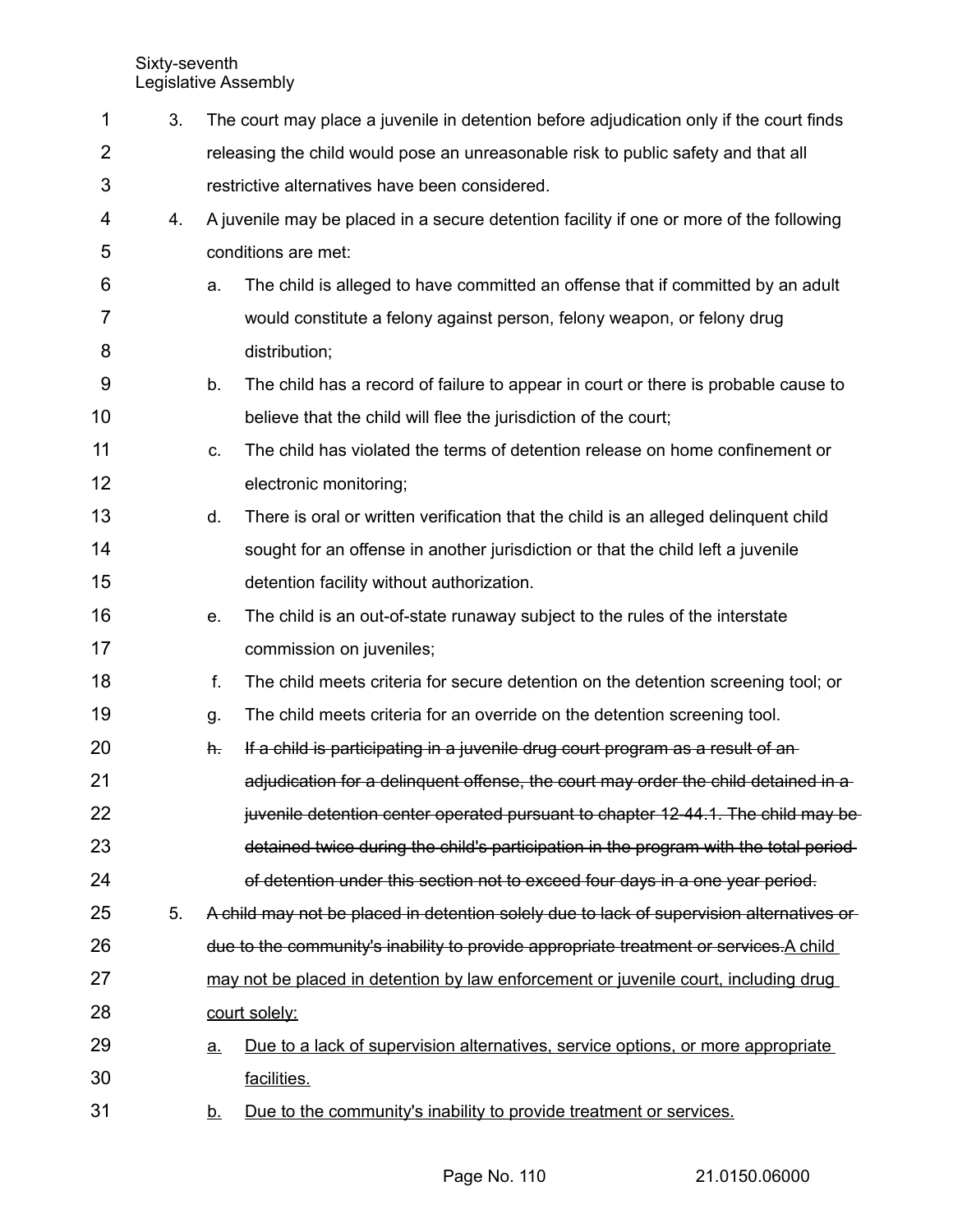| 1              |                | Due to a lack of supervision in the home or community.<br><u>c.</u>                             |
|----------------|----------------|-------------------------------------------------------------------------------------------------|
| $\overline{2}$ |                | In order to allow a parent, guardian, or legal custodian to avoid his or her legal<br><u>d.</u> |
| 3              |                | responsibility.                                                                                 |
| 4              |                | Due to a risk of the juvenile's self-harm.<br><u>e.</u>                                         |
| 5              |                | f.<br>In order to attempt to punish, treat, or rehabilitate the child.                          |
| 6              |                | Due to a request by a victim, law enforcement, or the community.<br><b>g.</b>                   |
| $\overline{7}$ |                | <u>h.</u><br>In order to permit more convenient administrative access to the juvenile.          |
| 8              | 6.             | Alternatives to secure detention may be utilized to include home confinement,                   |
| 9              |                | electronic monitoring, and parental or guardian supervision if the court determines             |
| 10             |                | there is no unreasonable risk to public safety.                                                 |
| 11             | 7 <sub>1</sub> | A child placed in detention must have a mental health and trauma screening tool                 |
| 12             |                | completed by the juvenile detention center or by juvenile court upon entry and provide          |
| 13             |                | that information to the juvenile court before release or detention hearing.                     |
| 14             |                | <b>SECTION 27. AMENDMENT.</b> Subsections 2 and 3 of section 27-21-02 of the North Dakota       |
| 15             |                | Century Code are amended and reenacted as follows:                                              |
| 16             | 2.             | Placement in the care of the North Dakota youth correctional center or in a career and-         |
| 17             |                | technical education, training, or other treatment and rehabilitation institution for            |
| 18             |                | children or young adults within this state; or                                                  |
| 19             | 3.             | Placement in the care of a career and technical education, training, or other treatment         |
| 20             |                | and rehabilitation institution for children or young adults within this state or in another     |
| 21             |                | state in the event that adequate facilities for the child's treatment and rehabilitation are    |
| 22             |                | not available within this state and the committing juvenile court concurs in the                |
| 23             |                | placement.                                                                                      |
| 24             |                | SECTION 28. AMENDMENT. Subsection 3 of section 27-21-02.1 of the North Dakota                   |
| 25             |                | Century Code is amended and reenacted as follows:                                               |
| 26             | 3.             | The division may conduct a permanency hearing, as authorized by section                         |
| 27             |                | 27-20-3627-20.4-23, if an appropriate permanency plan may be carried out without                |
| 28             |                | exceeding the division's authority.                                                             |
| 29             |                | SECTION 29. AMENDMENT. Section 27-21-09 of the North Dakota Century Code is                     |
| 30             |                | amended and reenacted as follows:                                                               |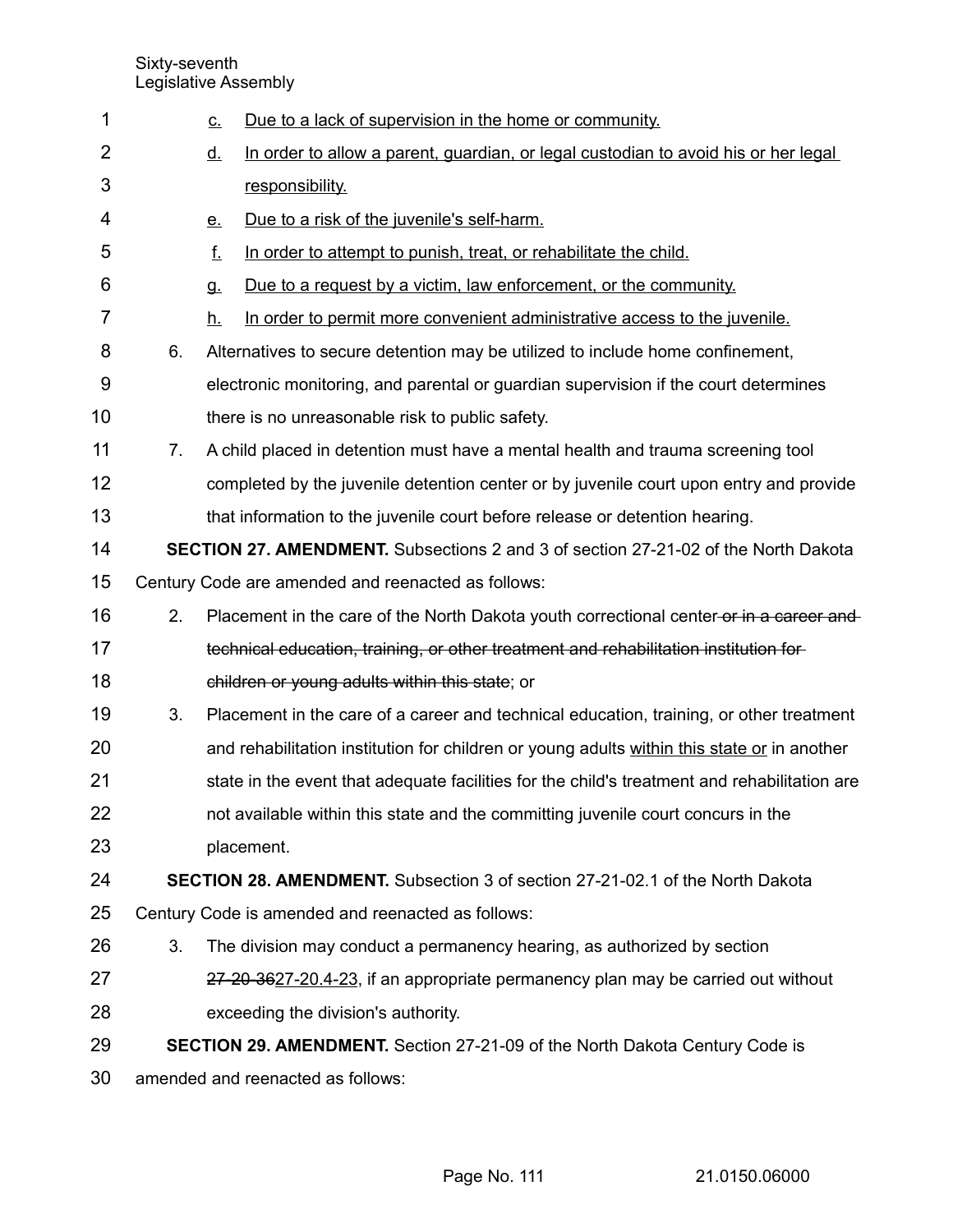| 1              | 27-21-09. Cooperation with other agencies and departments of the state - Right to |    |                                                                                             |  |
|----------------|-----------------------------------------------------------------------------------|----|---------------------------------------------------------------------------------------------|--|
| $\overline{2}$ |                                                                                   |    | inspect facilities of state institutions - Right to examine children.                       |  |
| 3              | $\perp$                                                                           |    | The division of juvenile services may enter contracts with service providers as             |  |
| 4              |                                                                                   |    | necessary to meet the mission of the division.                                              |  |
| 5              | 2.                                                                                |    | The division of juvenile services shall cooperate with and receive the cooperation of       |  |
| 6              |                                                                                   |    | the department of human services, the department of public instruction, the                 |  |
| 7              |                                                                                   |    | department of career and technical education, the juvenile courts, the state                |  |
| 8              |                                                                                   |    | department of health, and such other agencies and departments of the state as may           |  |
| 9              |                                                                                   |    | be necessary to carry out the objectives of this chapter.                                   |  |
| 10             | $\underline{3}$ .                                                                 |    | The division of juvenile services may inspect at all reasonable times the facilities of     |  |
| 11             |                                                                                   |    | those institutions within the state it is authorized to utilize under this chapter, and may |  |
| 12             |                                                                                   |    | examine any child it has placed in the care of such institution, and may contract with      |  |
| 13             |                                                                                   |    | public and private agencies to provide services for them or to retain from them             |  |
| 14             |                                                                                   |    | required services to meet the purpose and objective of this chapter.                        |  |
| 15             |                                                                                   |    | <b>SECTION 30. AMENDMENT.</b> Subsections 2 and 5 of section 27-21-12 of the North Dakota   |  |
| 16             |                                                                                   |    | Century Code are amended and reenacted as follows:                                          |  |
| 17             | 2.                                                                                |    | Notwithstanding any other provisions of law relating to confidentiality, except for the     |  |
| 18             |                                                                                   |    | confidentiality requirements of federal drug and alcohol treatment and rehabilitation       |  |
| 19             |                                                                                   |    | laws, the division may disclose all or part of a juvenile's files and records, including    |  |
| 20             |                                                                                   |    | juvenile court orders, medical, psychological, education, and treatment and counseling      |  |
| 21             |                                                                                   |    | records, to individuals employed by the following if the knowledge is reasonably            |  |
| 22             |                                                                                   |    | necessary in the best interest of the juvenile and for the protection of others:            |  |
| 23             |                                                                                   | a. | The district court or juvenile court.                                                       |  |
| 24             |                                                                                   | b. | A parent or legal guardian of the juvenile, the parent's or legal guardian's                |  |
| 25             |                                                                                   |    | counsel, or the juvenile's counsel, when the juvenile court has committed the               |  |
| 26             |                                                                                   |    | juvenile to the custody of the division of juvenile services, and the records are           |  |
| 27             |                                                                                   |    | relevant to a proceeding under chapter 27-2027-20.4 or to a placement hearing               |  |
| 28             |                                                                                   |    | under section 27-21-02.1, or when disclosure is necessary for the juvenile's                |  |
| 29             |                                                                                   |    | treatment and rehabilitation plan. If the juvenile court determines that it is against      |  |
| 30             |                                                                                   |    | the best interests of the juvenile to disclose records to a parent or legal guardian,       |  |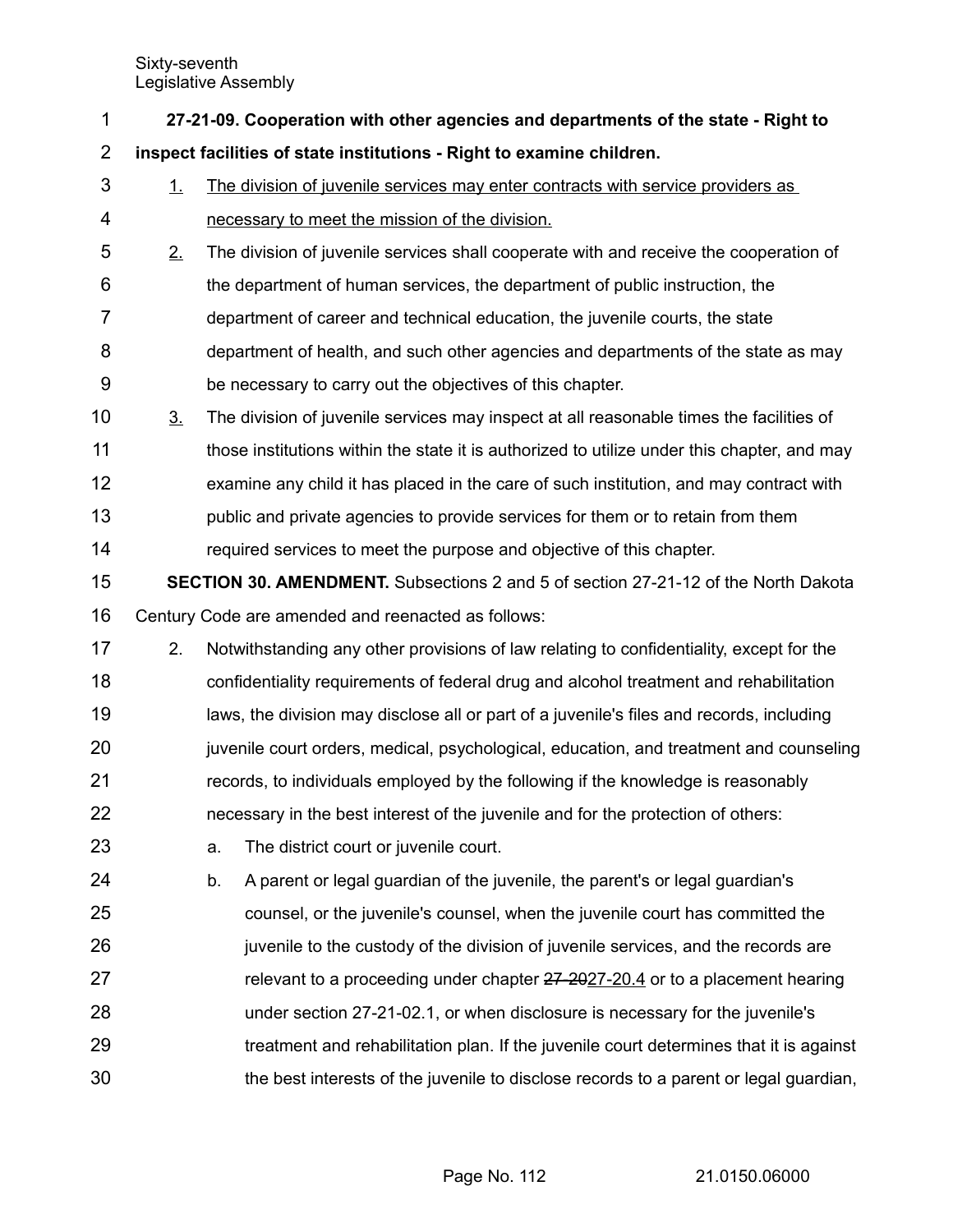| 1              |    | the juvenile court may issue an order prohibiting disclosure and describing the                   |
|----------------|----|---------------------------------------------------------------------------------------------------|
| $\overline{2}$ |    | records that may not be disclosed.                                                                |
| 3              | C. | An employee or agent of any division of the department of corrections and                         |
| 4              |    | rehabilitation when necessary to carry out the duties of the department.                          |
| 5              | d. | The department of human services or a human service zone.                                         |
| 6              | e. | A licensed hospital or medical facility, a public or private treatment facility, or a             |
| 7              |    | residential care or treatment facility, when necessary for the evaluation,                        |
| 8              |    | treatment, or care of a juvenile in the custody of the division of juvenile services.             |
| 9              | f. | A law enforcement agency when the division has reasonable grounds to believe                      |
| 10             |    | the juvenile has committed a delinquent act or has threatened to commit a                         |
| 11             |    | delinquent act involving serious bodily injury, or when the juvenile is required to               |
| 12             |    | register, or is registered, under section 12.1-32-15.                                             |
| 13             | g. | A school district or multidistrict special education program in which the juvenile is             |
| 14             |    | enrolled.                                                                                         |
| 15             | h. | The office of the attorney general.                                                               |
| 16             | i. | The risk management division of the office of management and budget and                           |
| 17             |    | investigators, consultants, or experts retained by the state for the purpose of                   |
| 18             |    | investigating and defending claims under chapter 32-12.2.                                         |
| 19             | 5. | The division may disclose the files and records of a juvenile under subdivision f or g of         |
| 20             |    | subsection 1 of section 27-20-51 section 27-20.2-21.                                              |
| 21             |    | <b>SECTION 31. AMENDMENT.</b> Section 30.1-27-02 of the North Dakota Century Code is              |
| 22             |    | amended and reenacted as follows:                                                                 |
| 23             |    | 30.1-27-02. (5-202) Testamentary appointment of guardian of minor.                                |
| 24             |    | The parent of a minor may appoint by will a guardian of an unmarried minor. A testamentary        |
| 25             |    | appointment becomes effective upon filing the guardian's acceptance in the court in which the     |
| 26             |    | will is probated and remains effective upon approval by the court either after or without a       |
| 27             |    | hearing, if, before acceptance, both parents are dead or the surviving parent's rights have been  |
| 28             |    | terminated by prior court order. If both parents are dead, an effective appointment by the parent |
| 29             |    | who died later has priority. This state recognizes a testamentary appointment effected by filing  |
| 30             |    | the guardian's acceptance under a will probated in another state which is the testator's domicile |
| 31             |    | and upon approval by the court either after or without a hearing. Upon acceptance of              |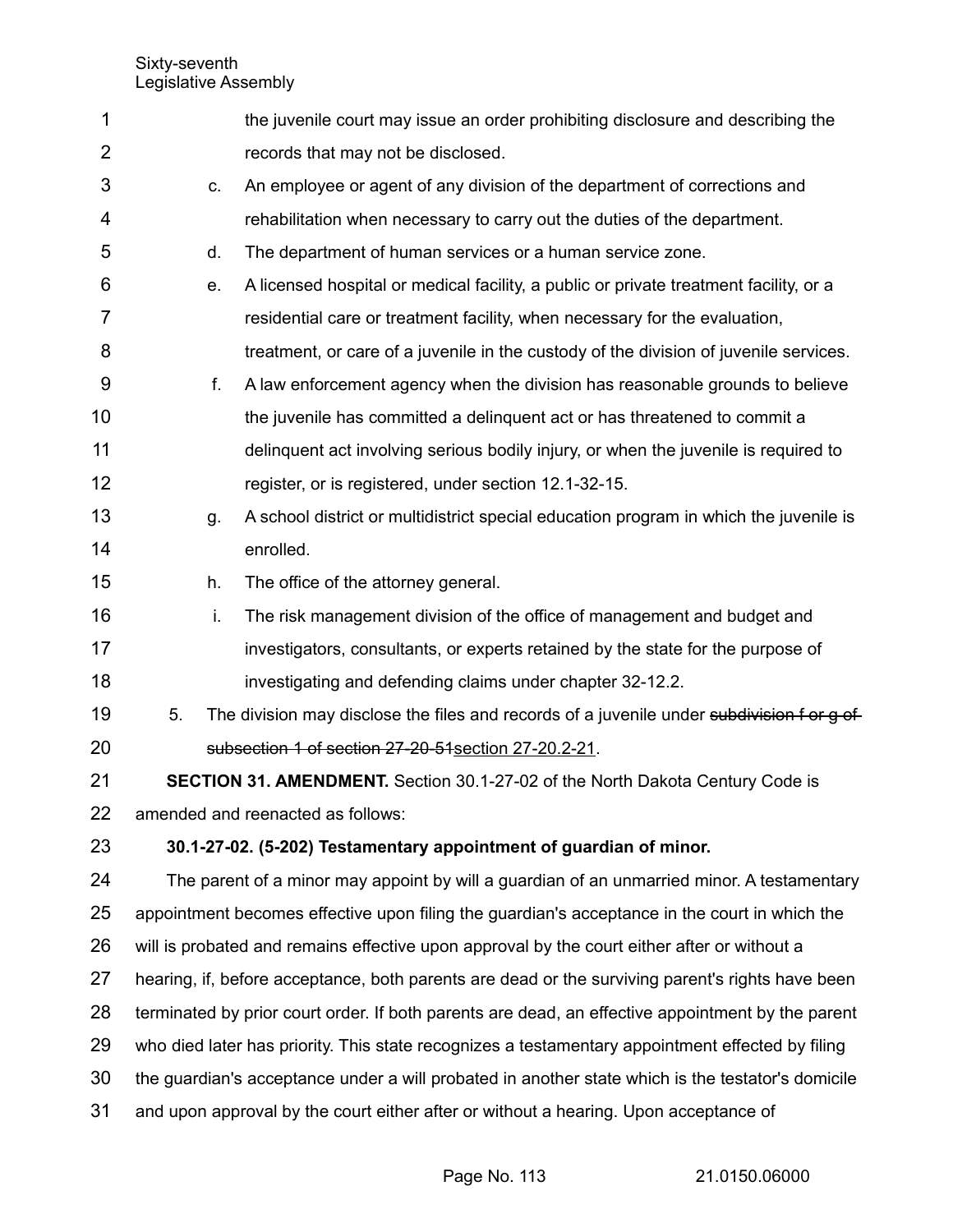appointment, written notice of acceptance must be given by the guardian to the minor and to the person having the minor's care or to the minor's nearest adult relative under section 27-20-02 27-20.3-02. Within forty-five days of the filing of acceptance, the testamentary guardian must file with the court a criminal history record check report and affidavit stating whether the proposed guardian has been investigated for offenses related to theft, fraud, or the abuse, neglect, or exploitation of an adult or child and shall provide a release authorizing access to any record information maintained by an agency in this or another state or a federal agency. **SECTION 32. AMENDMENT.** Subsection 3 of section 30.1-27-06 of the North Dakota Century Code is amended and reenacted as follows: 3. The guardian ad litem shall serve a copy of the report on the minor if the minor is fourteen years of age or older, the testamentary guardian, the person having the minor's care or the minor's nearest adult relative under section 27-20-0227-20.3-02, and the personal representative of the deceased parent's estate. **SECTION 33. AMENDMENT.** Section 39-06-32.1 of the North Dakota Century Code is 1 2 3 4 5 6 7 8 9 10 11 12 13 14

amended and reenacted as follows: 15

## **39-06-32.1. Suspension of child's driving privileges.** 16

Upon receipt of a copy of an order of a juvenile court ordering the suspension of a child operator's license, the director shall suspend the operator's license and make notation of the length of time of the suspension. During the time of the suspension, an application for a class D instruction permit may not be accepted from the child. For purposes of this section, "child" is defined by section 27-20-0227-20.4-02. 17 18 19 20 21

**SECTION 34. AMENDMENT.** Subsection 2 of section 39-20-01 of the North Dakota Century Code is amended and reenacted as follows: 22 23

2. The test or tests must be administered at the direction of a law enforcement officer only after placing the individual under arrest for violation of section 39-08-01 or an equivalent offense. For the purposes of this chapter, the taking into custody of a child under section 27-20-1327-20.4-05 or an individual under twenty-one years of age satisfies the requirement of an arrest. The law enforcement officer shall determine which of the tests is to be used. 24 25 26 27 28 29

**SECTION 35. AMENDMENT.** Section 39-24.1-01 of the North Dakota Century Code is amended and reenacted as follows: 30 31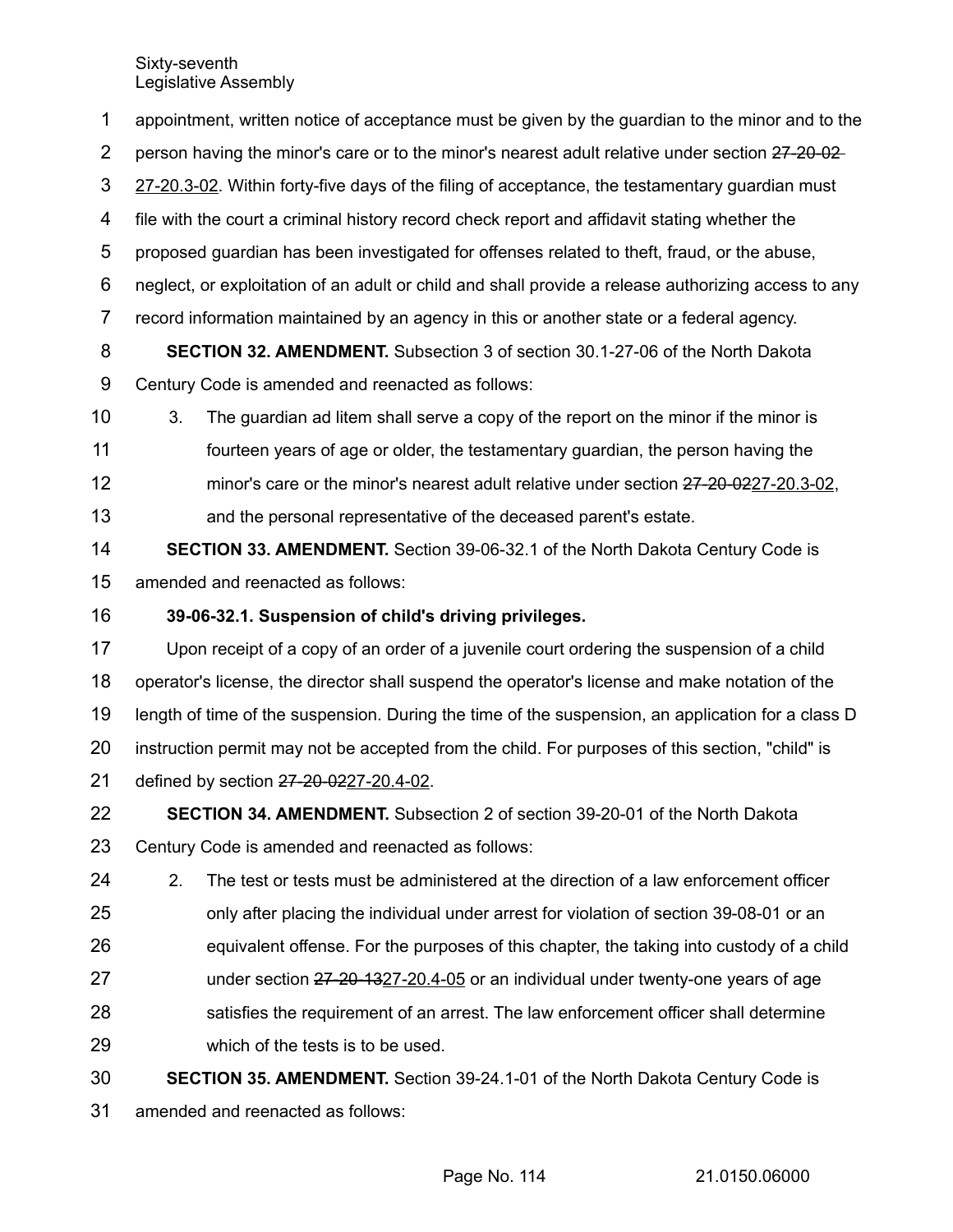## **39-24.1-01. Implied consent to determine alcohol concentration and presence of** 1

**drugs.** 2

An individual who operates a snowmobile on any public land or private land with public access is deemed to have given consent, and shall consent, subject to this chapter, to a chemical test, or tests, of the blood, breath, or urine for the purpose of determining the alcohol concentration or presence of other drugs, or combination thereof, in the individual's blood, breath, or urine. As used in this chapter, the definitions in section 39-24-01 apply, and in addition, "chemical test" means any test or tests to determine the alcohol concentration or presence of other drugs, or combination thereof, in the individual's blood, breath, or urine, approved by the director of the state crime laboratory or the director's designee under this chapter; and "drug" means any drug or substance or combination of drugs or substances which renders an individual incapable of safely operating a snowmobile. The chemical test must be administered at the direction of a law enforcement officer only after placing the individual, except individuals mentioned in section 39-24.1-04, under arrest and informing that individual that the individual is or will be charged with the offense of operating a snowmobile while under the influence of intoxicating liquor, drugs, or a combination thereof. For the purposes of this chapter, the taking into custody of a minor under section  $27-20-1327-20.4-05$  satisfies the requirement of an arrest. The law enforcement officer shall also inform the individual charged that refusal of the individual to submit to the chemical test determined appropriate will result in that individual being prohibited from operating a snowmobile for up to three years. The law enforcement officer shall determine the chemical test to be used. When a minor is taken into custody for violating subdivision c of subsection 5 of section 39-24-09, the law enforcement officer shall diligently attempt to contact the minor's parent or legal guardian to explain the cause for the custody and the implied consent chemical testing requirements. Neither the law enforcement officer's efforts to contact, nor any consultation with, a parent or legal guardian may be permitted to interfere with the administration of chemical testing requirements under this chapter. 3 4 5 6 7 8 9 10 11 12 13 14 15 16 17 18 19 20 21 22 23 24 25 26 27

**SECTION 36. AMENDMENT.** Subsection 5 of section 50-06-05.1 of the North Dakota Century Code is amended and reenacted as follows: 28 29

5. To provide for the study, and to promote the well-being, of deprived a child in need of protection, unrulya child in need of services, and delinquent children. 30 31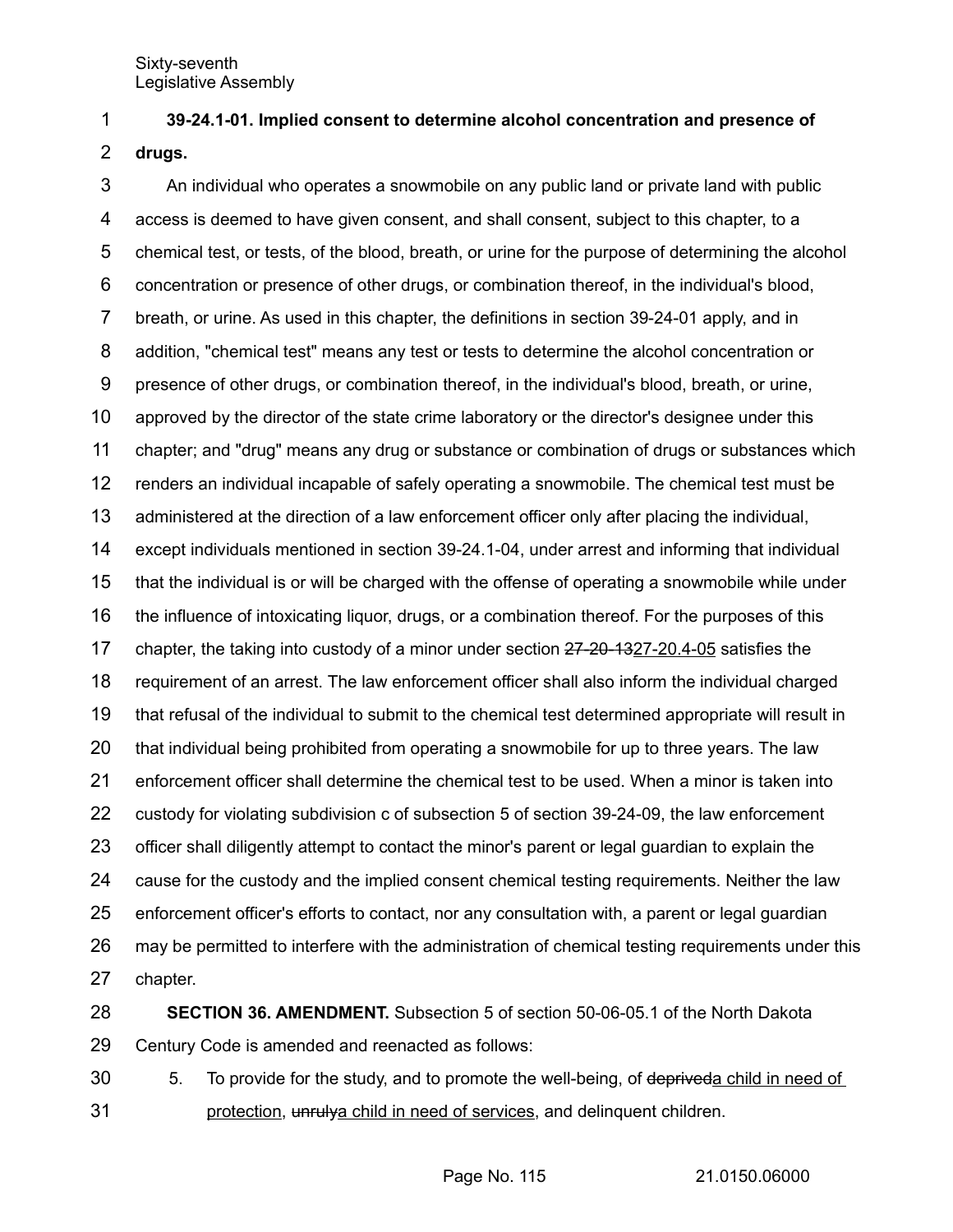| <b>SECTION 37. AMENDMENT.</b> Section 50-25.1-02 of the North Dakota Century Code is |
|--------------------------------------------------------------------------------------|
| $\bullet$ . If $\bullet$ is the set of $\bullet$ is the set of $\bullet$             |

- amended and reenacted as follows: 2
- **50-25.1-02. Definitions.** 3

In this chapter, unless the context or subject matter otherwise requires: 4

- 1. "A person responsible for the child's welfare" means an individual who has responsibility for the care or supervision of a child and who is the child's parent, an adult family member of the child, any member of the child's household, the child's guardian, or the child's foster parent; or an employee of, or any person providing care for the child in, a public or private school or child care setting. 5 6 7 8 9
- 2. "Abuse of alcohol", "alcohol abuse", or "abused alcohol" means alcohol use disorder as defined in the current edition of the "Diagnostic and Statistical Manual of Mental Disorders" published by the American psychiatric association or a maladaptive use of alcohol with negative medical, sociological, occupational, or familial effects. 10 11 12 13
- 3. "Abused child" means an individual under the age of eighteen years who is suffering from abuse as defined in section 14-09-22 caused by a person responsible for the child's welfare and "sexually abused child" means an individual under the age of eighteen years who is subjected by a person responsible for the child's welfare, or by any individual, including a juvenile, who acts in violation of sections 12.1-20-01 through 12.1-20-07, sections 12.1-20-11 through 12.1-20-12.3, or chapter 12.1-27.2. 14 15 16 17 18 19
- 4. "Alternative response assessment" means a child protection response involving substance exposed newborns which is designed to: 20 21
- a. Provide referral services to and monitor support services for a person responsible for the child's welfare and the substance exposed newborn; and 22 23
- b. Develop a plan of safe care for the substance exposed newborn. 24
- 5. "Authorized agent" means the human service zone, unless another entity is designated by the department. 25 26
- 6. "Child in need of services" means a child who in any of the following instances is in need of treatment or rehabilitation: 27 28
- a. Is habitually and without justification truant from school or absent from school without an authorized excuse for more than five days during a school year; 29 30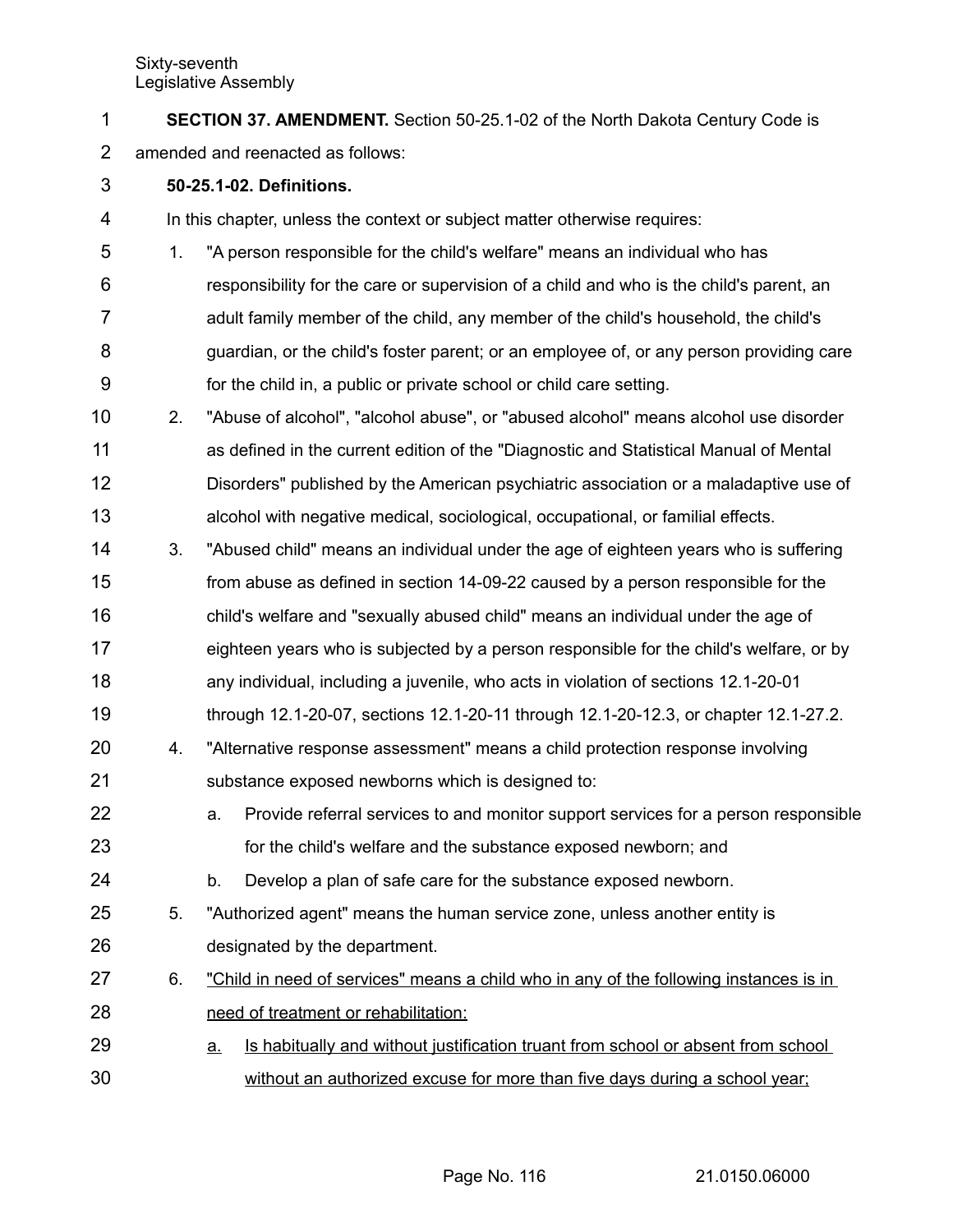| 1              |                       | <u>b.</u>                  | Is habitually disobedient of the reasonable and lawful commands of the child's            |
|----------------|-----------------------|----------------------------|-------------------------------------------------------------------------------------------|
| $\overline{2}$ |                       |                            | parent, guardian, or other custodian including runaway and is ungovernable or             |
| 3              |                       |                            | who is willfully in a situation that is dangerous or injurious to the health, safety, or  |
| 4              |                       |                            | morals of the child or others;                                                            |
| 5              |                       | $\underline{\mathsf{C}}$ . | Except for an offense committed by a minor who is fourteen years of age or older          |
| 6              |                       |                            | under subsection 2 of section 12.1-31-03 or an equivalent local ordinance or              |
| $\overline{7}$ |                       |                            | resolution, has committed an offense applicable only to a child; or                       |
| 8              |                       | <u>d.</u>                  | Is under fourteen years of age and has purchased, possessed, smoked, or used              |
| 9              |                       |                            | tobacco, a tobacco-related product, an electronic smoking device, or an                   |
| 10             |                       |                            | alternative nicotine product in violation of subsection 2 of section 12.1-31-03. As       |
| 11             |                       |                            | used in this subdivision, "electronic smoking device" and "alternative nicotine           |
| 12             |                       |                            | product" have the same meaning as in section 12.1-31-03.                                  |
| 13             | $\mathcal{I}_{\cdot}$ |                            | "Child protection assessment" means a factfinding process designed to provide             |
| 14             |                       |                            | information that enables a determination to be made that services are required to         |
| 15             |                       |                            | provide for the protection and treatment of an abused or neglected child and an           |
| 16             |                       |                            | evidence-based screening tool.                                                            |
| 17             | 7.8.                  |                            | "Children's advocacy center" means a full or associate member of the national             |
| 18             |                       |                            | children's alliance which assists in the coordination of the investigation in response to |
| 19             |                       |                            | allegations of child abuse by providing a dedicated child-friendly location at which to   |
| 20             |                       |                            | conduct forensic interviews, forensic medical examinations, and other appropriate         |
| 21             |                       |                            | services and which promotes a comprehensive multidisciplinary team response to            |
| 22             |                       |                            | allegations of child abuse. The team response may include forensic interviews,            |
| 23             |                       |                            | forensic medical examinations, mental health and related support services, advocacy,      |
| 24             |                       |                            | and case review.                                                                          |
| 25             | 8.9.                  |                            | "Citizen review committee" means a committee appointed by the department to review        |
| 26             |                       |                            | the department's provision of child welfare services.                                     |
| 27             | 9.10.                 |                            | "Department" means the department of human services or its designee.                      |
| 28             | $40 - 11$ .           |                            | "Family services assessment" means a child protection services response to reports of     |
| 29             |                       |                            | suspected child abuse or neglect in which the child is determined to be at low risk and   |
| 30             |                       |                            | safety concerns for the child are not evident according to guidelines developed by the    |
| 31             |                       |                            | department and an evidence-based screening tool.                                          |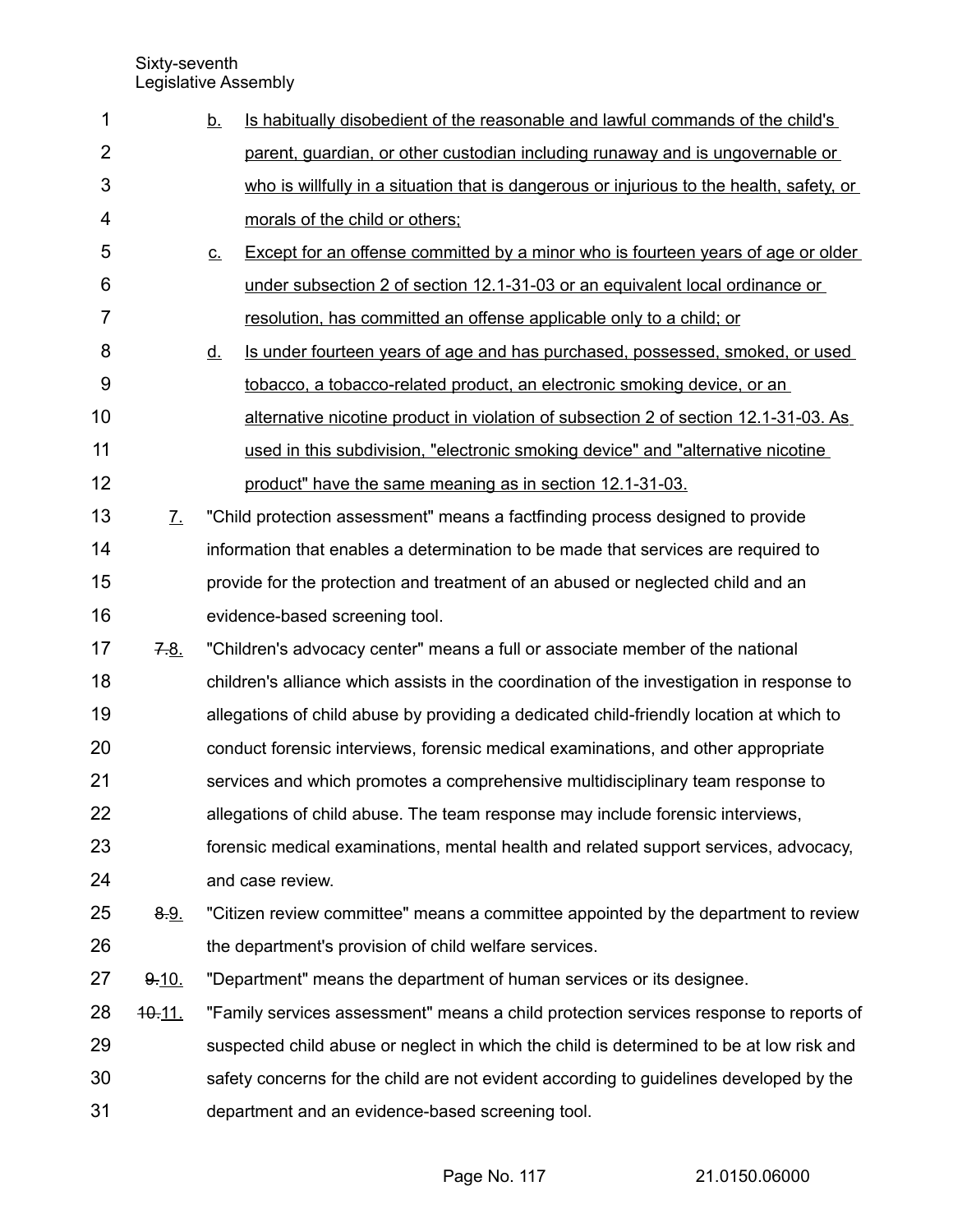11.12. "Institutional child abuse or neglect" means situations of known or suspected child abuse or neglect when the institution responsible for the child's welfare is a residential child care facility, a treatment or care center for individuals with intellectual disabilities, a public or private residential educational facility, a maternity home, or any residential facility owned or managed by the state or a political subdivision of the state. 12.13. "Local child protection team" means a multidisciplinary team consisting of the designee of the human service zone director who shall serve as presiding officer, together with such other representatives as that director might select for the team. All team members, at the time of their selection and thereafter, must be staff members of the public or private agencies they represent or shall serve without remuneration. An attorney member of the child protection team may not be appointed to represent the child or the parents at any subsequent court proceeding nor may the child protection team be composed of fewer than three members. The department may coordinate the organization of local child protection teams on a human service zone basis. 13.14. "Near death" means an act that, as certified by a physician, places a child in serious or critical condition. 14.15. "Neglected child" means a child who, due to the action or inaction of a person responsible for the child's welfare: a. Is without proper care or control, subsistence, education as required by law, or other care or control necessary for the child's physical, mental, or emotional health, or morals, and is not due primarily to the lack of financial means of a person responsible for the child's welfare; b. Has been placed for care or adoption in violation of law; c. Has been abandoned; d. Is without proper care, control, or education as required by law, or other care and control necessary for the child's well-being because of the physical, mental, emotional, or other illness or disability of a person responsible for the child's welfare, and that such lack of care is not due to a willful act of commission or act of omission, and care is requested by a person responsible for the child's welfare; e. Is in need of treatment and a person responsible for the child's welfare has refused to participate in treatment as ordered by the juvenile court; 1 2 3 4 5 6 7 8 9 10 11 12 13 14 15 16 17 18 19 20 21 22 23 24 25 26 27 28 29 30 31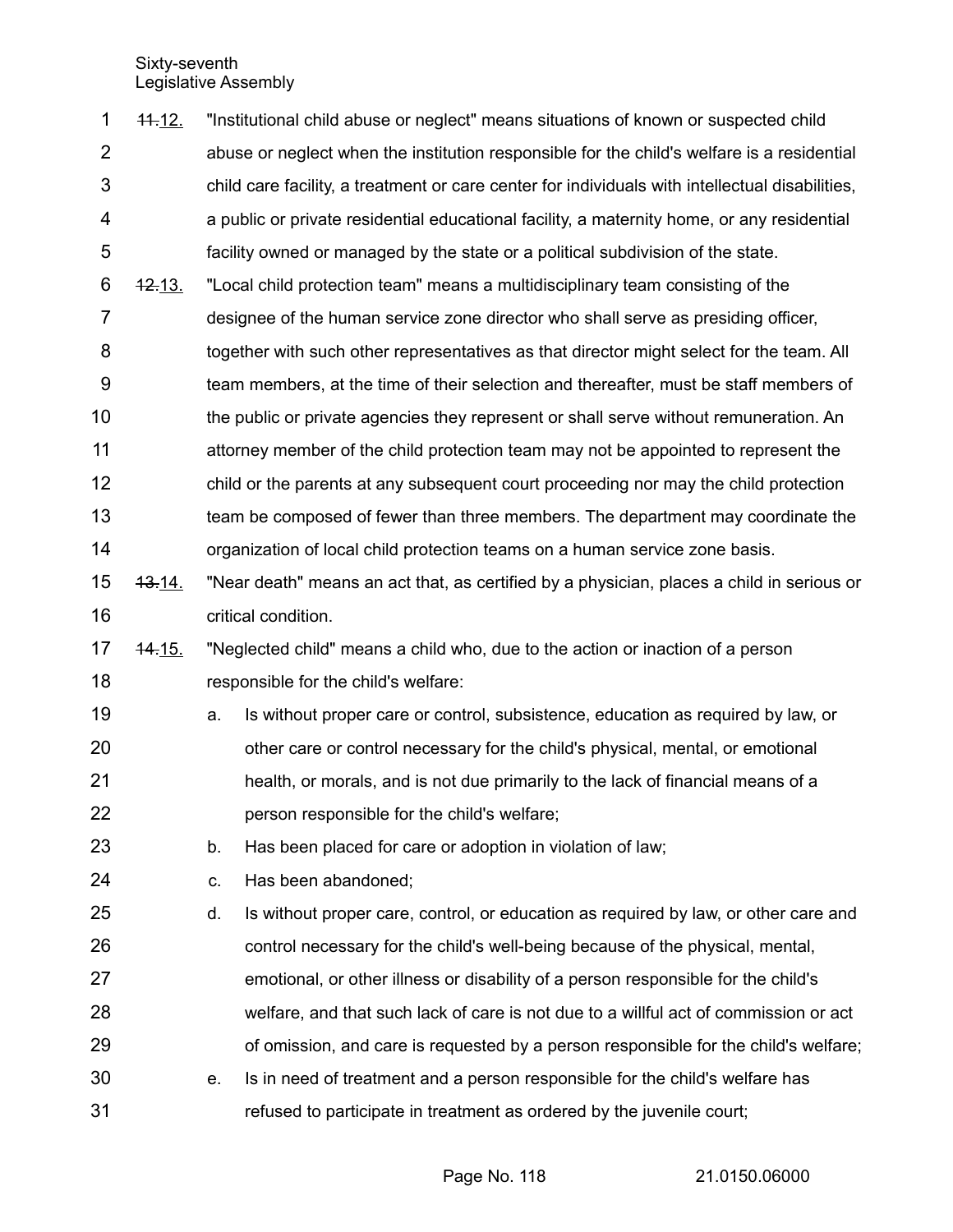7

- f. Was subject to prenatal exposure to chronic or severe use of alcohol or any controlled substance as defined in chapter 19-03.1 in a manner not lawfully prescribed by a practitioner; 1 2 3
- g. Is present in an environment subjecting the child to exposure of a controlled substance, chemical substance, or drug paraphernalia as prohibited by section 19-03.1-22.2; or 4 5 6

h. Is a victim of human trafficking as defined in title 12.1.

15.16. "Prenatal exposure to a controlled substance" means use of a controlled substance as defined in chapter 19-03.1 by a pregnant woman for a nonmedical purpose during pregnancy as evidenced by withdrawal symptoms in the child at birth, results of a toxicology test performed on the mother at delivery or the child at birth, or medical effects or developmental delays during the child's first year of life that medically indicate prenatal exposure to a controlled substance. 8 9 10 11 12 13

16.17. "Protective services" includes services performed after an assessment of a report of child abuse or neglect has been conducted, such as social assessment, service planning, implementation of service plans, treatment services, referral services, coordination with referral sources, progress assessment, monitoring service delivery, and direct services. 14 15 16 17 18

17.18. "State child protection team" means a multidisciplinary team consisting of the 19

designee of the department and, where possible, of a physician, a representative of a child-placing agency, a representative of the state department of health, a representative of the attorney general, a representative of the superintendent of public instruction, a representative of the department of corrections and rehabilitation, one or more representatives of the lay community, and, as an ad hoc member, the designee of the chief executive official of any institution named in a report of institutional abuse or neglect. All team members, at the time of their selection and thereafter, must be staff members of the public or private agency they represent or shall serve without remuneration. An attorney member of the child protection team may not be appointed to represent the child or the parents at any subsequent court proceeding nor may the child protection team be composed of fewer than three persons. 20 21 22 23 24 25 26 27 28 29 30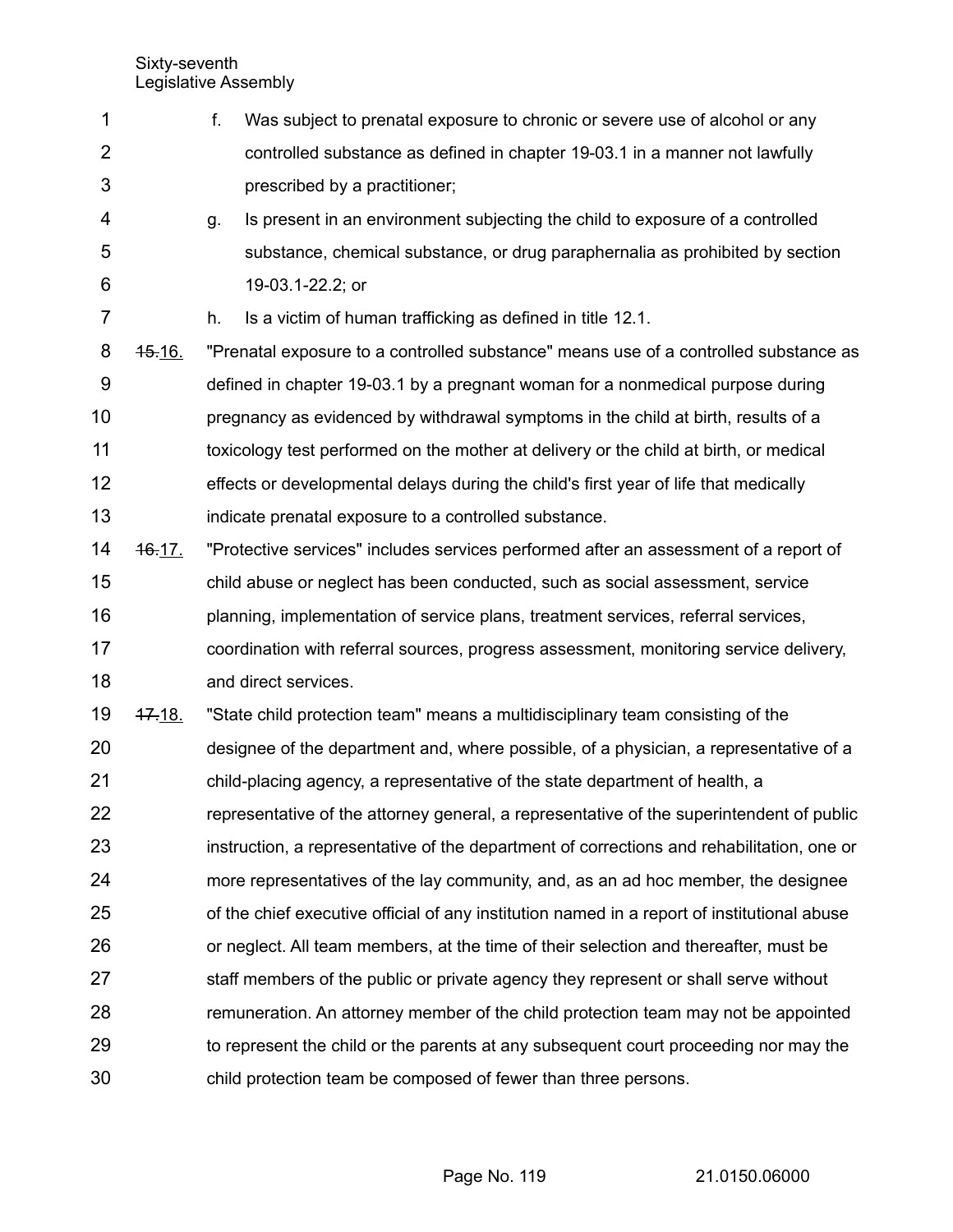18.19. "Substance exposed newborn" means an infant younger than twenty-eight days of age at the time of the initial report of child abuse or neglect and who is identified as being affected by substance abuse or withdrawal symptoms or by a fetal alcohol spectrum disorder. **SECTION 38. AMENDMENT.** Section 50-25.1-06 of the North Dakota Century Code is amended and reenacted as follows: **50-25.1-06. Protective and other services to be provided.** 1. The department shall provide protective services for the abused or neglected child and other children under the same care as may be necessary for their well-being and shall provide other appropriate social services, as the circumstances warrant, to the parents, custodian, or other persons serving in loco parentis with respect to the child or the other children. The department may discharge the duties described in this section through an authorized agent. 2. The department shall provide appropriate services to a child referred as a child in need of services and shall provide appropriate services to the person responsible for the child's welfare and the children under the same care as may be necessary for the well-being and safety of the children. **SECTION 39. AMENDMENT.** Subdivision a of subsection 4 of section 50-06-43.2 of the North Dakota Century Code is amended and reenacted as follows: a. Review chapter 27-20 chapters 27-20.1, 27-20.2, 27-20.3, and 27-20.4; **SECTION 40. AMENDMENT.** Subsection 1 of section 50-11.3-01 of the North Dakota Century Code is amended and reenacted as follows: 1. Before appointment as a legal guardian under chapter  $27-2027-20.1$ , the individual to be appointed legal guardian must be subject to an assessment that includes the result of a criminal history record investigation made under this section. In addition, any adult living in the household of the individual to be appointed legal guardian must be subject to a criminal history record investigation made under this section. **SECTION 41. AMENDMENT.** Subsection 4 of section 50-25.1-15 of the North Dakota Century Code is amended and reenacted as follows: 4. If an infant is left at a hospital, the hospital shall provide the parent or the agent with a numbered identification bracelet to link the parent or the agent to the infant, unless 1 2 3 4 5 6 7 8 9 10 11 12 13 14 15 16 17 18 19 20 21 22 23 24 25 26 27 28 29 30 31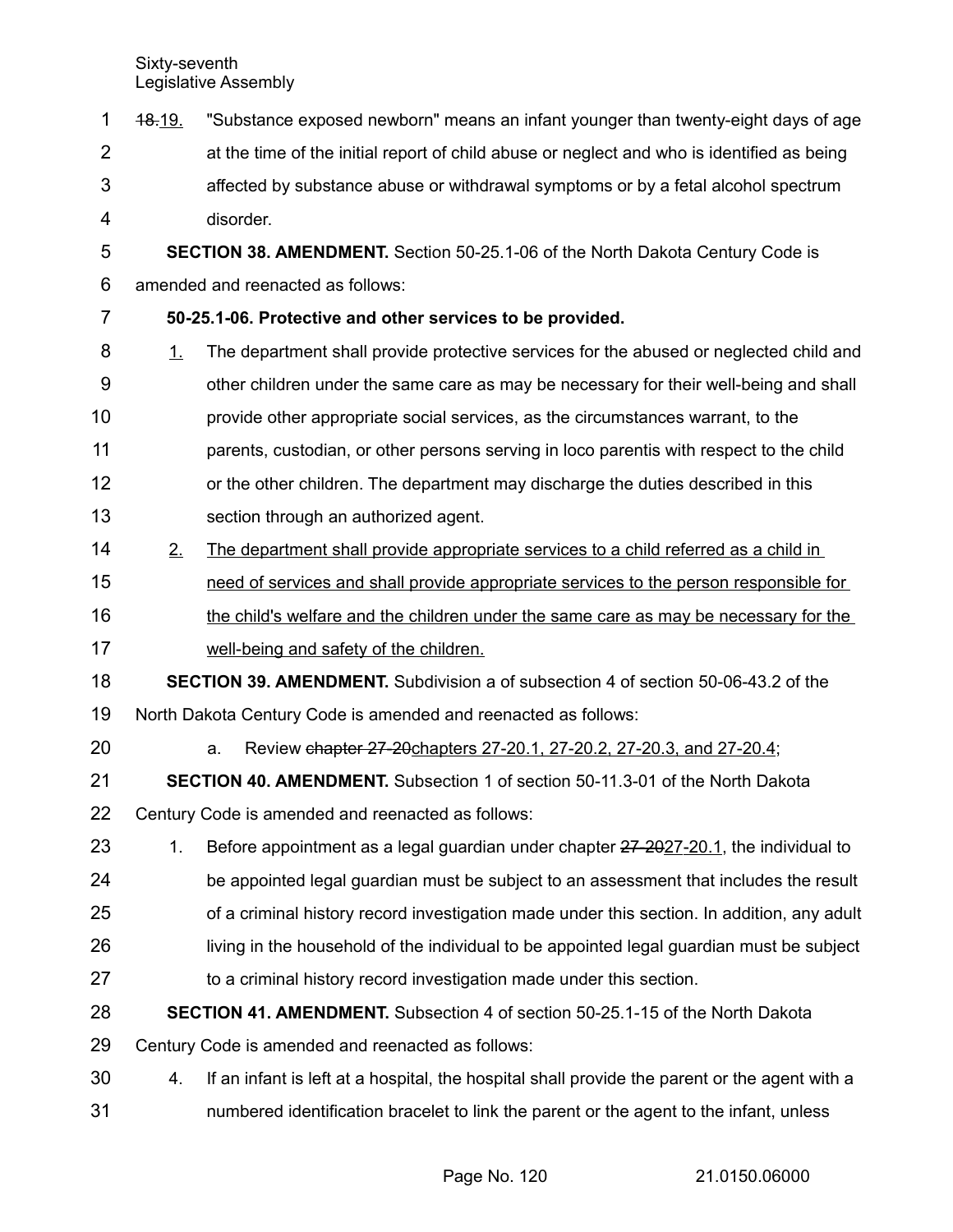| $\sim$         |                                                                                              |
|----------------|----------------------------------------------------------------------------------------------|
| 8              | maternity, paternity, or custody.                                                            |
| 7              | chapter 27-2027-20.3. Possession of the bracelet does not create a presumption of            |
| 6              | has standing to participate in a protection services action brought under this chapter or    |
| 5              | been terminated, possession of the bracelet creates a presumption that the individual        |
| $\overline{4}$ | individual to an infant left at a hospital under this section and parental rights have not   |
| 3              | custody of the infant on demand. If an individual possesses a bracelet linking the           |
| 2              | Possession of an identification bracelet does not entitle the bracelet holder to take        |
| $\mathbf{1}$   | due to birth of the infant, the infant and parent currently have an identification bracelet. |

- **SECTION 42. AMENDMENT.** Subsection 2 of section 54-12-34 of the North Dakota Century Code is amended and reenacted as follows: 9 10
- 2. The criminal justice data information sharing system may be accessed only in 11
- accordance with rules adopted under this section. Any law enforcement record in the 12
- possession of the attorney general through the criminal justice data information 13
- sharing system is an exempt record. Criminal justice data information about an offense 14
- committed by a child if the offense has not been transferred under 15
- section 27-20-3427-20.4-21 to another court having jurisdiction of the offense and information about a child victim or witness is confidential. 16 17
- **SECTION 43. AMENDMENT.** Section 54-23.4-17 of the North Dakota Century Code is amended and reenacted as follows: 18 19
- **54-23.4-17. Confidentiality of records.** 20

Juvenile or law enforcement records obtained under chapter 27-2027-20.4 may be released to the parties, their counsel, and representatives of the parties in proceedings before the division and must be sealed at the conclusion of the proceedings. All other records of the division concerning the application for or award of compensation under this chapter are confidential and are not open to public disclosure. Inspection of these records, however, must be permitted by: 1. Law enforcement officers when necessary for the discharge of their official duties. 21 22 23 24 25 26 27

- 28
- 2. Representatives of a claimant, whether an individual or an organization, who may review a claim file or receive specific information from the file upon the presentation of the signed authorization of the claimant. 29 30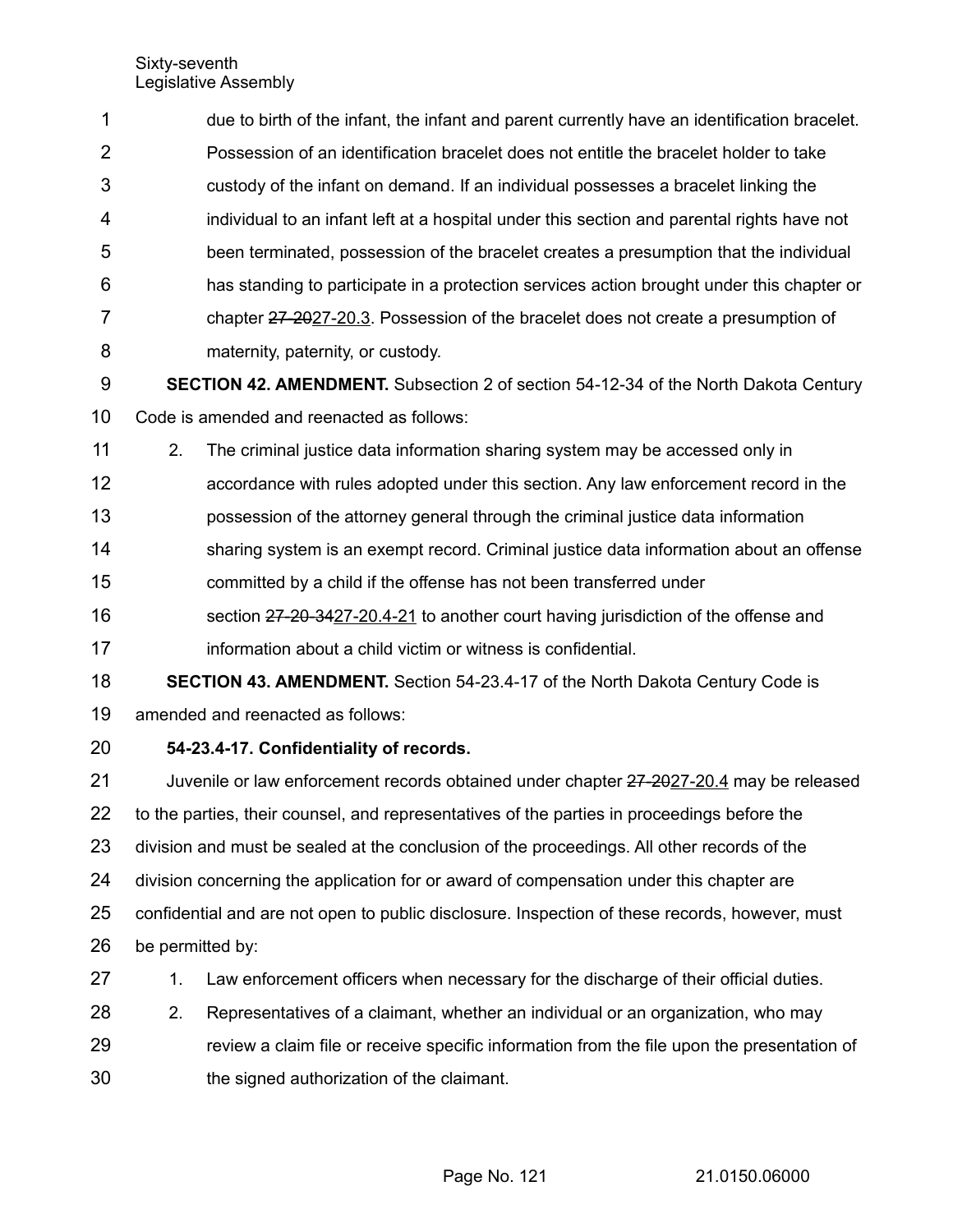25

26

27

3. Physicians or health care providers treating or examining persons claiming benefits under this title, or physicians giving medical advice to the division regarding any claim, at the discretion of the division. 4. Any person who is rendering assistance to the division at any stage of the proceedings on any matter pertaining to the administration of this chapter. 5. Juvenile or law enforcement records obtained under chapter 27-2027-20.4 may be released to the parties, their counsel, and representatives in proceedings before the division and must be sealed at the conclusion of the proceedings. **SECTION 44. AMENDMENT.** Section 62.1-02-01 of the North Dakota Century Code is amended and reenacted as follows: 1 2 3 4 5 6 7 8 9 10

## **62.1-02-01. Persons who are not to possess firearms - Penalty.** 11

- 1. a. A person who has been convicted anywhere of a felony offense involving violence or intimidation in violation of chapters 12.1-16 through 12.1-25 or an equivalent felony offense of another state or the federal government is prohibited from owning a firearm or having one in possession or under control from the date of conviction and continuing for a period of ten years after the date of conviction or the date of release from incarceration, parole, or probation, whichever is latest. b. A person who has been convicted anywhere of a felony offense of this or another state or the federal government not provided for in subdivision a or who has been convicted of a class A misdemeanor offense involving violence or intimidation in violation of chapters 12.1-16 through 12.1-25 or an equivalent offense of another state or the federal government and the offense was committed while using or possessing a firearm, a dangerous weapon, or, as defined in section 12.1-01-04, a destructive device or an explosive, is prohibited from owning a firearm or 12 13 14 15 16 17 18 19 20 21 22 23 24
	- having one in possession or under control from the date of conviction and continuing for a period of five years after the date of conviction or the date of release from incarceration, parole, or probation, whichever is latest.
- c. A person who is or has ever been diagnosed and confined or committed to a hospital or other institution in this state or elsewhere by a court of competent jurisdiction, other than a person who has had the petition that provided the basis for the diagnosis, confinement, or commitment dismissed under section 28 29 30 31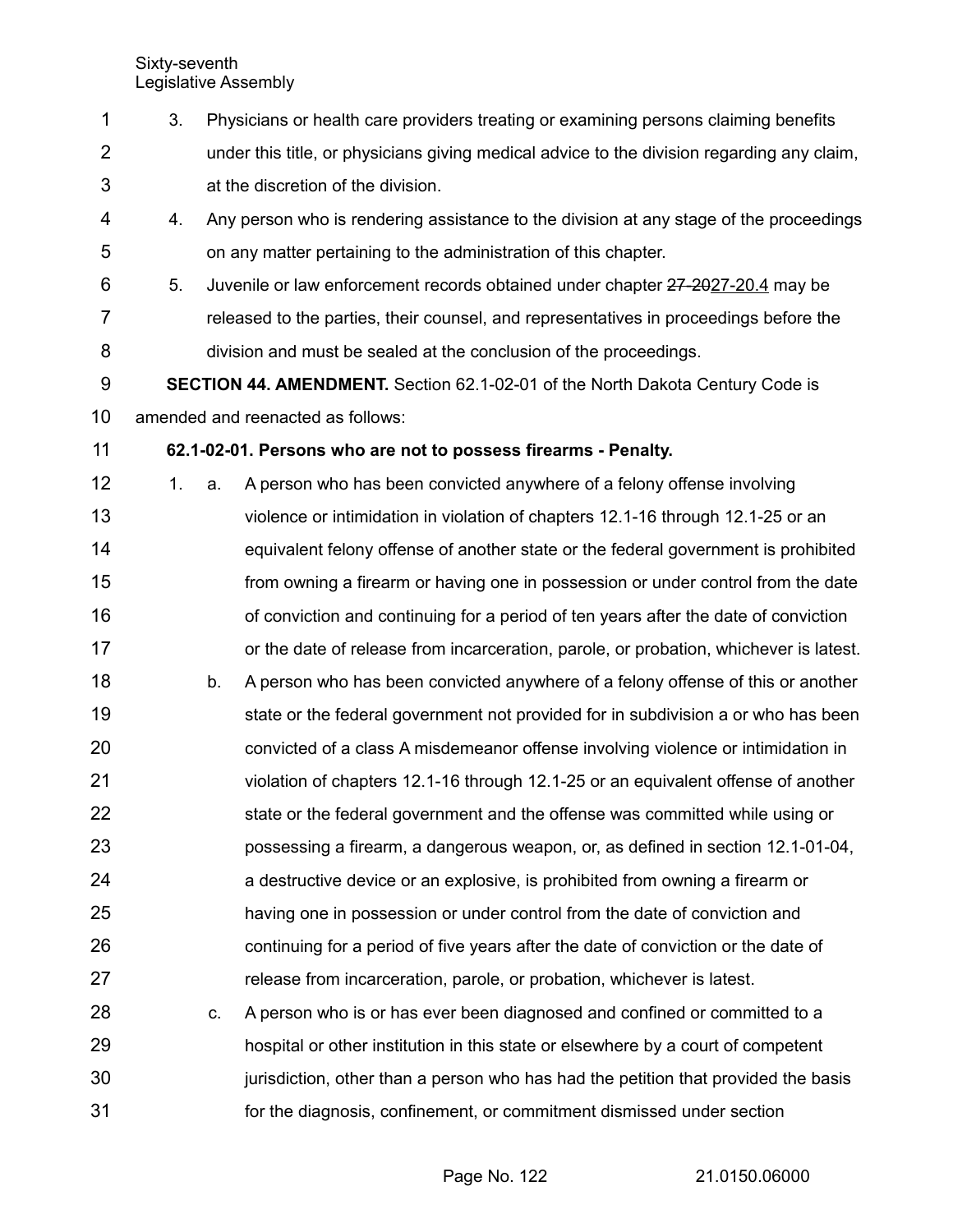| 1              |    |    | 25-03.1-17, 25-03.1-18, or 25-03.1-19, or equivalent statutes of another                 |
|----------------|----|----|------------------------------------------------------------------------------------------|
| $\overline{2}$ |    |    | jurisdiction, as a person requiring treatment as defined in section 25-03.1-02, or       |
| 3              |    |    | as a mentally deficient individual, is prohibited from purchasing a firearm or           |
| 4              |    |    | having one in possession or under control. This limitation does not apply to a           |
| 5              |    |    | person who has not suffered from the disability for the previous three years or          |
| 6              |    |    | who has successfully petitioned for relief under section 62.1-02-01.2.                   |
| 7              |    | d. | A person under the age of eighteen years may not possess a handgun except                |
| 8              |    |    | that such a person, while under the direct supervision of an adult, may possess a        |
| 9              |    |    | handgun for the purposes of firearm safety training, target shooting, or hunting.        |
| 10             |    |    | A person who violates subdivision a or b is guilty of a class C felony, and a person who |
| 11             |    |    | violates subdivision c or d is guilty of a class A misdemeanor.                          |
| 12             | 2. |    | For the purposes of this section, "conviction" means a determination that the person     |
| 13             |    |    | committed one of the above-mentioned crimes upon a verdict of guilt, a plea of guilty,   |
| 14             |    |    | or a plea of nolo contendere even though:                                                |
| 15             |    | a. | The court suspended execution of sentence in accordance with subsection 3 of             |
| 16             |    |    | section 12.1-32-02;                                                                      |
| 17             |    | b. | The court deferred imposition of sentence in accordance with subsection 4 of             |
| 18             |    |    | section 12.1-32-02;                                                                      |
| 19             |    | C. | The court placed the person on probation;                                                |
| 20             |    | d. | The person's conviction has been reduced in accordance with subsection 9 of              |
| 21             |    |    | section 12.1-32-02 or section 12.1-32-07.1;                                              |
| 22             |    | е. | Sentence dispositions, sentence reductions, or offense determinations equivalent         |
| 23             |    |    | to this section were imposed or granted by a court, board, agency, or law of             |
| 24             |    |    | another state or the federal government; or                                              |
| 25             |    | f. | The person committed an offense equivalent to an offense described in                    |
| 26             |    |    | subdivision a or b of subsection 1 when that person was subject to juvenile              |
| 27             |    |    | adjudication or proceedings and a determination of a court under chapter                 |
| 28             |    |    | 27-2027-20.4 or of a court of another state or the federal government was made           |
| 29             |    |    | that the person committed the delinquent act or offense.                                 |